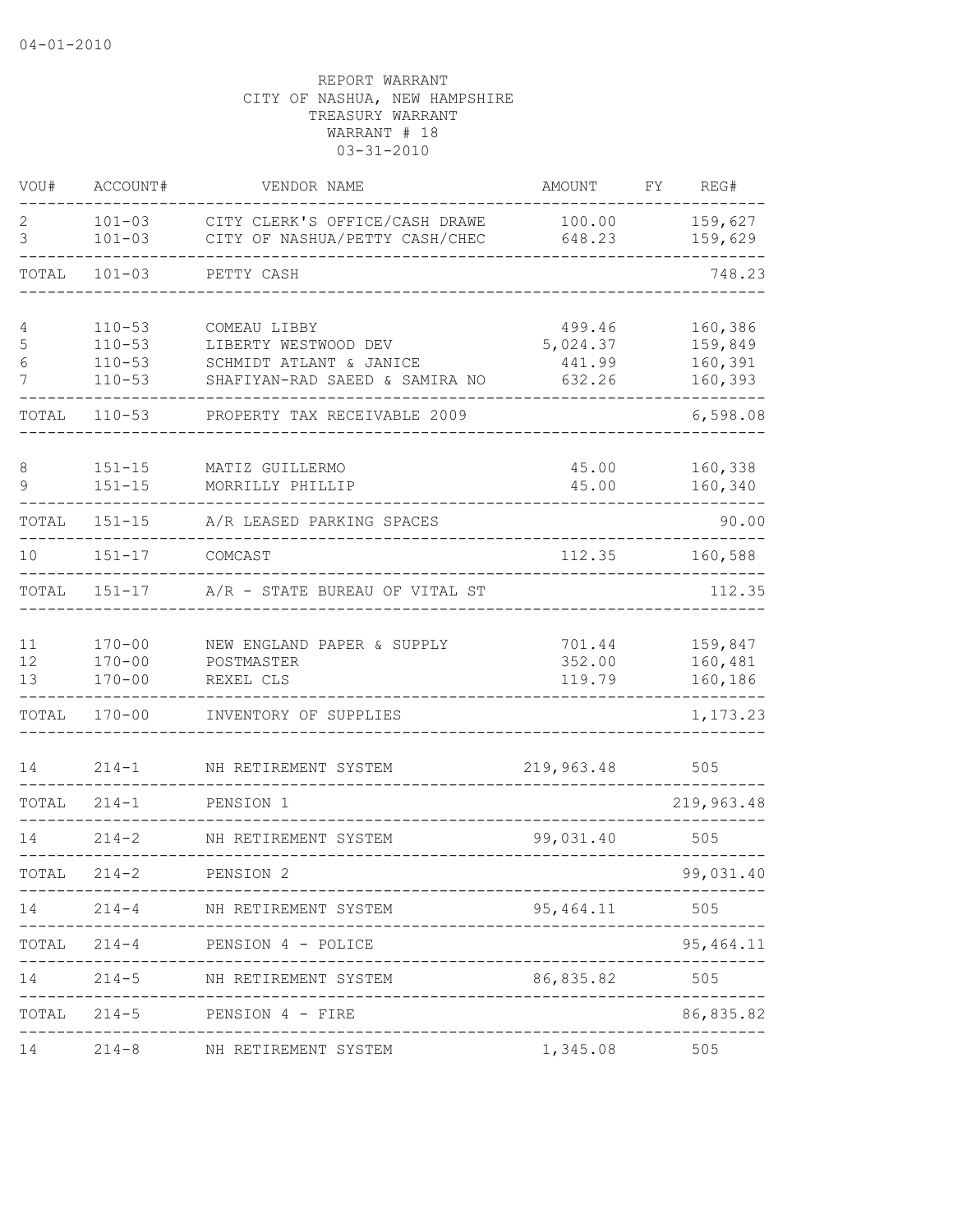| VOU#  | ACCOUNT#          | VENDOR NAME                                          | AMOUNT     | REG#<br>FY |
|-------|-------------------|------------------------------------------------------|------------|------------|
|       | $TOTAL 214-8$     | PENSION 8<br>__________________________              |            | 1,345.08   |
| 15    |                   | 214-BD FEDERAL RESERVE BANK OF CLEVEL                | 400.00     | 159,623    |
| 16    |                   | 214-BD FEDERAL RESERVE BANK OF CLEVEL                | 300.00     | 159,624    |
| 17    | $214 - BD$        | FEDERAL RESERVE BANK OF CLEVEL                       | 200.00     | 159,625    |
| TOTAL | $214 - BD$        | BONDS DEDUCTION                                      |            | 900.00     |
| 18    | $214 - DC$        | ALLEN STACEY L                                       | 192.31     | 160,028    |
| 19    | $214 - DC$        | BATTISTELLI ERIC C                                   | 288.48     | 160,313    |
| 20    | $214 - DC$        | BUCACCI MICHELLE                                     | 192.31     | 160,254    |
| 21    | $214-DC$          | DANEAU PAULA                                         | 70.00      | 159,640    |
| 22    | $214 - DC$        | DAVIDSON PATRICIA                                    | 240.00     | 159,894    |
| 23    | $214 - DC$        | DEHAYOS JERALYN M                                    | 600.00     | 160,032    |
| 24    | $214-DC$          | GRACE ROBERT                                         | 192.31     | 160,317    |
| 25    | $214 - DC$        | HAMILTON DENNIS L                                    | 110.00     | 160,034    |
| 26    | $214-DC$          | HAMILTON TINA                                        | 100.00     | 160,035    |
| 27    | $214-DC$          | KARBAN ERICA                                         | 192.31     | 160,252    |
| 28    | $214-DC$          | LAMONTAGNE LYNNE                                     | 400.00     | 159,895    |
| 29    | $214-DC$          | MENARD PAUL                                          | 192.31     | 159,861    |
| 30    | $214-DC$          | OZOG STEPHANIE                                       | 192.31     | 160,314    |
| 31    | $214 - DC$        | PEIGH PILAR R                                        | 409.86     | 160,315    |
| 32    | $214-DC$          | PERAULT DAVID                                        | 495.00     | 159,762    |
| 33    | $214-DC$          | SAAD KATHLEEN                                        | 200.00     | 160,316    |
|       | TOTAL 214-DC      | DEPENDENT CARE DEDUCTION                             |            | 4,067.20   |
|       | $218,43$ $214-DI$ | RELIANCE STANDARD LIFE INSURAN 1,009.29              |            | 160,443    |
| TOTAL | $214 - DI$        | SCHOOL DISABILITY                                    |            | 1,009.29   |
| 34    | $214-FS$          | BENEFIT STRATEGIES INC                               | 30,040.74  | 487        |
| 35    | $214-FS$          | BENEFIT STRATEGIES INC                               | 27, 329.43 | 521        |
|       | TOTAL 214-FS      | FLEXIBLE SPENDING ACCOUNT -                          |            | 57,370.17  |
| 36    | $214 - K$         | PROTECTIVE LIFE INSURANCE COMP 82.76                 |            | 486        |
|       |                   | TOTAL 214-K KEMPER TERM LIFE INSURANCE               |            | 82.76      |
|       |                   | 37 214-SL SUN LIFE ASSURANCE COMPANY OF 3,496.77 524 |            |            |
|       |                   | TOTAL 214-SL BPW GROUP INS-SUN LIFE                  |            | 3,496.77   |
| 38    |                   | 214-W BOSTON MUTUAL LIFE INSURANCE 13,327.16 485     |            |            |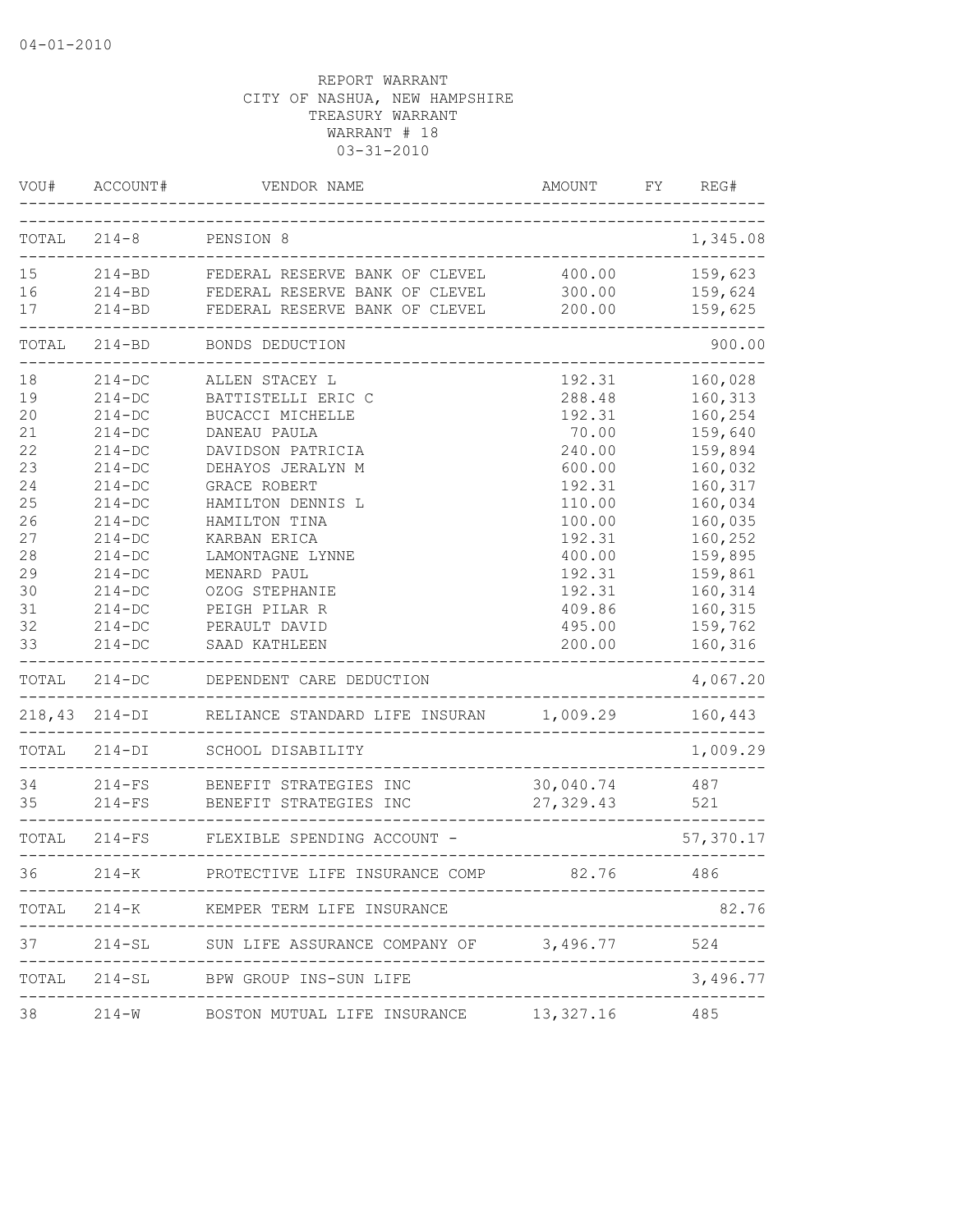|        |            | VOU# ACCOUNT# VENDOR NAME                   | AMOUNT FY REG# |                                  |
|--------|------------|---------------------------------------------|----------------|----------------------------------|
|        |            | TOTAL 214-W WHOLE LIFE DEDUCTION            |                | 13, 327.16                       |
|        |            |                                             |                |                                  |
| 39     |            | 255-00 STATE OF NH-MV                       | 27,054.28      | 493                              |
| 40     | $255 - 00$ | STATE OF NH-MV                              | 21,773.60      | 495                              |
| 41     | $255 - 00$ | STATE OF NH-MV                              | 18,354.08      | 497                              |
| 42     | $255 - 00$ | STATE OF NH-MV                              | 23, 209. 17    | 502                              |
| 43     | $255 - 00$ | STATE OF NH-MV                              | 19,868.35      | 506                              |
| $4\,4$ | $255 - 00$ | STATE OF NH-MV                              | 18,430.04 507  |                                  |
| 45     | $255 - 00$ | STATE OF NH-MV                              | 22, 275.19 508 |                                  |
| 46     | $255 - 00$ | STATE OF NH-MV                              | 13,736.01 513  |                                  |
| 47     | $255 - 00$ | STATE OF NH-MV                              | 23,832.41 514  |                                  |
| 48     | $255 - 00$ | STATE OF NH-MV                              | 19, 424.41 515 |                                  |
| 49     | $255 - 00$ | STATE OF NH-MV                              | 38,158.66      | 516                              |
| 50     | $255 - 00$ | STATE OF NH-MV<br>STATE OF NH-MV            | 41,369.28      | 517                              |
| 51     | $255 - 00$ |                                             | 29,020.47      | 520                              |
| 52     |            | 255-00 STATE OF NH-MV                       | 27,647.31      | 526                              |
| 53     |            | 255-00 STATE OF NH-MV                       | 33,754.39      | 528<br>. _ _ _ _ _ _ _ _ _ _ _ . |
|        |            | TOTAL 255-00 STATE MVR                      |                | 377,907.65                       |
|        |            | 54 255-05 STATE OF NH                       | 57.75 160,602  |                                  |
|        |            | TOTAL 255-05 STATE OF NH-FBI FINGERPRNT FEE |                | 57.75                            |
|        |            |                                             |                |                                  |
| 55     |            | 257-00 ACETO CHERYL                         |                | 117.20 160,345                   |
| 56     |            | 257-00 ANDERSON PATRICIA                    |                | 20.00 160,346                    |
| 57     |            | 257-00 ARMSTRONG WOOD PRODUCTS              | 175.20         | 160,408                          |
| 58     | $257 - 00$ | AUGUST LAUREEN                              | 10.00          | 160,348                          |
| 59     | $257 - 00$ | BARNETT GEORGE                              | 207.20         | 160,358                          |
| 60     | $257 - 00$ | BUFFUM WENDY                                | 398.20         | 160,411                          |
| 61     | $257 - 00$ | CADIEUX MARK                                | 25.00          | 160,350                          |
| 62     | $257 - 00$ | CAMMARATA PAUL                              | 51.00          | 160,352                          |
| 63     | $257 - 00$ | CAMPANELLA & KELLY INC                      | 344.40         | 160,354                          |
| 64     | $257 - 00$ | CARLIN SUSAN                                | 273.20         | 160,359                          |
| 65     | $257 - 00$ | CORPUS CHRISTI ASSIST                       | 2.00           | 160,410                          |
| 66     | $257 - 00$ | CORWIN ROBERT                               | 10.00          | 160,360                          |
| 67     | $257 - 00$ | DAVILIS SOTIRIOS                            | 10.00          | 160,362                          |
| 68     | $257 - 00$ | DHULIPALLA TEJESWIN                         | 56.20          | 160,364                          |
| 69     | $257 - 00$ | DOHERTY WILLIAM                             | 15.00          | 160,366                          |
| 70     | $257 - 00$ | DUFFANY GAIL                                | 53.00          | 160,404                          |
| 71     | $257 - 00$ | DUMAINE ANTHONY                             | 18.60          | 160,368                          |
| 72     | $257 - 00$ | EARLEY DANIEL                               | 108.20         | 160,370                          |
| 73     | $257 - 00$ | EVANS HOLLY JO                              | 35.00          | 160,372                          |
| 74     | $257 - 00$ | EVANS JAMES E                               | 20.00          | 160,374                          |
| 75     | $257 - 00$ | FAUTEUX HEATHER ANN                         | 10.00          | 160,375                          |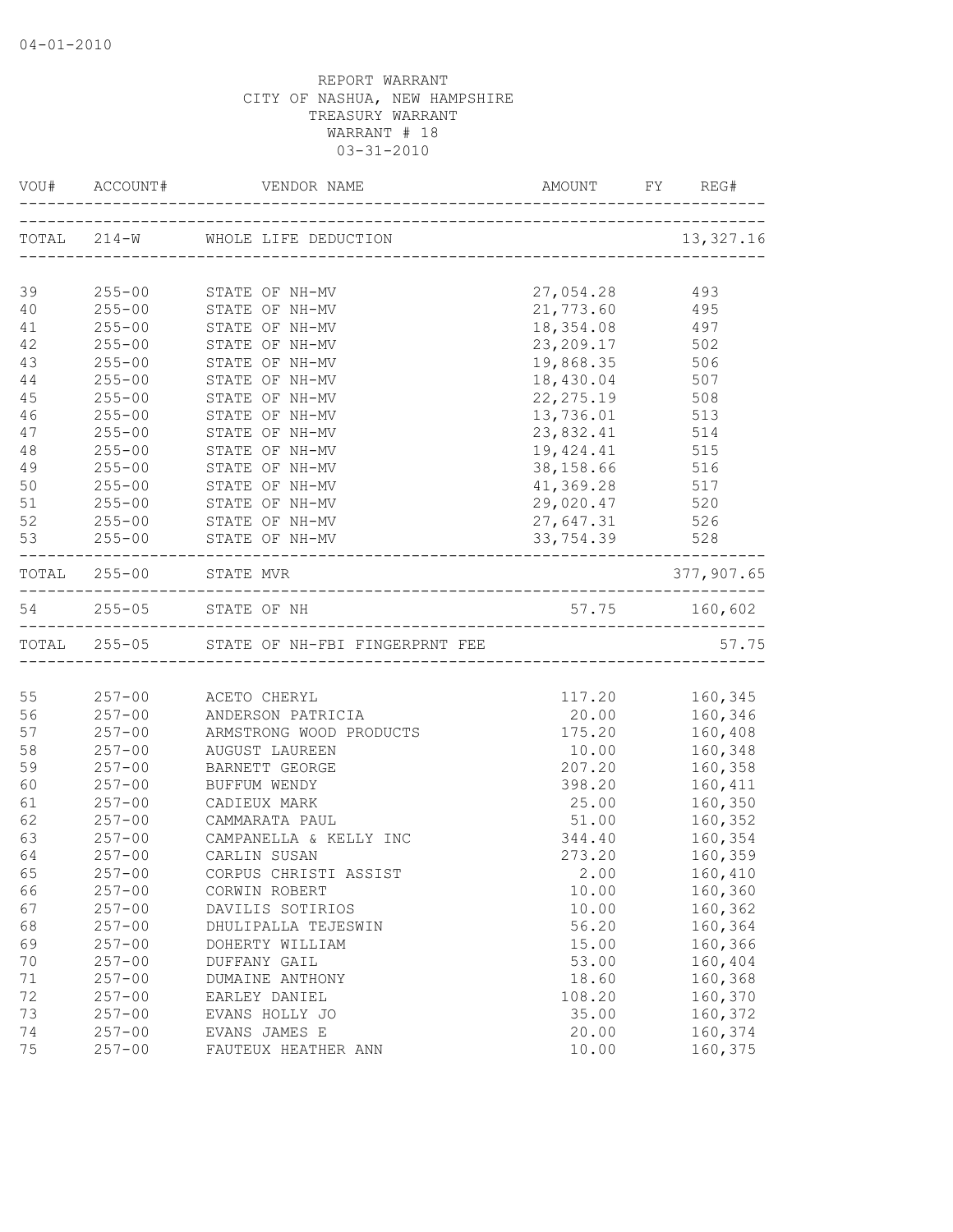| VOU#  | ACCOUNT#   | VENDOR NAME                           | AMOUNT                            | FY<br>REG# |
|-------|------------|---------------------------------------|-----------------------------------|------------|
| 76    | $257 - 00$ | FIRST STUDENT INC                     | 99.20                             | 160,378    |
| 77    | $257 - 00$ | FREEMAN CHRISTINE                     | 20.00                             | 160,380    |
| 78    | $257 - 00$ | GAFFNY AMY                            | 25.00                             | 160,383    |
| 79    | $257 - 00$ | GATTA LORIANN                         | 25.00                             | 160,385    |
| 80    | $257 - 00$ | HANDA ASHIMA                          | 10.00                             | 160,388    |
| 81    | $257 - 00$ | HENDERSON GRETCHEN                    | 46.60                             | 160,390    |
| 82    | $257 - 00$ | HOLDEN CONSTRUCTION INC               | 15.00                             | 160,331    |
| 83    | $257 - 00$ | KACHRANI VARSHA                       | 10.00                             | 160,332    |
| 84    | $257 - 00$ | KING DENNIS                           | 10.00                             | 160,333    |
| 85    | $257 - 00$ | KP VENTURES                           | 108.10                            | 160,392    |
| 86    | $257 - 00$ | LEHIGH SAFETY SHOE CO                 | 63.00                             | 160,334    |
| 87    | $257 - 00$ | LITTLEFIELD ELIZABETH                 | 10.00                             | 160,335    |
| 88    | $257 - 00$ | LYNCH GLADYS                          | 10.00                             | 160,337    |
| 89    | $257 - 00$ | MARCUM DANIEL                         | 116.20                            | 160,339    |
| 90    | $257 - 00$ | MAROUIS SHEILA                        | 41.00                             | 160,357    |
| 91    | $257 - 00$ | MONTELLO MELLENEY                     | 50.00                             | 160,341    |
| 92    | $257 - 00$ | MOSOUERA JUSTIN                       | 8.00                              | 160,353    |
| 93    | $257 - 00$ | MUGICA MILDRED                        | 111.20                            | 160,342    |
| 94    | $257 - 00$ | N & R DRYWALL                         | 89.50                             | 160,349    |
| 95    | $257 - 00$ | NASHUA MOTOR EXPRESS                  | 76.20                             | 160,361    |
| 96    | $257 - 00$ | NDOLO CHRISTINE                       | 24.00                             | 160,347    |
| 97    | $257 - 00$ | ODONNELL KARIN                        | 43.95                             | 160,409    |
| 98    | $257 - 00$ | ONEIL DANIEL                          | 129.20                            | 160,355    |
| 99    | $257 - 00$ | PAQUETTE GLORIA                       | 157.20                            | 160,396    |
| 100   | $257 - 00$ | PENNANT SPORTSWEAR                    | 8.00                              | 160,400    |
| 101   | $257 - 00$ | PENNICHUCK WATER                      | 93.30                             | 159,993    |
| 102   | $257 - 00$ | PROULX LAURENCE                       | 12.00                             | 160,343    |
| 103   | $257 - 00$ | RIFKIN EILEEN                         | 10.00                             | 160,363    |
| 104   | $257 - 00$ | RUCKMAN STEPHANIE                     | 238.20                            | 160,351    |
| 105   | $257 - 00$ | RYAN CONSTANCE                        | 127.20                            | 160,356    |
| 106   | $257 - 00$ | SCHAEFFER AMIE                        | 10.00                             | 160,367    |
| 107   | $257 - 00$ | SILVA DANILO                          | 10.00                             | 160,369    |
| 108   | $257 - 00$ | SMITH PAMELA                          | 20.00                             | 160,398    |
| 109   | $257 - 00$ | SMITH TANYA                           | 25.00                             | 160,365    |
| 110   | $257 - 00$ | STOY JANE                             | 100.00                            | 160,328    |
| 111   | $257 - 00$ | UNITED PARCEL SERVICE                 | 42.00                             | 160,329    |
| 112   | $257 - 00$ | WESTGATE JOHN BRADFORD                | 5.40                              | 160,322    |
| 113   | $257 - 00$ | WINCO IDENTIFICATIONS                 | 17.00                             | 160,394    |
| 114   | $257 - 00$ | WINKLER BRETOR                        | 10.00                             | 160,323    |
| 115   | $257 - 00$ | YOUNG RICHARD<br>-------------------- | 25.00                             | 160,402    |
| TOTAL | $257 - 00$ | MV REFUND PENDING                     | _________________________________ | 4,010.85   |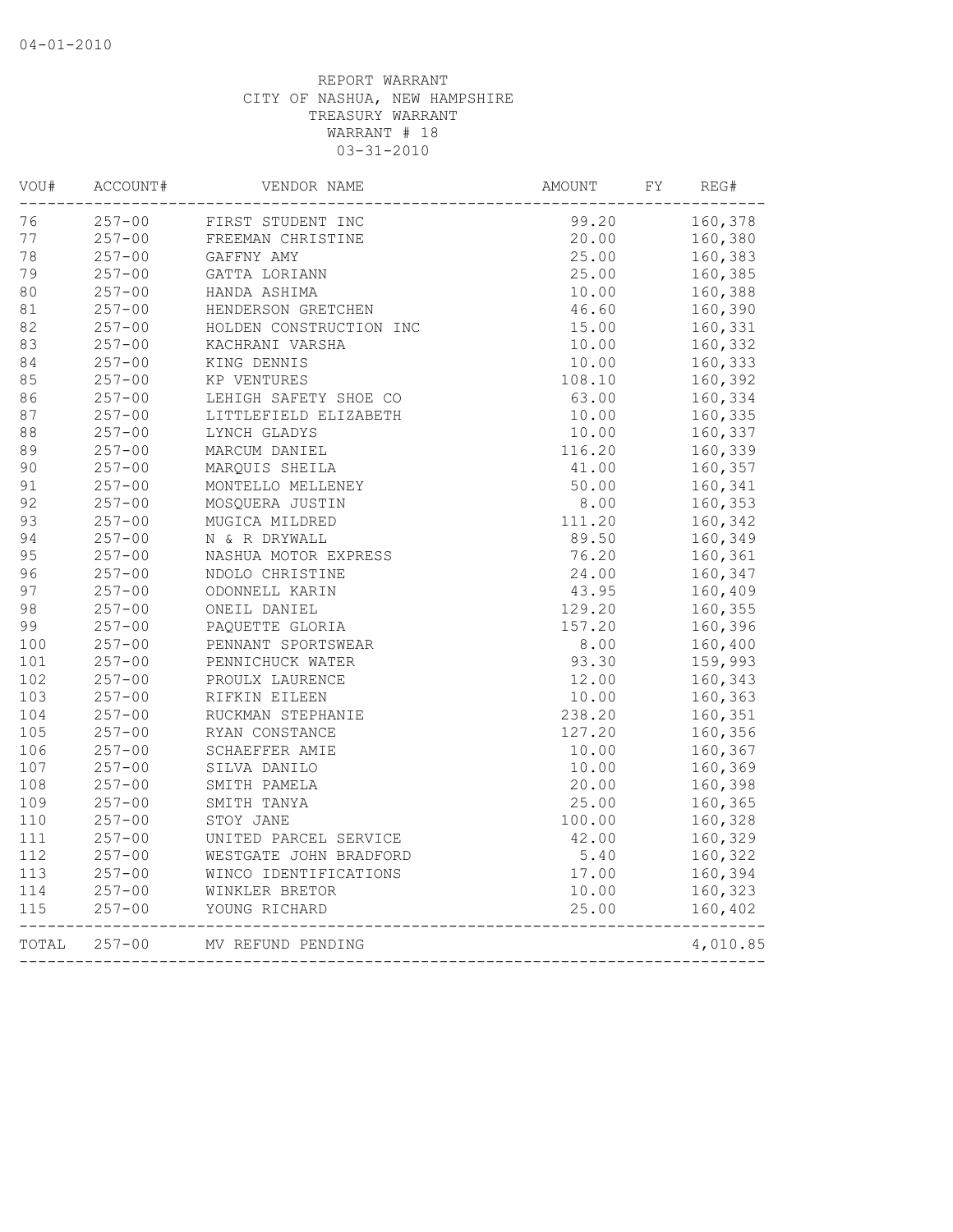|     |                                                 | 218,433 3044-49075 CHARLOTTE AVENUE SCHOOL 16.96 160,482                                                                                                                                                                                                                                                                                                                                 |                                                                                                                                |                    |
|-----|-------------------------------------------------|------------------------------------------------------------------------------------------------------------------------------------------------------------------------------------------------------------------------------------------------------------------------------------------------------------------------------------------------------------------------------------------|--------------------------------------------------------------------------------------------------------------------------------|--------------------|
|     |                                                 |                                                                                                                                                                                                                                                                                                                                                                                          |                                                                                                                                |                    |
|     |                                                 | NEXTEL COMMUNICATIONS                                                                                                                                                                                                                                                                                                                                                                    | 38.54 160,556<br>220.92 160,628<br>19.73 160,573<br>95.72 160,601<br>24.97 160,596                                             |                    |
|     |                                                 | PUBLIC SERVICE OF NH                                                                                                                                                                                                                                                                                                                                                                     |                                                                                                                                |                    |
|     | 116 305-31050<br>117 305-32005<br>118 305-33005 | PENNICHUCK WATER                                                                                                                                                                                                                                                                                                                                                                         |                                                                                                                                |                    |
|     | 119 305-34015                                   | METROMEDIA ENERGY INC                                                                                                                                                                                                                                                                                                                                                                    |                                                                                                                                |                    |
| 120 | 305-34015                                       | NATIONAL GRID                                                                                                                                                                                                                                                                                                                                                                            |                                                                                                                                |                    |
| 121 | 305-49075                                       | CITY OF NASHUA/PETTY CASH 43.40 159,630                                                                                                                                                                                                                                                                                                                                                  |                                                                                                                                |                    |
| 122 | 305-59100                                       | COLLINS JOHN                                                                                                                                                                                                                                                                                                                                                                             | $50.00$ $159,902$                                                                                                              |                    |
| 123 | 305-59100                                       | JEYNES MIKE                                                                                                                                                                                                                                                                                                                                                                              |                                                                                                                                | 487.50 160,048     |
| 124 | 305-59100                                       | KING TOM                                                                                                                                                                                                                                                                                                                                                                                 |                                                                                                                                | $100.00$ $160,007$ |
| 125 |                                                 | MCLEAN JIM                                                                                                                                                                                                                                                                                                                                                                               | $\begin{array}{ccc} 537.50 & 159,868 \ 450.00 & 159,871 \ 550.00 & 159,718 \ 100.00 & 160,036 \ 62.50 & 159,910 \ \end{array}$ |                    |
| 126 | 305-59100<br>305-59100<br>305-59100             | O'NEIL TIM                                                                                                                                                                                                                                                                                                                                                                               |                                                                                                                                |                    |
| 127 |                                                 | WALLENT FRANK J                                                                                                                                                                                                                                                                                                                                                                          |                                                                                                                                |                    |
|     | 128 305-59100                                   | WALLENT LOUISE                                                                                                                                                                                                                                                                                                                                                                           |                                                                                                                                |                    |
|     | 129 305-59100                                   | WEATHERS JOHN                                                                                                                                                                                                                                                                                                                                                                            |                                                                                                                                |                    |
|     | 130 305-95010 NHCCM                             |                                                                                                                                                                                                                                                                                                                                                                                          |                                                                                                                                | 250.00 160,648     |
|     |                                                 | 131 305-96900 RED HAWK                                                                                                                                                                                                                                                                                                                                                                   | $4,025.00$ 160,407                                                                                                             |                    |
|     |                                                 | -----------------------------------<br>$\begin{array}{ccccc}\n\text{TOTAL} & 305 & & \text{SRF} - \text{CIVIC} & \text{COMM ACTIVITIES} & & \text{7,03} \\ \text{105} & 0.5 & 0.5 & 0.5 & 0.5 \\ \text{206} & 0.5 & 0.5 & 0.5 & 0.5 \\ \text{310} & 0.5 & 0.5 & 0.5 & 0.5 \\ \text{420} & 0.5 & 0.5 & 0.5 & 0.5 \\ \text{530} & 0.5 & 0.5 & 0.5 & 0.5 \\ \text{640} & 0.5 & 0.5 & 0.5 &$ |                                                                                                                                | 7,055.78           |
|     |                                                 |                                                                                                                                                                                                                                                                                                                                                                                          |                                                                                                                                |                    |
|     |                                                 | 132 308-31050 NEXTEL COMMUNICATIONS 33.02 160,556<br>133 308-40 HARVARD PILGRIM/FIRST SENIORIT 56,746.44 511                                                                                                                                                                                                                                                                             |                                                                                                                                |                    |
|     |                                                 |                                                                                                                                                                                                                                                                                                                                                                                          |                                                                                                                                |                    |
| 134 |                                                 | 308-59400 ANTHEM BLUE CROSS BLUE SHIELD 75,595.68 490                                                                                                                                                                                                                                                                                                                                    |                                                                                                                                |                    |
| 135 | 308-59400                                       | HARVARD PILGRIM HEALTH CARE 13,957.57 491                                                                                                                                                                                                                                                                                                                                                |                                                                                                                                |                    |
| 136 | 308-59400                                       |                                                                                                                                                                                                                                                                                                                                                                                          | 6,336.59 492                                                                                                                   |                    |
| 137 | 308-59402                                       | NORTHEAST DELTA $6, 336.59$ 492<br>ANTHEM BLUE CROSS BLUE SHIELD $55, 149.48$ 490                                                                                                                                                                                                                                                                                                        |                                                                                                                                |                    |
| 138 | $308 - 59402$                                   | HARVARD PILGRIM HEALTH CARE 17,980.79 491                                                                                                                                                                                                                                                                                                                                                |                                                                                                                                |                    |
| 139 | 308-59402<br>308-83010<br>308-83010             | 192 NORTHEAST DELTA<br>ANTHEM BLUE CROSS BLUE SHIELD 41,939.14<br>ANTHEM BLUE CROSS BLUE SHIELD 31,104.41 498                                                                                                                                                                                                                                                                            |                                                                                                                                |                    |
| 140 |                                                 |                                                                                                                                                                                                                                                                                                                                                                                          |                                                                                                                                |                    |
| 141 |                                                 |                                                                                                                                                                                                                                                                                                                                                                                          |                                                                                                                                |                    |
| 142 | 308-83010                                       | ANTHEM BLUE CROSS BLUE SHIELD 29,358.10 509                                                                                                                                                                                                                                                                                                                                              |                                                                                                                                |                    |
| 143 | 308-83010                                       | ANTHEM BLUE CROSS BLUE SHIELD 45,692.88 518                                                                                                                                                                                                                                                                                                                                              |                                                                                                                                |                    |
|     |                                                 | 144 308-83011 ANTHEM BLUE CROSS BLUE SHIELD 596.09                                                                                                                                                                                                                                                                                                                                       |                                                                                                                                | 498                |
| 145 | 308-83011                                       | ANTHEM BLUE CROSS BLUE SHIELD                                                                                                                                                                                                                                                                                                                                                            | 1,176.35                                                                                                                       | 509                |
| 146 | 308-83012                                       | ANTHEM BLUE CROSS BLUE SHIELD                                                                                                                                                                                                                                                                                                                                                            | 238, 264.47                                                                                                                    | 490                |
| 147 | 308-83012                                       | ANTHEM BLUE CROSS BLUE SHIELD                                                                                                                                                                                                                                                                                                                                                            | 251,857.31                                                                                                                     | 498                |
| 148 | 308-83012                                       | ANTHEM BLUE CROSS BLUE SHIELD                                                                                                                                                                                                                                                                                                                                                            | 213,389.65                                                                                                                     | 509                |
| 149 | 308-83012                                       | ANTHEM BLUE CROSS BLUE SHIELD                                                                                                                                                                                                                                                                                                                                                            | 162, 161.71                                                                                                                    | 518                |
| 150 | 308-83013                                       | ANTHEM BLUE CROSS BLUE SHIELD                                                                                                                                                                                                                                                                                                                                                            | 179,497.86                                                                                                                     | 490                |
| 151 | 308-83013                                       | ANTHEM BLUE CROSS BLUE SHIELD                                                                                                                                                                                                                                                                                                                                                            | 183, 927.77                                                                                                                    | 498                |
| 152 | 308-83013                                       | ANTHEM BLUE CROSS BLUE SHIELD                                                                                                                                                                                                                                                                                                                                                            | 207, 114.60                                                                                                                    | 509                |
| 153 | 308-83013                                       | ANTHEM BLUE CROSS BLUE SHIELD                                                                                                                                                                                                                                                                                                                                                            | 183,799.01                                                                                                                     | 518                |
| 154 | 308-83016                                       | HARVARD PILGRIM HEALTH CARE                                                                                                                                                                                                                                                                                                                                                              | 39,405.04                                                                                                                      | 491                |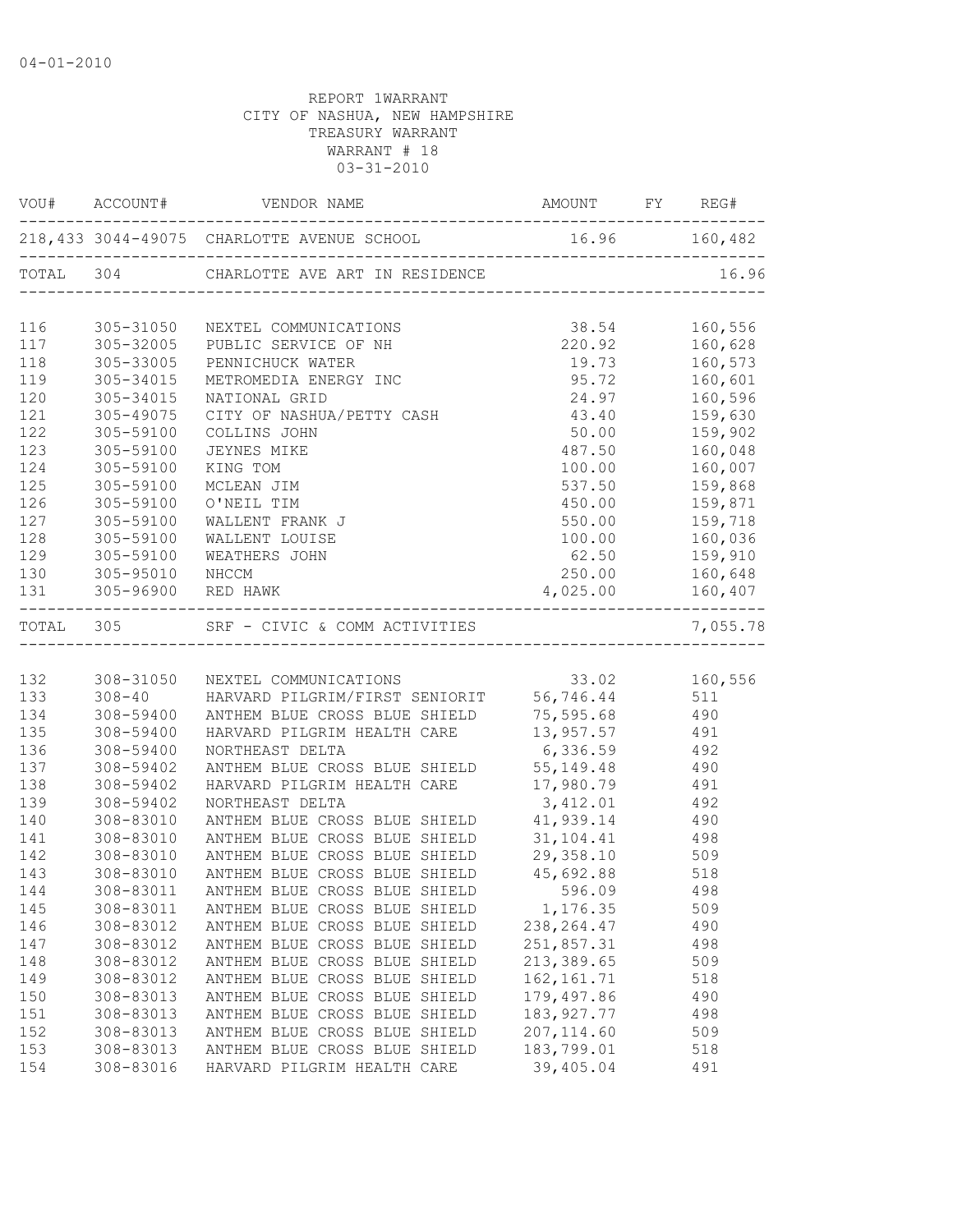| VOU# | ACCOUNT#  | VENDOR NAME                                     | AMOUNT      | FY<br>REG# |  |
|------|-----------|-------------------------------------------------|-------------|------------|--|
| 155  |           | 308-83016 HARVARD PILGRIM HEALTH CARE           | 34,897.96   | 500        |  |
| 156  |           | 308-83016 HARVARD PILGRIM HEALTH CARE 47,034.30 |             | 510        |  |
| 157  | 308-83016 | HARVARD PILGRIM HEALTH CARE 73,104.78           |             | 519        |  |
| 158  | 308-83017 | HARVARD PILGRIM HEALTH CARE                     | 61, 911.74  | 491        |  |
| 159  | 308-83017 | HARVARD PILGRIM HEALTH CARE                     | 48,818.38   | 500        |  |
| 160  |           | 308-83017 HARVARD PILGRIM HEALTH CARE           | 60,115.10   | 510        |  |
| 161  | 308-83017 | HARVARD PILGRIM HEALTH CARE                     | 41,384.44   | 519        |  |
| 162  | 308-83018 | ANTHEM BLUE CROSS BLUE SHIELD                   | 56,686.64   | 490        |  |
| 163  | 308-83018 | ANTHEM BLUE CROSS BLUE SHIELD                   | 54,960.12   | 498        |  |
| 164  | 308-83018 | ANTHEM BLUE CROSS BLUE SHIELD                   | 31,042.23   | 509        |  |
| 165  | 308-83018 | ANTHEM BLUE CROSS BLUE SHIELD                   | 40,594.33   | 518        |  |
| 166  | 308-83019 | ANTHEM BLUE CROSS BLUE SHIELD                   | 37,061.10   | 490        |  |
| 167  | 308-83019 | ANTHEM BLUE CROSS BLUE SHIELD                   | 59,758.90   | 498        |  |
| 168  | 308-83019 | ANTHEM BLUE CROSS BLUE SHIELD                   | 30,876.66   | 509        |  |
| 169  | 308-83019 | ANTHEM BLUE CROSS BLUE SHIELD                   | 42,231.98   | 518        |  |
| 170  | 308-83020 | NORTHEAST DELTA                                 | 7,956.30    | 492        |  |
| 171  | 308-83020 | NORTHEAST DELTA                                 | 22,956.28   | 501        |  |
| 172  | 308-83020 | NORTHEAST DELTA                                 | 15,080.86   | 512        |  |
| 173  | 308-83020 | NORTHEAST DELTA                                 | 14,645.70   | 522        |  |
| 174  | 308-83021 | NORTHEAST DELTA                                 | 4,322.15    | 492        |  |
| 175  | 308-83021 | NORTHEAST DELTA                                 | 11,809.51   | 501        |  |
| 176  | 308-83021 | NORTHEAST DELTA                                 | 5,088.21    | 512        |  |
| 177  | 308-83021 | NORTHEAST DELTA                                 | 4,400.05    | 522        |  |
| 178  | 308-83022 | NORTHEAST DELTA                                 | 169, 344.23 | 492        |  |
| 179  | 308-83023 | BONANNO CHERYL                                  | 52.54       | 160,483    |  |
| 180  | 308-83023 | PACELLA PAOLA                                   | 1,940.00    | 160,617    |  |
| 181  | 308-83025 | FRED C CHURCH INSURANCE                         | 6,063.00    | 494        |  |
| 182  | 308-83028 | BENEFIT STRATEGIES INC                          | 4,524.00    | 523        |  |
| 183  | 308-83030 | ITT HARTFORD                                    | 15,744.10   | 489        |  |
| 183  | 308-83031 | ITT HARTFORD                                    | 18,859.77   | 489        |  |
| 184  | 308-83041 | COLLIMORE CULLEN PLLC                           | 4,886.55    | 159,990    |  |
| 185  | 308-83051 | WHALEN MICHAEL                                  | 7,710.00    | 159,770    |  |
| 186  | 308-83052 | DARTMOUTH-HITCHCOCK CLINIC                      | 144.00      | 159,967    |  |
| 187  | 308-83053 | APPLE SERVICES NASHUA                           | 3,179.00    | 159,700    |  |
| 188  | 308-83053 | BRENNAN PAUL                                    | 415.00      | 159,973    |  |
| 189  | 308-83053 | DARTMOUTH-HITCHCOCK BEDFORD                     | 105.00      | 159,873    |  |
| 190  | 308-83053 | DARTMOUTH-HITCHCOCK CLINIC                      | 322.00      | 159,967    |  |
| 191  | 308-83053 | FOUNDATION MEDICAL PARTNERS                     | 659.01      | 159,933    |  |
| 192  | 308-83053 | FOUR SEASONS ORTHOPAEDIC CTR                    | 3,272.00    | 159,944    |  |
| 193  | 308-83053 | GREATER NASHUA EMERGENCY PHYS                   | 68.00       | 159,927    |  |
| 194  | 308-83053 | NASHUA RADIOLOGY PA                             | 335.00      | 159,907    |  |
| 195  | 308-83053 | RS MEDICAL                                      | 160.00      | 159,644    |  |
| 196  | 308-83053 | SIMPSON STEPHEN L MD PC                         | 865.00      | 159,954    |  |
| 197  | 308-83053 | SO NH REGIONAL MEDICAL CENTER                   | 3,531.69    | 159,908    |  |
| 198  | 308-83053 | ST JOSEPH BUSINESS & HEALTH                     | 286.00      | 159,777    |  |
| 199  | 308-83053 | ST JOSEPH'S HOSPITAL                            | 1,395.50    | 159,696    |  |
| 200  | 308-83053 | STONERIVER PHARMACY SOLUTIONS                   | 17.18       | 159,931    |  |
| 201  | 308-83054 | APPLE SERVICES NASHUA                           | 259.00      | 159,700    |  |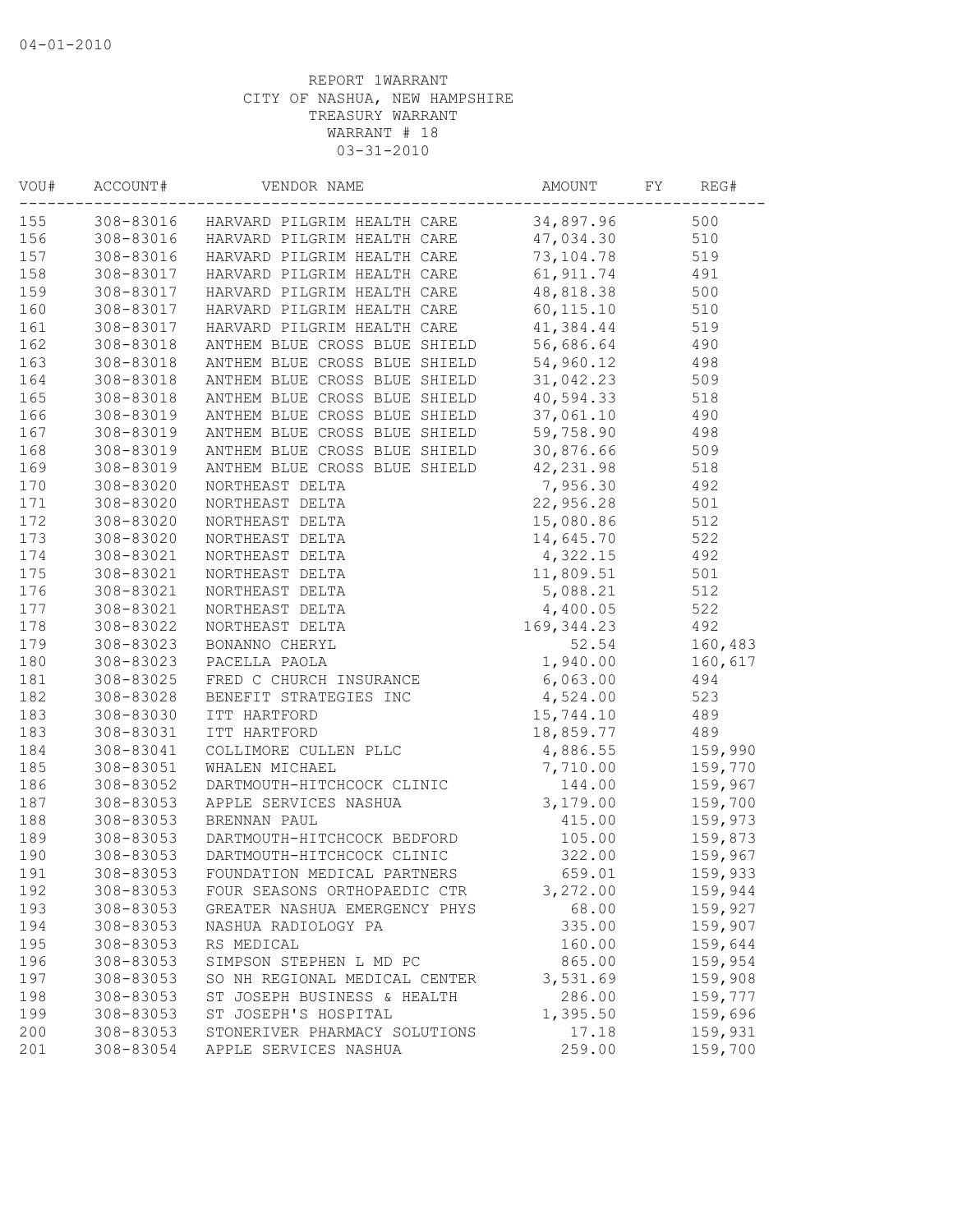| WOU#  | ACCOUNT#            | VENDOR NAME                    | AMOUNT    | FY | REG#           |
|-------|---------------------|--------------------------------|-----------|----|----------------|
| 202   | 308-83054           | ASSOCIATED RADIOLOGISTS PA W/  | 450.00    |    | 159,906        |
| 203   | 308-83054           | CONCORD ORTHOPAEDICS PA        | 257.00    |    | 159,795        |
| 204   | 308-83054           | DARTMOUTH-HITCHCOCK CLINIC     | 284.00    |    | 159,967        |
| 205   | 308-83054           | FOUNDATION MEDICAL PARTNERS    | 400.00    |    | 159,933        |
| 206   | 308-83054           | FOUR SEASONS ORTHOPAEDIC CTR   | 5,152.00  |    | 159,944        |
| 207   | 308-83054           | GRANITE STATE ANESTHESIOLOGIST | 2,500.00  |    | 159,677        |
| 208   | 308-83054           | GREATER NASHUA EMERGENCY PHYS  | 458.00    |    | 159,927        |
| 209   | 308-83054           | MORIARTY KEVIN S DC            | 982.00    |    | 159,918        |
| 210   | 308-83054           | NASHUA RADIOLOGY PA            | 139.00    |    | 159,907        |
| 211   | 308-83054           | PARNELL CHIROPRACTIC/WELLNESS  | 778.00    |    | 159,754        |
| 212   | 308-83054           | RENEW MEDICAL SERVS DBA/CHARRO | 66.19     |    | 159,882        |
| 213   | 308-83054           | RS MEDICAL                     | 80.00     |    | 159,644        |
| 214   | 308-83054           | SO NH REGIONAL MEDICAL CENTER  | 7,254.47  |    | 159,908        |
| 215   | 308-83054           | ST JOSEPH BUSINESS & HEALTH    | 246.00    |    | 159,777        |
| 216   | 308-83054           | ST JOSEPH'S HOSPITAL           | 945.50    |    | 159,696        |
| 217   | 308-83054           | STONE MONIKA                   | 10.44     |    | 160,330        |
| 218   | 308-83054           | STONERIVER PHARMACY SOLUTIONS  | 1,499.26  |    | 159,931        |
| 219   | 308-83054           | SURGI-CARE INC                 | 1,097.42  |    | 159,785        |
| 220   | 308-83054           | TORTORELLO NARISA              | 83.20     |    | 159,896        |
| 221   | 308-83054           | YMCA OF GREATER NASHUA         | 222.00    |    | 159,932        |
| 222   | 308-83055           | DEVINE MILLIMET & BRANCH PA    | 173.38    |    | 159,912        |
| 223   | 308-83055           | PULDE MILO DR                  | 2,595.00  |    | 160,041        |
| 224   | 308-83056           | OCCUPATIONAL DRUG TESTING LLC  | 882.50    |    | 159,898        |
| 225   | 308-83056           | STANLEY CONVERGENT SECURITY SO | 159.78    |    | 160,603        |
| 226   | 308-83058           | VERMETTE ANN DR                | 498.99    |    | 160,431        |
| 227   | 308-83060           | BABE RUTH LEAGUE INC           | 5,824.00  |    | 160,551        |
| 228   | 308-83060           | NH SOUTHERN SBR LEAGUE         | 1,096.65  |    | 160,607        |
| 229   | 308-83063           | DANDLEY KEVIN                  | 250.00    |    | 160,344        |
| 230   | 308-83063           | FRANK'S ROOFING INC            | 600.00    |    | 160,376        |
| 231   | 308-83063           | GATE CITY FENCE CO INC<br>W/C  | 2,795.00  |    | 159,911        |
| 232   | 308-83063           | JOHNSON'S ELECTRIC INC         | 487.96    |    | 159,733        |
| 233   | 308-83063           | MARVELL PLATE GLASS INC        | 239.00    |    | 159,935        |
| 234   | 308-83064           | COLLIMORE CULLEN PLLC          | 122.50    |    | 159,990        |
| 235   | 308-83064           | STATE FARM INSURANCE           | 752.50    |    | 159,857        |
| 236   | 308-83064           | STATEWIDE COLLISION LLC        | 2,451.92  |    | 159,783        |
| 237   | 308-83076           | FRED C CHURCH INSURANCE        | 58,564.00 |    | 494            |
| 238   | 308-83077           | AMERICAN STOP LOSS             | 69,819.80 |    | 488            |
| TOTAL | 308                 | SRF - INSURANCE                |           |    | 3, 259, 588.72 |
|       |                     |                                |           |    |                |
|       | 218,434 3097-41015  | STAPLES BUSINESS ADVANTAGE     | 203.92    |    | 159,979        |
|       | 218,435 3097-44005  | ACE PRINTING COMPANY           | 4,130.00  |    | 159,934        |
|       | 218,436 3097-49075  | BLUE RIBBON MAINTENANCE SUPPLI | 872.82    |    | 160,078        |
|       | 218, 437 3097-49075 | CLEAN SOURCE                   | 109.90    |    | 160,202        |
|       | 218,438 3097-49075  | MANSFIELD PAPER CO INC         | 10,876.80 |    | 160,272        |
|       | 218,438 3097-49075  | MANSFIELD PAPER CO INC         | 2,184.49  |    | 160,273        |
|       | 218,439 3097-49075  | SERV-PAK CORPORATION           | 1,000.00  |    | 159,782        |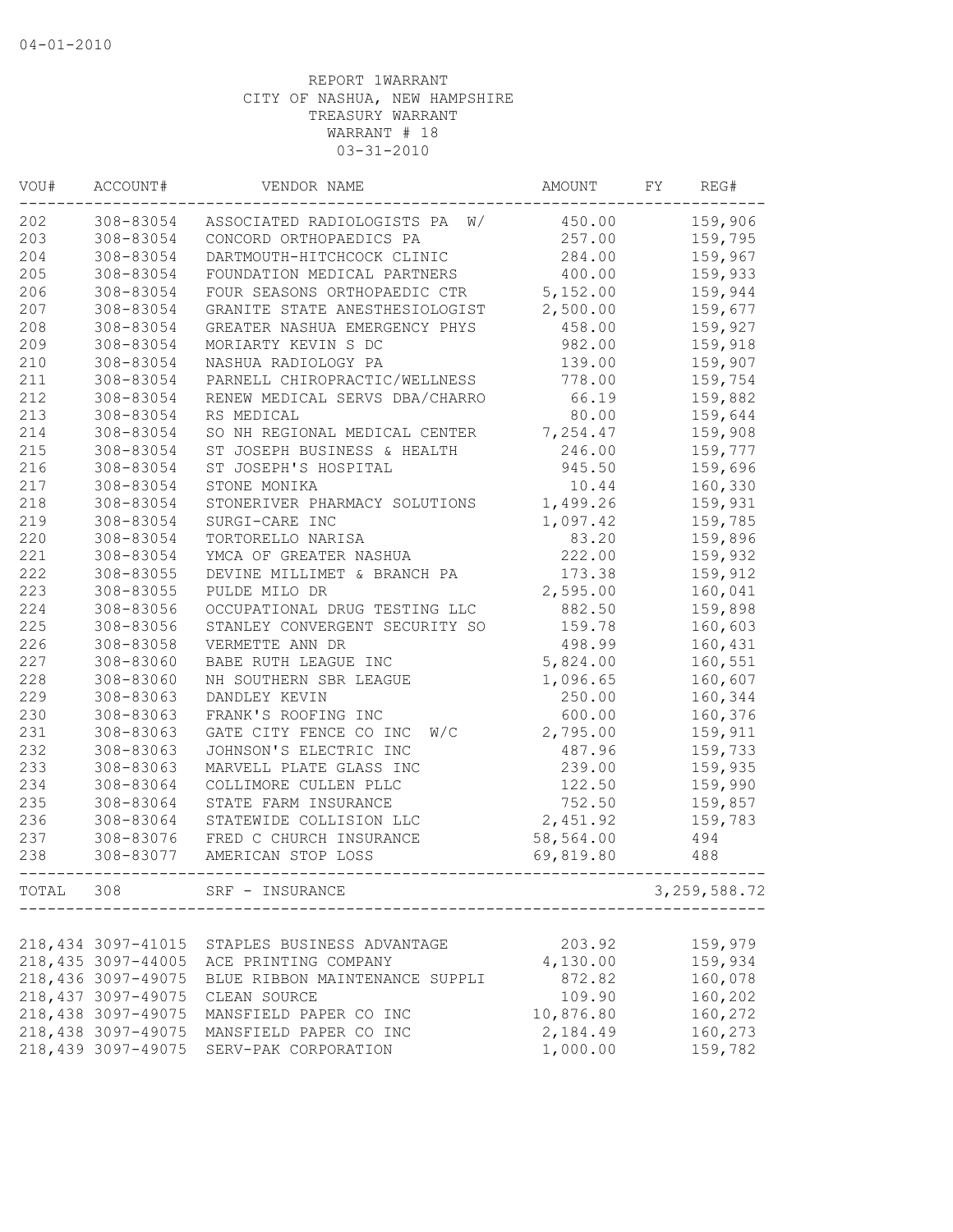| VOU#      | ACCOUNT#            | VENDOR NAME                                     | AMOUNT     | FY | REG#       |
|-----------|---------------------|-------------------------------------------------|------------|----|------------|
|           | 218,440 3097-49085  | BIMBO FOODS BAKERIES INC                        | 4,549.55   |    | 160,270    |
|           | 218,440 3097-49085  | BIMBO FOODS BAKERIES INC                        | 2,403.38   |    | 160,271    |
|           | 218, 441 3097-49085 | BOSTON PIE INC                                  | 6,918.24   |    | 160,289    |
|           | 218,442 3097-49085  | COCA-COLA BOTTLING COMPANY                      | 4,925.50   |    | 160,074    |
|           | 218,443 3097-49085  | COSTA FRUIT & PRODUCE CO INC                    | 8,155.82   |    | 160,435    |
|           | 218, 443 3097-49085 | COSTA FRUIT & PRODUCE CO INC                    | 37,279.67  |    | 160,436    |
|           | 218,443 3097-49085  | COSTA FRUIT & PRODUCE CO INC                    | 14,062.03  |    | 160,437    |
|           | 218,444 3097-49085  | DOMINO'S PIZZA                                  | 639.60     |    | 160,288    |
|           | 218,445 3097-49085  | GARELICK FARMS-LYNN                             | 30, 222.46 |    | 159,891    |
|           | 218, 445 3097-49085 | GARELICK FARMS-LYNN                             | 8,929.48   |    | 159,892    |
|           | 218,446 3097-49085  | GILL'S PIZZA CO.                                | 10,537.00  |    | 160,153    |
|           | 218, 447 3097-49085 | GREAT STATE BEVERAGES INC                       | 1,352.75   |    | 160, 115   |
|           | 218,448 3097-49085  | M SAUNDERS INC                                  | 5, 156. 13 |    | 160,132    |
|           | 218,448 3097-49085  | M SAUNDERS INC                                  | 6,169.94   |    | 160,133    |
|           | 218,449 3097-49085  | MCKEE FOODS CORP                                | 696.16     |    | 159,800    |
|           | 218,450 3097-49085  | NEW ENGLAND ICE CREAM                           | 3,648.23   |    | 160,166    |
|           | 218, 451 3097-49085 | NEW YORK BAGELS & CAFE INC                      | 616.80     |    | 160,450    |
|           | 218,452 3097-49085  | NUTRITION PLUS VENDING                          | 1,388.62   |    | 160,447    |
|           | 218,453 3097-49085  | ORIGINAL CRISPY PIZZA CRUST CO                  | 627.52     |    | 159,842    |
|           | 218,454 3097-49085  | OTIS SPUNKMEYER INC                             | 2,501.80   |    | 160,065    |
|           | 218, 455 3097-49085 | RICH PRODUCTS                                   | 2,448.00   |    | 160,448    |
|           | 218,456 3097-49085  | SURPLUS DISTRIBUTION SECTION                    | 2, 411.75  |    | 159,877    |
|           | 218, 457 3097-64045 | PCS REVENUE CONTROL SYSTEMS IN                  | 238.95     |    | 159,765    |
|           | 218,458 3097-64335  | NORTHEAST FOOD SVC EQUIPMENT &                  | 68.26      |    | 159,684    |
|           | 218,459 3097-74092  | AFFILIATED HVAC SERVICES LLC                    | 1,771.08   |    | 160,091    |
|           | 218,460 3097-74092  | BASSETT SERVICES CORPORATION                    | 709.02     |    | 160,093    |
|           | 218,461 3097-74092  | HOBART SERVICE                                  | 530.90     |    | 159,673    |
|           | 3097-82025          | NH RETIREMENT SYSTEM                            | 6,099.99   |    | 505        |
|           | 218,462 3097-83004  | VISION SERVICE PLAN-NH                          | 136.16     |    | 160,659    |
|           | 218,463 3097-91005  | BURGESS DOREEN                                  | 23.00      |    | 160,131    |
|           | 218,464 3097-91005  | <b>GUSTIN KAREN</b>                             | 151.50     |    | 160,126    |
|           | 218,465 3097-91005  | RALPH PAULE                                     | 41.25      |    | 160,052    |
|           | 218,466 3097-94005  | SNA - LOCKBOX CREDENTIALING<br>_____________    | 35.00      |    | 160,663    |
| TOTAL 309 |                     | SRF - FOOD SERVICES                             |            |    | 184,823.47 |
|           |                     |                                                 |            |    |            |
|           |                     | 218,467 3098-49075 COSTA FRUIT & PRODUCE CO INC | 34.23      |    | 160,437    |
|           |                     | 218,468 3098-49075 MANSFIELD PAPER CO INC       | 129.46     |    | 160,273    |
|           |                     | 218,469 3098-49085 M SAUNDERS INC               | 204.50     |    | 160,133    |
|           |                     | 218,469 3098-49085 M SAUNDERS INC               | 9,429.14   |    | 160,134    |
|           |                     | TOTAL 309 FRESH FRUIT & VEGETABLE GRANT         |            |    | 9,797.33   |
|           |                     | 218,470 3100-49075 HYATT TIFFANY                | 25.26      |    | 160,442    |
|           |                     | 218, 471 3100-49075 TINTLE MARY-FRANCES         | 42.00      |    | 160,223    |
|           |                     | 218,472 3100-53102 SOLUTION TREE INC            | 6,500.00   |    | 160,257    |
|           |                     |                                                 |            |    |            |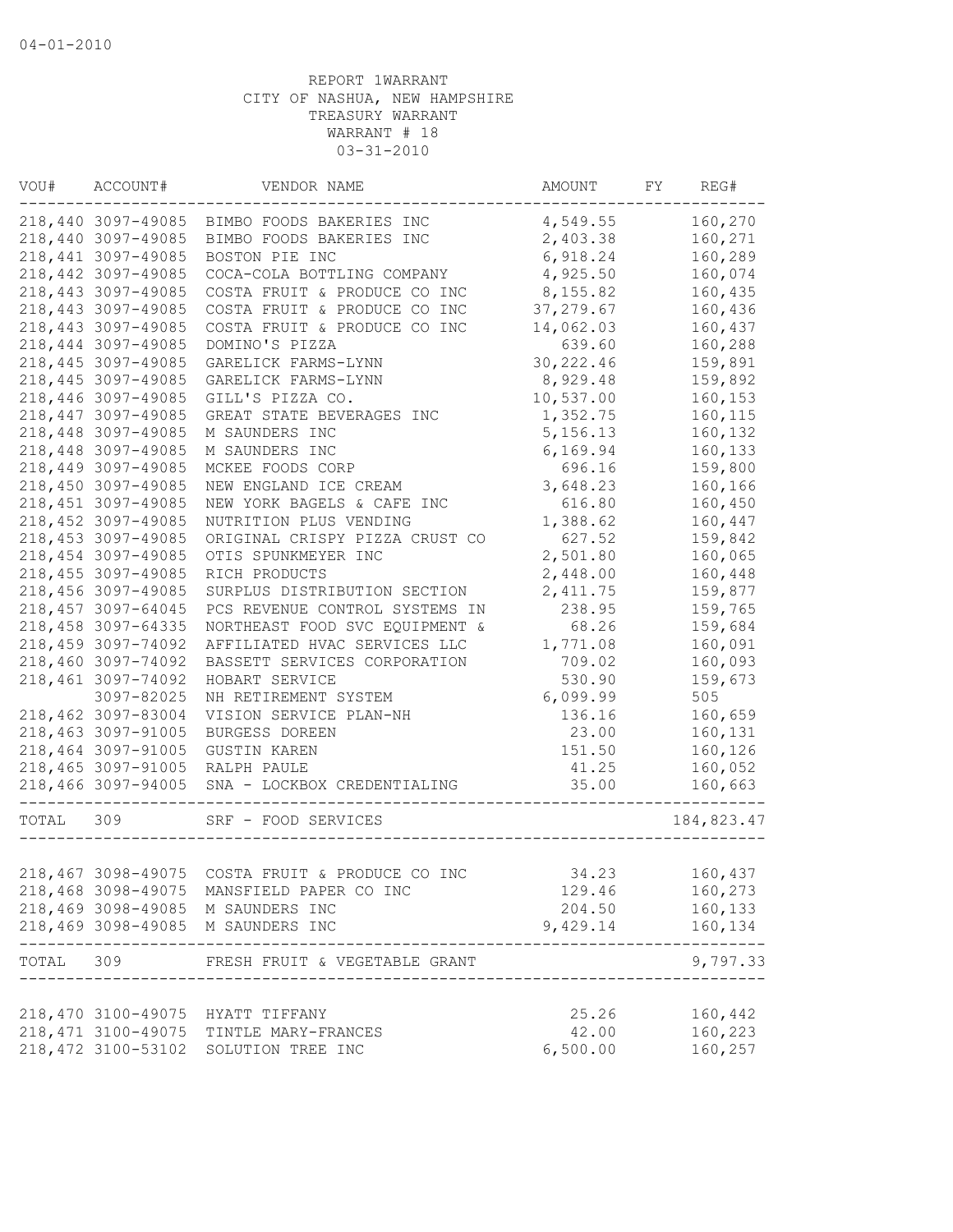| VOU#       | ACCOUNT#                                 | VENDOR NAME                           | AMOUNT          | FY | REG#               |
|------------|------------------------------------------|---------------------------------------|-----------------|----|--------------------|
|            | 218, 473 3100-91040                      | BOURQUE CAROLYN                       | 142.25          |    | 160,064            |
|            | 218, 474 3100-91040                      | BRITENRIKER DEBORAH                   | 94.90           |    | 160,175            |
|            | 218,475 3100-91040                       | CASTER TIM                            | 111.30          |    | 160,242            |
|            | 218,476 3100-91040                       | SOLUTION TREE INC                     | 1,977.00        |    | 160,257            |
| TOTAL      | 310                                      | TITLE I MT PLEASNT FOLLOWCHILD        |                 |    | 8,892.71           |
|            |                                          | 218,477 3110-49075 UTTERO DEBBRA      | 59.76           |    | 160,221            |
| TOTAL      | 311                                      | TITLE I LEDGE ST FOLLOW CHILD         |                 |    | 59.76              |
|            | 218,478 3117-66005 LVR INC               |                                       | 306.00          |    | 160,071            |
|            | 218,478 3117-78007 LVR INC               |                                       | 39.95           |    | 160,071            |
| TOTAL 311  |                                          | DRIVER'S EDUCATION                    |                 |    | 345.95             |
|            |                                          |                                       |                 |    |                    |
| 240        | 312-41015                                | STAPLES BUSINESS ADVANTAGE            | 68.96           |    | 160,013            |
| 241        | $312 - 705$                              | D & R TOWING INC                      | 190.00          |    | 160,265            |
| 242<br>243 | $312 - 705$<br>$312 - 705$               | DECELLES AUTO CLINIC INC<br>GE FLEET  | 285.00<br>35.00 |    | 159,962<br>160,336 |
| 244        | $312 - 705$                              | WELLS AARIKA                          | 25.00           |    | 160,412            |
| TOTAL      | 312                                      | SRF - FINANCIAL SERVICES              |                 |    | 603.96             |
|            |                                          |                                       |                 |    |                    |
|            | 218,479 3122-49050<br>218,480 3122-49050 | JOSTENS INC                           | 81.13<br>122.60 |    | 160,068<br>160,094 |
|            | 218, 481 3122-49075                      | KLAWES KEITH<br>WALMART COMMUNITY     | 133.54          |    | 160,018            |
| TOTAL      | 312                                      | ADULT ED/CONTINUING ED                |                 |    | 337.27             |
| 245        |                                          | 320-59100 KENNEBUNK RIVER PRODUCTIONS | 450.00          |    | 159,807            |
| TOTAL      | 320                                      | SRF - HUNT BUILDING                   |                 |    | 450.00             |
|            |                                          |                                       |                 |    |                    |
|            |                                          | 3245-82025 NH RETIREMENT SYSTEM       | 251.55          |    | 505                |
| TOTAL 324  |                                          | YOUTH SAFE HAVEN-PAL                  |                 |    | 251.55             |
|            |                                          | 3260-82025 NH RETIREMENT SYSTEM       | 286.88          |    | 505                |
|            | 218,482 3260-91040 COTE MARIE            |                                       | 330.90          |    | 160,100            |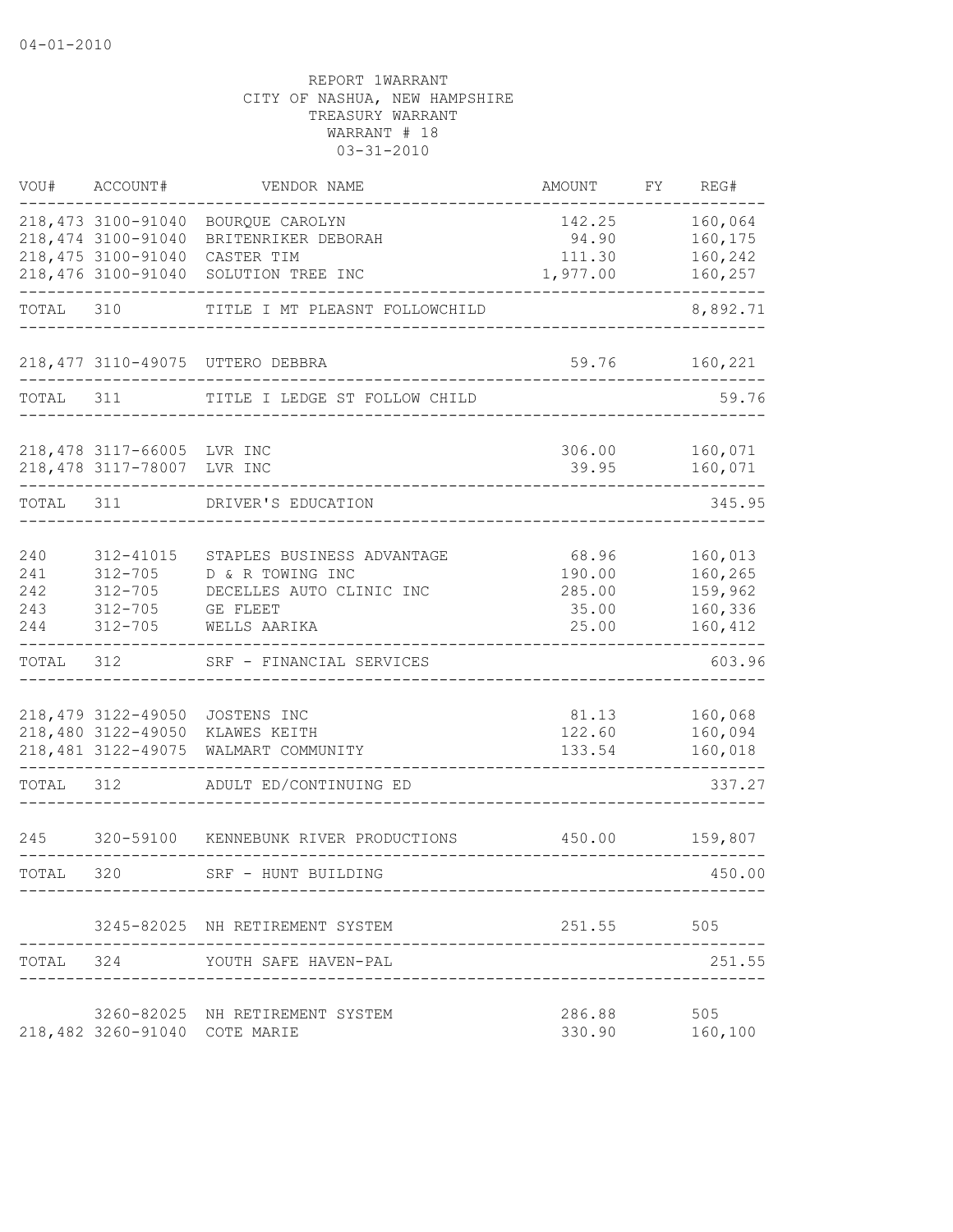| VOU#       | ACCOUNT#               | VENDOR NAME                                  | AMOUNT<br>---------------------- | FY | REG#               |
|------------|------------------------|----------------------------------------------|----------------------------------|----|--------------------|
| TOTAL      | 326                    | NH ALTERNATE ASSESS COACH                    |                                  |    | 617.78             |
| 247        | 331-31050              | VERIZON WIRELESS                             | 469.47                           |    | 160,600            |
| 248        | 331-59100              | COMCAST                                      | 107.00                           |    | 160,589            |
| 249        | 331-64030              | MHQ MUNICIPAL VEHICLES                       | 39,400.00                        |    | 159,874            |
| 250        | 331-64030              | WORCESTER COUNTY POLICE EQUIPM               | 2,259.50                         |    | 160,306            |
| 251        | $331 - 64192$          | DELL MARKETING LP                            | 6, 240.00                        |    | 159,743            |
| 252        | 331-78007              | GRAPPONE AUTOMOTIVE GROUP                    | 2.33                             |    | 160,003            |
| 253        | 331-78007              | MAYNARD & LESIEUR INCORPORATED               | 68.96                            |    | 159,619            |
| 254<br>255 | 331-82030<br>331-94005 | NH RETIREMENT SYSTEM<br>NEW ENGLAND NEOA     | 3,278.04<br>1,800.00             |    | 505<br>160,634     |
|            |                        |                                              |                                  |    |                    |
| TOTAL      | 331                    | SRF - POLICE DEPARTMENT                      |                                  |    | 53,625.30          |
|            |                        | 218,483 3310-49075 PARENT INFORMATION CENTER | 123.75                           |    | 159,652            |
| TOTAL 331  |                        | ARRA TITLE I SINI-FAIRGROUNDS                |                                  |    | 123.75             |
| 256        |                        |                                              |                                  |    |                    |
| 257        | 332-49075 ASEBA        | 332-94005 THE MASSACHUSETTS FIREFIGHTING     | 235.00<br>30.00                  |    | 160,121<br>160,555 |
| TOTAL 332  |                        | SRF - FIRE DEPARTMENT                        |                                  |    | 265.00             |
|            | 218,484 3330-49050     | MURRAY MCMURRAY HATCHERY                     | 461.55                           |    | 160,462            |
|            | 218,485 3330-91040     | KEANE THERESA                                | 1,048.60                         |    | 160,083            |
|            | 218,486 3330-91040     | SOLUTION TREE INC                            | 659.00                           |    | 160,257            |
| TOTAL      | 333                    | ARRA TITLE I SINI MT PLEASANT                |                                  |    | 2,169.15           |
|            |                        | 218,487 3360-49075 NCS PEARSON INC           | 267.12                           |    | 160,089            |
| TOTAL 336  |                        | TITLE I SINI DR.CRISP                        |                                  |    | 267.12             |
|            |                        |                                              |                                  |    |                    |
|            |                        | 218,488 3380-49075 INDIANA UNIVERSITY        | 1,768.00                         |    | 160,194            |
| TOTAL 338  |                        | TITLE IV SDF YOUTH COUNCIL                   |                                  |    | 1,768.00           |
| 258        | 341-01962              | HARBOR HOMES INC                             | 7,268.00                         |    | 159,840            |
| 259        | 341-01963              | SOUTHERN NH HIV/AIDS TASK FORC               | 8,495.00                         |    | 159,879            |
| 260        | 341-01968              | HARBOR HOMES INC                             | 25,163.00                        |    | 159,840            |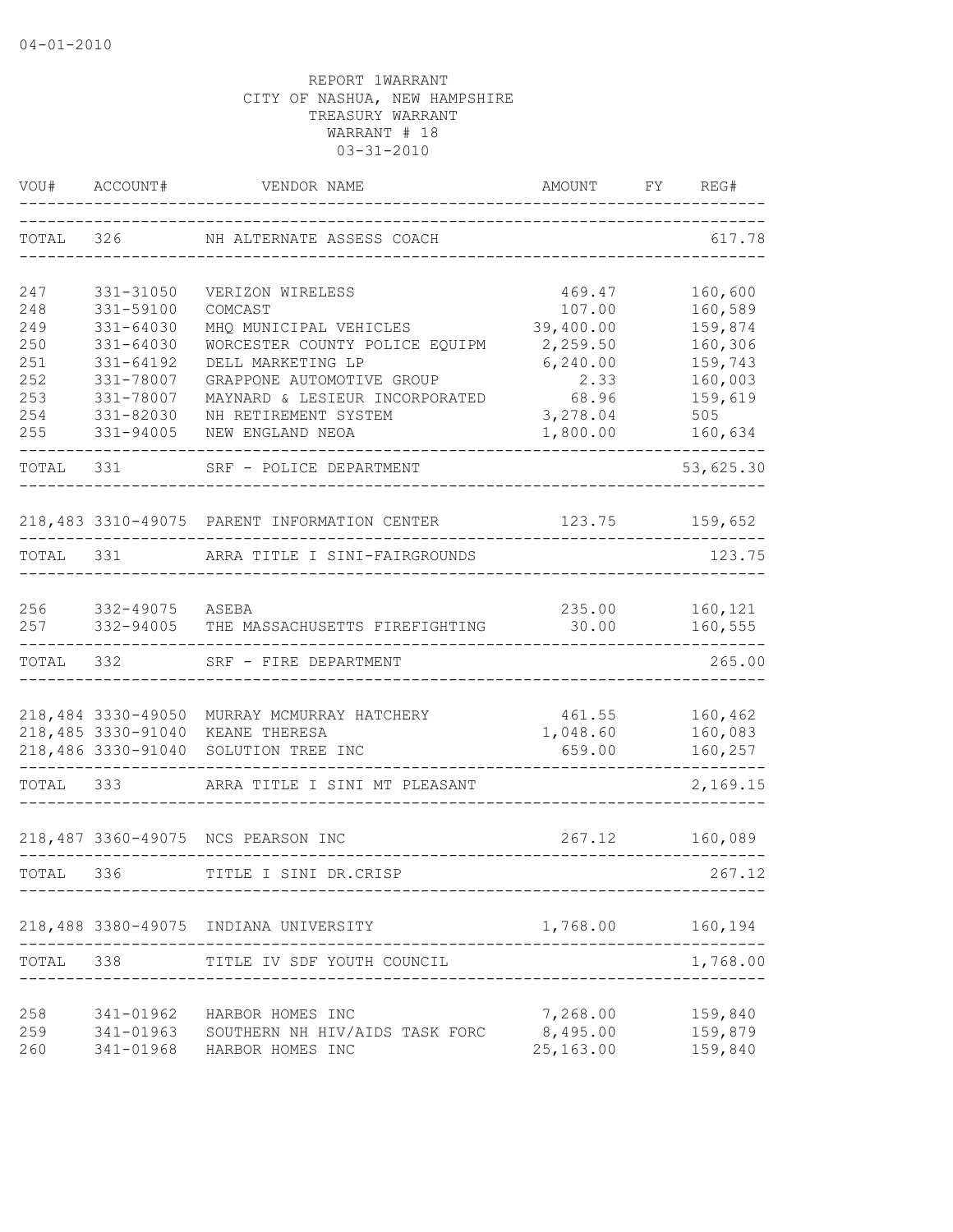| 260<br>159,840<br>341-01969<br>HARBOR HOMES INC<br>2,270.17<br>261<br>159,879<br>SOUTHERN NH HIV/AIDS TASK FORC<br>595.00<br>341-01969<br>262<br>214.95<br>160,556<br>341-31045<br>NEXTEL COMMUNICATIONS<br>263<br>M & N SPORTS LLC<br>159,819<br>341-47010<br>706.45<br>264<br>159,831<br>341-49075<br>BAGLEY BOBBIE<br>103.93<br>265<br>341-53025<br>135.00<br>159,855<br>DAVENPORT LOIS C<br>266<br>160,008<br>341-91025<br>MULCAHY SANDY<br>157.55<br>267<br>141.53<br>525<br>341-94014<br>CITIZENS BANK<br>268<br>160,017<br>341-94025<br>CONLEY ASHLEY<br>379.40<br>269<br>1,200.89<br>341-98034<br>CITIZENS BANK<br>525<br>TOTAL 341<br>SRF - COMMUNITY SERVICES<br>270<br>342-01966<br>1,500.00<br>160,120<br>NH MINORITY HEALTH COALITION<br>271<br>160,640<br>342-01966<br>15,813.87<br>SOUTHERN NH AHEC<br>272<br>32.02<br>160,556<br>342-31045<br>NEXTEL COMMUNICATIONS<br>273<br>STAPLES BUSINESS ADVANTAGE<br>160,013<br>342-41015<br>129.41<br>274<br>159,741<br>342-46030<br>LL BEAN INC<br>156.43<br>275<br>MCKESSON MEDICAL-SURGICAL<br>177.19<br>160,224<br>342-47010<br>276<br>NH MEDICAL/DENTAL SUPPLY LLC/D<br>1,837.60<br>159,816<br>342-47010<br>277<br>RICE'S PHARMACY INC<br>342-47010<br>38.61<br>160,575<br>278<br>THE MEDICAL SUPPLY DEPOT<br>342-49070<br>339.98<br>160,645<br>279<br>342-49070<br>VWR INTERNATIONAL INC<br>127.84<br>160,015<br>280<br>342-53163<br>LANGUAGE LINE SERVICES<br>93.16<br>159,730<br>281<br>935.00<br>160,295<br>342-54035<br>ACCURATE PRINTING INCORPORATED<br>282<br>43.36<br>342-59133<br>STERICYCLE INC<br>159,636<br>283<br>160,633<br>$342 - 701$<br>TREASURER STATE OF NH<br>115.53<br>284<br>342-91025<br>87.00<br>159,831<br>BAGLEY BOBBIE<br>285<br>159,984<br>342-94014<br>WENDT BETTY<br>14.46<br>286<br>342-94025<br>160,381<br>CALOPE THERESA<br>75.00<br>TOTAL<br>342<br>SRF - COMMUNITY HEALTH<br>218,489 3440-49075 AC MOORE INC<br>194.87<br>160,112<br>218,490 3440-49075<br>54.00<br>160,105<br>ALMEIDA SUSAN<br>218,491 3440-49075 BOSTEELS DIANE<br>101.36<br>160,168<br>218,492 3440-49075<br>160,485<br>COCO KEYS WATER RESORT<br>400.00<br>218, 493 3440-49075<br>160,484<br>FRANKLIN PARK ZOO (THE)<br>498.00<br>218,494 3440-49075<br>159,892<br>GARELICK FARMS-LYNN<br>840.92<br>218,494 3440-49075<br>35.37<br>159,893<br>GARELICK FARMS-LYNN<br>41.81<br>160,104<br>218, 495 3440-49075<br>HAMM LINDA<br>218,496 3440-49075<br>JACK'S PIZZA<br>120.00<br>159,968<br>218, 497 3440-49075<br>233.50<br>160,134<br>M SAUNDERS INC<br>218,498 3440-49075<br>159,833<br>MARKET BASKET<br>297.19<br>218,499 3440-49075<br>8.12<br>160,152<br>MARQUIS MARIA | VOU# | ACCOUNT#           | VENDOR NAME           | AMOUNT   | FY | REG#      |
|------------------------------------------------------------------------------------------------------------------------------------------------------------------------------------------------------------------------------------------------------------------------------------------------------------------------------------------------------------------------------------------------------------------------------------------------------------------------------------------------------------------------------------------------------------------------------------------------------------------------------------------------------------------------------------------------------------------------------------------------------------------------------------------------------------------------------------------------------------------------------------------------------------------------------------------------------------------------------------------------------------------------------------------------------------------------------------------------------------------------------------------------------------------------------------------------------------------------------------------------------------------------------------------------------------------------------------------------------------------------------------------------------------------------------------------------------------------------------------------------------------------------------------------------------------------------------------------------------------------------------------------------------------------------------------------------------------------------------------------------------------------------------------------------------------------------------------------------------------------------------------------------------------------------------------------------------------------------------------------------------------------------------------------------------------------------------------------------------------------------------------------------------------------------------------------------------------------------------------------------------------------------------------------------------------------------------------------------------------------------------------------------------------------------------------------------------------------------------------------------------------------------------------------------------------------------------------------------------------------------------------------------|------|--------------------|-----------------------|----------|----|-----------|
|                                                                                                                                                                                                                                                                                                                                                                                                                                                                                                                                                                                                                                                                                                                                                                                                                                                                                                                                                                                                                                                                                                                                                                                                                                                                                                                                                                                                                                                                                                                                                                                                                                                                                                                                                                                                                                                                                                                                                                                                                                                                                                                                                                                                                                                                                                                                                                                                                                                                                                                                                                                                                                                |      |                    |                       |          |    |           |
|                                                                                                                                                                                                                                                                                                                                                                                                                                                                                                                                                                                                                                                                                                                                                                                                                                                                                                                                                                                                                                                                                                                                                                                                                                                                                                                                                                                                                                                                                                                                                                                                                                                                                                                                                                                                                                                                                                                                                                                                                                                                                                                                                                                                                                                                                                                                                                                                                                                                                                                                                                                                                                                |      |                    |                       |          |    |           |
|                                                                                                                                                                                                                                                                                                                                                                                                                                                                                                                                                                                                                                                                                                                                                                                                                                                                                                                                                                                                                                                                                                                                                                                                                                                                                                                                                                                                                                                                                                                                                                                                                                                                                                                                                                                                                                                                                                                                                                                                                                                                                                                                                                                                                                                                                                                                                                                                                                                                                                                                                                                                                                                |      |                    |                       |          |    |           |
|                                                                                                                                                                                                                                                                                                                                                                                                                                                                                                                                                                                                                                                                                                                                                                                                                                                                                                                                                                                                                                                                                                                                                                                                                                                                                                                                                                                                                                                                                                                                                                                                                                                                                                                                                                                                                                                                                                                                                                                                                                                                                                                                                                                                                                                                                                                                                                                                                                                                                                                                                                                                                                                |      |                    |                       |          |    |           |
|                                                                                                                                                                                                                                                                                                                                                                                                                                                                                                                                                                                                                                                                                                                                                                                                                                                                                                                                                                                                                                                                                                                                                                                                                                                                                                                                                                                                                                                                                                                                                                                                                                                                                                                                                                                                                                                                                                                                                                                                                                                                                                                                                                                                                                                                                                                                                                                                                                                                                                                                                                                                                                                |      |                    |                       |          |    |           |
|                                                                                                                                                                                                                                                                                                                                                                                                                                                                                                                                                                                                                                                                                                                                                                                                                                                                                                                                                                                                                                                                                                                                                                                                                                                                                                                                                                                                                                                                                                                                                                                                                                                                                                                                                                                                                                                                                                                                                                                                                                                                                                                                                                                                                                                                                                                                                                                                                                                                                                                                                                                                                                                |      |                    |                       |          |    |           |
|                                                                                                                                                                                                                                                                                                                                                                                                                                                                                                                                                                                                                                                                                                                                                                                                                                                                                                                                                                                                                                                                                                                                                                                                                                                                                                                                                                                                                                                                                                                                                                                                                                                                                                                                                                                                                                                                                                                                                                                                                                                                                                                                                                                                                                                                                                                                                                                                                                                                                                                                                                                                                                                |      |                    |                       |          |    |           |
|                                                                                                                                                                                                                                                                                                                                                                                                                                                                                                                                                                                                                                                                                                                                                                                                                                                                                                                                                                                                                                                                                                                                                                                                                                                                                                                                                                                                                                                                                                                                                                                                                                                                                                                                                                                                                                                                                                                                                                                                                                                                                                                                                                                                                                                                                                                                                                                                                                                                                                                                                                                                                                                |      |                    |                       |          |    |           |
|                                                                                                                                                                                                                                                                                                                                                                                                                                                                                                                                                                                                                                                                                                                                                                                                                                                                                                                                                                                                                                                                                                                                                                                                                                                                                                                                                                                                                                                                                                                                                                                                                                                                                                                                                                                                                                                                                                                                                                                                                                                                                                                                                                                                                                                                                                                                                                                                                                                                                                                                                                                                                                                |      |                    |                       |          |    |           |
|                                                                                                                                                                                                                                                                                                                                                                                                                                                                                                                                                                                                                                                                                                                                                                                                                                                                                                                                                                                                                                                                                                                                                                                                                                                                                                                                                                                                                                                                                                                                                                                                                                                                                                                                                                                                                                                                                                                                                                                                                                                                                                                                                                                                                                                                                                                                                                                                                                                                                                                                                                                                                                                |      |                    |                       |          |    |           |
|                                                                                                                                                                                                                                                                                                                                                                                                                                                                                                                                                                                                                                                                                                                                                                                                                                                                                                                                                                                                                                                                                                                                                                                                                                                                                                                                                                                                                                                                                                                                                                                                                                                                                                                                                                                                                                                                                                                                                                                                                                                                                                                                                                                                                                                                                                                                                                                                                                                                                                                                                                                                                                                |      |                    |                       |          |    | 46,830.87 |
|                                                                                                                                                                                                                                                                                                                                                                                                                                                                                                                                                                                                                                                                                                                                                                                                                                                                                                                                                                                                                                                                                                                                                                                                                                                                                                                                                                                                                                                                                                                                                                                                                                                                                                                                                                                                                                                                                                                                                                                                                                                                                                                                                                                                                                                                                                                                                                                                                                                                                                                                                                                                                                                |      |                    |                       |          |    |           |
|                                                                                                                                                                                                                                                                                                                                                                                                                                                                                                                                                                                                                                                                                                                                                                                                                                                                                                                                                                                                                                                                                                                                                                                                                                                                                                                                                                                                                                                                                                                                                                                                                                                                                                                                                                                                                                                                                                                                                                                                                                                                                                                                                                                                                                                                                                                                                                                                                                                                                                                                                                                                                                                |      |                    |                       |          |    |           |
|                                                                                                                                                                                                                                                                                                                                                                                                                                                                                                                                                                                                                                                                                                                                                                                                                                                                                                                                                                                                                                                                                                                                                                                                                                                                                                                                                                                                                                                                                                                                                                                                                                                                                                                                                                                                                                                                                                                                                                                                                                                                                                                                                                                                                                                                                                                                                                                                                                                                                                                                                                                                                                                |      |                    |                       |          |    |           |
|                                                                                                                                                                                                                                                                                                                                                                                                                                                                                                                                                                                                                                                                                                                                                                                                                                                                                                                                                                                                                                                                                                                                                                                                                                                                                                                                                                                                                                                                                                                                                                                                                                                                                                                                                                                                                                                                                                                                                                                                                                                                                                                                                                                                                                                                                                                                                                                                                                                                                                                                                                                                                                                |      |                    |                       |          |    |           |
|                                                                                                                                                                                                                                                                                                                                                                                                                                                                                                                                                                                                                                                                                                                                                                                                                                                                                                                                                                                                                                                                                                                                                                                                                                                                                                                                                                                                                                                                                                                                                                                                                                                                                                                                                                                                                                                                                                                                                                                                                                                                                                                                                                                                                                                                                                                                                                                                                                                                                                                                                                                                                                                |      |                    |                       |          |    |           |
|                                                                                                                                                                                                                                                                                                                                                                                                                                                                                                                                                                                                                                                                                                                                                                                                                                                                                                                                                                                                                                                                                                                                                                                                                                                                                                                                                                                                                                                                                                                                                                                                                                                                                                                                                                                                                                                                                                                                                                                                                                                                                                                                                                                                                                                                                                                                                                                                                                                                                                                                                                                                                                                |      |                    |                       |          |    |           |
|                                                                                                                                                                                                                                                                                                                                                                                                                                                                                                                                                                                                                                                                                                                                                                                                                                                                                                                                                                                                                                                                                                                                                                                                                                                                                                                                                                                                                                                                                                                                                                                                                                                                                                                                                                                                                                                                                                                                                                                                                                                                                                                                                                                                                                                                                                                                                                                                                                                                                                                                                                                                                                                |      |                    |                       |          |    |           |
|                                                                                                                                                                                                                                                                                                                                                                                                                                                                                                                                                                                                                                                                                                                                                                                                                                                                                                                                                                                                                                                                                                                                                                                                                                                                                                                                                                                                                                                                                                                                                                                                                                                                                                                                                                                                                                                                                                                                                                                                                                                                                                                                                                                                                                                                                                                                                                                                                                                                                                                                                                                                                                                |      |                    |                       |          |    |           |
|                                                                                                                                                                                                                                                                                                                                                                                                                                                                                                                                                                                                                                                                                                                                                                                                                                                                                                                                                                                                                                                                                                                                                                                                                                                                                                                                                                                                                                                                                                                                                                                                                                                                                                                                                                                                                                                                                                                                                                                                                                                                                                                                                                                                                                                                                                                                                                                                                                                                                                                                                                                                                                                |      |                    |                       |          |    |           |
|                                                                                                                                                                                                                                                                                                                                                                                                                                                                                                                                                                                                                                                                                                                                                                                                                                                                                                                                                                                                                                                                                                                                                                                                                                                                                                                                                                                                                                                                                                                                                                                                                                                                                                                                                                                                                                                                                                                                                                                                                                                                                                                                                                                                                                                                                                                                                                                                                                                                                                                                                                                                                                                |      |                    |                       |          |    |           |
|                                                                                                                                                                                                                                                                                                                                                                                                                                                                                                                                                                                                                                                                                                                                                                                                                                                                                                                                                                                                                                                                                                                                                                                                                                                                                                                                                                                                                                                                                                                                                                                                                                                                                                                                                                                                                                                                                                                                                                                                                                                                                                                                                                                                                                                                                                                                                                                                                                                                                                                                                                                                                                                |      |                    |                       |          |    |           |
|                                                                                                                                                                                                                                                                                                                                                                                                                                                                                                                                                                                                                                                                                                                                                                                                                                                                                                                                                                                                                                                                                                                                                                                                                                                                                                                                                                                                                                                                                                                                                                                                                                                                                                                                                                                                                                                                                                                                                                                                                                                                                                                                                                                                                                                                                                                                                                                                                                                                                                                                                                                                                                                |      |                    |                       |          |    |           |
|                                                                                                                                                                                                                                                                                                                                                                                                                                                                                                                                                                                                                                                                                                                                                                                                                                                                                                                                                                                                                                                                                                                                                                                                                                                                                                                                                                                                                                                                                                                                                                                                                                                                                                                                                                                                                                                                                                                                                                                                                                                                                                                                                                                                                                                                                                                                                                                                                                                                                                                                                                                                                                                |      |                    |                       |          |    |           |
|                                                                                                                                                                                                                                                                                                                                                                                                                                                                                                                                                                                                                                                                                                                                                                                                                                                                                                                                                                                                                                                                                                                                                                                                                                                                                                                                                                                                                                                                                                                                                                                                                                                                                                                                                                                                                                                                                                                                                                                                                                                                                                                                                                                                                                                                                                                                                                                                                                                                                                                                                                                                                                                |      |                    |                       |          |    |           |
|                                                                                                                                                                                                                                                                                                                                                                                                                                                                                                                                                                                                                                                                                                                                                                                                                                                                                                                                                                                                                                                                                                                                                                                                                                                                                                                                                                                                                                                                                                                                                                                                                                                                                                                                                                                                                                                                                                                                                                                                                                                                                                                                                                                                                                                                                                                                                                                                                                                                                                                                                                                                                                                |      |                    |                       |          |    |           |
|                                                                                                                                                                                                                                                                                                                                                                                                                                                                                                                                                                                                                                                                                                                                                                                                                                                                                                                                                                                                                                                                                                                                                                                                                                                                                                                                                                                                                                                                                                                                                                                                                                                                                                                                                                                                                                                                                                                                                                                                                                                                                                                                                                                                                                                                                                                                                                                                                                                                                                                                                                                                                                                |      |                    |                       |          |    |           |
|                                                                                                                                                                                                                                                                                                                                                                                                                                                                                                                                                                                                                                                                                                                                                                                                                                                                                                                                                                                                                                                                                                                                                                                                                                                                                                                                                                                                                                                                                                                                                                                                                                                                                                                                                                                                                                                                                                                                                                                                                                                                                                                                                                                                                                                                                                                                                                                                                                                                                                                                                                                                                                                |      |                    |                       |          |    |           |
|                                                                                                                                                                                                                                                                                                                                                                                                                                                                                                                                                                                                                                                                                                                                                                                                                                                                                                                                                                                                                                                                                                                                                                                                                                                                                                                                                                                                                                                                                                                                                                                                                                                                                                                                                                                                                                                                                                                                                                                                                                                                                                                                                                                                                                                                                                                                                                                                                                                                                                                                                                                                                                                |      |                    |                       |          |    |           |
|                                                                                                                                                                                                                                                                                                                                                                                                                                                                                                                                                                                                                                                                                                                                                                                                                                                                                                                                                                                                                                                                                                                                                                                                                                                                                                                                                                                                                                                                                                                                                                                                                                                                                                                                                                                                                                                                                                                                                                                                                                                                                                                                                                                                                                                                                                                                                                                                                                                                                                                                                                                                                                                |      |                    |                       |          |    | 21,516.46 |
|                                                                                                                                                                                                                                                                                                                                                                                                                                                                                                                                                                                                                                                                                                                                                                                                                                                                                                                                                                                                                                                                                                                                                                                                                                                                                                                                                                                                                                                                                                                                                                                                                                                                                                                                                                                                                                                                                                                                                                                                                                                                                                                                                                                                                                                                                                                                                                                                                                                                                                                                                                                                                                                |      |                    |                       |          |    |           |
|                                                                                                                                                                                                                                                                                                                                                                                                                                                                                                                                                                                                                                                                                                                                                                                                                                                                                                                                                                                                                                                                                                                                                                                                                                                                                                                                                                                                                                                                                                                                                                                                                                                                                                                                                                                                                                                                                                                                                                                                                                                                                                                                                                                                                                                                                                                                                                                                                                                                                                                                                                                                                                                |      |                    |                       |          |    |           |
|                                                                                                                                                                                                                                                                                                                                                                                                                                                                                                                                                                                                                                                                                                                                                                                                                                                                                                                                                                                                                                                                                                                                                                                                                                                                                                                                                                                                                                                                                                                                                                                                                                                                                                                                                                                                                                                                                                                                                                                                                                                                                                                                                                                                                                                                                                                                                                                                                                                                                                                                                                                                                                                |      |                    |                       |          |    |           |
|                                                                                                                                                                                                                                                                                                                                                                                                                                                                                                                                                                                                                                                                                                                                                                                                                                                                                                                                                                                                                                                                                                                                                                                                                                                                                                                                                                                                                                                                                                                                                                                                                                                                                                                                                                                                                                                                                                                                                                                                                                                                                                                                                                                                                                                                                                                                                                                                                                                                                                                                                                                                                                                |      |                    |                       |          |    |           |
|                                                                                                                                                                                                                                                                                                                                                                                                                                                                                                                                                                                                                                                                                                                                                                                                                                                                                                                                                                                                                                                                                                                                                                                                                                                                                                                                                                                                                                                                                                                                                                                                                                                                                                                                                                                                                                                                                                                                                                                                                                                                                                                                                                                                                                                                                                                                                                                                                                                                                                                                                                                                                                                |      |                    |                       |          |    |           |
|                                                                                                                                                                                                                                                                                                                                                                                                                                                                                                                                                                                                                                                                                                                                                                                                                                                                                                                                                                                                                                                                                                                                                                                                                                                                                                                                                                                                                                                                                                                                                                                                                                                                                                                                                                                                                                                                                                                                                                                                                                                                                                                                                                                                                                                                                                                                                                                                                                                                                                                                                                                                                                                |      |                    |                       |          |    |           |
|                                                                                                                                                                                                                                                                                                                                                                                                                                                                                                                                                                                                                                                                                                                                                                                                                                                                                                                                                                                                                                                                                                                                                                                                                                                                                                                                                                                                                                                                                                                                                                                                                                                                                                                                                                                                                                                                                                                                                                                                                                                                                                                                                                                                                                                                                                                                                                                                                                                                                                                                                                                                                                                |      |                    |                       |          |    |           |
|                                                                                                                                                                                                                                                                                                                                                                                                                                                                                                                                                                                                                                                                                                                                                                                                                                                                                                                                                                                                                                                                                                                                                                                                                                                                                                                                                                                                                                                                                                                                                                                                                                                                                                                                                                                                                                                                                                                                                                                                                                                                                                                                                                                                                                                                                                                                                                                                                                                                                                                                                                                                                                                |      |                    |                       |          |    |           |
|                                                                                                                                                                                                                                                                                                                                                                                                                                                                                                                                                                                                                                                                                                                                                                                                                                                                                                                                                                                                                                                                                                                                                                                                                                                                                                                                                                                                                                                                                                                                                                                                                                                                                                                                                                                                                                                                                                                                                                                                                                                                                                                                                                                                                                                                                                                                                                                                                                                                                                                                                                                                                                                |      |                    |                       |          |    |           |
|                                                                                                                                                                                                                                                                                                                                                                                                                                                                                                                                                                                                                                                                                                                                                                                                                                                                                                                                                                                                                                                                                                                                                                                                                                                                                                                                                                                                                                                                                                                                                                                                                                                                                                                                                                                                                                                                                                                                                                                                                                                                                                                                                                                                                                                                                                                                                                                                                                                                                                                                                                                                                                                |      |                    |                       |          |    |           |
|                                                                                                                                                                                                                                                                                                                                                                                                                                                                                                                                                                                                                                                                                                                                                                                                                                                                                                                                                                                                                                                                                                                                                                                                                                                                                                                                                                                                                                                                                                                                                                                                                                                                                                                                                                                                                                                                                                                                                                                                                                                                                                                                                                                                                                                                                                                                                                                                                                                                                                                                                                                                                                                |      |                    |                       |          |    |           |
|                                                                                                                                                                                                                                                                                                                                                                                                                                                                                                                                                                                                                                                                                                                                                                                                                                                                                                                                                                                                                                                                                                                                                                                                                                                                                                                                                                                                                                                                                                                                                                                                                                                                                                                                                                                                                                                                                                                                                                                                                                                                                                                                                                                                                                                                                                                                                                                                                                                                                                                                                                                                                                                |      |                    |                       |          |    |           |
|                                                                                                                                                                                                                                                                                                                                                                                                                                                                                                                                                                                                                                                                                                                                                                                                                                                                                                                                                                                                                                                                                                                                                                                                                                                                                                                                                                                                                                                                                                                                                                                                                                                                                                                                                                                                                                                                                                                                                                                                                                                                                                                                                                                                                                                                                                                                                                                                                                                                                                                                                                                                                                                |      |                    |                       |          |    |           |
|                                                                                                                                                                                                                                                                                                                                                                                                                                                                                                                                                                                                                                                                                                                                                                                                                                                                                                                                                                                                                                                                                                                                                                                                                                                                                                                                                                                                                                                                                                                                                                                                                                                                                                                                                                                                                                                                                                                                                                                                                                                                                                                                                                                                                                                                                                                                                                                                                                                                                                                                                                                                                                                |      | 218,500 3440-49075 | NEW ENGLAND ICE CREAM | 1,119.55 |    | 160,166   |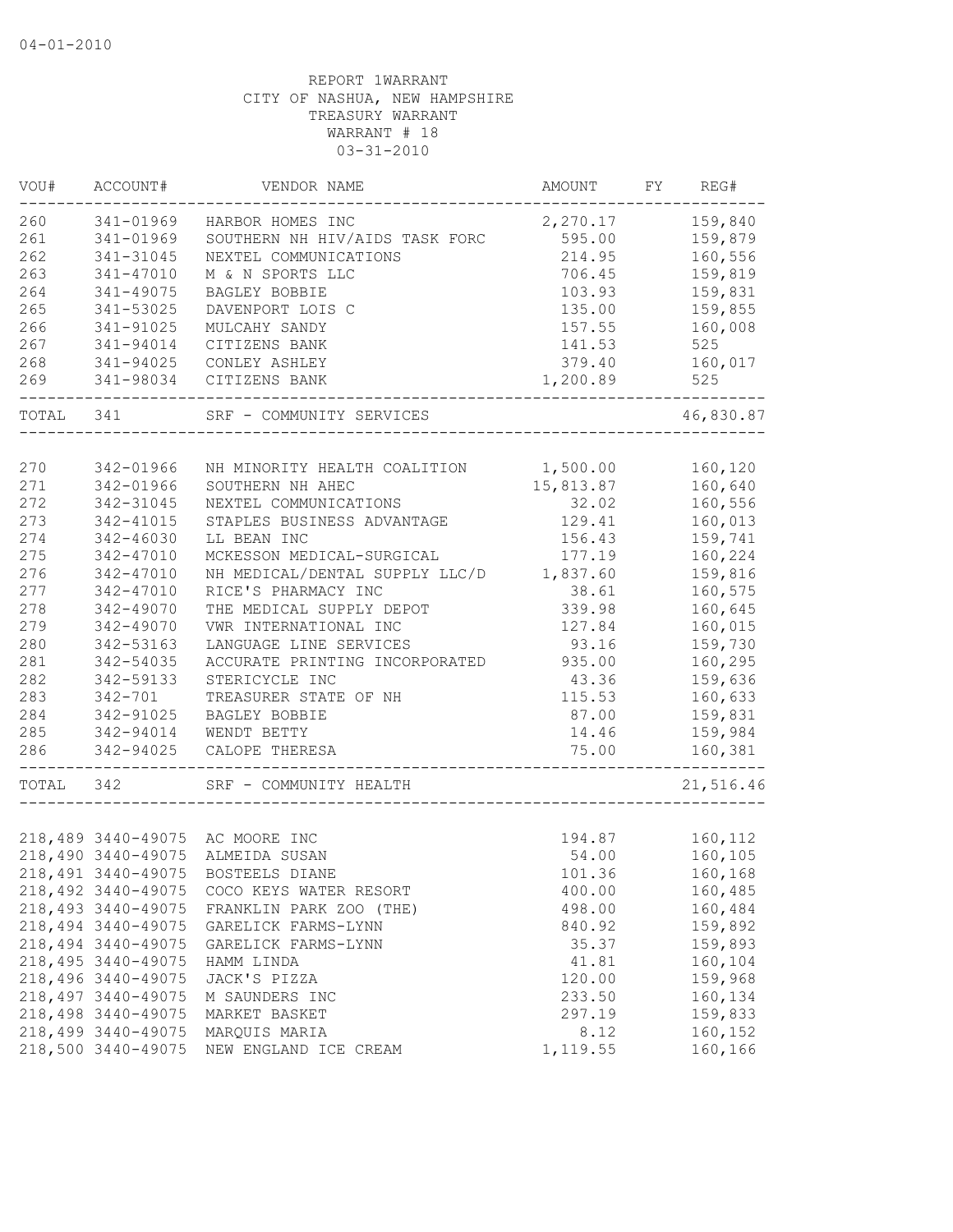| VOU#      | ACCOUNT#                                 | VENDOR NAME                                       | AMOUNT          | FY | REG#               |
|-----------|------------------------------------------|---------------------------------------------------|-----------------|----|--------------------|
|           |                                          | 218,501 3440-49075 VILLACIS-FLOR MERCEDES         | 12.99           |    | 160,461            |
|           | 218,502 3440-49075                       | WALMART COMMUNITY                                 | 126.21          |    | 160,018            |
|           | 218,503 3440-49075                       | <b>WOLF HOLLOW</b>                                | 105.00          |    | 160,460            |
|           | 218,504 3440-55020                       | FIRST STUDENT INC                                 | 4,413.10        |    | 160,098            |
|           | 218,505 3440-705                         | DURAND RENEE<br>------------------------------    | 40.00           |    | 160,454            |
|           | TOTAL 344                                | AFTER SCHOOL PROGRAM                              |                 |    | 8,641.99           |
|           |                                          | 3450-82025 NH RETIREMENT SYSTEM                   | 1,567.81        |    | 505                |
|           |                                          | 218,506 3450-83004 VISION SERVICE PLAN-NH         |                 |    | 17.02 160,659      |
| TOTAL 345 |                                          | 21 ST CENTURY ELEM.AFTER SCHL                     |                 |    | 1,584.83           |
|           |                                          |                                                   |                 |    |                    |
|           | 218,507 3460-49075<br>218,508 3460-49075 | AC MOORE INC                                      | 153.91<br>24.70 |    | 160,112<br>160,439 |
|           | 218,509 3460-49075                       | KARVELAS KATHLEEN<br>LEDA LANES                   | 385.00          |    | 160,486            |
|           | 218,510 3460-49075                       | M SAUNDERS INC                                    | 46.90           |    | 160,134            |
|           | 218,511 3460-49075                       | MARKET BASKET                                     | 254.39          |    | 159,833            |
|           | 218,512 3460-49075                       | NEW ENGLAND ICE CREAM                             | 180.60          |    | 160,166            |
|           | 218,513 3460-49075                       | SAM'S CLUB                                        | 223.68          |    | 160,647            |
|           | 218,514 3460-49075                       | WALMART COMMUNITY                                 | 190.54          |    | 160,018            |
|           | 218,515 3460-49075                       | WALTRUP JOHN                                      | 7.05            |    | 160,444            |
|           |                                          | 218,516 3460-53103 BOYS & GIRLS CLUB OF GREATER N | 350.00          |    | 159,688            |
|           |                                          | TOTAL 346 21 ST CENTURY AFTER SCH MIDDLE          |                 |    | 1,816.77           |
|           |                                          |                                                   |                 |    |                    |
|           | 218,517 3468-49075                       | COPY SHOP                                         | 1,260.00        |    | 159,766            |
|           | 3468-82025                               | NH RETIREMENT SYSTEM                              | 706.82          |    | 505                |
|           | 218,518 3468-83004                       | VISION SERVICE PLAN-NH                            | 17.02           |    | 160,659            |
|           | 218,519 3468-91040                       | ATWELL IAN                                        | 132.45          |    | 160,455            |
|           | 218,520 3468-91040                       | AUDLEY NICHOLAS                                   | 122.74          |    | 159,851            |
|           | 218,521 3468-91040                       | BREEN CARA                                        | 66.87           |    | 160,279            |
|           | 218,522 3468-91040                       | DEWITT DIANA                                      | 173.20          |    | 159,651            |
|           | 218,523 3468-91040                       | FISHER ANDREA                                     | 89.57           |    | 160,111            |
|           | 218,524 3468-91040                       | GALIPEAU AMI                                      | 18.75           |    | 160,290            |
|           | 218,525 3468-91040                       | JOHNSON PATRICK                                   | 67.17           |    | 160,457            |
|           | 218,526 3468-91040                       | KRONES ALLISON                                    | 67.18           |    | 160,138            |
|           | 218,527 3468-91040                       | LACOUERRE MARC                                    | 47.30           |    | 160,456            |
|           | 218,528 3468-91040                       | MCINTOSH LORI                                     | 27.50           |    | 159,875            |
|           | 218,529 3468-91040                       | REYNOLDS MARGARET                                 | 91.67           |    | 160,062            |
|           | 218,530 3468-91040                       | ROURKE SUSAN                                      | 153.99          |    | 160,130            |
|           | 218,531 3468-91040                       | UNH INSTITUTE ON DISABILITY                       | 975.00          |    | 160,173            |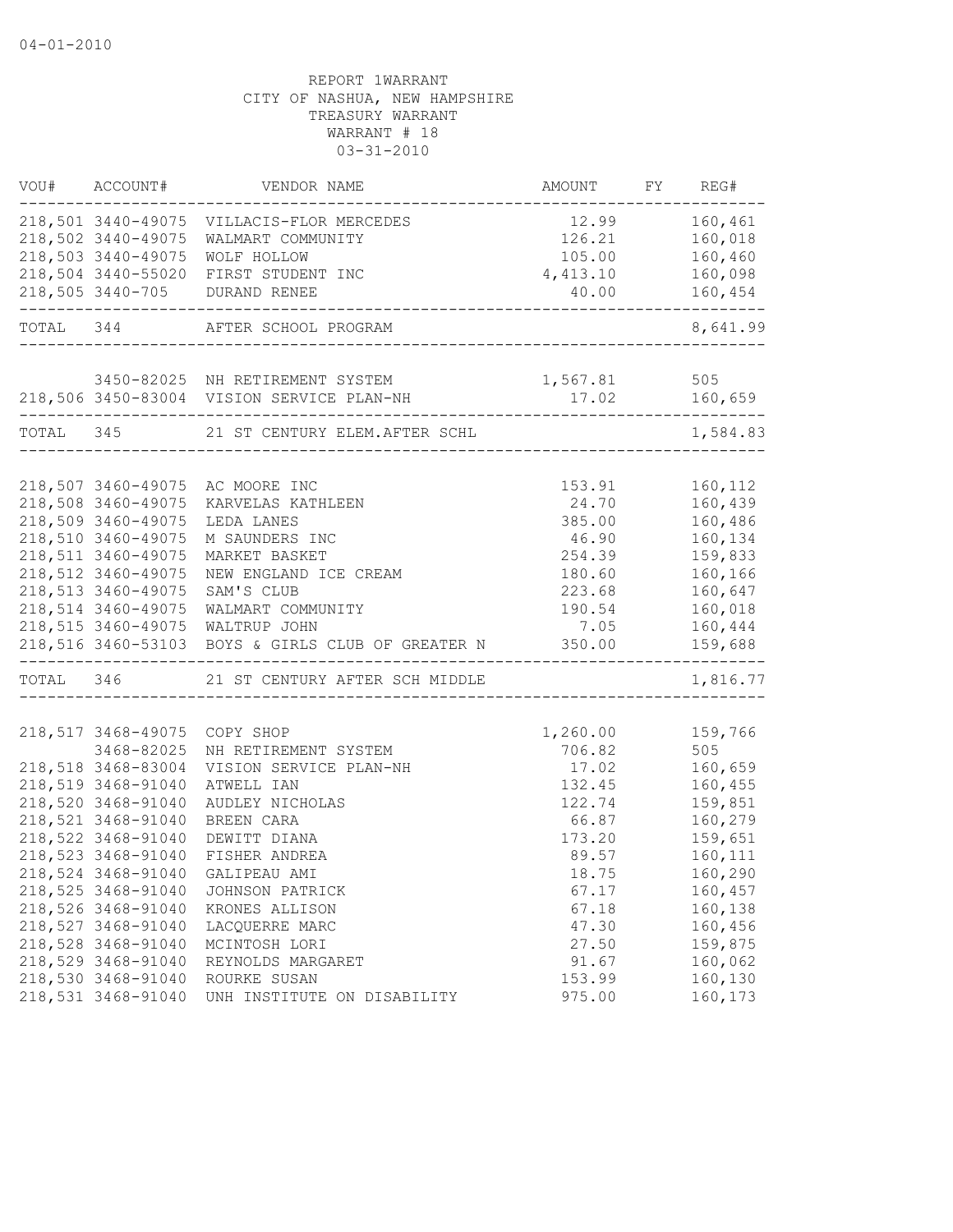|           | VOU# ACCOUNT#                            | VENDOR NAME                                                                   | AMOUNT FY REG#     |                    |
|-----------|------------------------------------------|-------------------------------------------------------------------------------|--------------------|--------------------|
|           |                                          | TOTAL 346 SMALLER LEARNING COMMUNITY                                          |                    | 4,017.23           |
|           |                                          | 3500-82025 NH RETIREMENT SYSTEM                                               | 3,699.58           | 505                |
|           |                                          | 218,532 3500-91040 PAROLIN JULIE                                              | 199.00             | 160,207            |
| TOTAL 350 |                                          | TITLE IIA HQT                                                                 |                    | 3,898.58           |
|           | 218,533 3509-91040                       | CAREY SUSAN                                                                   | 146.00             | 160,087            |
|           | 218,534 3509-91040                       | CHANTLER JENNIFER                                                             | 50.00              | 160,106            |
|           | 218,535 3509-91040                       | DELGRECO JOANNE                                                               | 50.00              | 160,086            |
|           | 218,536 3509-91040                       | GIUDICI SUSAN                                                                 | 146.00             | 160,203            |
|           | 218,537 3509-91040                       | IULIANO BETH                                                                  | 50.00              | 160,204            |
|           | 218,538 3509-91040                       | LEVESQUE DYANN                                                                | 50.00              | 160,057            |
|           | 218,539 3509-91040                       | NELMS                                                                         | 1,674.00           | 159,639            |
|           | 218,540 3509-91040                       | REILLY KERRI                                                                  | 50.00              | 160,459            |
|           | 218,541 3509-91040<br>218,542 3509-91040 | SCHOOLLAW.COM<br>SHAPIRO-DEDOUSIS BARBARA                                     | 390.00<br>50.00    | 160,185<br>160,174 |
| TOTAL 350 |                                          | TITLE 11A TEACHER QUALITY                                                     |                    | 2,656.00           |
| 288       |                                          | 352-59020 BOSTON CELTICS GROUP SALES 2,760.00                                 |                    | 159,621            |
|           | TOTAL 352                                | SRF - PARKS AND RECREATION                                                    |                    | 2,760.00           |
|           |                                          |                                                                               |                    |                    |
|           |                                          | 218,543 3530-49075 ADULT LEARNING CENTER                                      | $50.00$ $159,978$  |                    |
| TOTAL 353 |                                          | ADULT BASIC ED DIPLOMA PROGRAM                                                |                    | 50.00              |
|           |                                          | 218,544 3550-53100 HEZEL ASSOCIATES LLC                                       | 50,000.00 160,661  |                    |
| TOTAL 355 |                                          | TITLE IID TECH EVALUATION                                                     |                    | 50,000.00          |
|           |                                          |                                                                               |                    |                    |
|           |                                          | 218,545 3600-64045 COMPUTER HUT OF N E INC<br>3600-82025 NH RETIREMENT SYSTEM | 2,609.70<br>515.50 | 160,308<br>505     |
|           |                                          |                                                                               |                    |                    |
| TOTAL     | 360                                      | DROP OUT PREVENTION/ADULT ED                                                  |                    | 3,125.20           |
|           |                                          | 218,545 3658-49050 COMPUTER HUT OF N E INC                                    | 200.00             | 160,308            |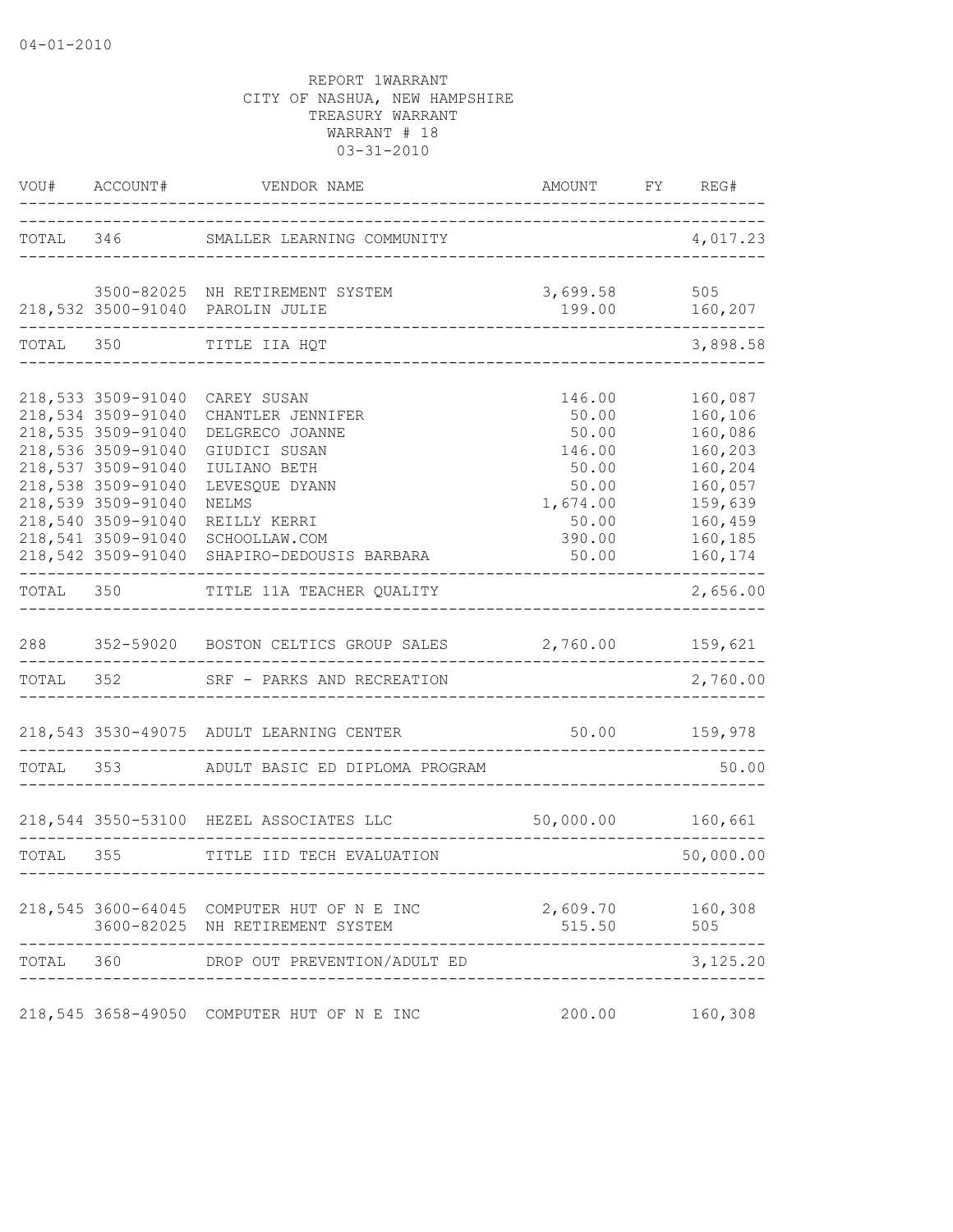| VOU#       | ACCOUNT#      | VENDOR NAME<br>------------------------------------                                        | AMOUNT    | FY | REG#               |
|------------|---------------|--------------------------------------------------------------------------------------------|-----------|----|--------------------|
| TOTAL 365  |               | SOUTH STUDENT SHOP                                                                         |           |    | 200.00             |
| 290<br>291 |               | 372-01043 NASHUA RIVER WATERSHED ASSN 10,543.00<br>372-01045 SOCIETY FOR THE PROTECTION OF | 1,835.50  |    | 160,571<br>159,836 |
|            | TOTAL 372     | ---------------------------------<br>SRF - PLANNING & BUILDING DEPT                        |           |    | 12,378.50          |
| 292        |               | 373-53025 LOAN PACKAGING LLC                                                               | 840.00    |    | 159,883            |
| 293        |               | 373-53075 NH BAR FOUNDATION                                                                | 200.00    |    | 529                |
| TOTAL 373  |               | SRF - ECONOMIC DEVELOPMENT                                                                 |           |    | 1,040.00           |
| 294        | 374-01319     | CMA ENGINEERS INC                                                                          | 16,340.92 |    | 159,841            |
| 295        | 374-07136     | GREATER NASHUA MENTAL HEALTH C                                                             | 1,363.63  |    | 160,251            |
| 296        | 374-07285     | LOAN PACKAGING LLC                                                                         | 680.00    |    | 159,883            |
| 297        | 374-07298     | CREDERE ASSOCIATES LLC                                                                     | 4,459.30  |    | 160,405            |
| 298        | 374-07340     | CITY OF NASHUA/PETTY CASH                                                                  | 42.00     |    | 159,630            |
| 299        | 374-07340     | WEIL COMMUNICATIONS & MARKETIN                                                             | 225.00    |    | 160,620            |
| 300        | 374-07600     | INSTITUTE FOR ENVIRONMENTAL ED                                                             | 200.00    |    | 159,987            |
| 301        | 374-07600     | KEHAISIS THEOGINIS AND ABAP LL                                                             | 8,100.00  |    | 160,492            |
| 302        | 374-07600     | KIHUMBA JULIUS AND THE WAY HOM                                                             | 2,382.92  |    | 160,491            |
| 303        | 374-07620     | CITY OF NASHUA/PETTY CASH                                                                  | 1.26      |    | 159,630            |
| 304        | $374 - 07620$ | RODIER HENRY R                                                                             | 400.00    |    | 160,490            |
| 305        | 374-08041     | DELL MARKETING LP                                                                          | 1,695.20  |    | 159,743            |
| 306        | 374-09031     | OCCUPATIONAL DRUG TESTING LLC                                                              | 70.00     |    | 159,898            |
| 307        | 374-09061     | ARAMARK UNIFORM SERVICES                                                                   | 139.28    |    | 159,756            |
| 308        | 374-09061     | NEXTEL COMMUNICATIONS                                                                      | 501.78    |    | 160,556            |
| 309        | 374-09071     | CITY OF NASHUA/TAX COLLECTOR'S                                                             | 63.49     |    | 160,487            |
| 310        | 374-09073     | PETRO-CANADA AMERICA                                                                       | 330.81    |    | 160,002            |
| 311        | 374-09081     | MICHELIN NORTH AMERICA INC                                                                 | 670.06    |    | 159,678            |
| 312        | 374-09091     | <b>BALDWIN FILTERS</b>                                                                     | 126.24    |    | 159,742            |
| 313        | 374-09091     | CENTRAL PAPER PRODUCTS CO                                                                  | 409.13    |    | 160,001            |
| 314        | 374-09091     | COHEN STEEL SUPPLY INC                                                                     | 196.28    |    | 159,682            |
| 315        | 374-09091     | DEPENDABLE LOCK SERVICE INC                                                                | 12.00     |    | 159,977            |
| 316        | 374-09091     | FASTENAL CO                                                                                | 108.00    |    | 159,675            |
| 317        | 374-09091     | FLEETWAY HEAVY DUTY PARTS INC                                                              | 402.14    |    | 159,719            |
| 318        | 374-09091     | GILLIG LLC                                                                                 | 3,760.69  |    | 159,915            |
| 319        | 374-09091     | GRAINGER                                                                                   | 1,122.55  |    | 159,746            |
| 320        | 374-09091     | HOME DEPOT CREDIT SERVICES                                                                 | 49.84     |    | 160,565            |
| 321        | 374-09091     | NAPA AUTO PARTS                                                                            | 545.38    |    | 159,951            |
| 322        | 374-09091     | NORTHERN BUS SALES INC                                                                     | 3,036.87  |    | 159,788            |
| 323        | 374-09091     | RYDER FLEET PRODUCTS.COM INC                                                               | 206.14    |    | 159,955            |
| 324        | 374-09091     | SANEL AUTO PARTS CO                                                                        | 91.31     |    | 159,820            |
| 325        | 374-09091     | SERVICE LIGHTING EXPRESS INC                                                               | 196.50    |    | 160,026            |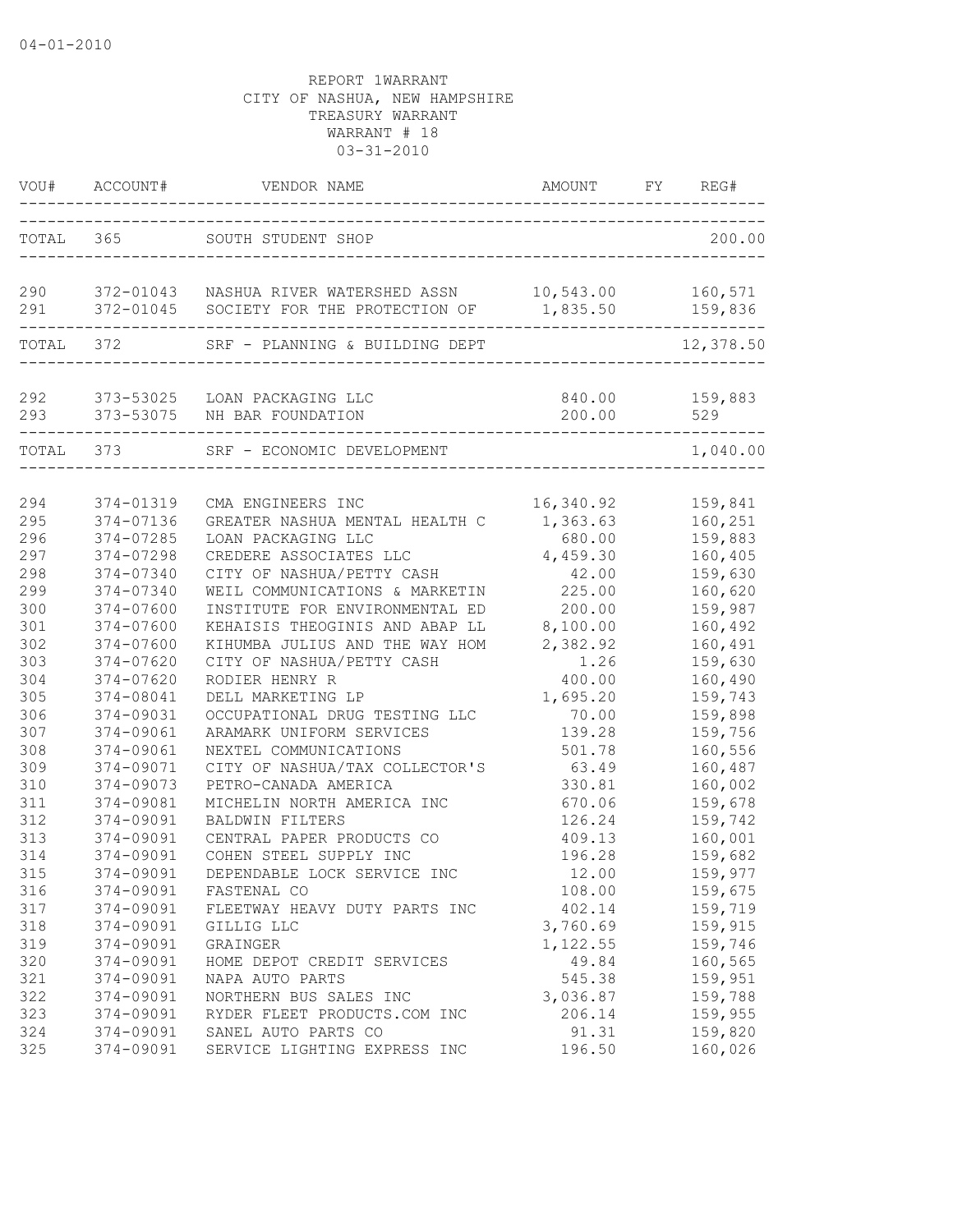| VOU#  | ACCOUNT#           | VENDOR NAME                                                  | AMOUNT           | FY | REG#                       |
|-------|--------------------|--------------------------------------------------------------|------------------|----|----------------------------|
| 326   | 374-09091          | STAPLES BUSINESS ADVANTAGE                                   | 162.99           |    | 160,013                    |
| 327   | 374-09101          | PSNH                                                         | 1,349.64         |    | 160,622                    |
| 328   | 374-09102          | PUBLIC SERVICE OF NH                                         | 817.41           |    | 160,628                    |
| 329   | 374-09104          | PSNH                                                         | 207.21           |    | 160,622                    |
| 330   | 374-09112          | METROMEDIA ENERGY INC                                        | 354.14           |    | 160,601                    |
| 331   | 374-09112          | NATIONAL GRID                                                | 92.38            |    | 160,596                    |
| 332   | 374-09114          | METROMEDIA ENERGY INC                                        | 284.72           |    | 160,601                    |
| 333   | 374-09114          | NATIONAL GRID                                                | 75.81            |    | 160,596                    |
| 334   | 374-09115          | METROMEDIA ENERGY INC                                        | 1,149.79         |    | 160,601                    |
| 335   | 374-09115          | NATIONAL GRID                                                | 247.35           |    | 160,596                    |
| 336   | 374-09120          | PENNICHUCK WATER                                             | 72.36            |    | 160,573                    |
| 336   | 374-09124          | PENNICHUCK WATER                                             | 93.66            |    | 160,573                    |
| 337   | 374-09133          | FAIRPOINT COMMUNICATIONS                                     | 203.65           |    | 160,606                    |
| 338   | 374-09133          | NEXTEL COMMUNICATIONS                                        | 273.58           |    | 160,556                    |
| 338   | 374-45230          | NEXTEL COMMUNICATIONS                                        | 49.99            |    | 160,556                    |
| 339   | 374-53075          | DEMPRO CONSTRUCTION                                          | 50,000.00        |    | 159,622                    |
| 340   | 374-53075          | TFM                                                          | 5,914.05         |    | 160,406                    |
| 341   | 374-59188          | INSTITUTE FOR ENVIRONMENTAL ED                               | 585.00           |    | 159,987                    |
| 342   | 374-91030          | ILG JOAN                                                     | 440.10           |    | 160,489                    |
| 343   | 374-91030          | SCHENA CARRIE JOHNSON                                        | 329.40           |    | 160,488                    |
| TOTAL | 374                | SRF - URBAN PROGRAMS                                         |                  |    | 110,631.95                 |
|       |                    |                                                              |                  |    |                            |
| 344   | $375 - 45050$      | ALLEN COUNTY PUBLIC LIBRARY FO                               | 7.90             |    | 160,377                    |
| 345   | $375 - 45050$      | MURPHY JULIANA                                               | 113.85           |    | 160,615                    |
| 346   | 375-45050          | NEW HAMPSHIRE STATE LIBRARY                                  | 15.00            |    | 160,631                    |
| 347   | $375 - 45050$      | PETERBOROUGH TOWN LIBRARY                                    | 32.99            |    | 160,613                    |
| 348   | $375 - 45050$      | UNIQUE MANAGEMENT SERVICES INC                               | 689.15           |    | 159,749                    |
| 349   | 375-59100          | HOFFMAN ALAN                                                 | 212.50           |    | 160,493                    |
| 350   | 375-64045          | STAPLES BUSINESS ADVANTAGE                                   | 239.92           |    | 160,013                    |
| TOTAL | 375                | SRF - PUBLIC LIBRARIES                                       |                  |    | 1,311.31                   |
|       |                    |                                                              |                  |    |                            |
|       | 218,546 3750-49050 | GANDER PUBLISHING                                            | 1,528.34 160,129 |    |                            |
|       | 218,547 3750-49050 | HM RECEIVABLES CO LLC                                        | 2,584.30         |    | 160,238                    |
|       | 218,548 3750-49050 | LAKESHORE LEARNING MATERIALS                                 | 226.24           |    | 159,760                    |
|       | 218,549 3750-53101 | EDWARDS EDUCATIONAL SERVICES,                                | 6,160.18         |    | 160,209                    |
|       | 218,550 3750-53101 | RENO JENNIFER                                                | 750.00           |    | 160,233                    |
|       | 218,551 3750-53101 | <b>SERESC</b>                                                | 3,630.80         |    | 160,220                    |
|       | 218,552 3750-53101 | SHEA DENISE C                                                | 1,550.00         |    | 160,189                    |
|       | 218,553 3750-53101 | TORTORELLO NARISA M                                          | 750.00           |    | 160,292                    |
|       | 3750-82025         | NH RETIREMENT SYSTEM                                         | 497.89           |    | 505                        |
| TOTAL | 375                | --------------------------------------<br>TITLE I ARRA GRANT |                  |    | -------------<br>17,677.75 |
|       |                    |                                                              |                  |    |                            |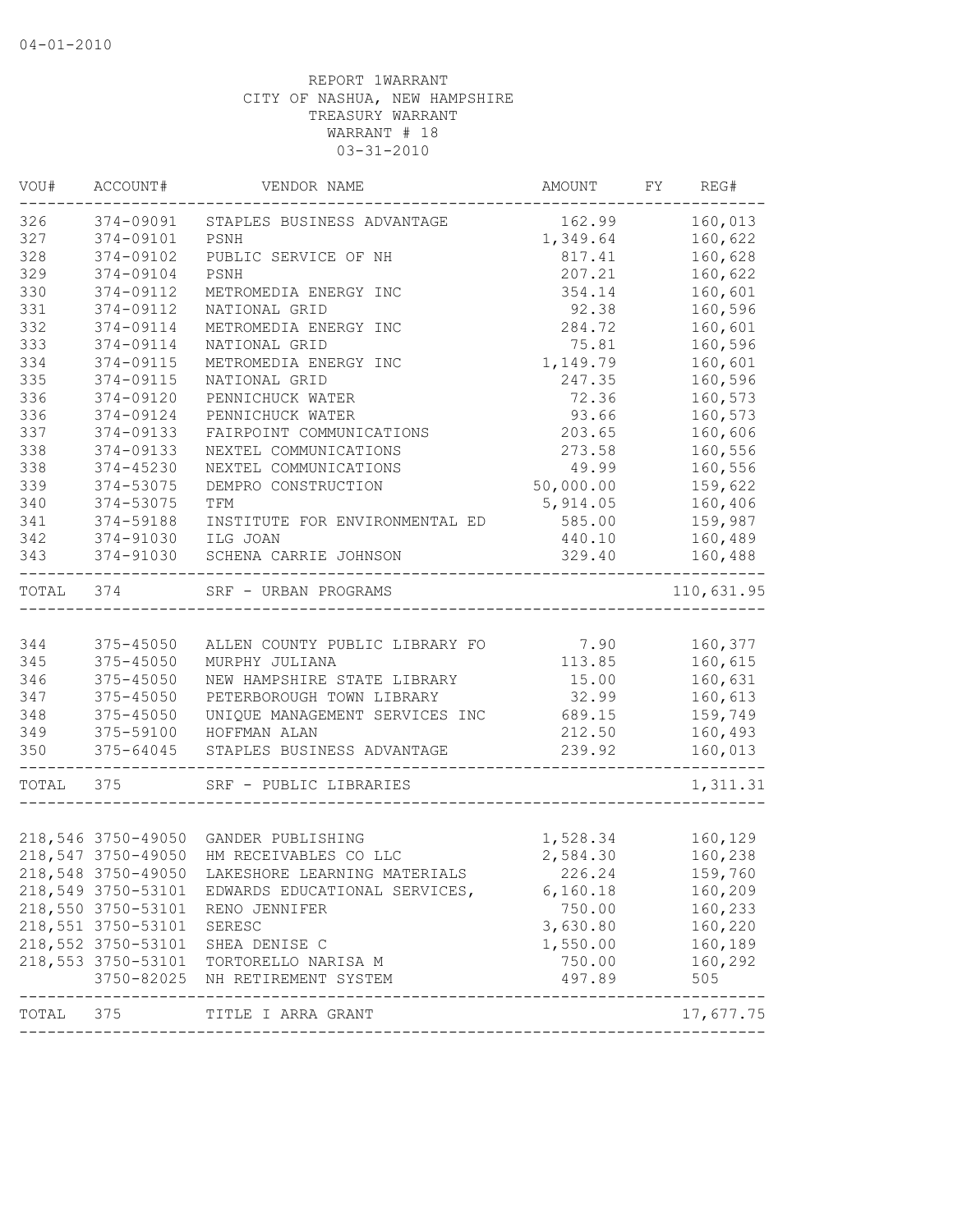| 218,554 3760-31005 ONE COMMUNICATIONS<br>5.91<br>160,630<br>244.20<br>218,555 3760-49035<br>BENCHMARK EDUCATION CO<br>160,135<br>160,070<br>218,556 3760-49035<br>PARADIS KELLEY I<br>73.54<br>90.00<br>218,557 3760-49035<br>SCHOLASTIC BOOK CLUBS INC<br>159,792<br>218,558 3760-49035<br>59.45<br>160,147<br>SHEAFF ALTHEA<br>218,559 3760-49050<br>42.84<br>160,182<br>CENTEIO SANDRA<br>218,560 3760-49050<br>172.44<br>159,761<br>EVAN-MOOR<br>218,561 3760-49050<br>62.51<br>160,303<br>NASCO<br>218,562 3760-49050<br>NATIONAL SCHOOL PRODUCTS<br>116.75<br>159,631<br>218,563 3760-49050<br>160,049<br>PCI EDUCATIONAL PUBLISHING<br>110.23<br>218,564 3760-49050<br>160,054<br>PELLETIER VIVIAN<br>161.03<br>218,565 3760-49050<br>SCHOOL SPECIALTY INC<br>368.15<br>160,072<br>218,566 3760-49050<br>STAPLES BUSINESS ADVANTAGE<br>142.52<br>159,928<br>218,567 3760-49075<br>BEAUCHAMP JOANNE<br>120.45<br>160,216<br>218,568 3760-49075<br>SCHOOL SPECIALTY INC<br>154.68<br>160,072<br>218,569 3760-49075<br>269.38<br>159,928<br>STAPLES BUSINESS ADVANTAGE<br>218,570 3760-53101<br>160,449<br>175.00<br>AAA READING<br>218,571 3760-53101<br>ACES<br>5,627.92<br>160,235<br>218,572 3760-53101<br>400.00<br>160,110<br>BLUNT STEVE<br>1,500.00<br>3760-53101<br>BUSTEAD BRYN<br>160,446<br>218,574 3760-53101<br>CLUB Z! TUTORING SERVICES<br>3,422.50<br>160,232<br>218,575 3760-53101<br>CROWDER LUCIE L<br>705.24<br>160,038<br>218,576 3760-53101<br>DAILEY EDUCATIONAL CONSULTANTS<br>165.00<br>160,215<br>218,577 3760-53101<br>EDWARDS EDUCATIONAL SERVICES,<br>6,075.00<br>160,209<br>218,578 3760-53101<br>4,150.00<br>MCGOWAN-MACKANIC MAURA<br>160,440<br>218,579 3760-53101<br>160,458<br>810.00<br>OXFORD LEARNING<br>218,580 3760-53101<br>160,445<br>4,410.00<br>SYLVAN LEARNING CENTER<br>218,581 3760-56020<br>FIRST CHURCH<br>3,455.00<br>159,736<br>3760-82025<br>1,599.92<br>505<br>NH RETIREMENT SYSTEM<br>218,582 3760-83004<br>VISION SERVICE PLAN-NH<br>17.02<br>160,659<br>218,583 3760-94030<br>BREEN CHRISTINE<br>671.16<br>160,167<br>218,584 3760-94030<br>CONVAL SCHOOL DISTRICT<br>357.00<br>160,451<br>160,256<br>218,585 3760-94030<br>FLYNN PATRICIA<br>119.02<br>218,586 3760-94030<br>4,740.00<br>160,090<br>LESLEY UNIVERSITY<br>218,587 3760-94030<br>144.54<br>160,122<br>MAHONEY MICHAEL<br>218,588 3760-94030<br>MASTER TEACHER INC<br>180.00<br>159,798<br>218,589 3760-94030<br>160,070<br>PARADIS KELLEY I<br>584.99<br>218,590 3760-94030<br>160,056<br>ROCCA SUSAN<br>14.00<br>218,591 3760-94030<br>SHEAFF ALTHEA<br>159.68<br>160,147<br>218,592 3760-94030<br>606.24<br>160,184<br>SNOW PAT<br>218,593 3760-94030 SOLUTION TREE INC<br>3,954.00<br>160,257<br>218,594 3760-94030 TINTLE MARY-FRANCES<br>160,223<br>1,019.36<br>--------------------------------<br>-------------<br>47,256.67<br>TOTAL 376<br>TITLE I<br>218,595 3770-91040 CIOPPA ROBERT<br>76.86<br>160,154<br>218,596 3770-91040<br>221.21<br>160,199<br>CLARKE CYNTHIA | VOU# | ACCOUNT# | VENDOR NAME | AMOUNT | FY | REG# |
|--------------------------------------------------------------------------------------------------------------------------------------------------------------------------------------------------------------------------------------------------------------------------------------------------------------------------------------------------------------------------------------------------------------------------------------------------------------------------------------------------------------------------------------------------------------------------------------------------------------------------------------------------------------------------------------------------------------------------------------------------------------------------------------------------------------------------------------------------------------------------------------------------------------------------------------------------------------------------------------------------------------------------------------------------------------------------------------------------------------------------------------------------------------------------------------------------------------------------------------------------------------------------------------------------------------------------------------------------------------------------------------------------------------------------------------------------------------------------------------------------------------------------------------------------------------------------------------------------------------------------------------------------------------------------------------------------------------------------------------------------------------------------------------------------------------------------------------------------------------------------------------------------------------------------------------------------------------------------------------------------------------------------------------------------------------------------------------------------------------------------------------------------------------------------------------------------------------------------------------------------------------------------------------------------------------------------------------------------------------------------------------------------------------------------------------------------------------------------------------------------------------------------------------------------------------------------------------------------------------------------------------------------------------------------------------------------------------------------------------------------------------------------------------------------------------------------------------------------------------------------------------------------------------------------------------------------------------------------------------------------------------|------|----------|-------------|--------|----|------|
|                                                                                                                                                                                                                                                                                                                                                                                                                                                                                                                                                                                                                                                                                                                                                                                                                                                                                                                                                                                                                                                                                                                                                                                                                                                                                                                                                                                                                                                                                                                                                                                                                                                                                                                                                                                                                                                                                                                                                                                                                                                                                                                                                                                                                                                                                                                                                                                                                                                                                                                                                                                                                                                                                                                                                                                                                                                                                                                                                                                                              |      |          |             |        |    |      |
|                                                                                                                                                                                                                                                                                                                                                                                                                                                                                                                                                                                                                                                                                                                                                                                                                                                                                                                                                                                                                                                                                                                                                                                                                                                                                                                                                                                                                                                                                                                                                                                                                                                                                                                                                                                                                                                                                                                                                                                                                                                                                                                                                                                                                                                                                                                                                                                                                                                                                                                                                                                                                                                                                                                                                                                                                                                                                                                                                                                                              |      |          |             |        |    |      |
|                                                                                                                                                                                                                                                                                                                                                                                                                                                                                                                                                                                                                                                                                                                                                                                                                                                                                                                                                                                                                                                                                                                                                                                                                                                                                                                                                                                                                                                                                                                                                                                                                                                                                                                                                                                                                                                                                                                                                                                                                                                                                                                                                                                                                                                                                                                                                                                                                                                                                                                                                                                                                                                                                                                                                                                                                                                                                                                                                                                                              |      |          |             |        |    |      |
|                                                                                                                                                                                                                                                                                                                                                                                                                                                                                                                                                                                                                                                                                                                                                                                                                                                                                                                                                                                                                                                                                                                                                                                                                                                                                                                                                                                                                                                                                                                                                                                                                                                                                                                                                                                                                                                                                                                                                                                                                                                                                                                                                                                                                                                                                                                                                                                                                                                                                                                                                                                                                                                                                                                                                                                                                                                                                                                                                                                                              |      |          |             |        |    |      |
|                                                                                                                                                                                                                                                                                                                                                                                                                                                                                                                                                                                                                                                                                                                                                                                                                                                                                                                                                                                                                                                                                                                                                                                                                                                                                                                                                                                                                                                                                                                                                                                                                                                                                                                                                                                                                                                                                                                                                                                                                                                                                                                                                                                                                                                                                                                                                                                                                                                                                                                                                                                                                                                                                                                                                                                                                                                                                                                                                                                                              |      |          |             |        |    |      |
|                                                                                                                                                                                                                                                                                                                                                                                                                                                                                                                                                                                                                                                                                                                                                                                                                                                                                                                                                                                                                                                                                                                                                                                                                                                                                                                                                                                                                                                                                                                                                                                                                                                                                                                                                                                                                                                                                                                                                                                                                                                                                                                                                                                                                                                                                                                                                                                                                                                                                                                                                                                                                                                                                                                                                                                                                                                                                                                                                                                                              |      |          |             |        |    |      |
|                                                                                                                                                                                                                                                                                                                                                                                                                                                                                                                                                                                                                                                                                                                                                                                                                                                                                                                                                                                                                                                                                                                                                                                                                                                                                                                                                                                                                                                                                                                                                                                                                                                                                                                                                                                                                                                                                                                                                                                                                                                                                                                                                                                                                                                                                                                                                                                                                                                                                                                                                                                                                                                                                                                                                                                                                                                                                                                                                                                                              |      |          |             |        |    |      |
|                                                                                                                                                                                                                                                                                                                                                                                                                                                                                                                                                                                                                                                                                                                                                                                                                                                                                                                                                                                                                                                                                                                                                                                                                                                                                                                                                                                                                                                                                                                                                                                                                                                                                                                                                                                                                                                                                                                                                                                                                                                                                                                                                                                                                                                                                                                                                                                                                                                                                                                                                                                                                                                                                                                                                                                                                                                                                                                                                                                                              |      |          |             |        |    |      |
|                                                                                                                                                                                                                                                                                                                                                                                                                                                                                                                                                                                                                                                                                                                                                                                                                                                                                                                                                                                                                                                                                                                                                                                                                                                                                                                                                                                                                                                                                                                                                                                                                                                                                                                                                                                                                                                                                                                                                                                                                                                                                                                                                                                                                                                                                                                                                                                                                                                                                                                                                                                                                                                                                                                                                                                                                                                                                                                                                                                                              |      |          |             |        |    |      |
|                                                                                                                                                                                                                                                                                                                                                                                                                                                                                                                                                                                                                                                                                                                                                                                                                                                                                                                                                                                                                                                                                                                                                                                                                                                                                                                                                                                                                                                                                                                                                                                                                                                                                                                                                                                                                                                                                                                                                                                                                                                                                                                                                                                                                                                                                                                                                                                                                                                                                                                                                                                                                                                                                                                                                                                                                                                                                                                                                                                                              |      |          |             |        |    |      |
|                                                                                                                                                                                                                                                                                                                                                                                                                                                                                                                                                                                                                                                                                                                                                                                                                                                                                                                                                                                                                                                                                                                                                                                                                                                                                                                                                                                                                                                                                                                                                                                                                                                                                                                                                                                                                                                                                                                                                                                                                                                                                                                                                                                                                                                                                                                                                                                                                                                                                                                                                                                                                                                                                                                                                                                                                                                                                                                                                                                                              |      |          |             |        |    |      |
|                                                                                                                                                                                                                                                                                                                                                                                                                                                                                                                                                                                                                                                                                                                                                                                                                                                                                                                                                                                                                                                                                                                                                                                                                                                                                                                                                                                                                                                                                                                                                                                                                                                                                                                                                                                                                                                                                                                                                                                                                                                                                                                                                                                                                                                                                                                                                                                                                                                                                                                                                                                                                                                                                                                                                                                                                                                                                                                                                                                                              |      |          |             |        |    |      |
|                                                                                                                                                                                                                                                                                                                                                                                                                                                                                                                                                                                                                                                                                                                                                                                                                                                                                                                                                                                                                                                                                                                                                                                                                                                                                                                                                                                                                                                                                                                                                                                                                                                                                                                                                                                                                                                                                                                                                                                                                                                                                                                                                                                                                                                                                                                                                                                                                                                                                                                                                                                                                                                                                                                                                                                                                                                                                                                                                                                                              |      |          |             |        |    |      |
|                                                                                                                                                                                                                                                                                                                                                                                                                                                                                                                                                                                                                                                                                                                                                                                                                                                                                                                                                                                                                                                                                                                                                                                                                                                                                                                                                                                                                                                                                                                                                                                                                                                                                                                                                                                                                                                                                                                                                                                                                                                                                                                                                                                                                                                                                                                                                                                                                                                                                                                                                                                                                                                                                                                                                                                                                                                                                                                                                                                                              |      |          |             |        |    |      |
|                                                                                                                                                                                                                                                                                                                                                                                                                                                                                                                                                                                                                                                                                                                                                                                                                                                                                                                                                                                                                                                                                                                                                                                                                                                                                                                                                                                                                                                                                                                                                                                                                                                                                                                                                                                                                                                                                                                                                                                                                                                                                                                                                                                                                                                                                                                                                                                                                                                                                                                                                                                                                                                                                                                                                                                                                                                                                                                                                                                                              |      |          |             |        |    |      |
|                                                                                                                                                                                                                                                                                                                                                                                                                                                                                                                                                                                                                                                                                                                                                                                                                                                                                                                                                                                                                                                                                                                                                                                                                                                                                                                                                                                                                                                                                                                                                                                                                                                                                                                                                                                                                                                                                                                                                                                                                                                                                                                                                                                                                                                                                                                                                                                                                                                                                                                                                                                                                                                                                                                                                                                                                                                                                                                                                                                                              |      |          |             |        |    |      |
|                                                                                                                                                                                                                                                                                                                                                                                                                                                                                                                                                                                                                                                                                                                                                                                                                                                                                                                                                                                                                                                                                                                                                                                                                                                                                                                                                                                                                                                                                                                                                                                                                                                                                                                                                                                                                                                                                                                                                                                                                                                                                                                                                                                                                                                                                                                                                                                                                                                                                                                                                                                                                                                                                                                                                                                                                                                                                                                                                                                                              |      |          |             |        |    |      |
|                                                                                                                                                                                                                                                                                                                                                                                                                                                                                                                                                                                                                                                                                                                                                                                                                                                                                                                                                                                                                                                                                                                                                                                                                                                                                                                                                                                                                                                                                                                                                                                                                                                                                                                                                                                                                                                                                                                                                                                                                                                                                                                                                                                                                                                                                                                                                                                                                                                                                                                                                                                                                                                                                                                                                                                                                                                                                                                                                                                                              |      |          |             |        |    |      |
|                                                                                                                                                                                                                                                                                                                                                                                                                                                                                                                                                                                                                                                                                                                                                                                                                                                                                                                                                                                                                                                                                                                                                                                                                                                                                                                                                                                                                                                                                                                                                                                                                                                                                                                                                                                                                                                                                                                                                                                                                                                                                                                                                                                                                                                                                                                                                                                                                                                                                                                                                                                                                                                                                                                                                                                                                                                                                                                                                                                                              |      |          |             |        |    |      |
|                                                                                                                                                                                                                                                                                                                                                                                                                                                                                                                                                                                                                                                                                                                                                                                                                                                                                                                                                                                                                                                                                                                                                                                                                                                                                                                                                                                                                                                                                                                                                                                                                                                                                                                                                                                                                                                                                                                                                                                                                                                                                                                                                                                                                                                                                                                                                                                                                                                                                                                                                                                                                                                                                                                                                                                                                                                                                                                                                                                                              |      |          |             |        |    |      |
|                                                                                                                                                                                                                                                                                                                                                                                                                                                                                                                                                                                                                                                                                                                                                                                                                                                                                                                                                                                                                                                                                                                                                                                                                                                                                                                                                                                                                                                                                                                                                                                                                                                                                                                                                                                                                                                                                                                                                                                                                                                                                                                                                                                                                                                                                                                                                                                                                                                                                                                                                                                                                                                                                                                                                                                                                                                                                                                                                                                                              |      |          |             |        |    |      |
|                                                                                                                                                                                                                                                                                                                                                                                                                                                                                                                                                                                                                                                                                                                                                                                                                                                                                                                                                                                                                                                                                                                                                                                                                                                                                                                                                                                                                                                                                                                                                                                                                                                                                                                                                                                                                                                                                                                                                                                                                                                                                                                                                                                                                                                                                                                                                                                                                                                                                                                                                                                                                                                                                                                                                                                                                                                                                                                                                                                                              |      |          |             |        |    |      |
|                                                                                                                                                                                                                                                                                                                                                                                                                                                                                                                                                                                                                                                                                                                                                                                                                                                                                                                                                                                                                                                                                                                                                                                                                                                                                                                                                                                                                                                                                                                                                                                                                                                                                                                                                                                                                                                                                                                                                                                                                                                                                                                                                                                                                                                                                                                                                                                                                                                                                                                                                                                                                                                                                                                                                                                                                                                                                                                                                                                                              |      |          |             |        |    |      |
|                                                                                                                                                                                                                                                                                                                                                                                                                                                                                                                                                                                                                                                                                                                                                                                                                                                                                                                                                                                                                                                                                                                                                                                                                                                                                                                                                                                                                                                                                                                                                                                                                                                                                                                                                                                                                                                                                                                                                                                                                                                                                                                                                                                                                                                                                                                                                                                                                                                                                                                                                                                                                                                                                                                                                                                                                                                                                                                                                                                                              |      |          |             |        |    |      |
|                                                                                                                                                                                                                                                                                                                                                                                                                                                                                                                                                                                                                                                                                                                                                                                                                                                                                                                                                                                                                                                                                                                                                                                                                                                                                                                                                                                                                                                                                                                                                                                                                                                                                                                                                                                                                                                                                                                                                                                                                                                                                                                                                                                                                                                                                                                                                                                                                                                                                                                                                                                                                                                                                                                                                                                                                                                                                                                                                                                                              |      |          |             |        |    |      |
|                                                                                                                                                                                                                                                                                                                                                                                                                                                                                                                                                                                                                                                                                                                                                                                                                                                                                                                                                                                                                                                                                                                                                                                                                                                                                                                                                                                                                                                                                                                                                                                                                                                                                                                                                                                                                                                                                                                                                                                                                                                                                                                                                                                                                                                                                                                                                                                                                                                                                                                                                                                                                                                                                                                                                                                                                                                                                                                                                                                                              |      |          |             |        |    |      |
|                                                                                                                                                                                                                                                                                                                                                                                                                                                                                                                                                                                                                                                                                                                                                                                                                                                                                                                                                                                                                                                                                                                                                                                                                                                                                                                                                                                                                                                                                                                                                                                                                                                                                                                                                                                                                                                                                                                                                                                                                                                                                                                                                                                                                                                                                                                                                                                                                                                                                                                                                                                                                                                                                                                                                                                                                                                                                                                                                                                                              |      |          |             |        |    |      |
|                                                                                                                                                                                                                                                                                                                                                                                                                                                                                                                                                                                                                                                                                                                                                                                                                                                                                                                                                                                                                                                                                                                                                                                                                                                                                                                                                                                                                                                                                                                                                                                                                                                                                                                                                                                                                                                                                                                                                                                                                                                                                                                                                                                                                                                                                                                                                                                                                                                                                                                                                                                                                                                                                                                                                                                                                                                                                                                                                                                                              |      |          |             |        |    |      |
|                                                                                                                                                                                                                                                                                                                                                                                                                                                                                                                                                                                                                                                                                                                                                                                                                                                                                                                                                                                                                                                                                                                                                                                                                                                                                                                                                                                                                                                                                                                                                                                                                                                                                                                                                                                                                                                                                                                                                                                                                                                                                                                                                                                                                                                                                                                                                                                                                                                                                                                                                                                                                                                                                                                                                                                                                                                                                                                                                                                                              |      |          |             |        |    |      |
|                                                                                                                                                                                                                                                                                                                                                                                                                                                                                                                                                                                                                                                                                                                                                                                                                                                                                                                                                                                                                                                                                                                                                                                                                                                                                                                                                                                                                                                                                                                                                                                                                                                                                                                                                                                                                                                                                                                                                                                                                                                                                                                                                                                                                                                                                                                                                                                                                                                                                                                                                                                                                                                                                                                                                                                                                                                                                                                                                                                                              |      |          |             |        |    |      |
|                                                                                                                                                                                                                                                                                                                                                                                                                                                                                                                                                                                                                                                                                                                                                                                                                                                                                                                                                                                                                                                                                                                                                                                                                                                                                                                                                                                                                                                                                                                                                                                                                                                                                                                                                                                                                                                                                                                                                                                                                                                                                                                                                                                                                                                                                                                                                                                                                                                                                                                                                                                                                                                                                                                                                                                                                                                                                                                                                                                                              |      |          |             |        |    |      |
|                                                                                                                                                                                                                                                                                                                                                                                                                                                                                                                                                                                                                                                                                                                                                                                                                                                                                                                                                                                                                                                                                                                                                                                                                                                                                                                                                                                                                                                                                                                                                                                                                                                                                                                                                                                                                                                                                                                                                                                                                                                                                                                                                                                                                                                                                                                                                                                                                                                                                                                                                                                                                                                                                                                                                                                                                                                                                                                                                                                                              |      |          |             |        |    |      |
|                                                                                                                                                                                                                                                                                                                                                                                                                                                                                                                                                                                                                                                                                                                                                                                                                                                                                                                                                                                                                                                                                                                                                                                                                                                                                                                                                                                                                                                                                                                                                                                                                                                                                                                                                                                                                                                                                                                                                                                                                                                                                                                                                                                                                                                                                                                                                                                                                                                                                                                                                                                                                                                                                                                                                                                                                                                                                                                                                                                                              |      |          |             |        |    |      |
|                                                                                                                                                                                                                                                                                                                                                                                                                                                                                                                                                                                                                                                                                                                                                                                                                                                                                                                                                                                                                                                                                                                                                                                                                                                                                                                                                                                                                                                                                                                                                                                                                                                                                                                                                                                                                                                                                                                                                                                                                                                                                                                                                                                                                                                                                                                                                                                                                                                                                                                                                                                                                                                                                                                                                                                                                                                                                                                                                                                                              |      |          |             |        |    |      |
|                                                                                                                                                                                                                                                                                                                                                                                                                                                                                                                                                                                                                                                                                                                                                                                                                                                                                                                                                                                                                                                                                                                                                                                                                                                                                                                                                                                                                                                                                                                                                                                                                                                                                                                                                                                                                                                                                                                                                                                                                                                                                                                                                                                                                                                                                                                                                                                                                                                                                                                                                                                                                                                                                                                                                                                                                                                                                                                                                                                                              |      |          |             |        |    |      |
|                                                                                                                                                                                                                                                                                                                                                                                                                                                                                                                                                                                                                                                                                                                                                                                                                                                                                                                                                                                                                                                                                                                                                                                                                                                                                                                                                                                                                                                                                                                                                                                                                                                                                                                                                                                                                                                                                                                                                                                                                                                                                                                                                                                                                                                                                                                                                                                                                                                                                                                                                                                                                                                                                                                                                                                                                                                                                                                                                                                                              |      |          |             |        |    |      |
|                                                                                                                                                                                                                                                                                                                                                                                                                                                                                                                                                                                                                                                                                                                                                                                                                                                                                                                                                                                                                                                                                                                                                                                                                                                                                                                                                                                                                                                                                                                                                                                                                                                                                                                                                                                                                                                                                                                                                                                                                                                                                                                                                                                                                                                                                                                                                                                                                                                                                                                                                                                                                                                                                                                                                                                                                                                                                                                                                                                                              |      |          |             |        |    |      |
|                                                                                                                                                                                                                                                                                                                                                                                                                                                                                                                                                                                                                                                                                                                                                                                                                                                                                                                                                                                                                                                                                                                                                                                                                                                                                                                                                                                                                                                                                                                                                                                                                                                                                                                                                                                                                                                                                                                                                                                                                                                                                                                                                                                                                                                                                                                                                                                                                                                                                                                                                                                                                                                                                                                                                                                                                                                                                                                                                                                                              |      |          |             |        |    |      |
|                                                                                                                                                                                                                                                                                                                                                                                                                                                                                                                                                                                                                                                                                                                                                                                                                                                                                                                                                                                                                                                                                                                                                                                                                                                                                                                                                                                                                                                                                                                                                                                                                                                                                                                                                                                                                                                                                                                                                                                                                                                                                                                                                                                                                                                                                                                                                                                                                                                                                                                                                                                                                                                                                                                                                                                                                                                                                                                                                                                                              |      |          |             |        |    |      |
|                                                                                                                                                                                                                                                                                                                                                                                                                                                                                                                                                                                                                                                                                                                                                                                                                                                                                                                                                                                                                                                                                                                                                                                                                                                                                                                                                                                                                                                                                                                                                                                                                                                                                                                                                                                                                                                                                                                                                                                                                                                                                                                                                                                                                                                                                                                                                                                                                                                                                                                                                                                                                                                                                                                                                                                                                                                                                                                                                                                                              |      |          |             |        |    |      |
|                                                                                                                                                                                                                                                                                                                                                                                                                                                                                                                                                                                                                                                                                                                                                                                                                                                                                                                                                                                                                                                                                                                                                                                                                                                                                                                                                                                                                                                                                                                                                                                                                                                                                                                                                                                                                                                                                                                                                                                                                                                                                                                                                                                                                                                                                                                                                                                                                                                                                                                                                                                                                                                                                                                                                                                                                                                                                                                                                                                                              |      |          |             |        |    |      |
|                                                                                                                                                                                                                                                                                                                                                                                                                                                                                                                                                                                                                                                                                                                                                                                                                                                                                                                                                                                                                                                                                                                                                                                                                                                                                                                                                                                                                                                                                                                                                                                                                                                                                                                                                                                                                                                                                                                                                                                                                                                                                                                                                                                                                                                                                                                                                                                                                                                                                                                                                                                                                                                                                                                                                                                                                                                                                                                                                                                                              |      |          |             |        |    |      |
|                                                                                                                                                                                                                                                                                                                                                                                                                                                                                                                                                                                                                                                                                                                                                                                                                                                                                                                                                                                                                                                                                                                                                                                                                                                                                                                                                                                                                                                                                                                                                                                                                                                                                                                                                                                                                                                                                                                                                                                                                                                                                                                                                                                                                                                                                                                                                                                                                                                                                                                                                                                                                                                                                                                                                                                                                                                                                                                                                                                                              |      |          |             |        |    |      |
|                                                                                                                                                                                                                                                                                                                                                                                                                                                                                                                                                                                                                                                                                                                                                                                                                                                                                                                                                                                                                                                                                                                                                                                                                                                                                                                                                                                                                                                                                                                                                                                                                                                                                                                                                                                                                                                                                                                                                                                                                                                                                                                                                                                                                                                                                                                                                                                                                                                                                                                                                                                                                                                                                                                                                                                                                                                                                                                                                                                                              |      |          |             |        |    |      |
|                                                                                                                                                                                                                                                                                                                                                                                                                                                                                                                                                                                                                                                                                                                                                                                                                                                                                                                                                                                                                                                                                                                                                                                                                                                                                                                                                                                                                                                                                                                                                                                                                                                                                                                                                                                                                                                                                                                                                                                                                                                                                                                                                                                                                                                                                                                                                                                                                                                                                                                                                                                                                                                                                                                                                                                                                                                                                                                                                                                                              |      |          |             |        |    |      |
|                                                                                                                                                                                                                                                                                                                                                                                                                                                                                                                                                                                                                                                                                                                                                                                                                                                                                                                                                                                                                                                                                                                                                                                                                                                                                                                                                                                                                                                                                                                                                                                                                                                                                                                                                                                                                                                                                                                                                                                                                                                                                                                                                                                                                                                                                                                                                                                                                                                                                                                                                                                                                                                                                                                                                                                                                                                                                                                                                                                                              |      |          |             |        |    |      |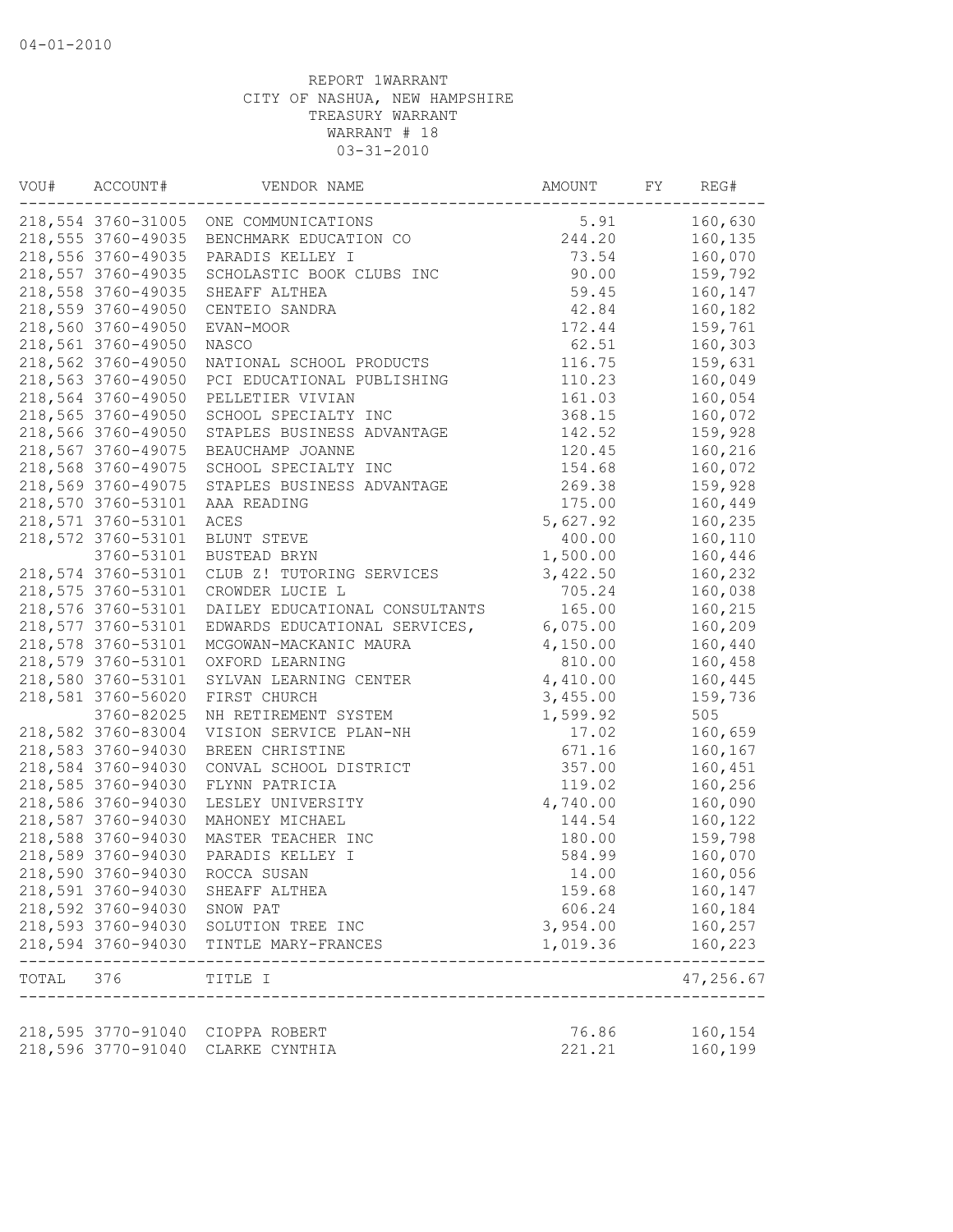|       | VOU# ACCOUNT#      | VENDOR NAME                                                                  | AMOUNT FY REG#   |                      |
|-------|--------------------|------------------------------------------------------------------------------|------------------|----------------------|
|       |                    | 218,597 3770-91040 SOLUTION TREE INC                                         | 1,318.00 160,257 |                      |
|       |                    | TOTAL 377 TITLE III ENHANCE ENG. LANGUAGE                                    |                  | 1,616.07             |
|       | 218,598 3900-43005 | CMRS-POC                                                                     | 650.00           | 160,650              |
|       | 218,599 3900-53102 | GAUDETTE GINA                                                                | 62.50            | 160,285              |
|       | 218,600 3900-53102 | HASBROUCK TARA L                                                             | 562.50           | 160,228              |
|       | 218,601 3900-53102 | MANHEIM ZIMMERMAN AMY B                                                      | 562.50           | 160,197              |
|       | 218,602 3900-53102 | SHORTALL JAMES                                                               | 1,500.00         | 160,278              |
|       | 218,603 3900-53102 | WOOD WILLIAM                                                                 | 1,450.00         | 160,230              |
|       | 218,604 3900-64192 | M & M ELECTRICAL SUPPLY CO INC                                               | 86.50            | 160,258              |
|       | 3900-82025         | NH RETIREMENT SYSTEM                                                         | 886.62           | 505                  |
|       | 218,605 3900-83004 | VISION SERVICE PLAN-NH                                                       | 17.02            | 160,659              |
|       | 218,606 3900-91040 | CAPUTO DIANA                                                                 | 90.00            | 160,240              |
|       | 218,607 3900-91040 | FINOCCHIARO JOHN                                                             | 90.00            | 160,263              |
|       | 218,608 3900-91040 | TREMBLAY KATHRYN                                                             | 90.00            | 160,101              |
|       |                    | 218,609 3900-91040 VERLEY ALAN                                               | 90.00            | 160,262<br>$- - - -$ |
|       |                    | TOTAL 390 VOC ED SECONDARY PERKINS                                           |                  | 6,137.64             |
|       |                    | 218,610 3909-91040 GRAHAM JAMES                                              | 264.00 160,275   |                      |
|       |                    | TOTAL 390 VOC ED SECONDARY PERKINS                                           |                  | 264.00               |
|       |                    |                                                                              |                  |                      |
|       | 218,611 3927-49050 | D A BUCCI & SONS INC                                                         | 27.00            | 159,680              |
|       | 218,612 3927-49050 | GARELICK FARMS-LYNN                                                          | 235.38           | 159,893              |
|       | 218,613 3927-49050 | GENERAL LINEN SERVICE INC                                                    | 304.05           | 160,241              |
|       | 218,614 3927-49050 | HANNAFORD                                                                    | 60.04            | 159,989              |
|       | 218,615 3927-49050 | MANSFIELD PAPER CO INC                                                       | 343.07           | 160,273              |
|       | 218,616 3927-49050 | MARKET BASKET                                                                | 34.15            | 159,833              |
|       |                    | 218,617 3927-49050 NORTHCENTER FOODSERVICE                                   | 2,794.68         | 160,092              |
|       |                    | TOTAL 392 CULINARY ARTS                                                      |                  | 3,798.37             |
|       |                    |                                                                              |                  |                      |
|       |                    | 3937-82025 NH RETIREMENT SYSTEM<br>218,618 3937-83004 VISION SERVICE PLAN-NH | 151.18<br>17.02  | 505<br>160,659       |
| TOTAL | 393                | DAY CARE                                                                     |                  | 168.20               |
|       |                    |                                                                              |                  |                      |
|       | 3940-82025         | 218,619 3940-49035 MODEL ME KIDS INC<br>NH RETIREMENT SYSTEM                 | 212.90<br>601.50 | 160,453<br>505       |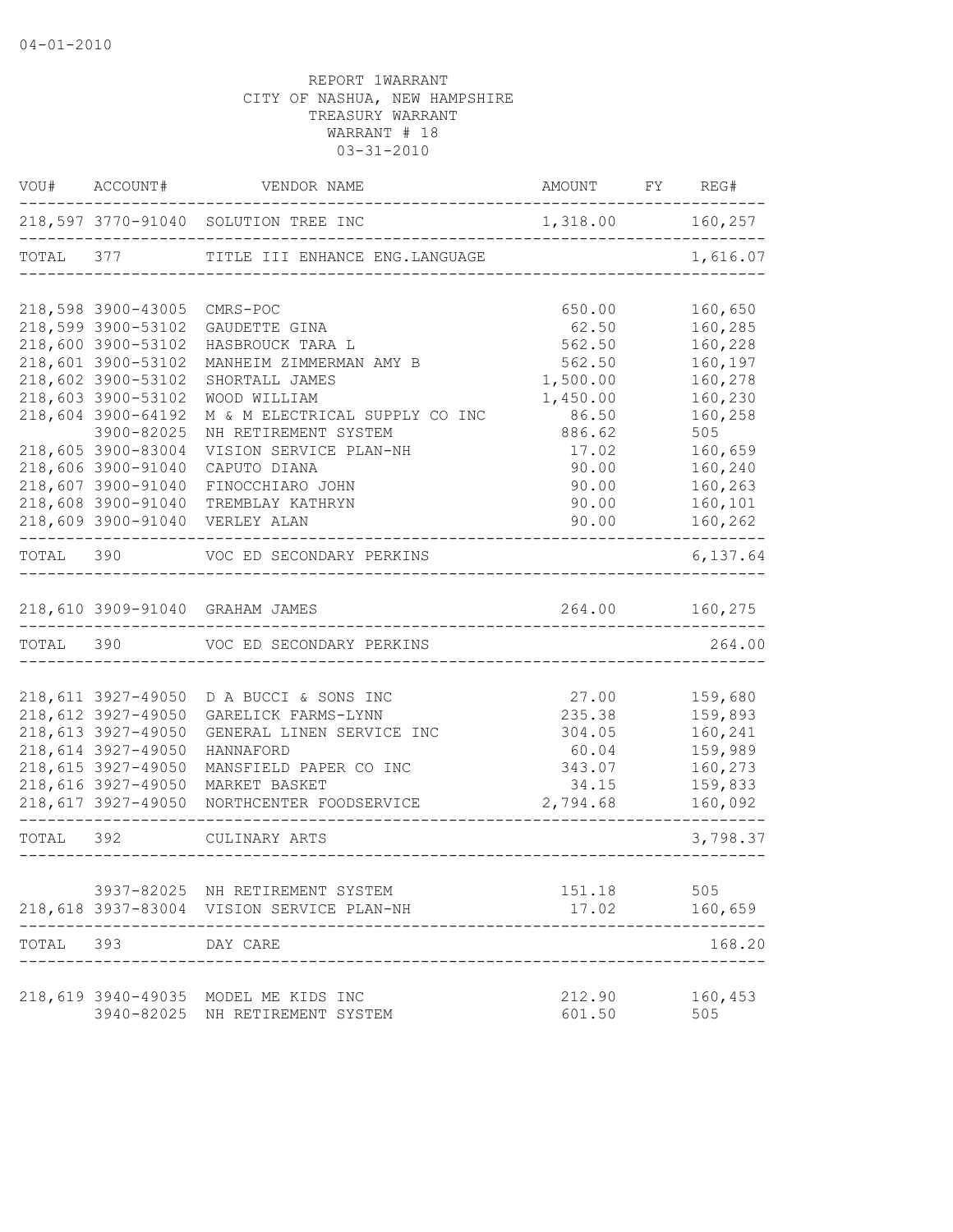|                                                                                                    | VOU# ACCOUNT# VENDOR NAME                                                                                                                                                           | AMOUNT FY REG#                                  |                                                            |
|----------------------------------------------------------------------------------------------------|-------------------------------------------------------------------------------------------------------------------------------------------------------------------------------------|-------------------------------------------------|------------------------------------------------------------|
|                                                                                                    | TOTAL 394 ARRA IDEA SPEC ED                                                                                                                                                         |                                                 | 814.40                                                     |
| 218,621 3950-53109<br>218,622 3950-53109<br>218,623 3950-53109<br>218,624 3950-53109<br>3950-82025 | 218,620 3950-53109 BOLICK TERESA DBA BOLICK TERES 3,500.00<br>CARROLL CENTER FOR THE BLIND (<br>INTERIM HEALTH CARE<br>KOSNITSKY CAROL<br>MCGURK, CAROL ANN<br>NH RETIREMENT SYSTEM | 877.00<br>98.00<br>800.00<br>340.00<br>7,915.11 | 160,050<br>160,165<br>159,665<br>160,208<br>160,480<br>505 |
|                                                                                                    | TOTAL 395 IDEA B SPECIAL EDUCATION                                                                                                                                                  |                                                 | 13,530.11                                                  |
|                                                                                                    | 3960-82025 NH RETIREMENT SYSTEM                                                                                                                                                     | 341.40 505                                      |                                                            |
|                                                                                                    | TOTAL 396 SPECIAL EDUCATION PRE-SCHOOL                                                                                                                                              | ---------------------------------               | 341.40                                                     |
| 218,626 3977-53100<br>218,627 3977-53100                                                           | 218,625 3977-53100 EBS HEALTHCARE<br>PROGRESSUS THERAPY LLC<br>SOUTHERN NH SPEECH-LANGUAGE 255.00 160,212<br>218,628 3977-705 CONCORD SCHOOL DISTRICT                               | 9,620.00<br>8,170.50<br>249.60                  | 160,227<br>160,239<br>159,656                              |
|                                                                                                    | TOTAL 397 SPECIAL ED LOCAL                                                                                                                                                          |                                                 | 18,295.10                                                  |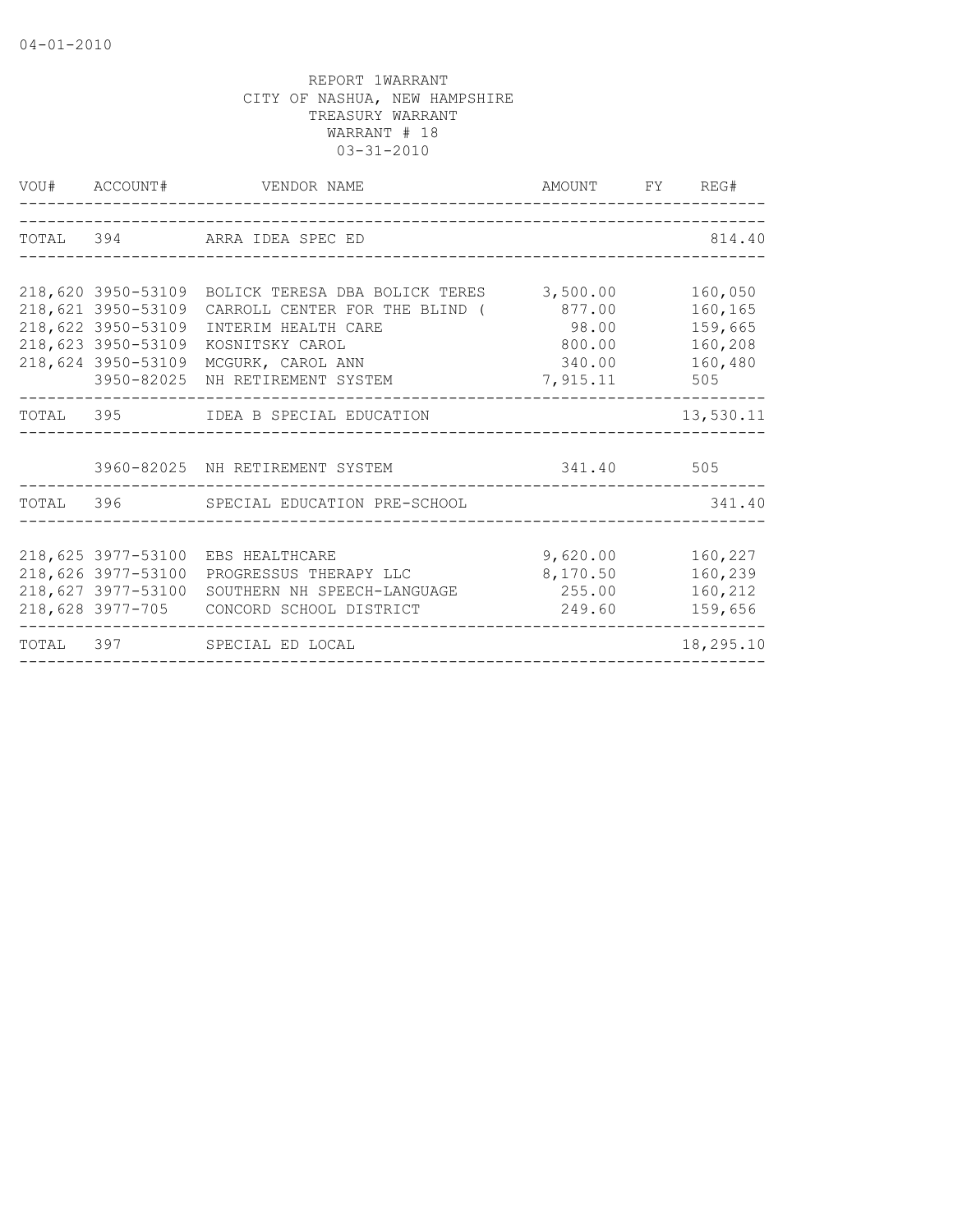| VOU#  | ACCOUNT#    | VENDOR NAME                              | AMOUNT   | FY. | REG#     |
|-------|-------------|------------------------------------------|----------|-----|----------|
| 354   | 412-180     | REID DONALD                              | 61.00    |     | 160,413  |
| TOTAL | $412 - 18$  | FINANCIAL SERVICES<br>AUTO PERMITS       |          |     | 61.00    |
| 355   | 413-203     | TREASURER STATE OF NH                    | 1,140.00 |     | 160,585  |
| TOTAL | 413-20      | CITY CLERK'S OFFICE<br>MARRIAGE LICENSES |          |     | 1,140.00 |
| 355   | $413 - 303$ | TREASURER STATE OF NH                    | 7,548.00 |     | 160,585  |
| TOTAL | $413 - 30$  | CITY CLERK'S OFFICE<br>CERTIFIED COPIES  |          |     | 7,548.00 |
|       |             |                                          |          |     |          |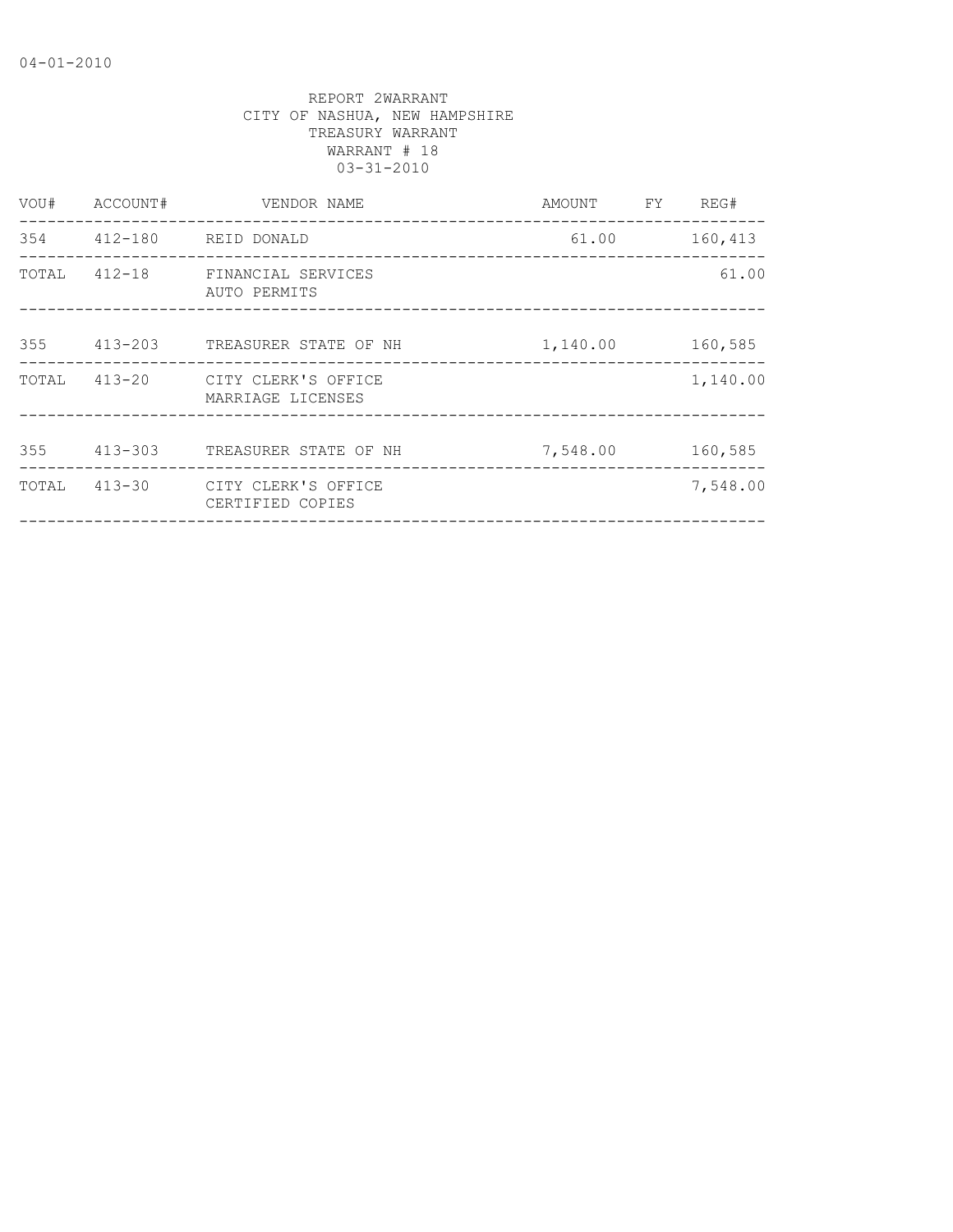| VOU#      | ACCOUNT#      | VENDOR NAME                                     | AMOUNT               | FY | REG#      |
|-----------|---------------|-------------------------------------------------|----------------------|----|-----------|
| 356       | 501-53166     | ALUKONIS DAVID J                                | 3,500.00             |    | 160,040   |
| 357       | 501-98029     | <b>BAGEL ALLEY</b>                              | 108.62               |    | 159,628   |
| 358       | $501 - 94005$ | CITIZENS BANK                                   | 418.40               |    | 525       |
| 358       | 501-98015     | CITIZENS BANK                                   | 39.85                |    | 525       |
| 359       | $501 - 94005$ | LOCAL GOVERNMENT CENTER                         | 10.00                |    | 160,584   |
| 360       | 501-98029     | SAM'S CLUB DIRECT                               | 40.64                |    | 160,583   |
| 361       | 501-41015     | STAPLES BUSINESS ADVANTAGE<br>_________________ | 84.38<br>___________ |    | 160,013   |
| TOTAL     | 501           | MAYOR'S OFFICE                                  |                      |    | 4,201.89  |
|           |               |                                                 |                      |    |           |
| 362       | 502-91015     | CITY OF NASHUA/PETTY CASH                       | 24.00                |    | 159,630   |
| 363       | 502-51010     | HILLSBOROUGH COUNTY TREASURER                   | 34.00                |    | 160,298   |
| 364       | 502-49025     | MATTHEW BENDER & CO INC                         | 254.40               |    | 160,641   |
| 365       | 502-51010     | MCNAMEE JAMES                                   | 50.00                |    | 160,494   |
| 366       | $502 - 41015$ | STAPLES BUSINESS ADVANTAGE                      | 102.43               |    | 160,013   |
| 367       | 502-31050     | VERIZON WIRELESS                                | 65.07                |    | 160,592   |
| 368       | $502 - 49025$ | WEST PAYMENT CENTER                             | 223.50               |    | 160,569   |
| TOTAL     | 502           | LEGAL DEPARTMENT                                |                      |    | 753.40    |
| 369       | 505-81005     | ADULT LEARNING CENTER                           | 3,696.25             |    | 159,978   |
| 370       | 505-81011     | AMERICAN RED CROSS                              | 2,500.00             |    | 160,296   |
| 371       | 505-81013     | BIG BROTHERS BIG SISTERS                        | 3,500.00             |    | 159,794   |
| 372       | $505 - 81118$ | CHILD ADVOCACY CENTER                           | 2,000.00             |    | 159,884   |
| 373       | $505 - 81025$ | GIRLS INCORPORATED OF NH                        | 696.25               |    | 159,837   |
| 374       | 505-81022     | GREATER NASHUA DENTAL CONNECTI                  | 6, 250.00            |    | 159,974   |
| 375       | 505-81018     | NASHUA CHILDREN'S HOME                          | 6, 250.00            |    | 160,075   |
| 376       | 505-81116     | SALVATION ARMY OF NASHUA                        | 3,750.00             |    | 159,664   |
| 377       | 505-81078     | ST JOSEPH COMMUNITY SERVICES I                  | 2,683.61             |    | 160,294   |
| 378       | 505-81014     | THE CAREGIVERS INC                              | 1,500.00             |    | 159,938   |
| TOTAL     | 505           | CIVIC & COMM. ACTIVITIES                        |                      |    | 32,826.11 |
|           |               |                                                 |                      |    |           |
| 379       | 506-31005     | DELL MARKETING LP                               | 131.99               |    | 159,743   |
| 380       | 506-31005     | FAIRPOINT COMMUNICATIONS                        | 548.01               |    | 160,606   |
| 381       |               | 506-31005 LOVERING SUE                          | 33.00                |    | 160,495   |
| 382       |               | 506-31005 PAETEC COMMUNICATIONS INC             | 5,826.83             |    | 160,549   |
| TOTAL 506 |               | TELECOMMUNICATIONS                              |                      |    | 6,539.83  |
| 383       | 507-82020     | NH RETIREMENT SYSTEM                            | 161,346.66           |    | 505       |
| 383       | 507-82025     | NH RETIREMENT SYSTEM                            | 94,473.14            |    | 505       |
| 383       | 507-82030     | NH RETIREMENT SYSTEM                            | 136,941.79           |    | 505       |
| 383       | 507-82035     | NH RETIREMENT SYSTEM                            | 313,562.87           |    | 505       |
|           |               |                                                 |                      |    |           |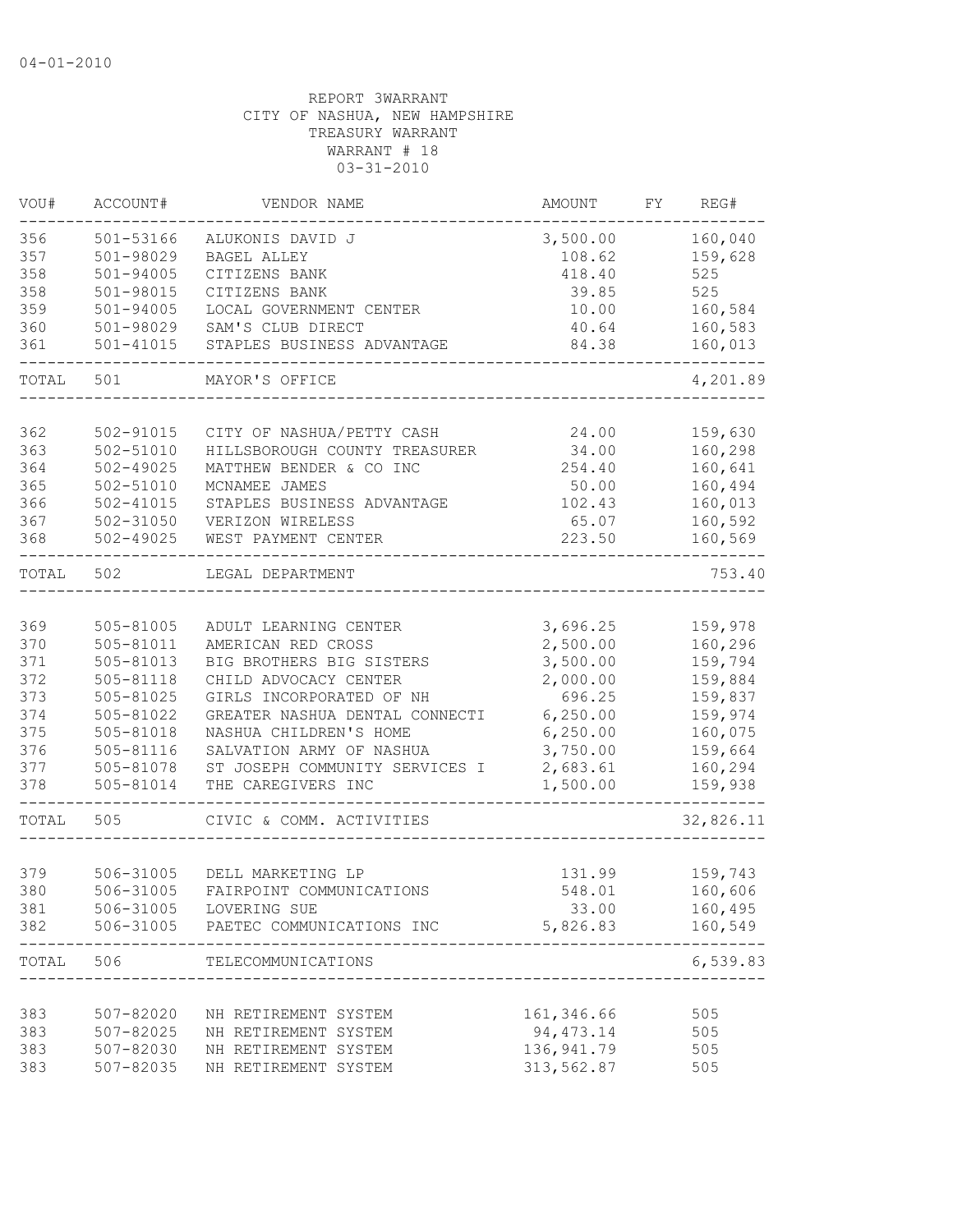| VOU#       | ACCOUNT#               | VENDOR NAME                                    | AMOUNT             | FY | REG#               |
|------------|------------------------|------------------------------------------------|--------------------|----|--------------------|
| 383        | 507-82040              | NH RETIREMENT SYSTEM                           | 78,730.44          |    | 505                |
| TOTAL      | 507                    | PENSIONS                                       |                    |    | 785,054.90         |
| 384        | 512-41010              | ANCO SIGNS & STAMPS INC                        | 43.00              |    | 159,920            |
| 385        | 512-59266              | CBCINNOVIS INC                                 | 12.25              |    | 160,598            |
| 386        | 512-94005              | CITIZENS BANK                                  | 827.50             |    | 525                |
| 387        | 512-91015              | CITY OF NASHUA/PETTY CASH                      | 118.00             |    | 159,630            |
| 387        | 512-94005              | CITY OF NASHUA/PETTY CASH                      | 40.00              |    | 159,630            |
| 388        | 512-43005              | FEDEX                                          | 29.02              |    | 160,550            |
| 389        | 512-41010              | FREEDOM PRINTERS LLC                           | 2,769.42           |    | 160,198            |
| 390        | 512-52010              | MELANSON HEATH & COMPANY PC                    | 4,000.00           |    | 159,786            |
| 391        | 512-41005              | STAPLES BUSINESS ADVANTAGE                     | 282.85             |    | 160,013            |
| 391        | 512-41015              | STAPLES BUSINESS ADVANTAGE                     | 488.47             |    | 160,013            |
| TOTAL      | 512                    | FINANCIAL SERVICES                             |                    |    | 8,610.51           |
|            |                        |                                                |                    |    |                    |
| 392<br>393 | 513-43005<br>513-59100 | MAILWAYS CORP<br>OCCUPATIONAL DRUG TESTING LLC | 1,200.80<br>520.00 |    | 160,155<br>159,898 |
|            |                        |                                                |                    |    |                    |
| TOTAL      | 513                    | CITY CLERK'S OFFICE                            |                    |    | 1,720.80           |
|            |                        |                                                |                    |    |                    |
| 394        | 516-54016              | CONCORD MONITOR                                | 739.00             |    | 160,559            |
| 395        | 516-94005              | JACKSON RALPH                                  | 42.50              |    | 160,496            |
| 396        | 516-54016              | MAINE MUNICIPAL ASSN                           | 45.00              |    | 160,029            |
| 397        | 516-66025              | OFFICE EQUIPMENT FINANCE SERVI                 | 1,130.25           |    | 160,605            |
| 398        | 516-66030              | PITNEY BOWES INC                               | 1,020.00           |    | 160,012            |
| 399        | 516-45240              | STAPLES BUSINESS ADVANTAGE                     | 60.29              |    | 160,013            |
| 400        | 516-54016              | SUCCESS ADVERTISING INC                        | 1,120.10           |    | 159,759            |
| TOTAL      | 516                    | PURCHASING DEPARTMENT                          |                    |    | 4,157.14           |
|            |                        |                                                |                    |    |                    |
| 401        | 517-75023              | B & S LOCKSMITH INC                            | 51.00              |    | 159,878            |
| 402        | 517-59135              | BAIN PEST CONTROL SERVICE INC                  | 75.00              |    | 160,304            |
| 403        | 517-75023              | DEPENDABLE LOCK SERVICE INC                    | 233.00             |    | 159,977            |
| 404        | 517-75160              | ECKHARDT & JOHNSON INC                         | 138.61             |    | 160,055            |
| 405        | 517-75160              | HARRY W WELLS & SON INC                        | 110.80             |    | 160,123            |
| 406        | 517-75023              | KERRY FIRE PROTECTION INC                      | 662.40             |    | 159,825            |
| 407        | 517-75105              | M & M ELECTRICAL SUPPLY CO INC                 | 25.76              |    | 160,258            |
| 408        | 517-34015              | METROMEDIA ENERGY INC                          | 7,070.71           |    | 160,601            |
| 409        | 517-75903              | NASHUA WALLPAPER & PAINT CO                    | 67.75              |    | 159,832            |
| 410        | 517-34015              | NATIONAL GRID                                  | 611.91             |    | 160,596            |
| 411        | 517-31050              | NEXTEL COMMUNICATIONS                          | 68.04              |    | 160,556            |
| 412        | 517-33005              | PENNICHUCK WATER                               | 603.39             |    | 160,573            |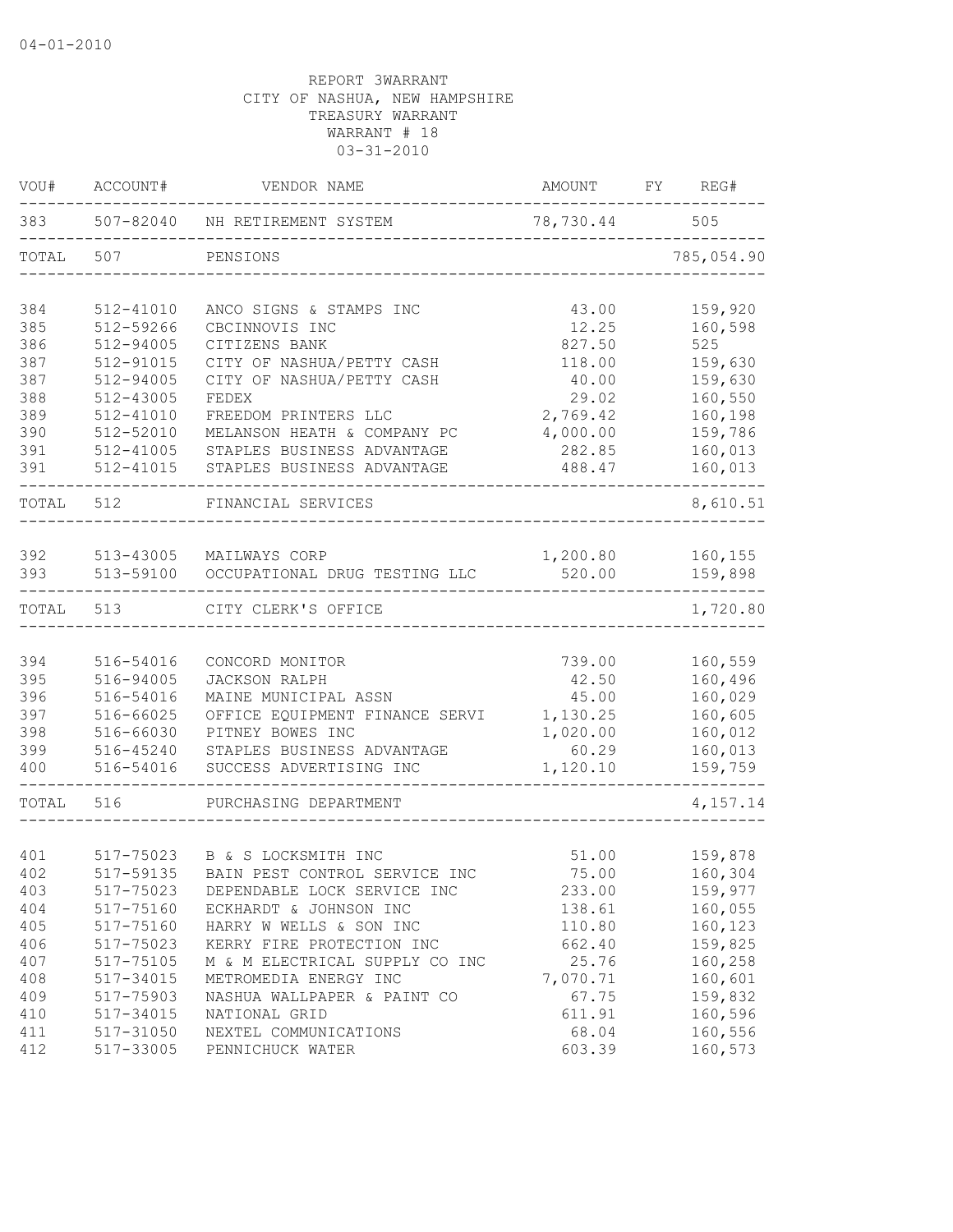| VOU#      | ACCOUNT#      | VENDOR NAME                       | <b>AMOUNT</b> | FY | REG#      |
|-----------|---------------|-----------------------------------|---------------|----|-----------|
| 413       | 517-32005     | PSNH                              | 2,535.20      |    | 160,622   |
| 414       | 517-32005     | PUBLIC SERVICE OF NH              | 6,376.55      |    | 160,628   |
| 415       | 517-75023     | W E AUBUCHON COMPANY INC          | 16.43         |    | 159,668   |
| 416       | 517-75023     | YOUNGS                            | 168.00        |    | 160,063   |
| TOTAL     | 517           | BUILDING MAINT - CITY ADMIN       |               |    | 18,814.55 |
| 417       | 519-66025     | GE CAPITAL INC                    | 1,100.53      |    | 159,983   |
| 418       | 519-94005     | MARINO ANGELO                     | 786.71        |    | 159,905   |
| 419       | 519-94005     | NRAAO/ME 2010                     | 510.00        |    | 160,561   |
|           |               |                                   |               |    |           |
| TOTAL     | 519           | ASSESSORS                         |               |    | 2,397.24  |
|           |               |                                   |               |    |           |
| 420       | 520-59100     | ERICKSON CLEANING SERVICES LLC    | 152.00        |    | 159,775   |
| 421       | $520 - 41015$ | HUDSON TROPHY COMPANY             | 30.00         |    | 159,828   |
| 422       | $520 - 75022$ | HUFF & GAUTHIER INC               | 402.50        |    | 159,992   |
| 423       | $520 - 34015$ | METROMEDIA ENERGY INC             | 875.07        |    | 160,601   |
| 424       | 520-59100     | MV COMMUNICATIONS INC             | 13.52         |    | 159,653   |
| 425       | $520 - 34015$ | NATIONAL GRID                     | 201.85        |    | 160,596   |
| 426       | $520 - 32005$ | PENNICHUCK WATER                  | 42.13         |    | 160,573   |
| 427       | $520 - 32005$ | PSNH                              | 309.07        |    | 160,622   |
| TOTAL     | 520           | HUNT BUILDING                     |               |    | 2,026.14  |
|           |               |                                   |               |    |           |
| 428       | 522-49025     | CITIZENS BANK                     | 20.05         |    | 525       |
| 428       | $522 - 64040$ | CITIZENS BANK                     | 254.60        |    | 525       |
| 428       | $522 - 64051$ | CITIZENS BANK                     | 2.99          |    | 525       |
| 428       | $522 - 94005$ | CITIZENS BANK                     | 822.69        |    | 525       |
| 429       | 522-74800     | CONWAY OFFICE PRODUCTS LLC        | 3,409.95      |    | 159,768   |
| 430       | 522-94040     | NEW HORIZONS COMPUTER LEARNING    | 233.75        |    | 159,929   |
| 431       | 522-31050     | NEXTEL COMMUNICATIONS             | 182.10        |    | 160,556   |
| TOTAL     | 522           | INFORMATION TECHNOLOGY            |               |    | 4,926.13  |
|           |               |                                   |               |    |           |
| 432       |               | 524-64045 COMPUTER HUT OF N E INC | 16.99         |    | 160,308   |
| TOTAL 524 |               | COMPUTERS - CITYWIDE              |               |    | 16.99     |
|           |               |                                   |               |    |           |
| 433       | 531-46040     | ALEC'S SHOE STORE INC             | 1,177.16      |    | 159,793   |
| 433       | 531-46045     | ALEC'S SHOE STORE INC             | 254.85        |    | 159,793   |
| 434       | 531-46030     | ALL SPORTS HEROES UNIFORMS,       | 100.00        |    | 159,752   |
| 434       | 531-46040     | ALL SPORTS HEROES UNIFORMS,       | 154.98        |    | 159,752   |
| 434       | 531-53065     | ALL SPORTS HEROES UNIFORMS,       | 271.46        |    | 159,752   |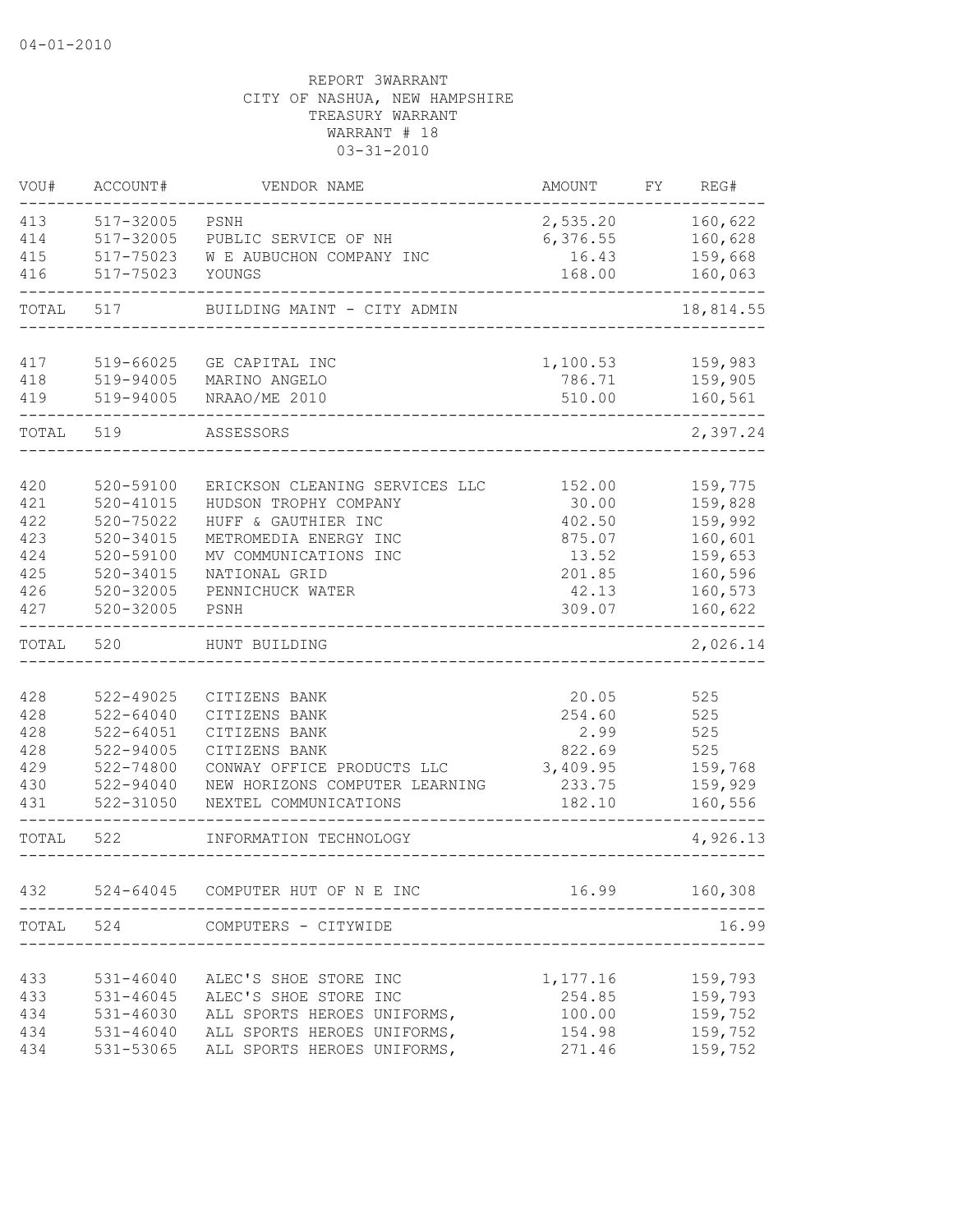| VOU# | ACCOUNT#      | VENDOR NAME                           | AMOUNT    | FY | REG#    |
|------|---------------|---------------------------------------|-----------|----|---------|
| 435  |               | 531-64215 B & H PHOTO VIDEO PRO AUDIO | 162.90    |    | 159,642 |
| 436  |               | 531-59100 BAER ALEXANDRA              | 176.65    |    | 159,843 |
| 437  | 531-75023     | BELLETETES INC                        | 23.38     |    | 159,810 |
| 437  | 531-78007     | BELLETETES INC                        | 42.35     |    | 159,810 |
| 438  | $531 - 46040$ | BEN'S UNIFORMS                        | 978.48    |    | 160,311 |
| 439  | 531-78007     | BEST FORD/BEST CYCLE                  | 339.75    |    | 159,660 |
| 440  | 531-47010     | BOUND TREE MEDICAL LLC                | 597.08    |    | 159,867 |
| 441  | 531-94005     | BOURGEOIS FRANCIS                     | 105.00    |    | 160,498 |
| 442  | $531 - 94005$ | BROWN JOSEPH                          | 315.75    |    | 160,497 |
| 443  | 531-78007     | CARPARTS OF NASHUA                    | 646.78    |    | 159,659 |
| 444  | 531-45220     | CENTRAL EQUIPMENT COMPANY             | 505.00    |    | 159,687 |
| 445  | $531 - 42000$ | CENTRAL PAPER PRODUCTS CO             | 542.19    |    | 160,001 |
| 446  | 531-94005     | CITIZENS BANK                         | 789.52    |    | 525     |
| 447  | 531-49025     | CIVIC RESEARCH INSTITUTE, INC         | 158.50    |    | 160,327 |
| 448  | 531-46030     | CLAY NICOLE M                         | 29.94     |    | 160,504 |
| 448  | $531 - 46040$ | CLAY NICOLE M                         | 222.00    |    | 160,504 |
| 448  | 531-91025     | CLAY NICOLE M                         | 40.00     |    | 160,504 |
| 449  | 531-53125     | CONSTANT JANE                         | 200.00    |    | 160,512 |
| 450  | 531-41015     | CONWAY OFFICE PRODUCTS LLC            | 113.31    |    | 159,768 |
| 451  | 531-46040     | CROSS ERICH                           | 216.21    |    | 160,500 |
| 452  | 531-78075     | DAVE ILLG'S COLLISION REPAIR C        | 345.80    |    | 160,379 |
| 453  | $531 - 45220$ | DIVERS COVE                           | 383.00    |    | 159,780 |
| 454  | $531 - 94005$ | DUNKIN DONUTS                         | 294.76    |    | 159,697 |
| 455  | 531-31025     | FAIRPOINT COMMUNICATIONS              | 170.28    |    | 160,606 |
| 456  | $531 - 66025$ | GE CAPITAL INC                        | 1, 113.28 |    | 159,983 |
| 457  | 531-46040     | GEORGE'S APPAREL                      | 260.00    |    | 159,714 |
| 458  | 531-91025     | GILBERT CALEB                         | 40.00     |    | 160,507 |
| 459  | 531-98035     | GOOD MORNING SALES INC                | 41.25     |    | 160,010 |
| 460  | 531-91025     | GOODRIDGE JOHN                        | 40.00     |    | 160,508 |
| 461  | $531 - 41015$ | GRANITE STATE STAMPS INC              | 12.57     |    | 159,971 |
| 462  | 531-78007     | GRAPPONE AUTOMOTIVE GROUP             | 284.42    |    | 160,003 |
| 463  | $531 - 42000$ | HOME DEPOT CREDIT SERVICES            | 258.10    |    | 160,593 |
| 464  | 531-62022     | HTH ENGINEERING INC                   | 498.00    |    | 159,904 |
| 465  | 531-74035     | INFORMATION MANAGEMENT CORP           | 675.00    |    | 159,757 |
| 466  | 531-64105     | INTERSTATE ARMS CORP                  | 3,256.73  |    | 159,695 |
| 467  | 531-75130     | J LAWRENCE HALL INC                   | 300.00    |    | 160,324 |
| 468  | 531-98025     | JACK'S PIZZA                          | 4.00      |    | 159,968 |
| 469  | 531-91025     | KUCHARSKI TY                          | 40.00     |    | 160,502 |
| 470  | 531-46040     | LAVOIE ANDREW                         | 144.91    |    | 160,511 |
| 471  | 531-94005     | LEDOUX MICHAEL                        | 180.00    |    | 160,503 |
| 472  | 531-75023     | LIGHTEC INC                           | 150.00    |    | 159,706 |
| 473  | 531-78007     | MAC MULKIN CHEVROLET INC              | 295.79    |    | 160,267 |
| 474  | 531-46040     | MALONEY JAMES                         | 180.00    |    | 160,513 |
| 475  | 531-78007     | MAYNARD & LESIEUR INCORPORATED        | 4.04      |    | 159,619 |
| 476  | 531-41015     | MCINTIRE BUSINESS PRODUCTS INC        | 127.67    |    | 160,326 |
| 477  | 531-34015     | METROMEDIA ENERGY INC                 | 6,627.76  |    | 160,601 |
| 478  | 531-94005     | MJPOA                                 | 302.10    |    | 160,599 |
| 479  | 531-59100     | NASHUA MILLYARD ASSOCIATES, IN        | 3,310.00  |    | 160,427 |
|      |               |                                       |           |    |         |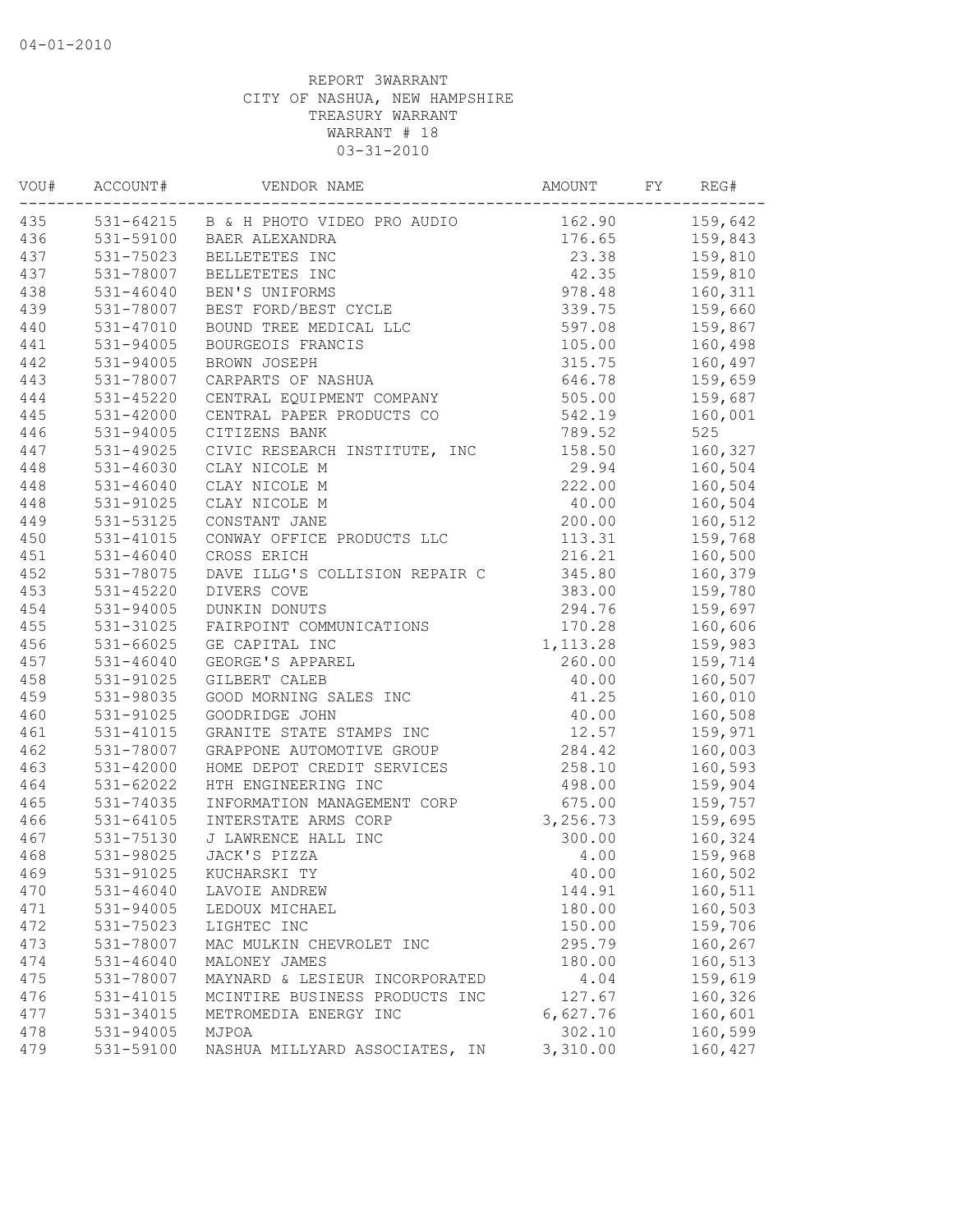| 160,596<br>531-34015<br>1,517.66<br>NATIONAL GRID<br>531-95000<br>160,595<br>NEDIAI<br>100.00<br>531-95000<br>NH ASSOC OF CHIEFS OF POLICE,<br>100.00<br>160,563<br>$531 - 46040$<br>54.99<br>NICHOLS FRED<br>160,510<br>920.35<br>531-78007<br>NORTHERN FOREIGN CAR PARTS INC<br>160,438<br>531-78007<br>NYTECH SUPPLY CO<br>62.96<br>159,679<br>60.97<br>$531 - 46040$<br>O'BRIEN KEVIN<br>160,501<br>641.42<br>160,549<br>531-31025<br>PAETEC COMMUNICATIONS INC<br>531-31040<br>293.29<br>160,549<br>PAETEC COMMUNICATIONS INC<br>531-33005<br>18.18<br>160,573<br>PENNICHUCK WATER<br>531-41015<br>PETTY CASH<br>25.98<br>160,505<br>531-98035<br>PETTY CASH<br>77.58<br>160,506<br>531-66030<br>PITNEY BOWES INC<br>372.00<br>160,012<br>531-32035<br>468.93<br>160,622<br>PSNH<br>160,079<br>493<br>531-53050<br>700.00<br>PSYCHOTHERAPY ASSOCIATES INC<br>494<br>531-32005<br>14,010.91<br>160,628<br>PUBLIC SERVICE OF NH<br>494<br>PUBLIC SERVICE OF NH<br>375.57<br>160,628<br>531-32035<br>495<br>160,430<br>531-46045<br>QRST'S & R.A.W.<br>441.00<br>496<br>531-45005<br>RILEY'S SPORT SHOP INC<br>4,342.40<br>159,647<br>497<br>531-78007<br>ROBBINS AUTO PARTS<br>290.88<br>160,225<br>498<br>531-78007<br>SAFETY-KLEEN SYSTEMS INC<br>159,686<br>178.48<br>499<br>531-98025<br>182.10<br>SAM'S CLUB DIRECT<br>160,583<br>500<br>SEROLL SCOTT<br>160,509<br>$531 - 46040$<br>164.67<br>501<br>531-34015<br>SHATTUCK MALONE OIL CO<br>618.68<br>160,546<br>502<br>531-69025<br>SNAP ON TOOLS<br>39.95<br>159,690<br>503<br>502.85<br>160,013<br>531-41005<br>STAPLES BUSINESS ADVANTAGE<br>503<br>$531 - 41015$<br>1,659.23<br>160,013<br>STAPLES BUSINESS ADVANTAGE<br>504<br>531-31035<br>STATE OF NEW HAMPSHIRE<br>1,125.00<br>160,560<br>505<br>531-78075<br>STATEWIDE COLLISION LLC<br>1,615.28<br>159,783<br>506<br>$531 - 42000$<br>THE DURKIN CO INC<br>593.63<br>159,853<br>507<br>531-75130<br>THE METRO GROUP INC<br>138.00<br>159,886<br>508<br>160,243<br>531-78007<br>TMDE CALIBRATION LABS INC<br>15.85<br>509<br>531-78007<br>TOWERS MOTOR PARTS CORP<br>23.97<br>159,958<br>510<br>105.00<br>531-74145<br>TREASURER STATE OF NH<br>159,755<br>511<br>$531 - 43005$<br>UNITED PARCEL SERVICE<br>177.88<br>160,642<br>512<br>$531 - 46040$<br>283.43<br>160,499<br>URBAN PETER<br>513<br>531-31025<br>VERIZON WIRELESS<br>203.47<br>160,600<br>513<br>531-31050<br>VERIZON WIRELESS<br>902.37<br>160,600<br>514<br>531-64215 W B HUNT COMPANY, INC<br>259.90<br>159,946<br>515<br>531-45125 WINCO IDENTIFICATION CORP<br>63.74<br>159,830<br>516<br>$531 - 46040$<br>WORCESTER COUNTY POLICE EQUIPM<br>160,306<br>513.68<br>--------<br>61,744.93<br>TOTAL 531<br>POLICE DEPARTMENT<br>-----------------------------------<br>233.23<br>160,426<br>532-45220 ALL HANDS FIRE EQUIPMENT<br>518<br>532-46045 ALLISON JEFFREY<br>80.00<br>159,641<br>532-75023<br>1,565.50<br>159,878<br>B & S LOCKSMITH INC | VOU# | ACCOUNT# | VENDOR NAME | AMOUNT | FY | REG# |
|----------------------------------------------------------------------------------------------------------------------------------------------------------------------------------------------------------------------------------------------------------------------------------------------------------------------------------------------------------------------------------------------------------------------------------------------------------------------------------------------------------------------------------------------------------------------------------------------------------------------------------------------------------------------------------------------------------------------------------------------------------------------------------------------------------------------------------------------------------------------------------------------------------------------------------------------------------------------------------------------------------------------------------------------------------------------------------------------------------------------------------------------------------------------------------------------------------------------------------------------------------------------------------------------------------------------------------------------------------------------------------------------------------------------------------------------------------------------------------------------------------------------------------------------------------------------------------------------------------------------------------------------------------------------------------------------------------------------------------------------------------------------------------------------------------------------------------------------------------------------------------------------------------------------------------------------------------------------------------------------------------------------------------------------------------------------------------------------------------------------------------------------------------------------------------------------------------------------------------------------------------------------------------------------------------------------------------------------------------------------------------------------------------------------------------------------------------------------------------------------------------------------------------------------------------------------------------------------------------------------------------------------------------------------------------------------------------------------------------------------------------------------------------------------------------------------------------------------------------------------------------------------------------------------------------------|------|----------|-------------|--------|----|------|
|                                                                                                                                                                                                                                                                                                                                                                                                                                                                                                                                                                                                                                                                                                                                                                                                                                                                                                                                                                                                                                                                                                                                                                                                                                                                                                                                                                                                                                                                                                                                                                                                                                                                                                                                                                                                                                                                                                                                                                                                                                                                                                                                                                                                                                                                                                                                                                                                                                                                                                                                                                                                                                                                                                                                                                                                                                                                                                                                        | 480  |          |             |        |    |      |
|                                                                                                                                                                                                                                                                                                                                                                                                                                                                                                                                                                                                                                                                                                                                                                                                                                                                                                                                                                                                                                                                                                                                                                                                                                                                                                                                                                                                                                                                                                                                                                                                                                                                                                                                                                                                                                                                                                                                                                                                                                                                                                                                                                                                                                                                                                                                                                                                                                                                                                                                                                                                                                                                                                                                                                                                                                                                                                                                        | 481  |          |             |        |    |      |
|                                                                                                                                                                                                                                                                                                                                                                                                                                                                                                                                                                                                                                                                                                                                                                                                                                                                                                                                                                                                                                                                                                                                                                                                                                                                                                                                                                                                                                                                                                                                                                                                                                                                                                                                                                                                                                                                                                                                                                                                                                                                                                                                                                                                                                                                                                                                                                                                                                                                                                                                                                                                                                                                                                                                                                                                                                                                                                                                        | 482  |          |             |        |    |      |
|                                                                                                                                                                                                                                                                                                                                                                                                                                                                                                                                                                                                                                                                                                                                                                                                                                                                                                                                                                                                                                                                                                                                                                                                                                                                                                                                                                                                                                                                                                                                                                                                                                                                                                                                                                                                                                                                                                                                                                                                                                                                                                                                                                                                                                                                                                                                                                                                                                                                                                                                                                                                                                                                                                                                                                                                                                                                                                                                        | 483  |          |             |        |    |      |
|                                                                                                                                                                                                                                                                                                                                                                                                                                                                                                                                                                                                                                                                                                                                                                                                                                                                                                                                                                                                                                                                                                                                                                                                                                                                                                                                                                                                                                                                                                                                                                                                                                                                                                                                                                                                                                                                                                                                                                                                                                                                                                                                                                                                                                                                                                                                                                                                                                                                                                                                                                                                                                                                                                                                                                                                                                                                                                                                        | 484  |          |             |        |    |      |
|                                                                                                                                                                                                                                                                                                                                                                                                                                                                                                                                                                                                                                                                                                                                                                                                                                                                                                                                                                                                                                                                                                                                                                                                                                                                                                                                                                                                                                                                                                                                                                                                                                                                                                                                                                                                                                                                                                                                                                                                                                                                                                                                                                                                                                                                                                                                                                                                                                                                                                                                                                                                                                                                                                                                                                                                                                                                                                                                        | 485  |          |             |        |    |      |
|                                                                                                                                                                                                                                                                                                                                                                                                                                                                                                                                                                                                                                                                                                                                                                                                                                                                                                                                                                                                                                                                                                                                                                                                                                                                                                                                                                                                                                                                                                                                                                                                                                                                                                                                                                                                                                                                                                                                                                                                                                                                                                                                                                                                                                                                                                                                                                                                                                                                                                                                                                                                                                                                                                                                                                                                                                                                                                                                        | 486  |          |             |        |    |      |
|                                                                                                                                                                                                                                                                                                                                                                                                                                                                                                                                                                                                                                                                                                                                                                                                                                                                                                                                                                                                                                                                                                                                                                                                                                                                                                                                                                                                                                                                                                                                                                                                                                                                                                                                                                                                                                                                                                                                                                                                                                                                                                                                                                                                                                                                                                                                                                                                                                                                                                                                                                                                                                                                                                                                                                                                                                                                                                                                        | 487  |          |             |        |    |      |
|                                                                                                                                                                                                                                                                                                                                                                                                                                                                                                                                                                                                                                                                                                                                                                                                                                                                                                                                                                                                                                                                                                                                                                                                                                                                                                                                                                                                                                                                                                                                                                                                                                                                                                                                                                                                                                                                                                                                                                                                                                                                                                                                                                                                                                                                                                                                                                                                                                                                                                                                                                                                                                                                                                                                                                                                                                                                                                                                        | 487  |          |             |        |    |      |
|                                                                                                                                                                                                                                                                                                                                                                                                                                                                                                                                                                                                                                                                                                                                                                                                                                                                                                                                                                                                                                                                                                                                                                                                                                                                                                                                                                                                                                                                                                                                                                                                                                                                                                                                                                                                                                                                                                                                                                                                                                                                                                                                                                                                                                                                                                                                                                                                                                                                                                                                                                                                                                                                                                                                                                                                                                                                                                                                        | 488  |          |             |        |    |      |
|                                                                                                                                                                                                                                                                                                                                                                                                                                                                                                                                                                                                                                                                                                                                                                                                                                                                                                                                                                                                                                                                                                                                                                                                                                                                                                                                                                                                                                                                                                                                                                                                                                                                                                                                                                                                                                                                                                                                                                                                                                                                                                                                                                                                                                                                                                                                                                                                                                                                                                                                                                                                                                                                                                                                                                                                                                                                                                                                        | 489  |          |             |        |    |      |
|                                                                                                                                                                                                                                                                                                                                                                                                                                                                                                                                                                                                                                                                                                                                                                                                                                                                                                                                                                                                                                                                                                                                                                                                                                                                                                                                                                                                                                                                                                                                                                                                                                                                                                                                                                                                                                                                                                                                                                                                                                                                                                                                                                                                                                                                                                                                                                                                                                                                                                                                                                                                                                                                                                                                                                                                                                                                                                                                        | 490  |          |             |        |    |      |
|                                                                                                                                                                                                                                                                                                                                                                                                                                                                                                                                                                                                                                                                                                                                                                                                                                                                                                                                                                                                                                                                                                                                                                                                                                                                                                                                                                                                                                                                                                                                                                                                                                                                                                                                                                                                                                                                                                                                                                                                                                                                                                                                                                                                                                                                                                                                                                                                                                                                                                                                                                                                                                                                                                                                                                                                                                                                                                                                        | 491  |          |             |        |    |      |
|                                                                                                                                                                                                                                                                                                                                                                                                                                                                                                                                                                                                                                                                                                                                                                                                                                                                                                                                                                                                                                                                                                                                                                                                                                                                                                                                                                                                                                                                                                                                                                                                                                                                                                                                                                                                                                                                                                                                                                                                                                                                                                                                                                                                                                                                                                                                                                                                                                                                                                                                                                                                                                                                                                                                                                                                                                                                                                                                        | 492  |          |             |        |    |      |
|                                                                                                                                                                                                                                                                                                                                                                                                                                                                                                                                                                                                                                                                                                                                                                                                                                                                                                                                                                                                                                                                                                                                                                                                                                                                                                                                                                                                                                                                                                                                                                                                                                                                                                                                                                                                                                                                                                                                                                                                                                                                                                                                                                                                                                                                                                                                                                                                                                                                                                                                                                                                                                                                                                                                                                                                                                                                                                                                        |      |          |             |        |    |      |
|                                                                                                                                                                                                                                                                                                                                                                                                                                                                                                                                                                                                                                                                                                                                                                                                                                                                                                                                                                                                                                                                                                                                                                                                                                                                                                                                                                                                                                                                                                                                                                                                                                                                                                                                                                                                                                                                                                                                                                                                                                                                                                                                                                                                                                                                                                                                                                                                                                                                                                                                                                                                                                                                                                                                                                                                                                                                                                                                        |      |          |             |        |    |      |
|                                                                                                                                                                                                                                                                                                                                                                                                                                                                                                                                                                                                                                                                                                                                                                                                                                                                                                                                                                                                                                                                                                                                                                                                                                                                                                                                                                                                                                                                                                                                                                                                                                                                                                                                                                                                                                                                                                                                                                                                                                                                                                                                                                                                                                                                                                                                                                                                                                                                                                                                                                                                                                                                                                                                                                                                                                                                                                                                        |      |          |             |        |    |      |
|                                                                                                                                                                                                                                                                                                                                                                                                                                                                                                                                                                                                                                                                                                                                                                                                                                                                                                                                                                                                                                                                                                                                                                                                                                                                                                                                                                                                                                                                                                                                                                                                                                                                                                                                                                                                                                                                                                                                                                                                                                                                                                                                                                                                                                                                                                                                                                                                                                                                                                                                                                                                                                                                                                                                                                                                                                                                                                                                        |      |          |             |        |    |      |
|                                                                                                                                                                                                                                                                                                                                                                                                                                                                                                                                                                                                                                                                                                                                                                                                                                                                                                                                                                                                                                                                                                                                                                                                                                                                                                                                                                                                                                                                                                                                                                                                                                                                                                                                                                                                                                                                                                                                                                                                                                                                                                                                                                                                                                                                                                                                                                                                                                                                                                                                                                                                                                                                                                                                                                                                                                                                                                                                        |      |          |             |        |    |      |
|                                                                                                                                                                                                                                                                                                                                                                                                                                                                                                                                                                                                                                                                                                                                                                                                                                                                                                                                                                                                                                                                                                                                                                                                                                                                                                                                                                                                                                                                                                                                                                                                                                                                                                                                                                                                                                                                                                                                                                                                                                                                                                                                                                                                                                                                                                                                                                                                                                                                                                                                                                                                                                                                                                                                                                                                                                                                                                                                        |      |          |             |        |    |      |
|                                                                                                                                                                                                                                                                                                                                                                                                                                                                                                                                                                                                                                                                                                                                                                                                                                                                                                                                                                                                                                                                                                                                                                                                                                                                                                                                                                                                                                                                                                                                                                                                                                                                                                                                                                                                                                                                                                                                                                                                                                                                                                                                                                                                                                                                                                                                                                                                                                                                                                                                                                                                                                                                                                                                                                                                                                                                                                                                        |      |          |             |        |    |      |
|                                                                                                                                                                                                                                                                                                                                                                                                                                                                                                                                                                                                                                                                                                                                                                                                                                                                                                                                                                                                                                                                                                                                                                                                                                                                                                                                                                                                                                                                                                                                                                                                                                                                                                                                                                                                                                                                                                                                                                                                                                                                                                                                                                                                                                                                                                                                                                                                                                                                                                                                                                                                                                                                                                                                                                                                                                                                                                                                        |      |          |             |        |    |      |
|                                                                                                                                                                                                                                                                                                                                                                                                                                                                                                                                                                                                                                                                                                                                                                                                                                                                                                                                                                                                                                                                                                                                                                                                                                                                                                                                                                                                                                                                                                                                                                                                                                                                                                                                                                                                                                                                                                                                                                                                                                                                                                                                                                                                                                                                                                                                                                                                                                                                                                                                                                                                                                                                                                                                                                                                                                                                                                                                        |      |          |             |        |    |      |
|                                                                                                                                                                                                                                                                                                                                                                                                                                                                                                                                                                                                                                                                                                                                                                                                                                                                                                                                                                                                                                                                                                                                                                                                                                                                                                                                                                                                                                                                                                                                                                                                                                                                                                                                                                                                                                                                                                                                                                                                                                                                                                                                                                                                                                                                                                                                                                                                                                                                                                                                                                                                                                                                                                                                                                                                                                                                                                                                        |      |          |             |        |    |      |
|                                                                                                                                                                                                                                                                                                                                                                                                                                                                                                                                                                                                                                                                                                                                                                                                                                                                                                                                                                                                                                                                                                                                                                                                                                                                                                                                                                                                                                                                                                                                                                                                                                                                                                                                                                                                                                                                                                                                                                                                                                                                                                                                                                                                                                                                                                                                                                                                                                                                                                                                                                                                                                                                                                                                                                                                                                                                                                                                        |      |          |             |        |    |      |
|                                                                                                                                                                                                                                                                                                                                                                                                                                                                                                                                                                                                                                                                                                                                                                                                                                                                                                                                                                                                                                                                                                                                                                                                                                                                                                                                                                                                                                                                                                                                                                                                                                                                                                                                                                                                                                                                                                                                                                                                                                                                                                                                                                                                                                                                                                                                                                                                                                                                                                                                                                                                                                                                                                                                                                                                                                                                                                                                        |      |          |             |        |    |      |
|                                                                                                                                                                                                                                                                                                                                                                                                                                                                                                                                                                                                                                                                                                                                                                                                                                                                                                                                                                                                                                                                                                                                                                                                                                                                                                                                                                                                                                                                                                                                                                                                                                                                                                                                                                                                                                                                                                                                                                                                                                                                                                                                                                                                                                                                                                                                                                                                                                                                                                                                                                                                                                                                                                                                                                                                                                                                                                                                        |      |          |             |        |    |      |
|                                                                                                                                                                                                                                                                                                                                                                                                                                                                                                                                                                                                                                                                                                                                                                                                                                                                                                                                                                                                                                                                                                                                                                                                                                                                                                                                                                                                                                                                                                                                                                                                                                                                                                                                                                                                                                                                                                                                                                                                                                                                                                                                                                                                                                                                                                                                                                                                                                                                                                                                                                                                                                                                                                                                                                                                                                                                                                                                        |      |          |             |        |    |      |
|                                                                                                                                                                                                                                                                                                                                                                                                                                                                                                                                                                                                                                                                                                                                                                                                                                                                                                                                                                                                                                                                                                                                                                                                                                                                                                                                                                                                                                                                                                                                                                                                                                                                                                                                                                                                                                                                                                                                                                                                                                                                                                                                                                                                                                                                                                                                                                                                                                                                                                                                                                                                                                                                                                                                                                                                                                                                                                                                        |      |          |             |        |    |      |
|                                                                                                                                                                                                                                                                                                                                                                                                                                                                                                                                                                                                                                                                                                                                                                                                                                                                                                                                                                                                                                                                                                                                                                                                                                                                                                                                                                                                                                                                                                                                                                                                                                                                                                                                                                                                                                                                                                                                                                                                                                                                                                                                                                                                                                                                                                                                                                                                                                                                                                                                                                                                                                                                                                                                                                                                                                                                                                                                        |      |          |             |        |    |      |
|                                                                                                                                                                                                                                                                                                                                                                                                                                                                                                                                                                                                                                                                                                                                                                                                                                                                                                                                                                                                                                                                                                                                                                                                                                                                                                                                                                                                                                                                                                                                                                                                                                                                                                                                                                                                                                                                                                                                                                                                                                                                                                                                                                                                                                                                                                                                                                                                                                                                                                                                                                                                                                                                                                                                                                                                                                                                                                                                        |      |          |             |        |    |      |
|                                                                                                                                                                                                                                                                                                                                                                                                                                                                                                                                                                                                                                                                                                                                                                                                                                                                                                                                                                                                                                                                                                                                                                                                                                                                                                                                                                                                                                                                                                                                                                                                                                                                                                                                                                                                                                                                                                                                                                                                                                                                                                                                                                                                                                                                                                                                                                                                                                                                                                                                                                                                                                                                                                                                                                                                                                                                                                                                        |      |          |             |        |    |      |
|                                                                                                                                                                                                                                                                                                                                                                                                                                                                                                                                                                                                                                                                                                                                                                                                                                                                                                                                                                                                                                                                                                                                                                                                                                                                                                                                                                                                                                                                                                                                                                                                                                                                                                                                                                                                                                                                                                                                                                                                                                                                                                                                                                                                                                                                                                                                                                                                                                                                                                                                                                                                                                                                                                                                                                                                                                                                                                                                        |      |          |             |        |    |      |
|                                                                                                                                                                                                                                                                                                                                                                                                                                                                                                                                                                                                                                                                                                                                                                                                                                                                                                                                                                                                                                                                                                                                                                                                                                                                                                                                                                                                                                                                                                                                                                                                                                                                                                                                                                                                                                                                                                                                                                                                                                                                                                                                                                                                                                                                                                                                                                                                                                                                                                                                                                                                                                                                                                                                                                                                                                                                                                                                        |      |          |             |        |    |      |
|                                                                                                                                                                                                                                                                                                                                                                                                                                                                                                                                                                                                                                                                                                                                                                                                                                                                                                                                                                                                                                                                                                                                                                                                                                                                                                                                                                                                                                                                                                                                                                                                                                                                                                                                                                                                                                                                                                                                                                                                                                                                                                                                                                                                                                                                                                                                                                                                                                                                                                                                                                                                                                                                                                                                                                                                                                                                                                                                        |      |          |             |        |    |      |
|                                                                                                                                                                                                                                                                                                                                                                                                                                                                                                                                                                                                                                                                                                                                                                                                                                                                                                                                                                                                                                                                                                                                                                                                                                                                                                                                                                                                                                                                                                                                                                                                                                                                                                                                                                                                                                                                                                                                                                                                                                                                                                                                                                                                                                                                                                                                                                                                                                                                                                                                                                                                                                                                                                                                                                                                                                                                                                                                        |      |          |             |        |    |      |
|                                                                                                                                                                                                                                                                                                                                                                                                                                                                                                                                                                                                                                                                                                                                                                                                                                                                                                                                                                                                                                                                                                                                                                                                                                                                                                                                                                                                                                                                                                                                                                                                                                                                                                                                                                                                                                                                                                                                                                                                                                                                                                                                                                                                                                                                                                                                                                                                                                                                                                                                                                                                                                                                                                                                                                                                                                                                                                                                        |      |          |             |        |    |      |
|                                                                                                                                                                                                                                                                                                                                                                                                                                                                                                                                                                                                                                                                                                                                                                                                                                                                                                                                                                                                                                                                                                                                                                                                                                                                                                                                                                                                                                                                                                                                                                                                                                                                                                                                                                                                                                                                                                                                                                                                                                                                                                                                                                                                                                                                                                                                                                                                                                                                                                                                                                                                                                                                                                                                                                                                                                                                                                                                        |      |          |             |        |    |      |
|                                                                                                                                                                                                                                                                                                                                                                                                                                                                                                                                                                                                                                                                                                                                                                                                                                                                                                                                                                                                                                                                                                                                                                                                                                                                                                                                                                                                                                                                                                                                                                                                                                                                                                                                                                                                                                                                                                                                                                                                                                                                                                                                                                                                                                                                                                                                                                                                                                                                                                                                                                                                                                                                                                                                                                                                                                                                                                                                        |      |          |             |        |    |      |
|                                                                                                                                                                                                                                                                                                                                                                                                                                                                                                                                                                                                                                                                                                                                                                                                                                                                                                                                                                                                                                                                                                                                                                                                                                                                                                                                                                                                                                                                                                                                                                                                                                                                                                                                                                                                                                                                                                                                                                                                                                                                                                                                                                                                                                                                                                                                                                                                                                                                                                                                                                                                                                                                                                                                                                                                                                                                                                                                        |      |          |             |        |    |      |
|                                                                                                                                                                                                                                                                                                                                                                                                                                                                                                                                                                                                                                                                                                                                                                                                                                                                                                                                                                                                                                                                                                                                                                                                                                                                                                                                                                                                                                                                                                                                                                                                                                                                                                                                                                                                                                                                                                                                                                                                                                                                                                                                                                                                                                                                                                                                                                                                                                                                                                                                                                                                                                                                                                                                                                                                                                                                                                                                        |      |          |             |        |    |      |
|                                                                                                                                                                                                                                                                                                                                                                                                                                                                                                                                                                                                                                                                                                                                                                                                                                                                                                                                                                                                                                                                                                                                                                                                                                                                                                                                                                                                                                                                                                                                                                                                                                                                                                                                                                                                                                                                                                                                                                                                                                                                                                                                                                                                                                                                                                                                                                                                                                                                                                                                                                                                                                                                                                                                                                                                                                                                                                                                        |      |          |             |        |    |      |
|                                                                                                                                                                                                                                                                                                                                                                                                                                                                                                                                                                                                                                                                                                                                                                                                                                                                                                                                                                                                                                                                                                                                                                                                                                                                                                                                                                                                                                                                                                                                                                                                                                                                                                                                                                                                                                                                                                                                                                                                                                                                                                                                                                                                                                                                                                                                                                                                                                                                                                                                                                                                                                                                                                                                                                                                                                                                                                                                        |      |          |             |        |    |      |
|                                                                                                                                                                                                                                                                                                                                                                                                                                                                                                                                                                                                                                                                                                                                                                                                                                                                                                                                                                                                                                                                                                                                                                                                                                                                                                                                                                                                                                                                                                                                                                                                                                                                                                                                                                                                                                                                                                                                                                                                                                                                                                                                                                                                                                                                                                                                                                                                                                                                                                                                                                                                                                                                                                                                                                                                                                                                                                                                        | 517  |          |             |        |    |      |
|                                                                                                                                                                                                                                                                                                                                                                                                                                                                                                                                                                                                                                                                                                                                                                                                                                                                                                                                                                                                                                                                                                                                                                                                                                                                                                                                                                                                                                                                                                                                                                                                                                                                                                                                                                                                                                                                                                                                                                                                                                                                                                                                                                                                                                                                                                                                                                                                                                                                                                                                                                                                                                                                                                                                                                                                                                                                                                                                        |      |          |             |        |    |      |
|                                                                                                                                                                                                                                                                                                                                                                                                                                                                                                                                                                                                                                                                                                                                                                                                                                                                                                                                                                                                                                                                                                                                                                                                                                                                                                                                                                                                                                                                                                                                                                                                                                                                                                                                                                                                                                                                                                                                                                                                                                                                                                                                                                                                                                                                                                                                                                                                                                                                                                                                                                                                                                                                                                                                                                                                                                                                                                                                        | 519  |          |             |        |    |      |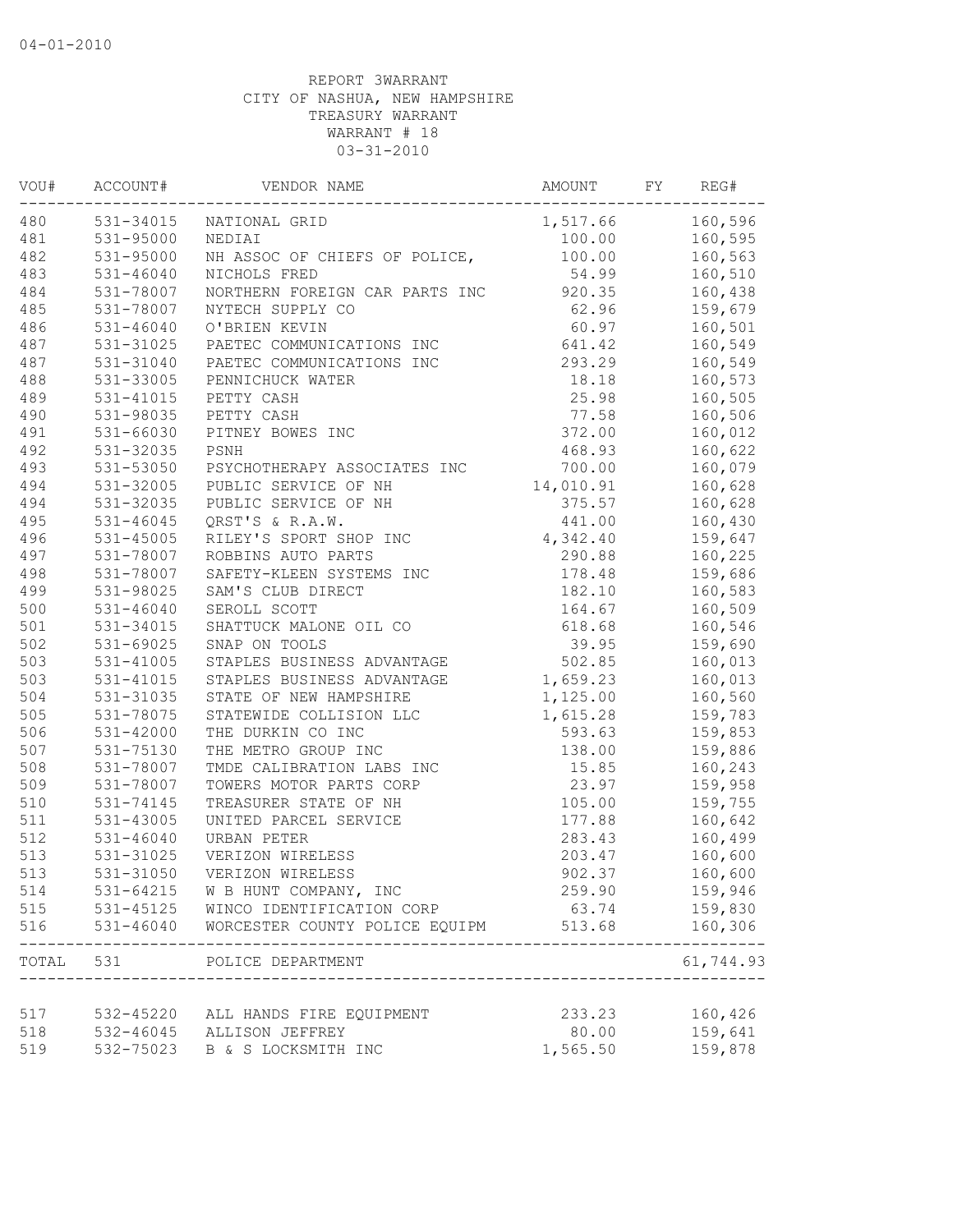| VOU# | ACCOUNT#      | VENDOR NAME                    | AMOUNT   | FY | REG#    |
|------|---------------|--------------------------------|----------|----|---------|
| 520  | 532-78100     | BATTERIES PLUS                 | 41.13    |    | 159,985 |
| 521  | 532-75023     | BELLETETES INC                 | 45.76    |    | 159,810 |
| 521  | 532-78100     | BELLETETES INC                 | 7.29     |    | 159,810 |
| 522  | 532-46030     | BERGERON PROTECTIVE CLOTHING   | 8,890.60 |    | 160,004 |
| 523  | 532-94005     | BROUILLETTE CHARLENE           | 227.00   |    | 160,516 |
| 524  | 532-31050     | BUSINESS ELECTRONICS INC       | 1,500.00 |    | 159,763 |
| 524  | 532-45175     | BUSINESS ELECTRONICS INC       | 1,500.00 |    | 159,763 |
| 524  | 532-64080     | BUSINESS ELECTRONICS INC       | 1,500.00 |    | 159,763 |
| 524  | 532-74038     | BUSINESS ELECTRONICS INC       | 1,200.00 |    | 159,763 |
| 524  | 532-74092     | BUSINESS ELECTRONICS INC       | 1,500.00 |    | 159,763 |
| 525  | 532-78100     | C & M DISTRIBUTING CO          | 110.00   |    | 160,108 |
| 526  | 532-94010     | CARRIGAN SCOTT                 | 1,347.00 |    | 159,633 |
| 527  | 532-62025     | CONWAY OFFICE PRODUCTS LLC     | 300.00   |    | 159,768 |
| 528  | 532-78105     | DONOVAN SPRING COMPANY INC     | 1,406.11 |    | 159,689 |
| 529  | 532-64080     | FIRE TECH & SAFETY OF NEW ENGL | 750.00   |    | 159,966 |
| 529  | 532-64094     | FIRE TECH & SAFETY OF NEW ENGL | 464.00   |    | 159,966 |
| 529  | 532-74038     | FIRE TECH & SAFETY OF NEW ENGL | 35.96    |    | 159,966 |
| 530  | 532-63005     | FLETCHER'S APPLIANCE           | 91.00    |    | 159,713 |
| 531  | 532-94010     | FREIRE JOSEPH JR               | 50.00    |    | 160,514 |
| 532  | 532-78020     | GRAPPONE AUTOMOTIVE GROUP      | 48.81    |    | 160,003 |
| 533  | 532-78075     | GREENFIELD INDUSTRIES INC      | 160.00   |    | 159,694 |
| 534  | 532-75160     | HARRY W WELLS & SON INC        | 852.00   |    | 160,123 |
| 535  | $532 - 46045$ | HEBERT CYRUS                   | 304.50   |    | 159,692 |
| 536  | 532-75023     | HOME DEPOT CREDIT SERVICES     | 213.01   |    | 160,565 |
| 537  | 532-46030     | INDUSTRIAL PROTECTION SERVICES | 208.90   |    | 159,702 |
| 538  | 532-75160     | J LAWRENCE HALL INC            | 125.42   |    | 160,324 |
| 539  | 532-78007     | JACK YOUNG COMPANY, INC        | 305.10   |    | 159,991 |
| 540  | 532-75160     | KERRY FIRE PROTECTION INC      | 409.50   |    | 159,825 |
| 541  | 532-94010     | LANZARA THOMAS                 | 15.00    |    | 160,515 |
| 542  | 532-75105     | M & M ELECTRICAL SUPPLY CO INC | 78.27    |    | 160,258 |
| 543  | 532-59100     | MAYNARD & LESIEUR INCORPORATED | 100.00   |    | 159,619 |
| 543  | 532-78065     | MAYNARD & LESIEUR INCORPORATED | 1,826.78 |    | 159,619 |
| 544  | 532-34015     | METROMEDIA ENERGY INC          | 9,777.80 |    | 160,601 |
| 545  | 532-68065     | MHQ MUNICIPAL VEHICLES         | 110.00   |    | 159,874 |
| 546  | 532-78075     | MIKE'S CUSTOM KANVAS           | 1,234.50 |    | 159,663 |
| 547  | 532-78100     | MINUTEMAN TRUCKS INC           | 1,092.76 |    | 159,864 |
| 548  |               |                                |          |    |         |
|      | 532-47005     | MOORE MEDICAL LLC              | 1,481.22 |    | 159,965 |
| 549  | 532-69035     | NASHUA OUTDOOR POWER EQUIPMENT | 74.59    |    | 159,829 |
| 550  | 532-95005     | NATIONAL ASSOC OF FIRE INVESTI | 55.00    |    | 160,610 |
| 551  | 532-94005     | NATIONAL FIRE SPRINKLER ASSOCI | 199.00   |    | 160,619 |
| 552  | 532-34015     | NATIONAL GRID                  | 1,656.15 |    | 160,596 |
| 553  | 532-94005     | NEW ENGLAND ARSON SEMINAR      | 650.00   |    | 160,618 |
| 554  | 532-78020     | NEW ENGLAND DETROIT DIESEL ALL | 157.22   |    | 159,791 |
| 555  | 532-42005     | NEW ENGLAND PAPER & SUPPLY     | 211.05   |    | 159,847 |
| 555  | 532-42010     | NEW ENGLAND PAPER & SUPPLY     | 79.79    |    | 159,847 |
| 555  | 532-42020     | NEW ENGLAND PAPER & SUPPLY     | 197.21   |    | 159,847 |
| 555  | 532-63005     | NEW ENGLAND PAPER & SUPPLY     | 299.00   |    | 159,847 |
| 556  | 532-78035     | NEW G.H. BERLIN OIL COMPANY    | 2,036.26 |    | 159,856 |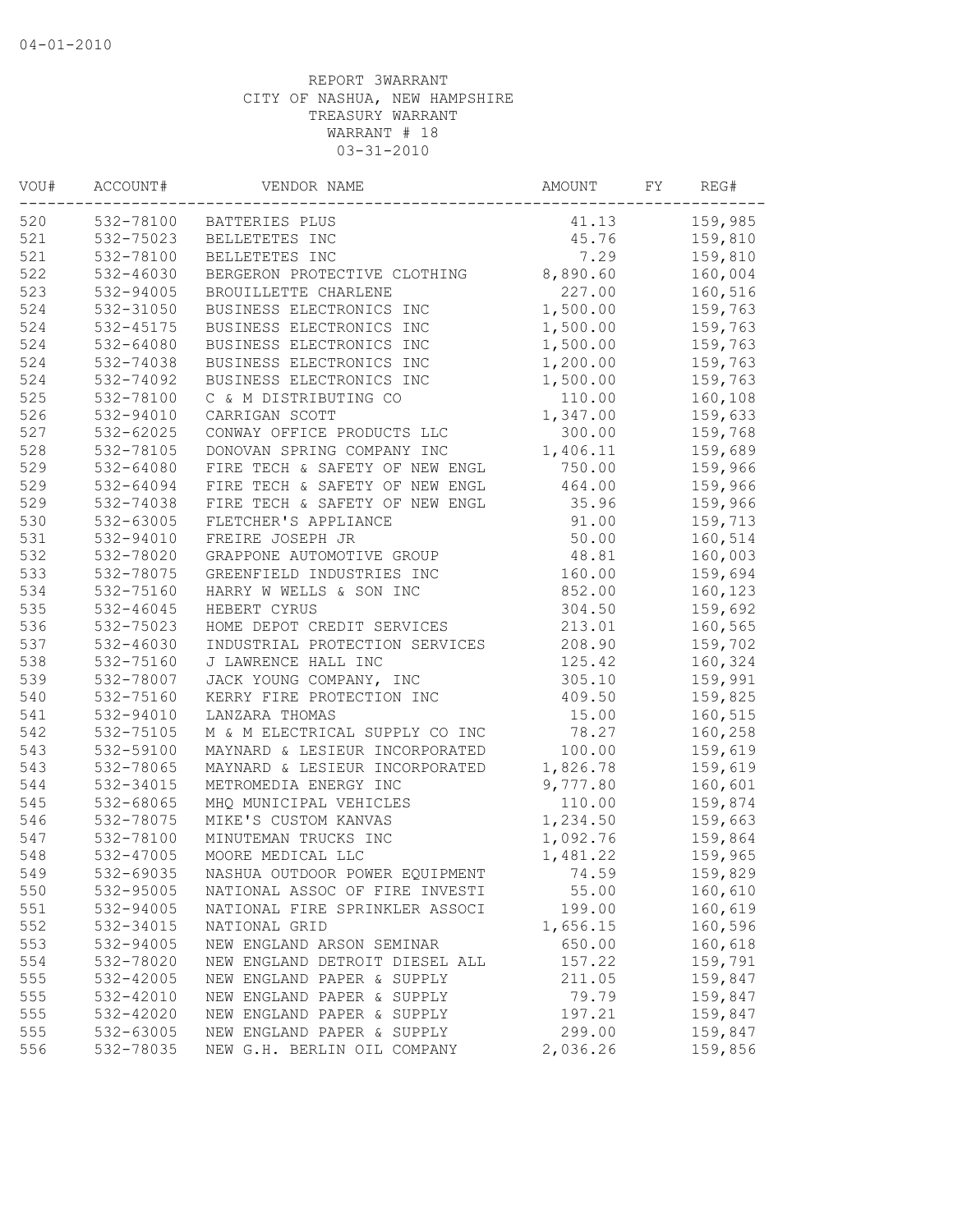| VOU#      | ACCOUNT#           | VENDOR NAME                         | AMOUNT    | FY REG#             |
|-----------|--------------------|-------------------------------------|-----------|---------------------|
| 557       | 532-31040          | NEXTEL COMMUNICATIONS               | 381.63    | 160,556             |
| 558       | 532-31040          | PAETEC COMMUNICATIONS INC           | 28.19     | 160,549             |
| 559       | 532-33005          | PENNICHUCK WATER                    | 1,793.05  | 160,573             |
| 560       | 532-47010          | PHYSIO-CONTROL INC                  | 2,301.64  | 159,947             |
| 561       | 532-75023          | PROGRESSIVE ALARM SERVICES, IN      | 1,432.78  | 160,157             |
| 562       | 532-32005          | PSNH                                | 4,527.67  | 160,622             |
| 562       | 532-33005          | PSNH                                | 1,741.96  | 160,622             |
| 563       | 532-74038          | R WHITE EQUIPMENT CENTER INC        | 65.50     | 160,287             |
| 564       | 532-64192          | RADIOSHACK                          | 32.97     | 160,637             |
| 565       | 532-94010          | RHODES BRIAN                        | 50.00     | 159,923             |
| 566       | 532-45110          | SANEL AUTO PARTS CO                 | 373.05    | 159,820             |
| 566       | 532-78007          | SANEL AUTO PARTS CO                 | 242.34    | 159,820             |
| 567       | 532-69035          | SNAP ON TOOLS                       | 15.95     | 159,690             |
| 568       | 532-41005          | STAPLES BUSINESS ADVANTAGE          | 251.42    | 160,013             |
| 568       | 532-41015          | STAPLES BUSINESS ADVANTAGE          | 895.84    | 160,013             |
| 569       | 532-95010          | THE TELEGRAPH                       | 182.00    | 160,594             |
| 570       | 532-78100          | TOWERS MOTOR PARTS CORP             | 13.75     | 159,958             |
| 571       | 532-59100          | TRUE BLUE CLEANERS                  | 250.30    | 159,863             |
| 572       | 532-43005          | UNITED PARCEL SERVICE               | 104.33    | 160,642             |
| 573       | 532-94010          | WHOLEY MARK                         |           | 50.00 159,735       |
|           |                    | 574 532-78020 YANKEE TRUCKS         |           | 449.70 159,672      |
| 575       |                    | 532-98030 ZAX SIGNAGE               | 190.68    | 159,876<br>-------- |
|           | TOTAL 532          | FIRE DEPARTMENT                     |           | 62, 178.17          |
|           | 576 534-32020 PSNH |                                     |           | 310.77 160,622      |
| TOTAL 534 |                    | STREET LIGHTING                     |           | 310.77              |
|           |                    |                                     |           |                     |
|           |                    | 577 535-64030 CARD TECH INC         | 428.48    | 159,885             |
|           |                    | 578 535-31050 NEXTEL COMMUNICATIONS | 36.72     | 160,556             |
|           | TOTAL 535          | EMERGENCY MANAGEMENT                |           | 465.20              |
|           |                    |                                     |           |                     |
| 579       |                    | 536-74150 CITIZENS BANK             | 1,855.03  | 525                 |
| 580       | 536-74092          | CYBER COMMUNICATIONS                | 280.00    | 160,011             |
| 581       | 536-94005          | MANSFIELD WILLIAM                   | 334.85    | 160,518             |
| 582       | 536-49075          | MOTOROLA                            | 863.80    | 159,744             |
| 582       | 536-64255          | MOTOROLA                            | 28,029.43 | 159,744             |
| 582       | 536-74150          | MOTOROLA                            | 2,427.18  | 159,744             |
| 583       | 536-32035          | PSNH                                | 1,101.27  | 160,622             |
| 584       | 536-46045          | QRST'S & R.A.W.                     | 490.00    | 160,430             |
| 585       | 536-94005          | SHERMAN BRIAN                       | 237.16    | 160,517             |
| 586       | 536-43005          | UNITED PARCEL SERVICE               | 43.54     | 160,642             |
| 587       | 536-31050          | VERIZON WIRELESS                    | 128.15    | 160,600             |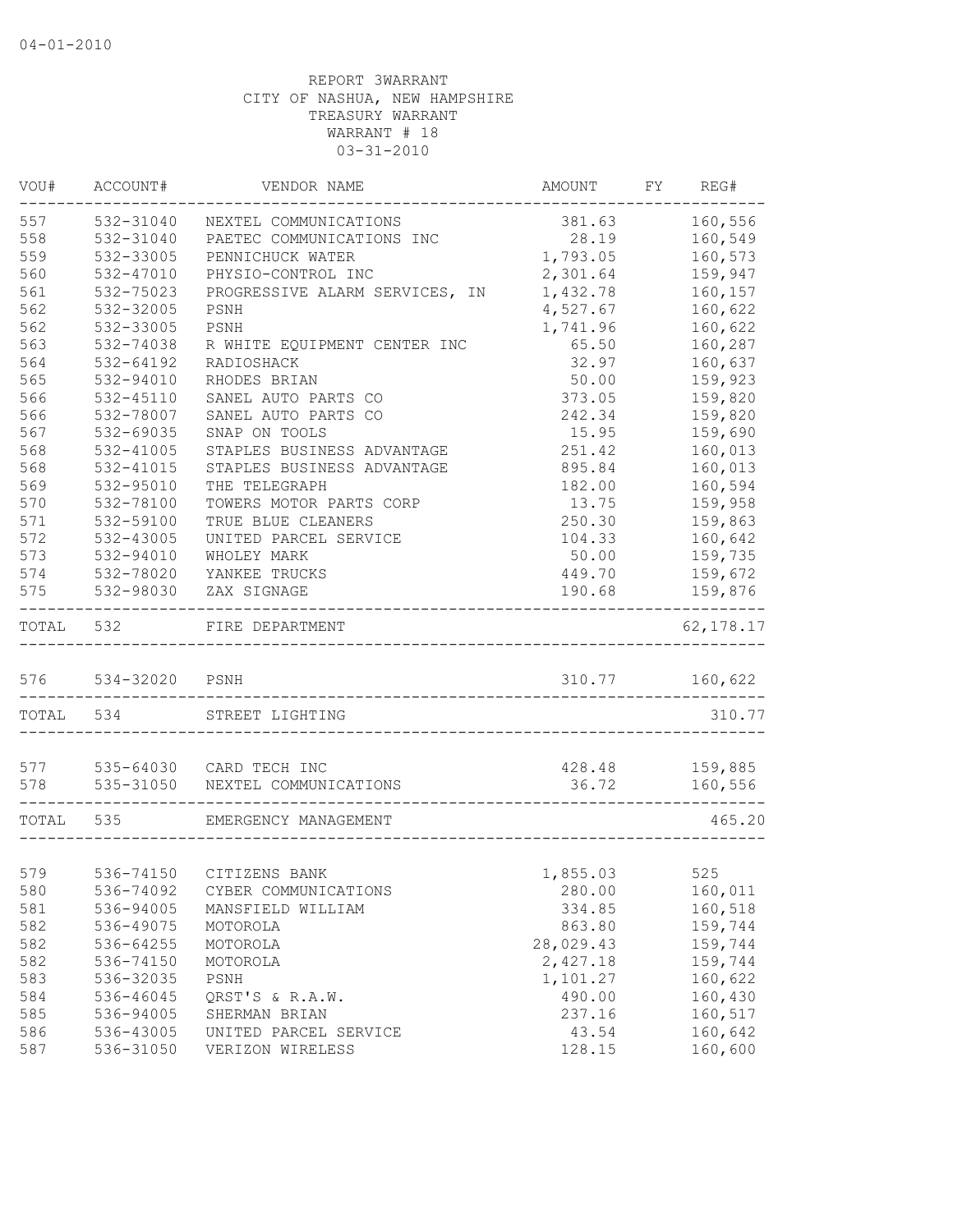| VOU#       | ACCOUNT#               | VENDOR NAME                          | AMOUNT             | FY | REG#               |
|------------|------------------------|--------------------------------------|--------------------|----|--------------------|
| TOTAL      | 536                    | CITYWIDE COMMUNICATIONS              |                    |    | 35,790.41          |
| 588        | 541-31050              | NEXTEL COMMUNICATIONS                | 27.91              |    | 160,556            |
| 589        | 541-33005              | PENNICHUCK WATER                     | 363.02             |    | 160,573            |
| 590        | 541-32005              | PUBLIC SERVICE OF NH                 | 1,092.70           |    | 160,628            |
| 591        | 541-34005              | SHATTUCK MALONE OIL CO               | 1,205.81           |    | 160,546            |
| TOTAL      | 541                    | COMMUNITY SERVICES DIVISION          |                    |    | 2,689.44           |
|            |                        |                                      |                    |    |                    |
| 592        | 542-91005              | BAGLEY BOBBIE                        | 84.20              |    | 159,831            |
| 592        | 542-94005              | BAGLEY BOBBIE                        | 75.00              |    | 159,831            |
| 592        | 542-95005              | BAGLEY BOBBIE                        | 25.00              |    | 159,831            |
| 593        | 542-53045              | HEALTH STOP INC                      | 79.00              |    | 159,790            |
| 594<br>595 | 542-31050<br>542-94005 | NEXTEL COMMUNICATIONS<br>WENDT BETTY | 103.23<br>10.00    |    | 160,556<br>159,984 |
| TOTAL      | 542                    | COMMUNITY HEALTH                     |                    |    | 376.43             |
|            |                        |                                      |                    |    |                    |
| 596        | 543-43005              | COMMUNITY SERVICES PETTY CASH        | 1.10               |    | 160,519            |
| 596        | 543-94005              | COMMUNITY SERVICES PETTY CASH        | 100.00             |    | 160,519            |
| 597        | 543-49075              | FORESTRY SUPPLIERS INC               | 100.26             |    | 159,635            |
| 598        | 543-31050              | NEXTEL COMMUNICATIONS                | 12.63              |    | 160,556            |
| 599        | 543-64140              | QC SERVICES                          | 411.04             |    | 160,558            |
| 600        | 543-49070              | VWR INTERNATIONAL INC                | 1,840.12           |    | 160,015            |
| TOTAL      | 543                    | ENVIRONMENTAL HEALTH DEPT.           |                    |    | 2,465.15           |
|            |                        |                                      |                    |    |                    |
| 601        | 545-97020              | 11 GRANITE ST LLC                    | 475.00             |    | 159,999            |
| 602        | 545-97020              | 23-25 TEMPLE ST REALTY LLC           | 1,089.12           |    | 159,914            |
| 603        | 545-97020<br>545-97020 | ACCEL REALTY DBA THC INVESTMEN       | 450.50             |    | 159,901            |
| 604        | 545-97020              | BISHOP REAL ESTATE MGMT INC          | 1,320.00           |    | 159,796<br>160,019 |
| 605        |                        | BOYO ANTHONY                         | 350.00             |    |                    |
| 606        | 545-97020              | BRANDOLINI KIMBERLY                  | 720.00             |    | 159,643            |
| 607        | 545-97020              | BRANVIL MANAGEMENT LLC               | 722.00             |    | 159,771            |
| 608        | 545-97020              | BRUSOVANKIN ZINA                     | 824.00             |    | 160,020            |
| 609        | 545-97020              | BUTOJEPA ENTERPRISES / BRADLEY       | 1,111.00           |    | 159,943            |
| 610        | 545-97020              | CABRERA NICHOLAS J                   | 600.00             |    | 159,701            |
| 611        | 545-97020              | CANTERBURY APARTMENTS                | 525.00             |    | 159,657            |
| 612        | 545-97020              | CENTRAL REALTY                       | 889.03             |    | 159,844            |
| 613        | 545-97020              | COUNTRY BARN MOTEL                   | 245.00             |    | 159,812            |
| 614<br>615 | 545-97020<br>545-97020 | CRETE ADRIAN<br>DAKIN TERRY          | 445.96<br>1,040.86 |    | 159,649<br>159,930 |
| 616        | 545-97015              | DEMOULAS SUPERMARKETS INC            | 1,322.36           |    | 160,547            |
|            |                        |                                      |                    |    |                    |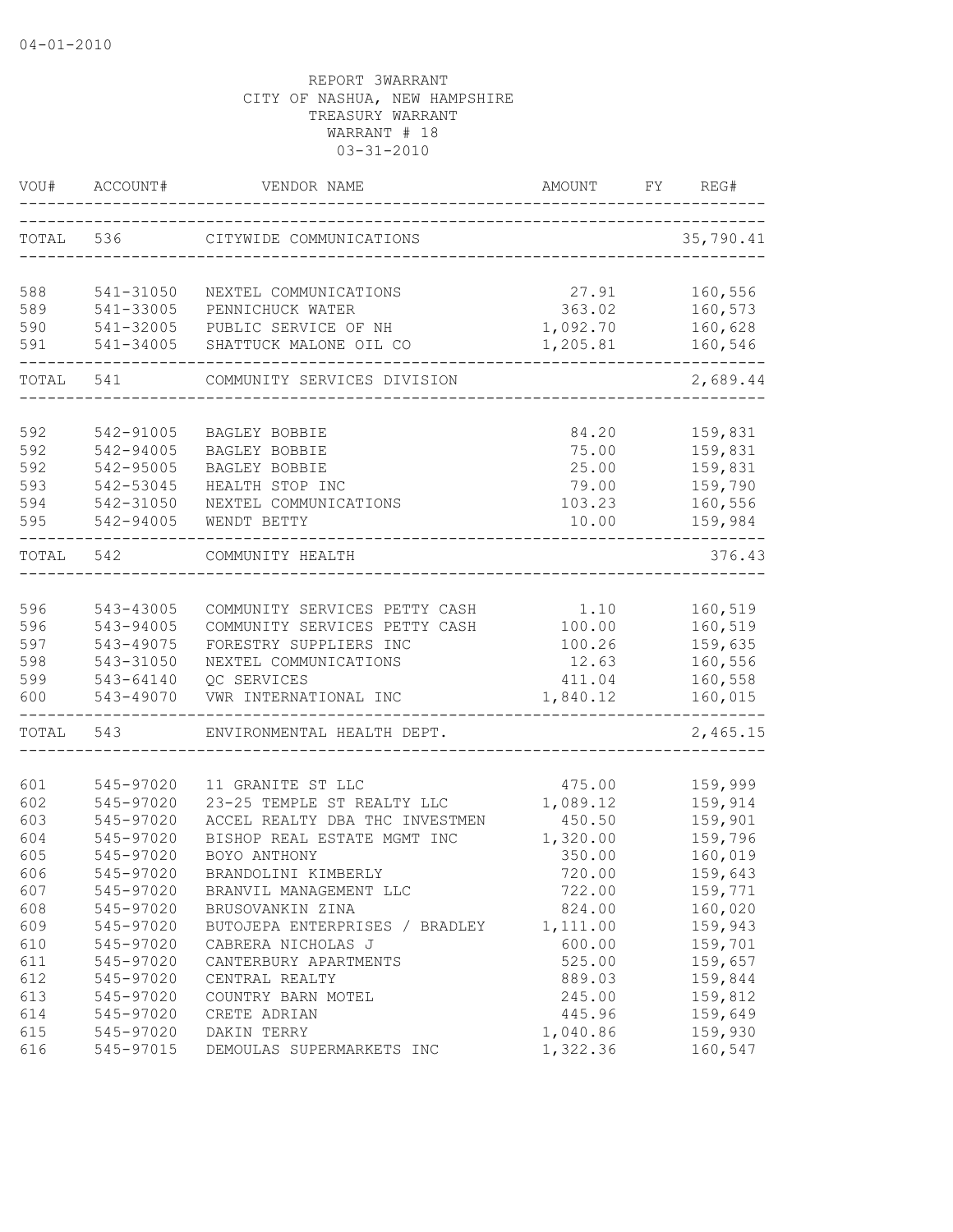| VOU#  | ACCOUNT#      | VENDOR NAME                    | AMOUNT   | FY | REG#       |
|-------|---------------|--------------------------------|----------|----|------------|
| 617   | 545-97020     | DICHARD DOUGLAS J              | 700.00   |    | 159,669    |
| 618   | 545-97020     | DUTTON STEPHEN C               | 350.00   |    | 159,941    |
| 619   | 545-97020     | GAUTHIER REALTY/CONNIE GAUTHIE | 1,403.36 |    | 159,996    |
| 620   | 545-97020     | JORDAN KAREN                   | 608.23   |    | 160,025    |
| 621   | 545-97020     | KEROUAC ROBERT E               | 287.50   |    | 159,850    |
| 622   | 545-97020     | KIRK JAMES W                   | 510.24   |    | 160,021    |
| 623   | 545-97020     | LAMERAND ENTERPRISES/KYLE LAME | 592.60   |    | 159,953    |
| 624   | 545-97020     | LAPOINTE OLIVER MARIE GABE & D | 893.00   |    | 159,789    |
| 625   | 545-97020     | LAVOIE LEO M                   | 900.00   |    | 159,948    |
| 626   | 545-97020     | LAVOIE RONALD                  | 660.00   |    | 159,813    |
| 627   | 545-97020     | LTA INVESTMENTS LLC            | 250.00   |    | 159,881    |
| 628   | 545-97020     | M325 REAL ESTATE LLC           | 231.45   |    | 160,016    |
| 629   | 545-97020     | MCCHANDLER LLC                 | 629.00   |    | 159,809    |
| 630   | 545-97015     | MICHAUD CARL                   | 438.43   |    | 159,751    |
| 631   | 545-97020     | MIGRELA REALTY TRUST           | 809.00   |    | 159,975    |
| 632   | 545-97020     | MOTEL 6                        | 827.89   |    | 159,957    |
| 633   | 545-97020     | NASHUA HOUSING AUTHORITY       | 433.00   |    | 159,963    |
| 634   | 545-97020     | NELSON-MICHAUD FUNERAL HOME    | 750.00   |    | 160,027    |
| 635   | 545-97020     | PAOUIN EDWARD                  | 362.93   |    | 159,658    |
| 636   | 545-97020     | PARK VIEW APARTMENTS OF NASHUA | 654.00   |    | 159,970    |
| 637   | 545-97015     | PENNICHUCK WATER WORKS INC     | 364.28   |    | 160,568    |
| 638   | 545-97020     | POULIN JACQUES                 | 550.00   |    | 159,799    |
| 639   | 545-97015     | PSNH                           | 1,119.40 |    | 160,627    |
| 640   | 545-97020     | ROSA JOSE A                    | 420.00   |    | 159,634    |
| 641   | 545-97020     | ROYAL CREST ESTATES            | 92.59    |    | 159,726    |
| 642   | 545-97020     | RTN LLC                        | 315.25   |    | 159,880    |
| 643   | 545-97020     | SANTOS ROLANDO                 | 938.43   |    | 160,023    |
| 644   | 545-97020     | SMITH DUANE                    | 642.00   |    | 159,740    |
| 645   | 545-97020     | SOMERSET ASSOCIATES DBA SOMERS | 737.00   |    | 159,940    |
| 646   | 545-97020     | TAYLOR BEVERLY                 | 893.00   |    | 160,024    |
| 647   | 545-97020     | TLD PROPERTIES LLC             | 560.00   |    | 159,858    |
| 648   | 545-97020     | TSOUKARIS PETER M              | 680.00   |    | 160,022    |
| 649   | 545-97020     | WEST HOLLIS TRUST              | 800.00   |    | 159,921    |
| 650   | 545-97015     | WINGATE'S PHARMACY INC         | 3,918.63 |    | 160,548    |
| 651   | 545-97020     | WRN REAL ESTATE LLC            | 689.53   |    | 159,926    |
| TOTAL | 545           | WELFARE COSTS                  |          |    | 37, 140.57 |
|       |               |                                |          |    |            |
| 652   | 551-95005     | ASCE                           | 110.00   |    | 160,554    |
| 653   | $551 - 95010$ | CLAITOR'S LAW BOOKS & PUBLISHI | 85.06    |    | 159,676    |
| 654   | 551-59100     | CORBETT CLEANING CO/STEPHEN CO | 400.00   |    | 159,835    |
| 655   | 551-91005     | DOOKRAN STEPHEN                | 24.50    |    | 159,956    |
| 656   | 551-94005     | HALFMOON LLC                   | 259.00   |    | 160,609    |
| 657   | 551-91005     | MENDOLA GIUSEPPE               | 6.90     |    | 160,226    |
| 658   | $551 - 34015$ | METROMEDIA ENERGY INC          | 344.57   |    | 160,601    |
| 659   | 551-34015     | NATIONAL GRID                  | 89.88    |    | 160,596    |
| 660   | 551-31050     | NEXTEL COMMUNICATIONS          | 331.81   |    | 160,556    |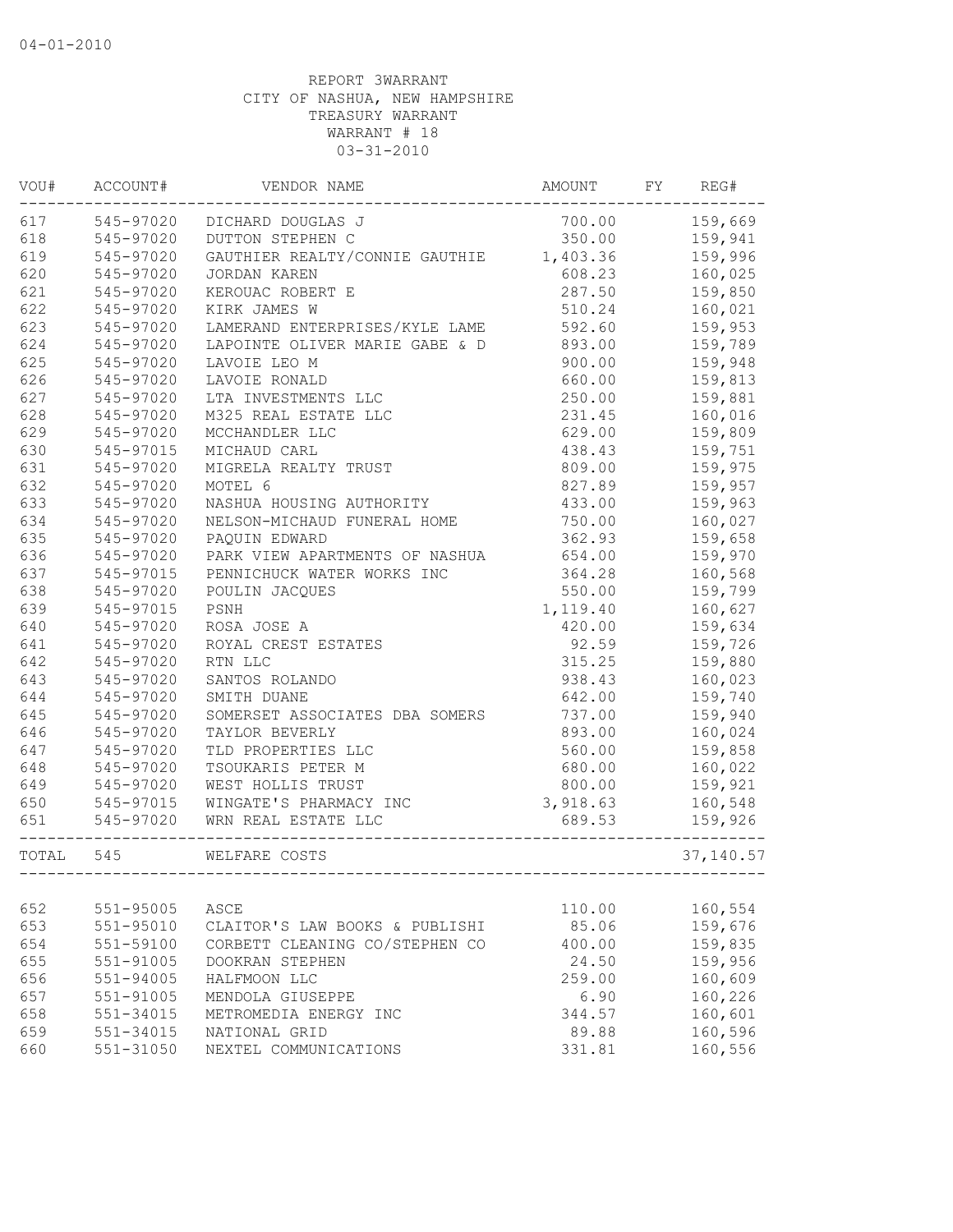| VOU#      | ACCOUNT#      | VENDOR NAME                           | AMOUNT   | FY | REG#     |
|-----------|---------------|---------------------------------------|----------|----|----------|
| 661 000   | 551-94005     | NHLSA                                 | 95.00    |    | 160,597  |
| 662       |               | 551-31040 PAETEC COMMUNICATIONS INC   | 4.16     |    | 160,549  |
| 663       | 551-33005     | PENNICHUCK WATER                      | 72.35    |    | 160,573  |
| 664       | 551-32005     | PUBLIC SERVICE OF NH                  | 795.32   |    | 160,628  |
| 665       |               | 551-41015 STAPLES BUSINESS ADVANTAGE  | 519.48   |    | 160,013  |
| 666       |               | 551-94005 UNH TECHNOLOGY TRANSFER CTR | 25.00    |    | 160,557  |
| TOTAL 551 |               | PUBLIC WORKS DIV & ENGINEERING        |          |    | 3,163.03 |
|           |               |                                       |          |    |          |
| 667       | 552-78007     | ALLEN MELLO DODGE INC                 | 68.56    |    | 160,274  |
| 668       | 552-59050     | ANDRUSKEVICH GREGORY                  | 70.00    |    | 160,171  |
| 669       | 552-75022     | B & S LOCKSMITH INC                   | 29.10    |    | 159,878  |
| 670       | 552-95005     | BABE RUTH LEAGUE INC                  | 664.00   |    | 159,725  |
| 671       | 552-59050     | BAKER CHRISTOPHER                     | 1,805.00 |    | 159,870  |
| 672       | $552 - 42010$ | BANNER SYSTEMS OF MASSACHUSETT        | 2,946.97 |    | 160,255  |
| 672       | 552-75040     | BANNER SYSTEMS OF MASSACHUSETT        | 890.95   |    | 160,255  |
| 672       | 552-75170     | BANNER SYSTEMS OF MASSACHUSETT        | 258.18   |    | 160,255  |
| 672       | 552-75175     | BANNER SYSTEMS OF MASSACHUSETT        | 296.98   |    | 160,255  |
| 673       | 552-75022     | BELLETETES INC                        | 259.99   |    | 159,810  |
| 674       | 552-78007     | BEST FORD/BEST CYCLE                  | 95.58    |    | 159,660  |
| 675       | 552-59050     | BOURQUE KEN                           | 100.00   |    | 160,319  |
| 676       | 552-78007     | CARPARTS OF NASHUA                    | 1,003.94 |    | 159,659  |
| 677       | 552-59050     | COLLINS JOHN                          | 450.00   |    | 159,936  |
| 678       | 552-78007     | CUES INC                              | 285.00   |    | 159,939  |
| 679       | 552-75021     | CVS FLAGS.COM                         | 161.45   |    | 160,415  |
| 680       | 552-78100     | D & R TOWING INC                      | 70.00    |    | 160,265  |
| 681       | 552-48015     | DENNIS K BURKE INC                    | 1,344.68 |    | 160,643  |
| 682       | 552-78100     | DICK RAYMOND INC                      | 74.95    |    | 160,297  |
| 683       | 552-75021     | GATE CITY AUTO SEAT COVER             | 380.00   |    | 160,268  |
| 684       | 552-75021     | GATE CITY FENCE CO INC                | 858.00   |    | 159,774  |
| 685       | 552-78100     | GRANITE STATE GLASS                   | 120.00   |    | 159,899  |
| 686       | 552-75021     | HOME DEPOT CREDIT SERVICES            | 417.65   |    | 160,565  |
| 686       | 552-75022     | HOME DEPOT CREDIT SERVICES            | 197.69   |    | 160,565  |
| 686       | 552-75040     | HOME DEPOT CREDIT SERVICES            | 15.96    |    | 160,565  |
| 686       | 552-75135     | HOME DEPOT CREDIT SERVICES            | 6.94     |    | 160,565  |
| 687       | 552-74085     | HUDSON SMALL ENGINE                   | 250.00   |    | 159,797  |
| 688       | 552-75021     | JOHN DEERE LANDSCAPES/LESCO           | 42.62    |    | 160,082  |
| 689       | 552-46045     | JORDAN PATRICK                        | 104.00   |    | 160,520  |
| 690       | 552-78100     | LIONEL'S WHEEL ALIGNMENT INC          | 95.95    |    | 159,781  |
| 691       | 552-75021     | M & M ELECTRICAL SUPPLY CO INC        | 15.75    |    | 160,258  |
| 692       | $552 - 45290$ | M & N SPORTS LLC                      | 867.00   |    | 159,819  |
| 693       | 552-78007     | MAC MULKIN CHEVROLET INC              | 224.69   |    | 160,267  |
| 694       | 552-78007     | MAYNARD & LESIEUR INCORPORATED        | 264.30   |    | 160,284  |
| 694       | 552-78065     | MAYNARD & LESIEUR INCORPORATED        | 580.60   |    | 160,284  |
| 695       | 552-75021     | MEMPHIS NET & TWINE CO INC            | 30.01    |    | 159,705  |
| 695       | 552-75040     | MEMPHIS NET & TWINE CO INC            | 16.20    |    | 159,705  |
| 695       | 552-75135     | MEMPHIS NET & TWINE CO INC            | 16.20    |    | 159,705  |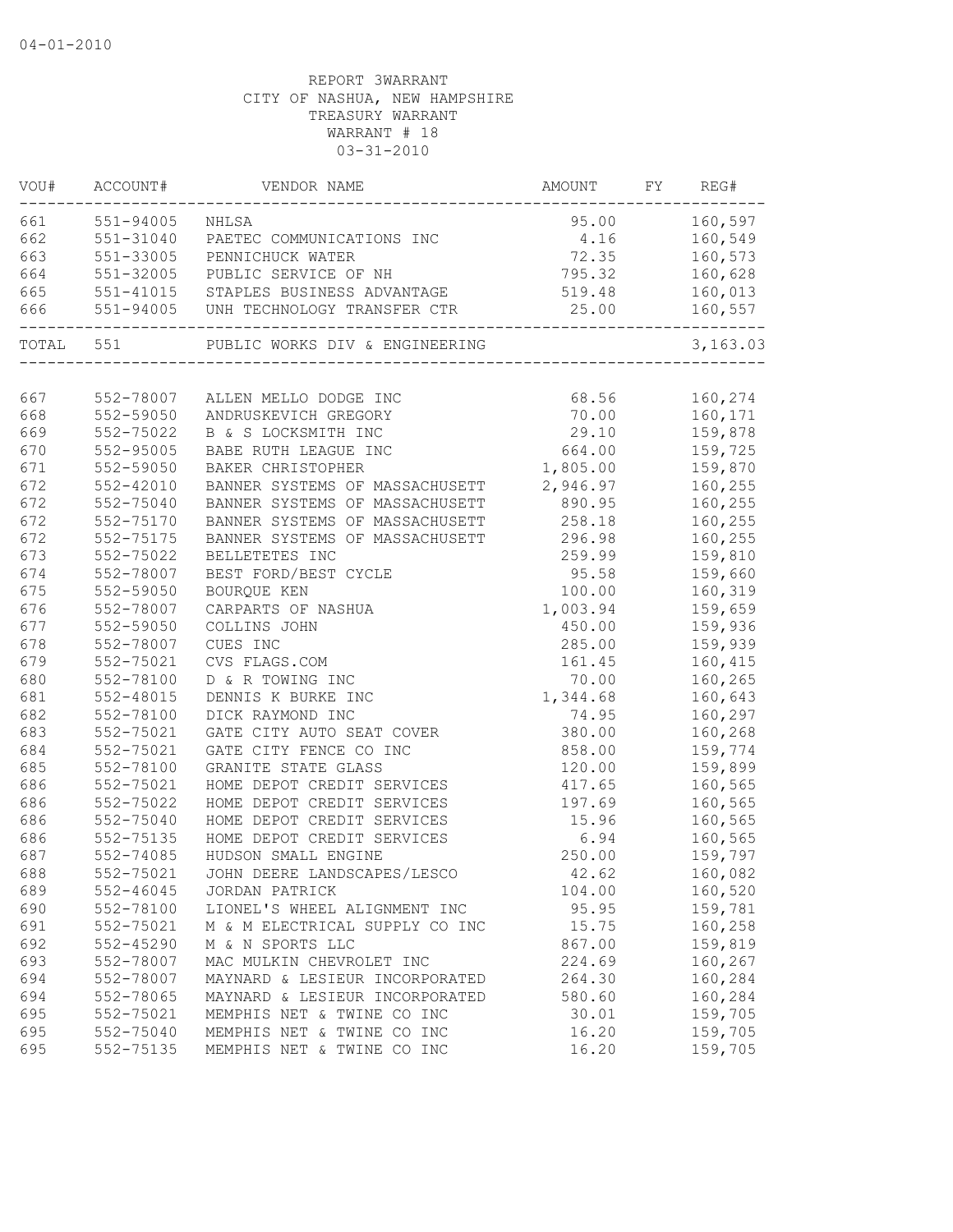| VOU#  | ACCOUNT#      | VENDOR NAME                    | AMOUNT    | FY | REG#      |
|-------|---------------|--------------------------------|-----------|----|-----------|
| 696   | 552-34015     | METROMEDIA ENERGY INC          | 1,178.69  |    | 160,601   |
| 696   | 552-34045     | METROMEDIA ENERGY INC          | 408.57    |    | 160,601   |
| 697   | 552-78007     | NAPA AUTO PARTS                | 1,851.75  |    | 159,951   |
| 698   | 552-74085     | NASHUA OUTDOOR POWER EQUIPMENT | 181.47    |    | 159,829   |
| 698   | 552-78007     | NASHUA OUTDOOR POWER EQUIPMENT | 10.83     |    | 159,829   |
| 699   | 552-34015     | NATIONAL GRID                  | 372.27    |    | 160,596   |
| 699   | 552-34045     | NATIONAL GRID                  | 44.67     |    | 160,596   |
| 700   | 552-31050     | NEXTEL COMMUNICATIONS          | 111.69    |    | 160,556   |
| 700   | 552-59178     | NEXTEL COMMUNICATIONS          | $-306.38$ |    | 160,556   |
| 701   | 552-95005     | NH SOUTHERN SBR LEAGUE         | 285.00    |    | 160,607   |
| 702   | 552-75135     | NORTHERN NURSERIES INC         | 95.00     |    | 160,081   |
| 703   | 552-31040     | PAETEC COMMUNICATIONS INC      | 21.37     |    | 160,549   |
| 704   | 552-75022     | PENNEY FENCE COMPANY           | 2,490.00  |    | 159,845   |
| 705   | 552-33005     | PENNICHUCK WATER               | 503.34    |    | 160,573   |
| 705   | 552-33045     | PENNICHUCK WATER               | 410.84    |    | 160,573   |
| 706   | 552-32005     | PSNH                           | 288.83    |    | 160,622   |
| 706   | 552-32005     | PSNH                           | 5,485.47  |    | 160,623   |
| 707   | 552-59050     | REYNOLDS SCOTT                 | 44.00     |    | 160,044   |
| 708   | 552-59050     | ROBICHAUD ROGER                | 540.00    |    | 159,960   |
| 709   | 552-59050     | ROCHETTE ERIC                  | 484.00    |    | 159,646   |
| 710   | 552-59050     | SAIA FRANK                     | 530.00    |    | 159,709   |
| 711   | 552-75022     | SAM'S CLUB DIRECT              | 495.73    |    | 160,583   |
| 711   | 552-75040     | SAM'S CLUB DIRECT              | 344.19    |    | 160,583   |
| 711   | 552-75135     | SAM'S CLUB DIRECT              | 344.17    |    | 160,583   |
| 712   | 552-78007     | SANEL AUTO PARTS CO            | 201.55    |    | 159,820   |
| 713   | 552-59050     | SEVIGNY RONALD                 | 300.00    |    | 159,818   |
| 714   | 552-45290     | SPORT SUPPLY GROUP, INC        | 149.16    |    | 160,117   |
| 715   | 552-95005     | SPORTS TURF MANAGERS ASSOCIATI | 75.00     |    | 160,580   |
| 716   | $552 - 41015$ | STAPLES BUSINESS ADVANTAGE     | 253.56    |    | 160,013   |
| 717   | 552-59050     | THOMAS ANTWAN                  | 1,714.00  |    | 159,805   |
| 718   | $552 - 94005$ | VERMONT GREENSCAPE ASSOC       | 385.00    |    | 160,590   |
| 719   | 552-59050     | WHEELER DOUG                   | 50.00     |    | 159,897   |
| 720   | $552 - 45250$ | YOUNG LAUREN                   | 54.89     |    | 160,325   |
| TOTAL | 552           | PARKS AND RECREATION           |           |    | 34,777.55 |
|       |               |                                |           |    |           |
| 721   | 553-45175     | ARCSOURCE INC                  | 143.12    |    | 159,824   |
| 721   | 553-59100     | ARCSOURCE INC                  | 66.03     |    | 159,824   |
| 722   | 553-78060     | B-B CHAIN                      | 17.00     |    | 159,681   |
| 722   | 553-78100     | B-B CHAIN                      | 2,148.00  |    | 159,681   |
| 723   | 553-42010     | BANNER SYSTEMS                 | 455.02    |    | 160,005   |
| 724   | 553-59150     | BCM CONTROLS CORPORATION       | 1,213.58  |    | 159,865   |
| 725   | 553-45060     | BELLETETES INC                 | 106.42    |    | 159,810   |
| 725   | 553-49075     | BELLETETES INC                 | 30.82     |    | 159,810   |
| 725   | 553-69025     | BELLETETES INC                 | 96.58     |    | 159,810   |
| 725   | 553-75023     | BELLETETES INC                 | 206.82    |    | 159,810   |
| 726   | 553-98021     | BOB'S PIZZA                    | 411.22    |    | 160,097   |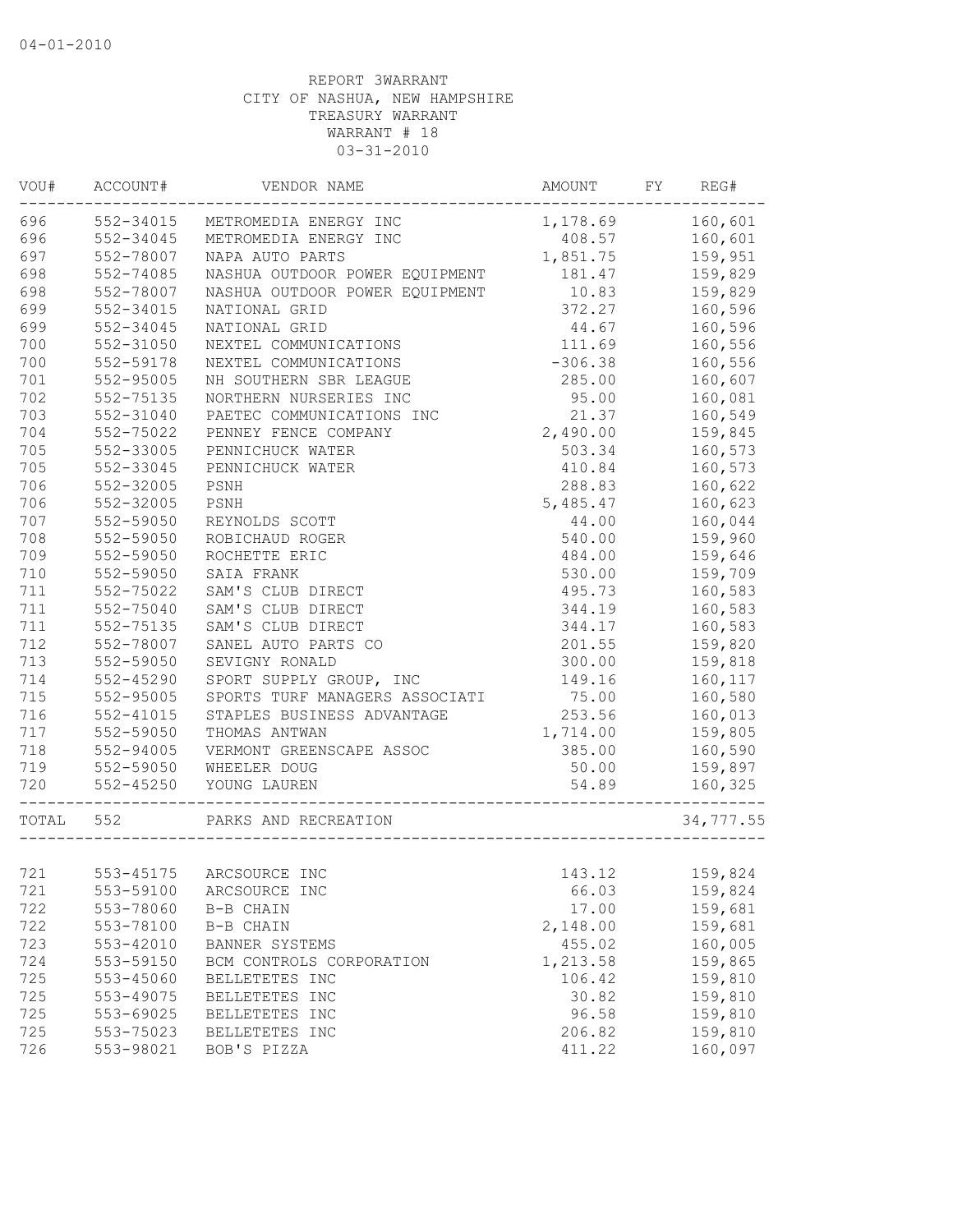| 160,291<br>553-45175<br>46.20<br>BOT-L-GAS INCORPORATED<br>553-45010<br>1,563.06<br>159,691<br>BROX INDUSTRIES INC<br>729<br>553-78100<br>159,659<br>CARPARTS OF NASHUA<br>424.48<br>730<br>553-78100<br>165.90<br>CASEY EQUIPMENT & RENTAL CORP<br>159,964<br>731<br>553-95010<br>CLAITOR'S LAW BOOKS & PUBLISHI<br>170.11<br>159,676<br>732<br>553-45060<br>CORRIVEAU ROUTHIER INC<br>314.91<br>160,264<br>733<br>21, 235.17<br>553-48015<br>DENNIS K BURKE INC<br>160,643<br>734<br>74.95<br>160,297<br>553-59100<br>DICK RAYMOND INC<br>735<br>300.82<br>553-78100<br>DONOVAN EQUIPMENT CO INC<br>159,685<br>736<br>553-49075<br>DONOVAN SPRING COMPANY INC<br>159,689<br>$-47.68$<br>736<br>553-77020<br>DONOVAN SPRING COMPANY INC<br>159,689<br>1,766.64<br>553-78100<br>DONOVAN SPRING COMPANY INC<br>41.11<br>159,689<br>553-78100<br>695.60<br>DUNN BATTERY LLC<br>159,913<br>738<br>553-78100<br>2,335.00<br>160,030<br>EASTERN NEW ENGLAND HYDRAULICS<br>553-78100<br>FREIGHTLINER OF NH INC<br>1,473.75<br>159,972<br>72.00<br>553-45060<br>GATE CITY FENCE CO INC<br>159,774<br>1,100.53<br>159,983<br>553-72035<br>GE CAPITAL INC<br>26.63<br>553-49075<br>GRAINGER<br>159,746<br>553-78075<br>230.00<br>159,899<br>GRANITE STATE GLASS<br>553-45260<br>GRANITE STATE MINERALS INC<br>18,382.06<br>159,638<br>553-45060<br>HOME DEPOT CREDIT SERVICES<br>193.70<br>160,565<br>553-49075<br>HOME DEPOT CREDIT SERVICES<br>9.77<br>160,565<br>553-78100<br>636.36<br>HOWARD P FAIRFIELD, LLC<br>160,177<br>553-59135<br>J P PEST SERVICES<br>65.00<br>159,866<br>553-59100<br>280.00<br>160,244<br>LEMELIN ENVIRONMENTAL SERVICES<br>553-78100<br>LIBERTY INTN'L TRUCKS OF NH LL<br>4,466.20<br>160,280<br>469.41<br>553-78065<br>MAYNARD & LESIEUR INCORPORATED<br>159,619<br>750<br>553-78065<br>MAYNARD & LESIEUR INCORPORATED<br>4,972.40<br>160,284<br>553-78100<br>MB TRACTOR & EQUIPMENT<br>495.10<br>160,310<br>553-78100<br>MCDEVITT TRUCKS INC<br>100.76<br>159,986<br>553-34015<br>5,997.94<br>160,601<br>METROMEDIA ENERGY INC<br>755<br>553-78100<br>MILL METALS CORP<br>673.40<br>159,925<br>553-45260<br>MORTON SALT<br>14,077.62<br>159,814<br>553-49075<br>NAPA AUTO PARTS<br>281.73<br>159,951<br>553-49075<br>NAPA AUTO PARTS<br>23.95<br>159,952<br>553-69025<br>NAPA AUTO PARTS<br>159,951<br>187.84<br>553-69025<br>NAPA AUTO PARTS<br>8.99<br>159,952<br>64.93<br>553-78035<br>NAPA AUTO PARTS<br>159,952<br>553-78100<br>NAPA AUTO PARTS<br>411.47<br>159,951<br>1,267.75<br>553-78100<br>159,952<br>NAPA AUTO PARTS<br>553-34015<br>NATIONAL GRID<br>1,180.45<br>160,596<br>553-78035<br>NEW G.H. BERLIN OIL COMPANY<br>3, 147.05<br>159,856<br>198.55<br>553-31050<br>160,556<br>NEXTEL COMMUNICATIONS<br>160,556<br>553-59178<br>NEXTEL COMMUNICATIONS<br>$-318.00$<br>553-31040<br>PAETEC COMMUNICATIONS INC<br>19.58<br>160,549<br>553-49075<br>8.71<br>160,286<br>PINE MOTOR PARTS<br>553-46045<br>PIRKEY ANDREW<br>82.00<br>160,521<br>3,391.54<br>160,628<br>553-32005<br>PUBLIC SERVICE OF NH | VOU# | ACCOUNT# | VENDOR NAME | AMOUNT | FY | REG# |
|---------------------------------------------------------------------------------------------------------------------------------------------------------------------------------------------------------------------------------------------------------------------------------------------------------------------------------------------------------------------------------------------------------------------------------------------------------------------------------------------------------------------------------------------------------------------------------------------------------------------------------------------------------------------------------------------------------------------------------------------------------------------------------------------------------------------------------------------------------------------------------------------------------------------------------------------------------------------------------------------------------------------------------------------------------------------------------------------------------------------------------------------------------------------------------------------------------------------------------------------------------------------------------------------------------------------------------------------------------------------------------------------------------------------------------------------------------------------------------------------------------------------------------------------------------------------------------------------------------------------------------------------------------------------------------------------------------------------------------------------------------------------------------------------------------------------------------------------------------------------------------------------------------------------------------------------------------------------------------------------------------------------------------------------------------------------------------------------------------------------------------------------------------------------------------------------------------------------------------------------------------------------------------------------------------------------------------------------------------------------------------------------------------------------------------------------------------------------------------------------------------------------------------------------------------------------------------------------------------------------------------------------------------------------------------------------------------------------------------------------------------------------------------------------------------------------------------------------------------------------------------------------------------------------------------------------------------------------------------------------------------------------------------------------|------|----------|-------------|--------|----|------|
|                                                                                                                                                                                                                                                                                                                                                                                                                                                                                                                                                                                                                                                                                                                                                                                                                                                                                                                                                                                                                                                                                                                                                                                                                                                                                                                                                                                                                                                                                                                                                                                                                                                                                                                                                                                                                                                                                                                                                                                                                                                                                                                                                                                                                                                                                                                                                                                                                                                                                                                                                                                                                                                                                                                                                                                                                                                                                                                                                                                                                                             | 727  |          |             |        |    |      |
|                                                                                                                                                                                                                                                                                                                                                                                                                                                                                                                                                                                                                                                                                                                                                                                                                                                                                                                                                                                                                                                                                                                                                                                                                                                                                                                                                                                                                                                                                                                                                                                                                                                                                                                                                                                                                                                                                                                                                                                                                                                                                                                                                                                                                                                                                                                                                                                                                                                                                                                                                                                                                                                                                                                                                                                                                                                                                                                                                                                                                                             | 728  |          |             |        |    |      |
|                                                                                                                                                                                                                                                                                                                                                                                                                                                                                                                                                                                                                                                                                                                                                                                                                                                                                                                                                                                                                                                                                                                                                                                                                                                                                                                                                                                                                                                                                                                                                                                                                                                                                                                                                                                                                                                                                                                                                                                                                                                                                                                                                                                                                                                                                                                                                                                                                                                                                                                                                                                                                                                                                                                                                                                                                                                                                                                                                                                                                                             |      |          |             |        |    |      |
|                                                                                                                                                                                                                                                                                                                                                                                                                                                                                                                                                                                                                                                                                                                                                                                                                                                                                                                                                                                                                                                                                                                                                                                                                                                                                                                                                                                                                                                                                                                                                                                                                                                                                                                                                                                                                                                                                                                                                                                                                                                                                                                                                                                                                                                                                                                                                                                                                                                                                                                                                                                                                                                                                                                                                                                                                                                                                                                                                                                                                                             |      |          |             |        |    |      |
|                                                                                                                                                                                                                                                                                                                                                                                                                                                                                                                                                                                                                                                                                                                                                                                                                                                                                                                                                                                                                                                                                                                                                                                                                                                                                                                                                                                                                                                                                                                                                                                                                                                                                                                                                                                                                                                                                                                                                                                                                                                                                                                                                                                                                                                                                                                                                                                                                                                                                                                                                                                                                                                                                                                                                                                                                                                                                                                                                                                                                                             |      |          |             |        |    |      |
|                                                                                                                                                                                                                                                                                                                                                                                                                                                                                                                                                                                                                                                                                                                                                                                                                                                                                                                                                                                                                                                                                                                                                                                                                                                                                                                                                                                                                                                                                                                                                                                                                                                                                                                                                                                                                                                                                                                                                                                                                                                                                                                                                                                                                                                                                                                                                                                                                                                                                                                                                                                                                                                                                                                                                                                                                                                                                                                                                                                                                                             |      |          |             |        |    |      |
|                                                                                                                                                                                                                                                                                                                                                                                                                                                                                                                                                                                                                                                                                                                                                                                                                                                                                                                                                                                                                                                                                                                                                                                                                                                                                                                                                                                                                                                                                                                                                                                                                                                                                                                                                                                                                                                                                                                                                                                                                                                                                                                                                                                                                                                                                                                                                                                                                                                                                                                                                                                                                                                                                                                                                                                                                                                                                                                                                                                                                                             |      |          |             |        |    |      |
|                                                                                                                                                                                                                                                                                                                                                                                                                                                                                                                                                                                                                                                                                                                                                                                                                                                                                                                                                                                                                                                                                                                                                                                                                                                                                                                                                                                                                                                                                                                                                                                                                                                                                                                                                                                                                                                                                                                                                                                                                                                                                                                                                                                                                                                                                                                                                                                                                                                                                                                                                                                                                                                                                                                                                                                                                                                                                                                                                                                                                                             |      |          |             |        |    |      |
|                                                                                                                                                                                                                                                                                                                                                                                                                                                                                                                                                                                                                                                                                                                                                                                                                                                                                                                                                                                                                                                                                                                                                                                                                                                                                                                                                                                                                                                                                                                                                                                                                                                                                                                                                                                                                                                                                                                                                                                                                                                                                                                                                                                                                                                                                                                                                                                                                                                                                                                                                                                                                                                                                                                                                                                                                                                                                                                                                                                                                                             |      |          |             |        |    |      |
|                                                                                                                                                                                                                                                                                                                                                                                                                                                                                                                                                                                                                                                                                                                                                                                                                                                                                                                                                                                                                                                                                                                                                                                                                                                                                                                                                                                                                                                                                                                                                                                                                                                                                                                                                                                                                                                                                                                                                                                                                                                                                                                                                                                                                                                                                                                                                                                                                                                                                                                                                                                                                                                                                                                                                                                                                                                                                                                                                                                                                                             |      |          |             |        |    |      |
|                                                                                                                                                                                                                                                                                                                                                                                                                                                                                                                                                                                                                                                                                                                                                                                                                                                                                                                                                                                                                                                                                                                                                                                                                                                                                                                                                                                                                                                                                                                                                                                                                                                                                                                                                                                                                                                                                                                                                                                                                                                                                                                                                                                                                                                                                                                                                                                                                                                                                                                                                                                                                                                                                                                                                                                                                                                                                                                                                                                                                                             |      |          |             |        |    |      |
|                                                                                                                                                                                                                                                                                                                                                                                                                                                                                                                                                                                                                                                                                                                                                                                                                                                                                                                                                                                                                                                                                                                                                                                                                                                                                                                                                                                                                                                                                                                                                                                                                                                                                                                                                                                                                                                                                                                                                                                                                                                                                                                                                                                                                                                                                                                                                                                                                                                                                                                                                                                                                                                                                                                                                                                                                                                                                                                                                                                                                                             | 736  |          |             |        |    |      |
|                                                                                                                                                                                                                                                                                                                                                                                                                                                                                                                                                                                                                                                                                                                                                                                                                                                                                                                                                                                                                                                                                                                                                                                                                                                                                                                                                                                                                                                                                                                                                                                                                                                                                                                                                                                                                                                                                                                                                                                                                                                                                                                                                                                                                                                                                                                                                                                                                                                                                                                                                                                                                                                                                                                                                                                                                                                                                                                                                                                                                                             | 737  |          |             |        |    |      |
|                                                                                                                                                                                                                                                                                                                                                                                                                                                                                                                                                                                                                                                                                                                                                                                                                                                                                                                                                                                                                                                                                                                                                                                                                                                                                                                                                                                                                                                                                                                                                                                                                                                                                                                                                                                                                                                                                                                                                                                                                                                                                                                                                                                                                                                                                                                                                                                                                                                                                                                                                                                                                                                                                                                                                                                                                                                                                                                                                                                                                                             |      |          |             |        |    |      |
|                                                                                                                                                                                                                                                                                                                                                                                                                                                                                                                                                                                                                                                                                                                                                                                                                                                                                                                                                                                                                                                                                                                                                                                                                                                                                                                                                                                                                                                                                                                                                                                                                                                                                                                                                                                                                                                                                                                                                                                                                                                                                                                                                                                                                                                                                                                                                                                                                                                                                                                                                                                                                                                                                                                                                                                                                                                                                                                                                                                                                                             | 739  |          |             |        |    |      |
|                                                                                                                                                                                                                                                                                                                                                                                                                                                                                                                                                                                                                                                                                                                                                                                                                                                                                                                                                                                                                                                                                                                                                                                                                                                                                                                                                                                                                                                                                                                                                                                                                                                                                                                                                                                                                                                                                                                                                                                                                                                                                                                                                                                                                                                                                                                                                                                                                                                                                                                                                                                                                                                                                                                                                                                                                                                                                                                                                                                                                                             | 740  |          |             |        |    |      |
|                                                                                                                                                                                                                                                                                                                                                                                                                                                                                                                                                                                                                                                                                                                                                                                                                                                                                                                                                                                                                                                                                                                                                                                                                                                                                                                                                                                                                                                                                                                                                                                                                                                                                                                                                                                                                                                                                                                                                                                                                                                                                                                                                                                                                                                                                                                                                                                                                                                                                                                                                                                                                                                                                                                                                                                                                                                                                                                                                                                                                                             | 741  |          |             |        |    |      |
|                                                                                                                                                                                                                                                                                                                                                                                                                                                                                                                                                                                                                                                                                                                                                                                                                                                                                                                                                                                                                                                                                                                                                                                                                                                                                                                                                                                                                                                                                                                                                                                                                                                                                                                                                                                                                                                                                                                                                                                                                                                                                                                                                                                                                                                                                                                                                                                                                                                                                                                                                                                                                                                                                                                                                                                                                                                                                                                                                                                                                                             | 742  |          |             |        |    |      |
|                                                                                                                                                                                                                                                                                                                                                                                                                                                                                                                                                                                                                                                                                                                                                                                                                                                                                                                                                                                                                                                                                                                                                                                                                                                                                                                                                                                                                                                                                                                                                                                                                                                                                                                                                                                                                                                                                                                                                                                                                                                                                                                                                                                                                                                                                                                                                                                                                                                                                                                                                                                                                                                                                                                                                                                                                                                                                                                                                                                                                                             | 743  |          |             |        |    |      |
|                                                                                                                                                                                                                                                                                                                                                                                                                                                                                                                                                                                                                                                                                                                                                                                                                                                                                                                                                                                                                                                                                                                                                                                                                                                                                                                                                                                                                                                                                                                                                                                                                                                                                                                                                                                                                                                                                                                                                                                                                                                                                                                                                                                                                                                                                                                                                                                                                                                                                                                                                                                                                                                                                                                                                                                                                                                                                                                                                                                                                                             | 744  |          |             |        |    |      |
|                                                                                                                                                                                                                                                                                                                                                                                                                                                                                                                                                                                                                                                                                                                                                                                                                                                                                                                                                                                                                                                                                                                                                                                                                                                                                                                                                                                                                                                                                                                                                                                                                                                                                                                                                                                                                                                                                                                                                                                                                                                                                                                                                                                                                                                                                                                                                                                                                                                                                                                                                                                                                                                                                                                                                                                                                                                                                                                                                                                                                                             | 745  |          |             |        |    |      |
|                                                                                                                                                                                                                                                                                                                                                                                                                                                                                                                                                                                                                                                                                                                                                                                                                                                                                                                                                                                                                                                                                                                                                                                                                                                                                                                                                                                                                                                                                                                                                                                                                                                                                                                                                                                                                                                                                                                                                                                                                                                                                                                                                                                                                                                                                                                                                                                                                                                                                                                                                                                                                                                                                                                                                                                                                                                                                                                                                                                                                                             | 745  |          |             |        |    |      |
|                                                                                                                                                                                                                                                                                                                                                                                                                                                                                                                                                                                                                                                                                                                                                                                                                                                                                                                                                                                                                                                                                                                                                                                                                                                                                                                                                                                                                                                                                                                                                                                                                                                                                                                                                                                                                                                                                                                                                                                                                                                                                                                                                                                                                                                                                                                                                                                                                                                                                                                                                                                                                                                                                                                                                                                                                                                                                                                                                                                                                                             | 746  |          |             |        |    |      |
|                                                                                                                                                                                                                                                                                                                                                                                                                                                                                                                                                                                                                                                                                                                                                                                                                                                                                                                                                                                                                                                                                                                                                                                                                                                                                                                                                                                                                                                                                                                                                                                                                                                                                                                                                                                                                                                                                                                                                                                                                                                                                                                                                                                                                                                                                                                                                                                                                                                                                                                                                                                                                                                                                                                                                                                                                                                                                                                                                                                                                                             | 747  |          |             |        |    |      |
|                                                                                                                                                                                                                                                                                                                                                                                                                                                                                                                                                                                                                                                                                                                                                                                                                                                                                                                                                                                                                                                                                                                                                                                                                                                                                                                                                                                                                                                                                                                                                                                                                                                                                                                                                                                                                                                                                                                                                                                                                                                                                                                                                                                                                                                                                                                                                                                                                                                                                                                                                                                                                                                                                                                                                                                                                                                                                                                                                                                                                                             | 748  |          |             |        |    |      |
|                                                                                                                                                                                                                                                                                                                                                                                                                                                                                                                                                                                                                                                                                                                                                                                                                                                                                                                                                                                                                                                                                                                                                                                                                                                                                                                                                                                                                                                                                                                                                                                                                                                                                                                                                                                                                                                                                                                                                                                                                                                                                                                                                                                                                                                                                                                                                                                                                                                                                                                                                                                                                                                                                                                                                                                                                                                                                                                                                                                                                                             | 749  |          |             |        |    |      |
|                                                                                                                                                                                                                                                                                                                                                                                                                                                                                                                                                                                                                                                                                                                                                                                                                                                                                                                                                                                                                                                                                                                                                                                                                                                                                                                                                                                                                                                                                                                                                                                                                                                                                                                                                                                                                                                                                                                                                                                                                                                                                                                                                                                                                                                                                                                                                                                                                                                                                                                                                                                                                                                                                                                                                                                                                                                                                                                                                                                                                                             | 751  |          |             |        |    |      |
|                                                                                                                                                                                                                                                                                                                                                                                                                                                                                                                                                                                                                                                                                                                                                                                                                                                                                                                                                                                                                                                                                                                                                                                                                                                                                                                                                                                                                                                                                                                                                                                                                                                                                                                                                                                                                                                                                                                                                                                                                                                                                                                                                                                                                                                                                                                                                                                                                                                                                                                                                                                                                                                                                                                                                                                                                                                                                                                                                                                                                                             |      |          |             |        |    |      |
|                                                                                                                                                                                                                                                                                                                                                                                                                                                                                                                                                                                                                                                                                                                                                                                                                                                                                                                                                                                                                                                                                                                                                                                                                                                                                                                                                                                                                                                                                                                                                                                                                                                                                                                                                                                                                                                                                                                                                                                                                                                                                                                                                                                                                                                                                                                                                                                                                                                                                                                                                                                                                                                                                                                                                                                                                                                                                                                                                                                                                                             | 752  |          |             |        |    |      |
|                                                                                                                                                                                                                                                                                                                                                                                                                                                                                                                                                                                                                                                                                                                                                                                                                                                                                                                                                                                                                                                                                                                                                                                                                                                                                                                                                                                                                                                                                                                                                                                                                                                                                                                                                                                                                                                                                                                                                                                                                                                                                                                                                                                                                                                                                                                                                                                                                                                                                                                                                                                                                                                                                                                                                                                                                                                                                                                                                                                                                                             | 753  |          |             |        |    |      |
|                                                                                                                                                                                                                                                                                                                                                                                                                                                                                                                                                                                                                                                                                                                                                                                                                                                                                                                                                                                                                                                                                                                                                                                                                                                                                                                                                                                                                                                                                                                                                                                                                                                                                                                                                                                                                                                                                                                                                                                                                                                                                                                                                                                                                                                                                                                                                                                                                                                                                                                                                                                                                                                                                                                                                                                                                                                                                                                                                                                                                                             | 754  |          |             |        |    |      |
|                                                                                                                                                                                                                                                                                                                                                                                                                                                                                                                                                                                                                                                                                                                                                                                                                                                                                                                                                                                                                                                                                                                                                                                                                                                                                                                                                                                                                                                                                                                                                                                                                                                                                                                                                                                                                                                                                                                                                                                                                                                                                                                                                                                                                                                                                                                                                                                                                                                                                                                                                                                                                                                                                                                                                                                                                                                                                                                                                                                                                                             |      |          |             |        |    |      |
|                                                                                                                                                                                                                                                                                                                                                                                                                                                                                                                                                                                                                                                                                                                                                                                                                                                                                                                                                                                                                                                                                                                                                                                                                                                                                                                                                                                                                                                                                                                                                                                                                                                                                                                                                                                                                                                                                                                                                                                                                                                                                                                                                                                                                                                                                                                                                                                                                                                                                                                                                                                                                                                                                                                                                                                                                                                                                                                                                                                                                                             | 756  |          |             |        |    |      |
|                                                                                                                                                                                                                                                                                                                                                                                                                                                                                                                                                                                                                                                                                                                                                                                                                                                                                                                                                                                                                                                                                                                                                                                                                                                                                                                                                                                                                                                                                                                                                                                                                                                                                                                                                                                                                                                                                                                                                                                                                                                                                                                                                                                                                                                                                                                                                                                                                                                                                                                                                                                                                                                                                                                                                                                                                                                                                                                                                                                                                                             | 757  |          |             |        |    |      |
|                                                                                                                                                                                                                                                                                                                                                                                                                                                                                                                                                                                                                                                                                                                                                                                                                                                                                                                                                                                                                                                                                                                                                                                                                                                                                                                                                                                                                                                                                                                                                                                                                                                                                                                                                                                                                                                                                                                                                                                                                                                                                                                                                                                                                                                                                                                                                                                                                                                                                                                                                                                                                                                                                                                                                                                                                                                                                                                                                                                                                                             | 757  |          |             |        |    |      |
|                                                                                                                                                                                                                                                                                                                                                                                                                                                                                                                                                                                                                                                                                                                                                                                                                                                                                                                                                                                                                                                                                                                                                                                                                                                                                                                                                                                                                                                                                                                                                                                                                                                                                                                                                                                                                                                                                                                                                                                                                                                                                                                                                                                                                                                                                                                                                                                                                                                                                                                                                                                                                                                                                                                                                                                                                                                                                                                                                                                                                                             | 757  |          |             |        |    |      |
|                                                                                                                                                                                                                                                                                                                                                                                                                                                                                                                                                                                                                                                                                                                                                                                                                                                                                                                                                                                                                                                                                                                                                                                                                                                                                                                                                                                                                                                                                                                                                                                                                                                                                                                                                                                                                                                                                                                                                                                                                                                                                                                                                                                                                                                                                                                                                                                                                                                                                                                                                                                                                                                                                                                                                                                                                                                                                                                                                                                                                                             | 757  |          |             |        |    |      |
|                                                                                                                                                                                                                                                                                                                                                                                                                                                                                                                                                                                                                                                                                                                                                                                                                                                                                                                                                                                                                                                                                                                                                                                                                                                                                                                                                                                                                                                                                                                                                                                                                                                                                                                                                                                                                                                                                                                                                                                                                                                                                                                                                                                                                                                                                                                                                                                                                                                                                                                                                                                                                                                                                                                                                                                                                                                                                                                                                                                                                                             | 757  |          |             |        |    |      |
|                                                                                                                                                                                                                                                                                                                                                                                                                                                                                                                                                                                                                                                                                                                                                                                                                                                                                                                                                                                                                                                                                                                                                                                                                                                                                                                                                                                                                                                                                                                                                                                                                                                                                                                                                                                                                                                                                                                                                                                                                                                                                                                                                                                                                                                                                                                                                                                                                                                                                                                                                                                                                                                                                                                                                                                                                                                                                                                                                                                                                                             | 757  |          |             |        |    |      |
|                                                                                                                                                                                                                                                                                                                                                                                                                                                                                                                                                                                                                                                                                                                                                                                                                                                                                                                                                                                                                                                                                                                                                                                                                                                                                                                                                                                                                                                                                                                                                                                                                                                                                                                                                                                                                                                                                                                                                                                                                                                                                                                                                                                                                                                                                                                                                                                                                                                                                                                                                                                                                                                                                                                                                                                                                                                                                                                                                                                                                                             | 757  |          |             |        |    |      |
|                                                                                                                                                                                                                                                                                                                                                                                                                                                                                                                                                                                                                                                                                                                                                                                                                                                                                                                                                                                                                                                                                                                                                                                                                                                                                                                                                                                                                                                                                                                                                                                                                                                                                                                                                                                                                                                                                                                                                                                                                                                                                                                                                                                                                                                                                                                                                                                                                                                                                                                                                                                                                                                                                                                                                                                                                                                                                                                                                                                                                                             | 758  |          |             |        |    |      |
|                                                                                                                                                                                                                                                                                                                                                                                                                                                                                                                                                                                                                                                                                                                                                                                                                                                                                                                                                                                                                                                                                                                                                                                                                                                                                                                                                                                                                                                                                                                                                                                                                                                                                                                                                                                                                                                                                                                                                                                                                                                                                                                                                                                                                                                                                                                                                                                                                                                                                                                                                                                                                                                                                                                                                                                                                                                                                                                                                                                                                                             | 759  |          |             |        |    |      |
|                                                                                                                                                                                                                                                                                                                                                                                                                                                                                                                                                                                                                                                                                                                                                                                                                                                                                                                                                                                                                                                                                                                                                                                                                                                                                                                                                                                                                                                                                                                                                                                                                                                                                                                                                                                                                                                                                                                                                                                                                                                                                                                                                                                                                                                                                                                                                                                                                                                                                                                                                                                                                                                                                                                                                                                                                                                                                                                                                                                                                                             | 760  |          |             |        |    |      |
|                                                                                                                                                                                                                                                                                                                                                                                                                                                                                                                                                                                                                                                                                                                                                                                                                                                                                                                                                                                                                                                                                                                                                                                                                                                                                                                                                                                                                                                                                                                                                                                                                                                                                                                                                                                                                                                                                                                                                                                                                                                                                                                                                                                                                                                                                                                                                                                                                                                                                                                                                                                                                                                                                                                                                                                                                                                                                                                                                                                                                                             | 760  |          |             |        |    |      |
|                                                                                                                                                                                                                                                                                                                                                                                                                                                                                                                                                                                                                                                                                                                                                                                                                                                                                                                                                                                                                                                                                                                                                                                                                                                                                                                                                                                                                                                                                                                                                                                                                                                                                                                                                                                                                                                                                                                                                                                                                                                                                                                                                                                                                                                                                                                                                                                                                                                                                                                                                                                                                                                                                                                                                                                                                                                                                                                                                                                                                                             | 761  |          |             |        |    |      |
|                                                                                                                                                                                                                                                                                                                                                                                                                                                                                                                                                                                                                                                                                                                                                                                                                                                                                                                                                                                                                                                                                                                                                                                                                                                                                                                                                                                                                                                                                                                                                                                                                                                                                                                                                                                                                                                                                                                                                                                                                                                                                                                                                                                                                                                                                                                                                                                                                                                                                                                                                                                                                                                                                                                                                                                                                                                                                                                                                                                                                                             | 762  |          |             |        |    |      |
|                                                                                                                                                                                                                                                                                                                                                                                                                                                                                                                                                                                                                                                                                                                                                                                                                                                                                                                                                                                                                                                                                                                                                                                                                                                                                                                                                                                                                                                                                                                                                                                                                                                                                                                                                                                                                                                                                                                                                                                                                                                                                                                                                                                                                                                                                                                                                                                                                                                                                                                                                                                                                                                                                                                                                                                                                                                                                                                                                                                                                                             | 763  |          |             |        |    |      |
|                                                                                                                                                                                                                                                                                                                                                                                                                                                                                                                                                                                                                                                                                                                                                                                                                                                                                                                                                                                                                                                                                                                                                                                                                                                                                                                                                                                                                                                                                                                                                                                                                                                                                                                                                                                                                                                                                                                                                                                                                                                                                                                                                                                                                                                                                                                                                                                                                                                                                                                                                                                                                                                                                                                                                                                                                                                                                                                                                                                                                                             | 764  |          |             |        |    |      |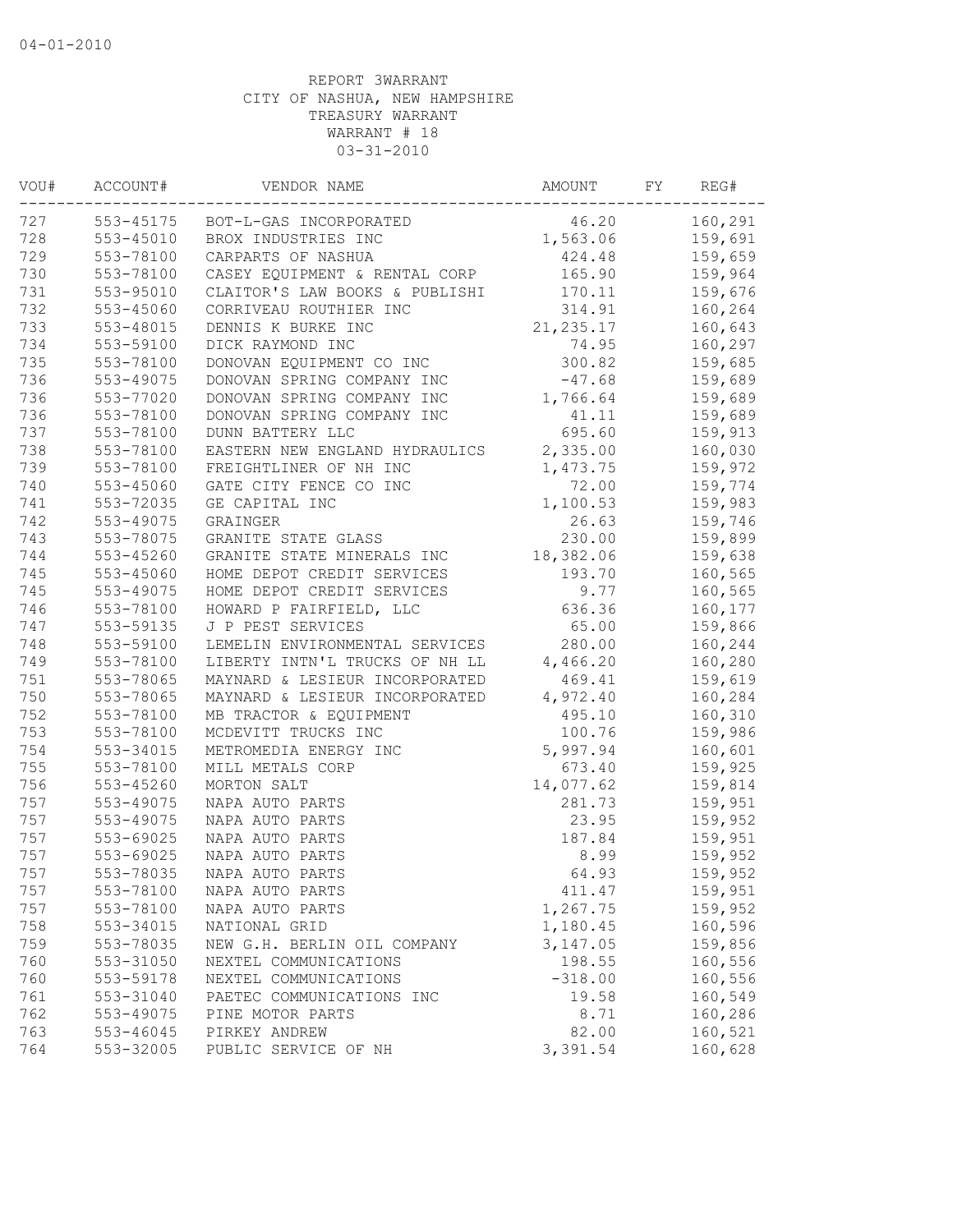| VOU#  | ACCOUNT#      | VENDOR NAME                    | AMOUNT    | FY | REG#       |
|-------|---------------|--------------------------------|-----------|----|------------|
| 765   | 553-69030     | R WHITE EQUIPMENT CENTER INC   | 38.00     |    | 160,287    |
| 766   | 553-69025     | ROBBINS AUTO PARTS             | 78.00     |    | 160,225    |
| 766   | 553-78035     | ROBBINS AUTO PARTS             | 215.64    |    | 160,225    |
| 766   | 553-78100     | ROBBINS AUTO PARTS             | 1,244.73  |    | 160,225    |
| 767   | 553-49075     | SAFETY-KLEEN SYSTEMS INC       | 210.24    |    | 159,686    |
| 768   | 553-49075     | SANEL AUTO PARTS CO            | 51.59     |    | 159,820    |
| 768   | 553-49075     | SANEL AUTO PARTS CO            | 100.69    |    | 159,821    |
| 768   | $553 - 69025$ | SANEL AUTO PARTS CO            | 5.36      |    | 159,820    |
| 768   | 553-78035     | SANEL AUTO PARTS CO            | 43.35     |    | 159,821    |
| 768   | 553-78100     | SANEL AUTO PARTS CO            | 348.43    |    | 159,820    |
| 768   | 553-78100     | SANEL AUTO PARTS CO            | 1,100.44  |    | 159,821    |
| 769   | 553-48005     | SHATTUCK MALONE OIL CO         | 17,277.38 |    | 160,546    |
| 770   | 553-69025     | SNAP ON TOOLS                  | 135.16    |    | 159,690    |
| 771   | 553-41015     | STAPLES BUSINESS ADVANTAGE     | 36.63     |    | 160,013    |
| 772   | 553-77020     | THG CORPORATION                | 65.06     |    | 160,119    |
| 773   | 553-78100     | TST EQUIPMENT INC              | 887.08    |    | 159,773    |
| 774   | $553 - 94005$ | UNH TECHNOLOGY TRANSFER CENTER | 120.00    |    | 160,522    |
| 775   | 553-46045     | UNIFIRST CORPORATION           | 660.73    |    | 159,976    |
| 776   | 553-75100     | UNLIMITED DOOR SERVICE/STEVEN  | 200.00    |    | 160,312    |
| 777   | 553-69025     | USP OF NEW ENGLAND             | 621.05    |    | 159,937    |
| 777   | 553-78100     | USP OF NEW ENGLAND             | 976.89    |    | 159,937    |
| TOTAL | 553           | STREET DEPARTMENT              |           |    | 122,076.50 |
|       |               |                                |           |    |            |
| 778   | 555-74170     | ATHENS TECHNICAL SPECIALIST IN | 600.00    |    | 160,397    |
| 779   | 555-42010     | BANNER SYSTEMS                 | 101.77    |    | 160,005    |
| 780   | 555-42010     | BANNER SYSTEMS OF MASSACHUSETT | 39.28     |    | 160,255    |
| 781   | 555-95010     | CLAITOR'S LAW BOOKS & PUBLISHI | 170.11    |    | 159,676    |
| 782   | 555-59105     | CORBETT CLEANING CO/STEPHEN CO | 320.00    |    | 159,835    |
| 783   | 555-59181     | ELECTRIC LIGHT COMPANY         | 1,050.00  |    | 160,562    |
| 784   | 555-34015     | ENERGYNORTH PROPANE            | 1,026.86  |    | 160,567    |
| 785   | 555-45288     | HIGHWAY TECH                   | 63.41     |    | 159,803    |
| 785   | 555-74170     | HIGHWAY TECH                   | 1,517.76  |    | 159,803    |
| 786   | 555-59105     | JAN-PRO CLEANING SYSTEMS NORTH | 188.00    |    | 160,321    |
| 787   | 555-31050     | NEXTEL COMMUNICATIONS          | 217.43    |    | 160,556    |
| 787   | 555-59178     | NEXTEL COMMUNICATIONS          | $-11.12$  |    | 160,556    |
| 788   | 555-31040     | PAETEC COMMUNICATIONS INC      | 19.59     |    | 160,549    |
| 789   | 555-45285     | PERMA-LINE CORP OF NEW ENGLAND | 5,233.76  |    | 159,671    |
| 790   | 555-32025     | PSNH                           | 393.95    |    | 160,623    |
| 790   | 555-32025     | PSNH                           | 1,980.80  |    | 160,624    |
| 790   | 555-32025     | PSNH                           | 1,143.71  |    | 160,625    |
| 791   | 555-49075     | RADIO SHACK                    | 113.80    |    | 160,261    |
| 792   | 555-49075     | RTC MANUFACTURING INC          | 182.00    |    | 160,414    |
| 793   | 555-78140     | SANEL AUTO PARTS CO            | 1.92      |    | 159,821    |
| 794   | 555-41015     | STAPLES BUSINESS ADVANTAGE     | 133.43    |    | 160,013    |
| 795   | 555-75023     | UNIFIRST CORPORATION           | 24.90     |    | 159,976    |
| 796   | 555-43005     | UNITED PARCEL SERVICE          | 95.92     |    | 160,642    |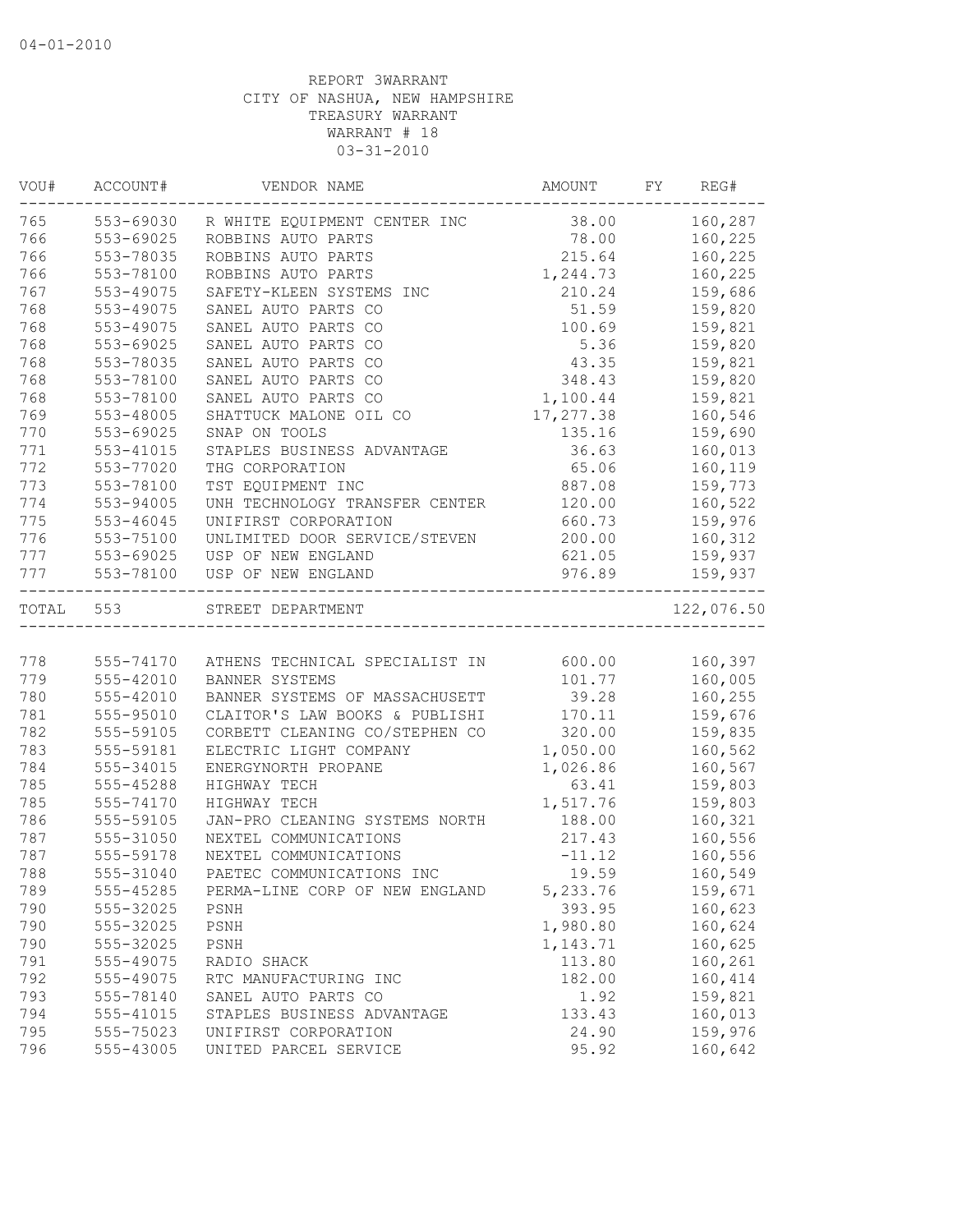| VOU#      | ACCOUNT#      | VENDOR NAME                              | AMOUNT FY REG# |           |
|-----------|---------------|------------------------------------------|----------------|-----------|
|           |               | 797 555-49075 W E AUBUCHON COMPANY INC   | 11.12          | 159,668   |
| TOTAL     | 555           | TRAFFIC DEPARTMENT                       |                | 14,618.40 |
| 798       | 557-75023     | CITY OF NASHUA/PETTY CASH                | 23.48          | 159,630   |
| 799       | 557-69025     | GRAINGER                                 | 15.48          | 159,787   |
| 800       | 557-69025     | HOME DEPOT CREDIT SERVICES               | 250.00         | 160,565   |
| 800       | 557-69030     | HOME DEPOT CREDIT SERVICES               | 252.10         | 160,565   |
| 801       | 557-75023     | M & M ELECTRICAL SUPPLY CO INC           | 369.87         | 160,258   |
| 802       | 557-64035     | MUNICIPAL SUPPLY SALES CO                | 531.32         | 159,890   |
| 802       | 557-64040     | MUNICIPAL SUPPLY SALES CO                | 144.68         | 159,890   |
| 802       | 557-74105     | MUNICIPAL SUPPLY SALES CO                | 1,104.72       | 159,890   |
| 802       | 557-94005     | MUNICIPAL SUPPLY SALES CO                | 350.00         | 159,890   |
| 803       | 557-59178     | NEXTEL COMMUNICATIONS                    | $-11.12$       | 160,556   |
| 804       | 557-31040     | PAETEC COMMUNICATIONS INC                | 2.68           | 160,549   |
| 805       | 557-33005     | PENNICHUCK WATER                         | 71.91          | 160,573   |
| 806       | 557-32005     | PSNH                                     | 692.33         | 160,625   |
| 807       | 557-32005     | PUBLIC SERVICE OF NH                     | 3,886.50       | 160,628   |
| 808       | 557-44005     | RIS PAPER COMPANY INC                    | 95.17          | 159,745   |
| 809       | $557 - 41015$ | STAPLES BUSINESS ADVANTAGE               | 135.02         | 160,013   |
| 810       | 557-59105     | UNITED SITE SERVICES NORTHEAST           | 55.00          | 160,608   |
| 811       | 557-49075     | W E AUBUCHON COMPANY INC                 | 27.89          | 159,668   |
| 811       | 557-69025     | W E AUBUCHON COMPANY INC                 | 52.05          | 159,668   |
| TOTAL 557 |               | PARKING LOTS                             |                | 8,049.08  |
|           |               |                                          |                |           |
| 812       | 561-78007     | CARPARTS OF NASHUA                       | 105.77         | 159,659   |
| 813       | $561 - 45195$ | CITY OF NASHUA/PETTY CASH                | 90.00          | 159,630   |
| 814       | 561-94005     | NHCA                                     | 50.00          | 160,582   |
| 815       | 561-33005     | PENNICHUCK WATER                         | 82.10          | 160,573   |
| 816       | 561-41015     | STAPLES BUSINESS ADVANTAGE               | 42.27          | 160,013   |
| TOTAL 561 |               | EDGEWOOD CEMETERY                        |                | 370.14    |
| 817       |               | 563-45195 GRIFFIN GREENHOUSE SUPPLIES IN | 60.49          | 159,924   |
| 818       | 563-75023     | HOME DEPOT CREDIT SERVICES               | 48.87          | 160,565   |
| 819       | 563-34015     | METROMEDIA ENERGY INC                    | 196.05         | 160,601   |
| 820       | 563-74085     | NASHUA OUTDOOR POWER EQUIPMENT           | 33.73          | 159,829   |
| 821       | 563-34015     | NATIONAL GRID                            | 62.08          | 160,596   |
| 822       | 563-31040     | PAETEC COMMUNICATIONS INC                | 10.58          | 160,549   |
| 823       | 563-74085     | POWERPLAN                                | 90.05          | 159,988   |
| 824       | 563-32005     | PSNH                                     | 256.99         | 160,625   |
| 825       | 563-78007     | SANEL AUTO PARTS CO                      | 127.47         | 159,821   |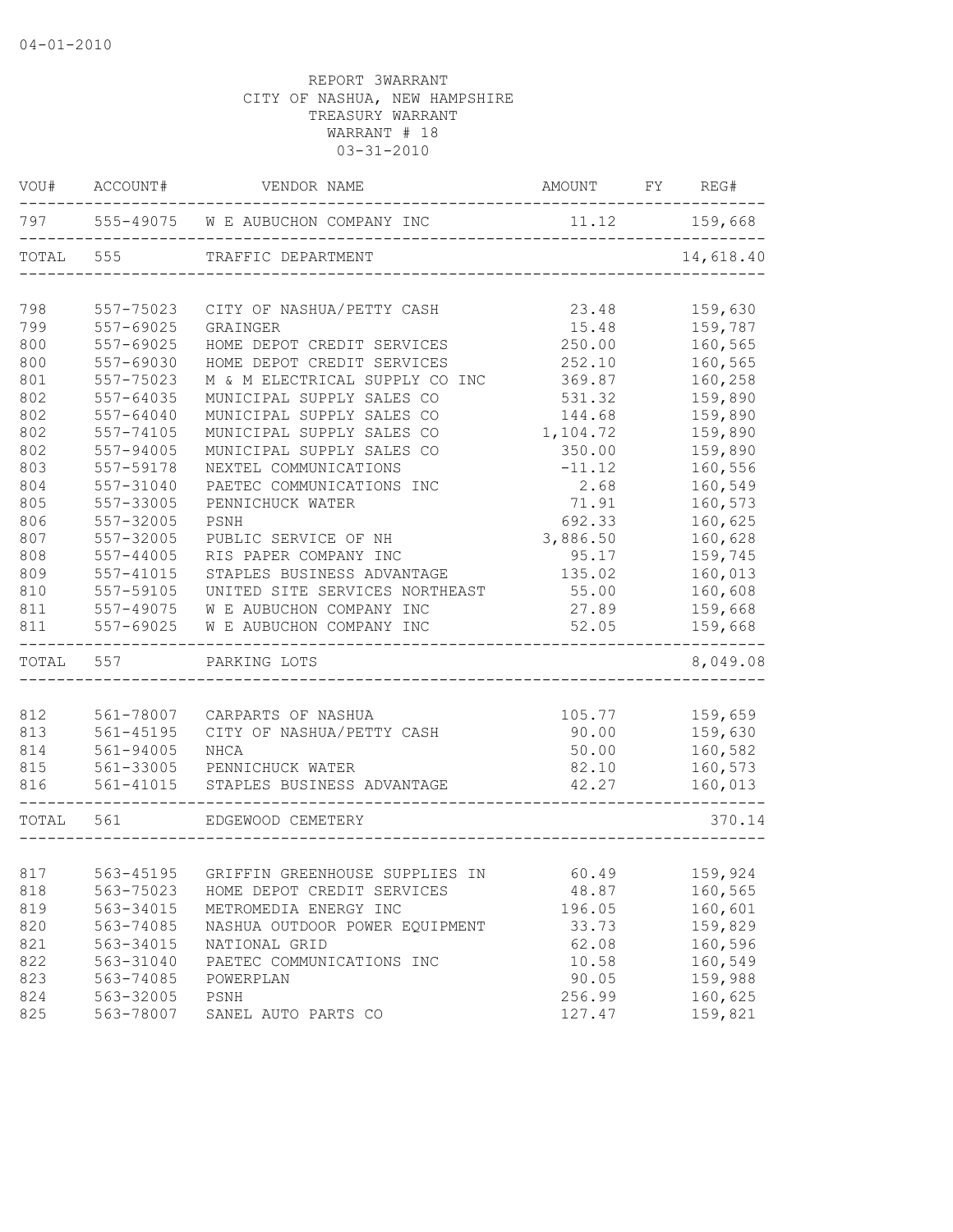|           | VOU# ACCOUNT# | VENDOR NAME                        | AMOUNT<br>----------------------- | FY | REG#     |
|-----------|---------------|------------------------------------|-----------------------------------|----|----------|
| TOTAL 563 |               | WOODLAWN CEMETERY                  |                                   |    | 886.31   |
| 826       | 571-59100     | GAYLORD BROS INC                   | 1,228.81                          |    | 160,301  |
| 827       | 571-94005     | GRANT TRAINING CENTER              | 595.00                            |    | 160,434  |
| 828       | 571-41015     | HOYT SARA                          | 267.16                            |    | 160,523  |
| 829       |               | 571-41015 PROBLEM SOLVER, INC      | 168.57                            |    | 160,253  |
|           | TOTAL 571     | COMMUNITY DEVELOPMENT              |                                   |    | 2,259.54 |
|           |               |                                    |                                   |    |          |
| 830       | 572-95005     | AMERICAN PLANNING ASSOC            | 399.00                            |    | 160,644  |
| 831       | 572-91005     | CITY OF NASHUA/PETTY CASH          | 54.00                             |    | 159,630  |
| 831       | 572-98029     | CITY OF NASHUA/PETTY CASH          | 65.65                             |    | 159,630  |
| 832       | 572-94005     | FALK CARTER                        | 210.00                            |    | 160,524  |
| 833       | 572-91005     | HOUSTON ROGER                      | 248.50                            |    | 160,525  |
| 833       | 572-94005     | HOUSTON ROGER                      | 210.00                            |    | 160,525  |
| 834       | 572-98046     | NASHUA RIVER WATERSHED ASSN        | 100.00                            |    | 160,571  |
| 835       | 572-31050     | NEXTEL COMMUNICATIONS              | 12.27                             |    | 160,556  |
| 836       | 572-94005     | ST JOHN LUCY                       | 210.00                            |    | 160,526  |
|           | TOTAL 572     | PLANNING DEPARTMENT                |                                   |    | 1,509.42 |
|           |               | 837 573-95010 CITIZENS BANK        | 299.50                            |    | 525      |
| 838       |               | 573-49075 NASHUA COMMUNITY COLLEGE | 200.00                            |    | 159,626  |
|           | TOTAL 573     | ECONOMIC DEVELOPMENT               |                                   |    | 499.50   |
| 839       | 575-78100     | 1400 MOTORS                        | 397.16                            |    | 159,662  |
| 840       | 575-45903     | ABC-CLIO INC                       | 790.00                            |    | 160,614  |
| 841       | 575-45050     | AMAZON                             | 1,123.11                          |    | 160,639  |
| 842       | 575-41015     | ANCO SIGNS & STAMPS INC            | 57.95                             |    | 159,920  |
| 843       | 575-74085     | AZURADISC INC                      | 187.83                            |    | 159,732  |
| 844       | 575-75023     | B & S LOCKSMITH INC                | 27.50                             |    | 159,878  |
| 845       | $575 - 45050$ | BAKER & TAYLOR                     | 2,027.27                          |    | 159,720  |
| 846       | 575-45085     | BAKER & TAYLOR ENTERTAINMENT       | 272.82                            |    | 159,710  |
| 846       | 575-45315     | BAKER & TAYLOR ENTERTAINMENT       | 1,237.54                          |    | 159,710  |
| 847       | 575-45904     | BOOK PAGE                          | 94.50                             |    | 160,638  |
| 848       | 575-45220     | BRODART COMPANY                    | 354.40                            |    | 160,276  |
| 849       | 575-45050     | COUNCIL OF STATE GOVERNMENTS       | 58.50                             |    | 160,621  |
| 850       | 575-45050     | CRABTREE PUBLISHING CO             | 14.95                             |    | 159,703  |
| 851       | 575-45050     | D&B                                | 2,293.50                          |    | 160,566  |
| 852       | 575-57010     | DEAR READER.COM                    | 625.00                            |    | 160,572  |
| 853       | 575-45150     | ESTICKER INC                       | 89.49                             |    | 160,616  |
| 854       | 575-45050     | GALE                               | 211.24                            |    | 159,959  |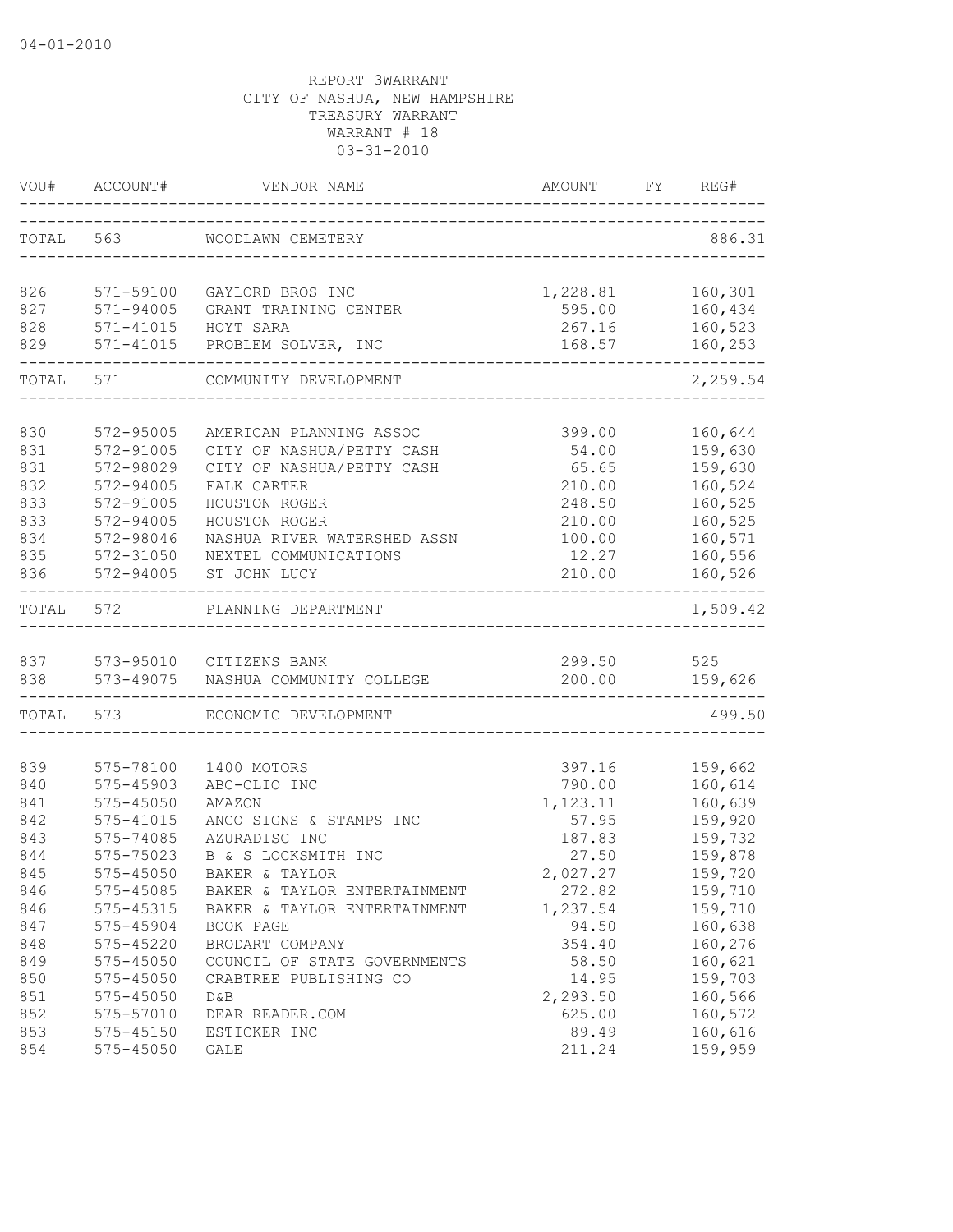| VOU#  | ACCOUNT#      | VENDOR NAME                    | AMOUNT   | FY | REG#      |
|-------|---------------|--------------------------------|----------|----|-----------|
| 855   | 575-45220     | GAYLORD BROS INC               | 1,060.00 |    | 160,301   |
| 856   | 575-45220     | GENERAL BOOK COVERS            | 162.07   |    | 159,667   |
| 857   | 575-42010     | HOME DEPOT CREDIT SERVICES     | 75.16    |    | 160,565   |
| 858   | $575 - 45050$ | INGRAM LIBRARY SERVICES        | 847.04   |    | 160,000   |
| 859   | 575-75023     | J P PEST SERVICES              | 125.00   |    | 159,866   |
| 860   | 575-75130     | JOHNSON CONTROLS INC           | 3,579.50 |    | 159,769   |
| 861   | 575-75105     | JOHNSON ELECTRIC               | 65.00    |    | 159,728   |
| 862   | 575-94010     | KING MARK R                    | 522.00   |    | 160,399   |
| 863   | 575-45903     | LEARNING EXPRESS LLC           | 2,928.00 |    | 160,578   |
| 864   | 575-34015     | METROMEDIA ENERGY INC          | 3,051.74 |    | 160,601   |
| 865   | 575-45085     | MICROMARKETING LLC             | 133.39   |    | 159,806   |
| 866   | 575-45090     | MOVIE LICENSING USA            | 100.00   |    | 160,579   |
| 867   | 575-45315     | MULTICULTURAL BOOKS & VIDEOS   | 107.75   |    | 159,839   |
| 868   | 575-45050     | NADA USED CAR GUIDE            | 90.00    |    | 160,387   |
| 869   | 575-45090     | NASHUA PUBLIC LIBRARY          | 129.44   |    | 160,527   |
| 869   | $575 - 45150$ | NASHUA PUBLIC LIBRARY          | 37.00    |    | 160,527   |
| 869   | 575-45315     | NASHUA PUBLIC LIBRARY          | 4.98     |    | 160,527   |
| 869   | 575-45905     | NASHUA PUBLIC LIBRARY          | 28.44    |    | 160,527   |
| 869   | 575-91005     | NASHUA PUBLIC LIBRARY          | 44.50    |    | 160,527   |
| 870   | 575-34015     | NATIONAL GRID                  | 692.72   |    | 160,596   |
| 871   | 575-42005     | NEW ENGLAND PAPER & SUPPLY     | 100.99   |    | 159,847   |
| 871   | 575-42020     | NEW ENGLAND PAPER & SUPPLY     | 282.36   |    | 159,847   |
| 872   | 575-31040     | NEXTEL COMMUNICATIONS          | 88.05    |    | 160,556   |
| 873   | 575-31040     | PAETEC COMMUNICATIONS INC      | 10.68    |    | 160,549   |
| 874   | 575-95005     | PEABODY ESSEX MUSEUM           | 225.00   |    | 160,577   |
| 875   | 575-33005     | PENNICHUCK WATER               | 308.41   |    | 160,573   |
| 876   | 575-45050     | PERMA-BOUND                    | 544.97   |    | 160,299   |
| 877   | 575-45085     | RECORDED BOOKS LLC             | 337.35   |    | 159,980   |
| 878   | 575-42015     | REXEL CLS                      | 177.74   |    | 160,186   |
| 879   | 575-45220     | SAM'S CLUB DIRECT              | 141.03   |    | 160,583   |
| 879   | 575-45315     | SAM'S CLUB DIRECT              | 404.48   |    | 160,583   |
| 880   | 575-45050     | SIMON & SCHUSTER               | 34.44    |    | 159,711   |
| 881   | 575-41015     | STAPLES BUSINESS ADVANTAGE     | 133.25   |    | 160,013   |
| 882   | $575 - 45050$ | SUPERMEDIA LLC                 | 67.40    |    | 160,612   |
| 883   | 575-45220     | SYSTEMATICS INC                | 457.50   |    | 159,950   |
| 884   | $575 - 45050$ | THE CREATIVE COMPANY           | 2,496.65 |    | 159,753   |
|       |               |                                |          |    |           |
| TOTAL | 575           | PUBLIC LIBRARIES               |          |    | 29,456.79 |
|       |               |                                |          |    |           |
| 885   | 576-91005     | CITY OF NASHUA/PETTY CASH      | 45.00    |    | 159,630   |
| 886   | 576-91005     | FINDLEY MICHAEL                | 130.00   |    | 160,528   |
| 887   | 576-91005     | TRACY WILLIAM                  | 184.00   |    | 160,529   |
| 888   | 576-95005     | TREASURER STATE OF NEW HAMPSHI | 150.00   |    | 160,432   |
| 889   | 576-95005     | U S GREEN BUILDING COUNCIL     | 500.00   |    | 160,611   |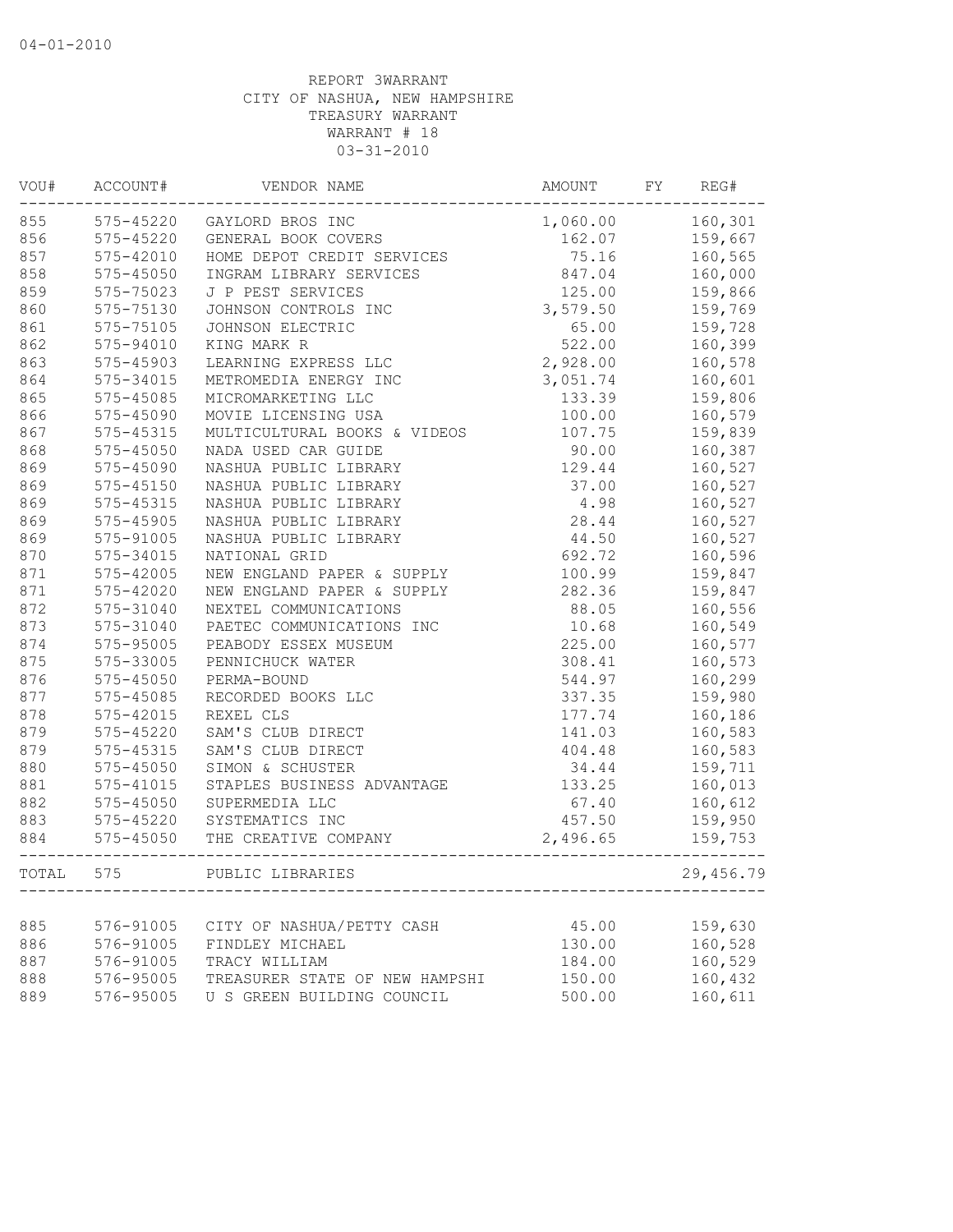|     | VOU# ACCOUNT#                          | VENDOR NAME                                            |                      | REG#               |
|-----|----------------------------------------|--------------------------------------------------------|----------------------|--------------------|
|     |                                        | TOTAL 576 BUILDING DEPARTMENT                          |                      | 1,009.00           |
|     |                                        |                                                        |                      | 159,995            |
| 890 |                                        | 577-94005 INTERNATIONAL CODE COUNCIL, IN 59.00         | 78.20                | 160,556            |
|     |                                        | 891 577-31050 NEXTEL COMMUNICATIONS                    | 75.00                | 160,556            |
|     |                                        | 891 577-31065 NEXTEL COMMUNICATIONS                    |                      |                    |
|     |                                        | TOTAL 577 CODE ENFORCEMENT                             |                      | 212.20             |
|     |                                        |                                                        |                      |                    |
|     | 218,629 581-49050                      | AC MOORE INC                                           | 5.37                 | 159,758            |
|     | 218,629 581-49075                      | AC MOORE INC                                           | 27.00                | 159,758            |
|     | 218,630 581-44005                      | ACCURATE LABEL DESIGNS INC                             | 248.95               | 160,125            |
|     | 218,631 581-42130                      | ACTION AUTHORIZED PARTS & ACCE                         | 37.50                | 160,164            |
|     | 218,632 581-53102                      | ADAM DIANE                                             | 102.00               | 160,465            |
|     | 218,633 581-53102                      | ALLAIRE SANDRA                                         | 36.00                | 160,469            |
|     | 218,634 581-72065                      | ALTERNATIVE COMMUNICATIONS SER                         | 450.00               | 159,942            |
|     | 218,635 581-91005                      | ANASTAS ROBERT                                         | 17.88                | 160,283            |
|     | 218,636 581-49050                      | ANCO SIGNS & STAMPS INC                                | 56.50                | 160,553            |
|     | 218,637 581-94010                      | ARBOGAST JAIME                                         | 1,008.00             | 160,124            |
|     | 218,638 581-31005                      | AT&T                                                   | 32.39                | 160,649            |
|     | 218,639 581-49075                      | B & S LOCKSMITH INC                                    | 709.50               | 159,878            |
|     | 218,640 581-49910                      | B-B CHAIN                                              | 38.00                | 159,681            |
|     | 218,641 581-74092                      | BAILEY DAVID                                           | 40.00                | 159,707            |
|     | 218,642 581-47010                      | BARBER ELLEN                                           | 15.00                | 160,103            |
|     | 218,643 581-49035                      | BARNES & NOBLE INC                                     | 972.97               | 159,632            |
|     | 218,644 581-49050                      | BARNES GROUP INC                                       | 619.93               | 160,156            |
|     | 218,645 581-42110                      | BATTERY SPECIALISTS OF NH LLC                          | 502.55               | 160,211            |
|     | 218,646 581-42120                      | BEARINGS SPECIALTY CO INC                              | 69.16                | 159,982            |
|     | 218,647 581-49050                      | BELLETETES INC                                         | 93.61                | 159,810            |
|     | 218,647 581-49050                      | BELLETETES INC                                         | 7.31                 | 159,811            |
|     | 218,647 581-49075                      | BELLETETES INC                                         | 565.16               | 159,810            |
|     | 218,648 581-49050                      | BENZEKRI KAREN                                         | 279.15               | 160,159            |
|     | 218,649 581-59130                      | BONTATIBUS MICHAEL                                     | 80.00                | 160,195            |
|     | 218,650 581-49055                      | BRAIN POP                                              | 255.00               | 160,128            |
|     | 218,651 581-64192                      | BRODHEAD GARRETT                                       | 617.42               | 160,219            |
|     | 218,652 581-49910                      | BROX INDUSTRIES INC                                    | 140.19               | 159,691            |
|     | 218,653 581-91005                      | BURKE CHRISTINE                                        | 11.25                | 160,201            |
|     | 218,654 581-53102                      | BURKHEAD WILLIAM                                       | 91.00                | 160,468            |
|     | 218,655 581-49050                      | CALENDARS                                              | 47.99                | 160,581            |
|     | 218,656 581-42130                      | CAPP INC                                               | 2,622.00             | 160,033            |
|     | 218,657 581-49050                      | CAREER COMMUNICATIONS INC                              | 1,009.80             | 160,085            |
|     | 218,658 581-49050                      | CARPARTS OF NASHUA                                     | 618.32               | 160,259            |
|     | 218,659 581-49050                      | CARTRIDGE WORLD                                        | 1,481.83             | 160,172            |
|     | 218,660 581-42110<br>218,661 581-42010 | CED                                                    | 1,562.00             | 159,712            |
|     | 218,661 581-42020                      | CENTRAL PAPER PRODUCTS CO<br>CENTRAL PAPER PRODUCTS CO | 6,171.94<br>8,195.70 | 160,302<br>160,302 |
|     |                                        |                                                        |                      |                    |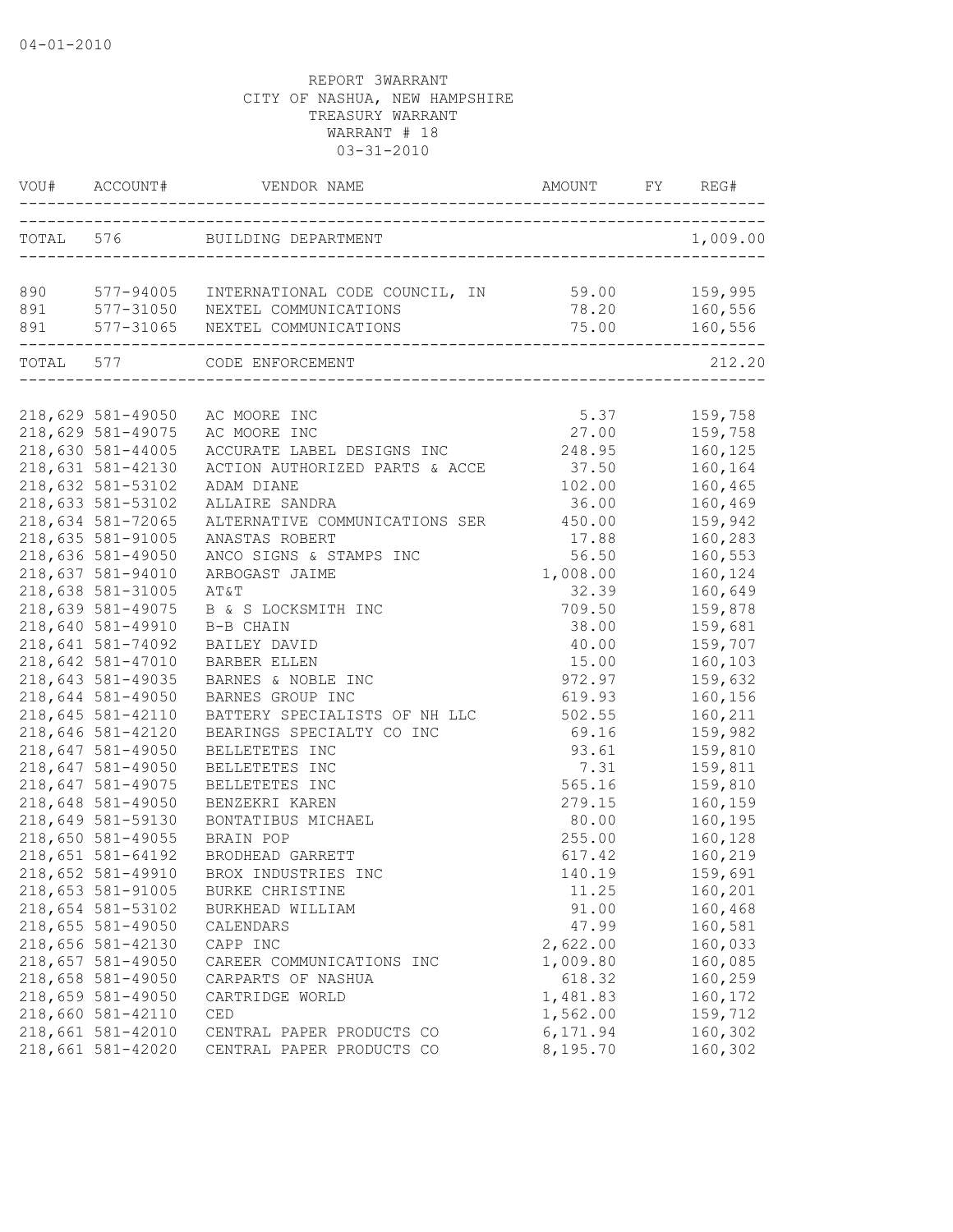| VOU# | ACCOUNT#          | VENDOR NAME                    | AMOUNT      | FY | REG#    |
|------|-------------------|--------------------------------|-------------|----|---------|
|      | 218,662 581-78007 | CHAPPELL TRACTOR SALES INC     | 229.31      |    | 159,693 |
|      | 218,663 581-53103 | CLARK ASSOCIATES/DEBBIE CLARK  | 29,394.00   |    | 159,698 |
|      | 218,664 581-91005 | COCHRANE DONALD                | 185.00      |    | 160,214 |
|      | 218,665 581-49075 | COFFEE PAUSE                   | 15.00       |    | 160,246 |
|      | 218,666 581-49050 | COMPUTER HUT OF N E INC        | 859.00      |    | 160,308 |
|      | 218,666 581-64045 | COMPUTER HUT OF N E INC        | 115.00      |    | 160,308 |
|      | 218,666 581-74092 | COMPUTER HUT OF N E INC        | 329.00      |    | 160,308 |
|      | 218,667 581-32005 | CONSTELLATION NEW ENERGY       | 196, 178.81 |    | 160,658 |
|      | 218,668 581-42130 | CONTROL TECHNOLOGIES INC       | 309.82      |    | 160,037 |
|      | 218,669 581-44005 | COPY SHOP                      | 146.94      |    | 159,766 |
|      | 218,670 581-84030 | CROTCHED MOUNTAIN REHAB CTR    | 14, 172. 13 |    | 160,053 |
|      | 218,671 581-49050 | CRYSTAL ROCK BOTTLED WATER     | 136.73      |    | 160,193 |
|      | 218,672 581-91005 | CURTIN BRENDA                  | 14.75       |    | 160,142 |
|      | 218,673 581-95005 | CUSTER GARY                    | 105.00      |    | 160,217 |
|      | 218,674 581-49050 | DEMCO INC                      | 277.05      |    | 159,717 |
|      | 218,675 581-59130 | DICHARD RICHARD                | 80.00       |    | 160,169 |
|      | 218,676 581-59130 | DONNELLY ROBERT                | 160.00      |    | 160,178 |
|      | 218,677 581-53102 | DUGAN-HENNKSEN JON             | 179.00      |    | 160,477 |
|      | 218,678 581-91005 | DUSTIN MARIANNE                | 9.00        |    | 160,061 |
|      | 218,679 581-47010 | <b>DWYER ARLENE</b>            | 47.51       |    | 160,069 |
|      | 218,680 581-91005 | DYER JENNIFER                  | 69.75       |    | 159,815 |
|      | 218,681 581-84030 | EASTER SEALS NEW HAMPSHIRE     | 2,879.90    |    | 159,981 |
|      | 218,681 581-84055 | EASTER SEALS NEW HAMPSHIRE     | 9,058.65    |    | 159,981 |
|      | 218,682 581-53102 | EVANS JUDITH A                 | 116.00      |    | 160,475 |
|      | 218,683 581-42130 | F W WEBB COMPANY               | 259.95      |    | 159,729 |
|      | 218,683 581-49050 | F W WEBB COMPANY               | 441.13      |    | 159,729 |
|      | 218,684 581-31005 | FAIRPOINT COMMUNICATIONS INC   | 44.53       |    | 160,652 |
|      | 218,685 581-31005 | FAIRPOINT COMMUNICATIONS INC   | 28.59       |    | 160,653 |
|      | 218,686 581-34015 | FAIRPOINT COMMUNICATIONS INC   | 31.19       |    | 160,654 |
|      | 218,687 581-34015 | FAIRPOINT COMMUNICATIONS INC   | 34.46       |    | 160,655 |
|      | 218,688 581-34015 | FAIRPOINT COMMUNICATIONS INC   | 31.19       |    | 160,656 |
|      | 218,689 581-31005 | FAIRPOINT COMMUNICATIONS INC   | 28.59       |    | 160,657 |
|      | 218,690 581-94010 | FALABELLA ERIN                 | 1,377.60    |    | 160,234 |
|      | 218,691 581-49075 | FASTENAL COMPANY               | 171.57      |    | 159,888 |
|      | 218,692 581-49075 | FIRST STUDENT INC              | 88.24       |    | 160,098 |
|      | 218,692 581-55005 | FIRST STUDENT INC              | 1,659.94    |    | 160,098 |
|      | 218,693 581-51015 | FLYGARE SCHWARZ & CLOSSON      | 1,261.50    |    | 159,945 |
|      | 218,694 581-49035 | FOLLETT EDUCATIONAL SERVICES   | 113.40      |    | 159,666 |
|      | 218,695 581-49030 | FOLLETT LIBRARY RESOURCES      | 29.73       |    | 159,670 |
|      | 218,695 581-49055 | FOLLETT LIBRARY RESOURCES      | 249.85      |    | 159,670 |
|      | 218,696 581-49910 | FRANKLIN PAINT CO INC          | 3,643.75    |    | 160,084 |
|      | 218,697 581-49050 | FREESTYLE PHOTOGRAPHIC SUPPLIE | 1,089.80    |    | 159,737 |
|      | 218,698 581-91005 | FRENETTE BRENDA G              | 4.06        |    | 159,862 |
|      | 218,699 581-68092 | GORHAM SAVINGS LEASING GROUP   | 3, 254.40   |    | 160,660 |
|      | 218,699 581-68093 | GORHAM SAVINGS LEASING GROUP   | 20,687.71   |    | 160,660 |
|      | 218,700 581-42130 | GRAINGER                       | 1,518.77    |    | 159,746 |
|      | 218,701 581-42120 | GRANITE GROUP (THE)            | 5,571.09    |    | 159,969 |
|      | 218,702 581-84030 | GREATER LAWRENCE ED COLLABORAT | 747.50      |    | 160,114 |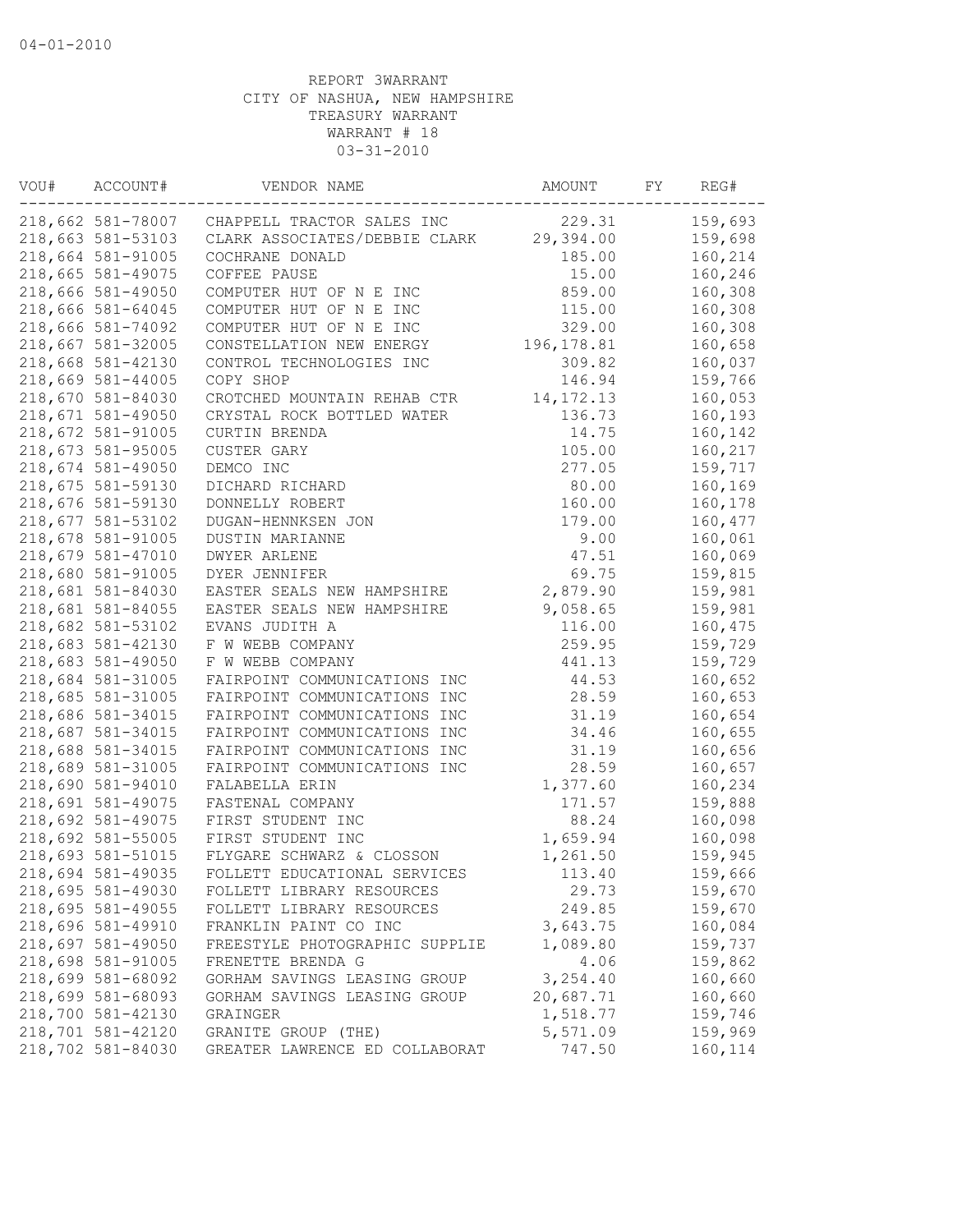| VOU# | ACCOUNT#          | VENDOR NAME                    | AMOUNT     | FY | REG#    |
|------|-------------------|--------------------------------|------------|----|---------|
|      | 218,703 581-56030 | GREATER NASHUA MENTAL HEALTH   | 11,690.40  |    | 160,604 |
|      | 218,704 581-49050 | HAL LEONARD CORP               | 195.00     |    | 159,916 |
|      | 218,705 581-53102 | HARRINGTON BETHANY             | 128.50     |    | 160,466 |
|      | 218,706 581-74092 | HARRIS EQUIPMENT REPAIR SERVIC | 9.93       |    | 160,282 |
|      | 218,707 581-49050 | HARVARD EDUCATION PRESS        | 57.90      |    | 160,205 |
|      | 218,708 581-42130 | HEATING SPECIALTIES OF NH INC  | 200.19     |    | 160,266 |
|      | 218,708 581-77005 | HEATING SPECIALTIES OF NH INC  | 7,605.00   |    | 160,266 |
|      | 218,709 581-78007 | HEAVY DUTY TRUCK & DIESEL SERV | 420.00     |    | 160,269 |
|      | 218,710 581-47010 | HENRY SCHEIN INC               | 223.02     |    | 160,141 |
|      | 218,711 581-75023 | HIGH OUTPUT INC                | 3,401.25   |    | 160,136 |
|      | 218,712 581-49050 | HIGHSMITH INC                  | 210.91     |    | 160,293 |
|      | 218,713 581-49035 | HM RECEIVABLES CO LLC          | $-30.14$   |    | 160,238 |
|      | 218,713 581-49095 | HM RECEIVABLES CO LLC          | 613.12     |    | 160,238 |
|      | 218,714 581-49075 | HOME DEPOT CREDIT SERVICES     | 307.72     |    | 160,077 |
|      | 218,715 581-49050 | HOME DEPOT CREDIT SERVICES     | 402.96     |    | 160,118 |
|      | 218,716 581-91040 | HYNES STACY                    | 25.00      |    | 160,059 |
|      | 218,717 581-84030 | INSTITUTE OF PROFESSIONAL PRAC | 1,360.60   |    | 160,176 |
|      | 218,718 581-41040 | INTEGRATED OFFICE SOLUTIONS    | 1,854.00   |    | 160,206 |
|      | 218,719 581-49050 | J W PEPPER & SON INC           | 521.52     |    | 159,747 |
|      | 218,720 581-91005 | JENNINGS DONNA                 | 16.00      |    | 160,213 |
|      | 218,721 581-53100 | JJW CONSULTING & MARKETING     | 250.00     |    | 159,838 |
|      | 218,722 581-49910 | JOHN DEERE LANDSCAPES/LESCO    | 1,691.31   |    | 160,082 |
|      | 218,723 581-53102 | JOYO PAUL                      | 26.00      |    | 160,473 |
|      | 218,724 581-49050 | KLOCKIT                        | 271.45     |    | 160,043 |
|      | 218,725 581-94010 | KRONES ALLISON                 | 312.03     |    | 160,113 |
|      | 218,726 581-94010 | LAKANEN KELLY                  | 1,008.00   |    | 160,218 |
|      | 218,727 581-91005 | LALIME MAUREEN                 | 8.00       |    | 160,102 |
|      | 218,728 581-49050 | LAMMENSCO USA INC              | 266.96     |    | 160,441 |
|      | 218,729 581-49910 | LARCHMONT ENGINEERING & IRRIGA | 316.36     |    | 159,776 |
|      | 218,730 581-84030 | LEARNING CENTER FOR THE DEAF   | 5,595.30   |    | 160,190 |
|      | 218,731 581-49050 | LEMAY AMY                      | 38.95      |    | 159,704 |
|      | 218,732 581-91005 | LESSARD CHRIS                  | 26.25      |    | 160,229 |
|      | 218,733 581-49075 | LINEN & SHADE BIN INC          | 265.00     |    | 160,042 |
|      | 218,734 581-42110 | M & M ELECTRICAL SUPPLY CO INC | 587.46     |    | 160,258 |
|      | 218,734 581-49050 | M & M ELECTRICAL SUPPLY CO INC | 408.15     |    | 160,258 |
|      | 218,735 581-84030 | MANCHESTER SCHOOL DISTRICT     | 718.80     |    | 160,179 |
|      | 218,736 581-49050 | MARKET BASKET                  | 710.91     |    | 159,833 |
|      | 218,736 581-49050 | MARKET BASKET                  | 120.73     |    | 159,834 |
|      | 218,737 581-59130 | MARTINEAU PAUL                 | 60.00      |    | 159,994 |
|      | 218,738 581-78007 | MAYNARD & LESIEUR INCORPORATED | 40.00      |    | 160,284 |
|      | 218,739 581-53103 | MCCARTNEY AMY                  | 5,294.00   |    | 160,196 |
|      | 218,740 581-53102 | MCDONALD TARA LYNN             | 50.00      |    | 160,478 |
|      | 218,741 581-94030 | MEDS-PDN                       | 199.00     |    | 160,149 |
|      | 218,742 581-84030 | MERRIMACK VALLEY SCHOOL DISTRI | 6,750.00   |    | 160,099 |
|      | 218,743 581-53100 | METRO GROUP INC (THE)          | 1,081.00   |    | 160,222 |
|      | 218,744 581-34015 | METROMEDIA ENERGY INC          | 181,538.47 |    | 160,651 |
|      | 218,745 581-49050 | MODERN SCHOOL SUPPLIES INC     | 387.00     |    | 159,808 |
|      | 218,746 581-53102 | MORGENSTEON MIRIAM             | 20.00      |    | 160,464 |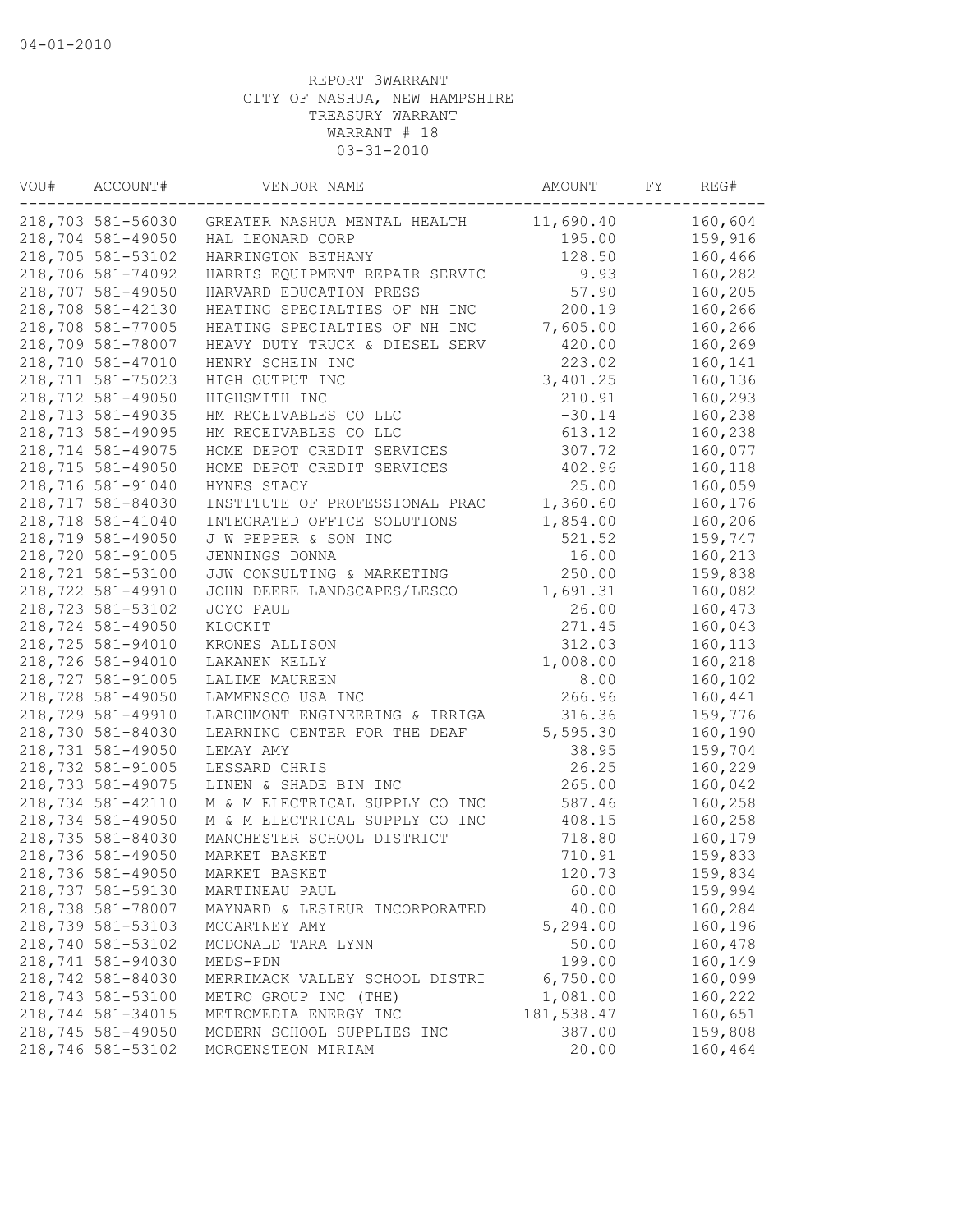| VOU# | ACCOUNT#          | VENDOR NAME                    | AMOUNT    | FY | REG#    |
|------|-------------------|--------------------------------|-----------|----|---------|
|      | 218,747 581-84055 | MOUNT PROSPECT ACADEMY INC     | 3,126.76  |    | 160,139 |
|      | 218,748 581-53100 | MULTI-STATE BILLING SERVICES L | 5,353.77  |    | 160,200 |
|      | 218,749 581-49050 | MUSIC & ART CENTERS            | 36.78     |    | 160,250 |
|      | 218,750 581-49910 | NARDONE SAND & GRAVEL CO INC   | 3,909.63  |    | 159,801 |
|      | 218,751 581-49050 | NASCO                          | 676.50    |    | 160,303 |
|      | 218,752 581-75090 | NASHUA GLASS                   | 160.00    |    | 160,260 |
|      | 218,753 581-49050 | NASHUA OUTDOOR POWER EQUIPMENT | 67.25     |    | 159,829 |
|      | 218,753 581-49910 | NASHUA OUTDOOR POWER EQUIPMENT | 340.46    |    | 159,829 |
|      | 218,754 581-78007 | NASHUA WHOLESALE TIRE INC      | 250.00    |    | 159,779 |
|      | 218,755 581-34015 | NATIONAL GRID                  | 30,494.77 |    | 160,662 |
|      | 218,756 581-42010 | NATIONWIDE SALES & SERVICE     | 5,290.25  |    | 160,066 |
|      | 218,757 581-49035 | NCS PEARSON INC                | 981.75    |    | 160,089 |
|      | 218,758 581-53100 | NEOPOST LEASING                | 347.41    |    | 160,140 |
|      | 218,758 581-66005 | NEOPOST LEASING                | 145.22    |    | 160,140 |
|      | 218,759 581-75023 | NEW ENGLAND DIESEL INJECTION   | 603.82    |    | 160,452 |
|      | 218,760 581-53102 | NEWMAN LAURA                   | 43.00     |    | 160,467 |
|      | 218,761 581-84055 | NFI MASSACHUSETTS INC          | 288.59    |    | 160,160 |
|      | 218,762 581-83009 | NORTHEAST DELTA DENTAL         | 7,716.60  |    | 160,646 |
|      | 218,763 581-49050 | NORWAY LOUISE                  | 32.00     |    | 160,146 |
|      | 218,764 581-91005 | O'DEA MAUREEN                  | 116.50    |    | 160,109 |
|      | 218,765 581-53102 | OLMSTEAD KAREN                 | 53.00     |    | 160,471 |
|      | 218,766 581-31005 | ONE COMMUNICATIONS             | 6,178.63  |    | 160,630 |
|      | 218,766 581-31040 | ONE COMMUNICATIONS             | 531.27    |    | 160,630 |
|      | 218,767 581-91005 | OUELLETTE MARCIE               | 60.10     |    | 160,236 |
|      | 218,768 581-49050 | P J CURRIER LUMBER CO          | 138.18    |    | 160,080 |
|      | 218,769 581-31005 | PAETEC COMMUNICATIONS INC      | 17.63     |    | 160,137 |
|      | 218,770 581-49050 | PARADISE MALCOLM               | 131.67    |    | 160,183 |
|      | 218,771 581-49035 | PEARSON EDUCATION              | 757.85    |    | 160,143 |
|      | 218,772 581-49050 | PEARSON EDUCATION              | 65.48     |    | 160,145 |
|      | 218,773 581-53102 | PEDERSEN ROBERT                | 192.00    |    | 160,463 |
|      | 218,774 581-33005 | PENNICHUCK WATER WORKS INC     | 8,662.68  |    | 160,552 |
|      | 218,775 581-43005 | PETTY CASH                     | 10.00     |    | 160,530 |
|      | 218,775 581-49050 | PETTY CASH                     | 64.88     |    | 160,530 |
|      | 218,776 581-43005 | PETTY CASH                     | 114.64    |    | 160,531 |
|      | 218,776 581-49050 | PETTY CASH                     | 35.98     |    | 160,531 |
|      | 218,777 581-43005 | PETTY CASH                     | 68.80     |    | 160,532 |
|      | 218,777 581-47010 | PETTY CASH                     | 25.48     |    | 160,532 |
|      | 218,778 581-43005 | PETTY CASH                     | 30.36     |    | 160,533 |
|      | 218,778 581-49110 | PETTY CASH                     | 33.00     |    | 160,533 |
|      | 218,779 581-49050 | PETTY CASH                     | 10.57     |    | 160,534 |
|      | 218,780 581-43005 | PETTY CASH                     | 54.42     |    | 160,535 |
|      | 218,780 581-49910 | PETTY CASH                     | 59.90     |    | 160,535 |
|      | 218,781 581-49075 | PETTY CASH                     | 198.08    |    | 160,540 |
|      | 218,782 581-49050 | PHI DELTA KAPPA                | 85.00     |    | 160,564 |
|      | 218,783 581-84055 | PINE HAVEN BOYS CENTER         | 2,295.75  |    | 160,047 |
|      | 218,784 581-78007 | PINE MOTOR PARTS               | 49.25     |    | 160,286 |
|      | 218,785 581-53100 | PITNEY BOWES INC               | 465.00    |    | 160,012 |
|      | 218,786 581-49075 | PITNEY BOWES INCORPORATED      | 201.42    |    | 160,307 |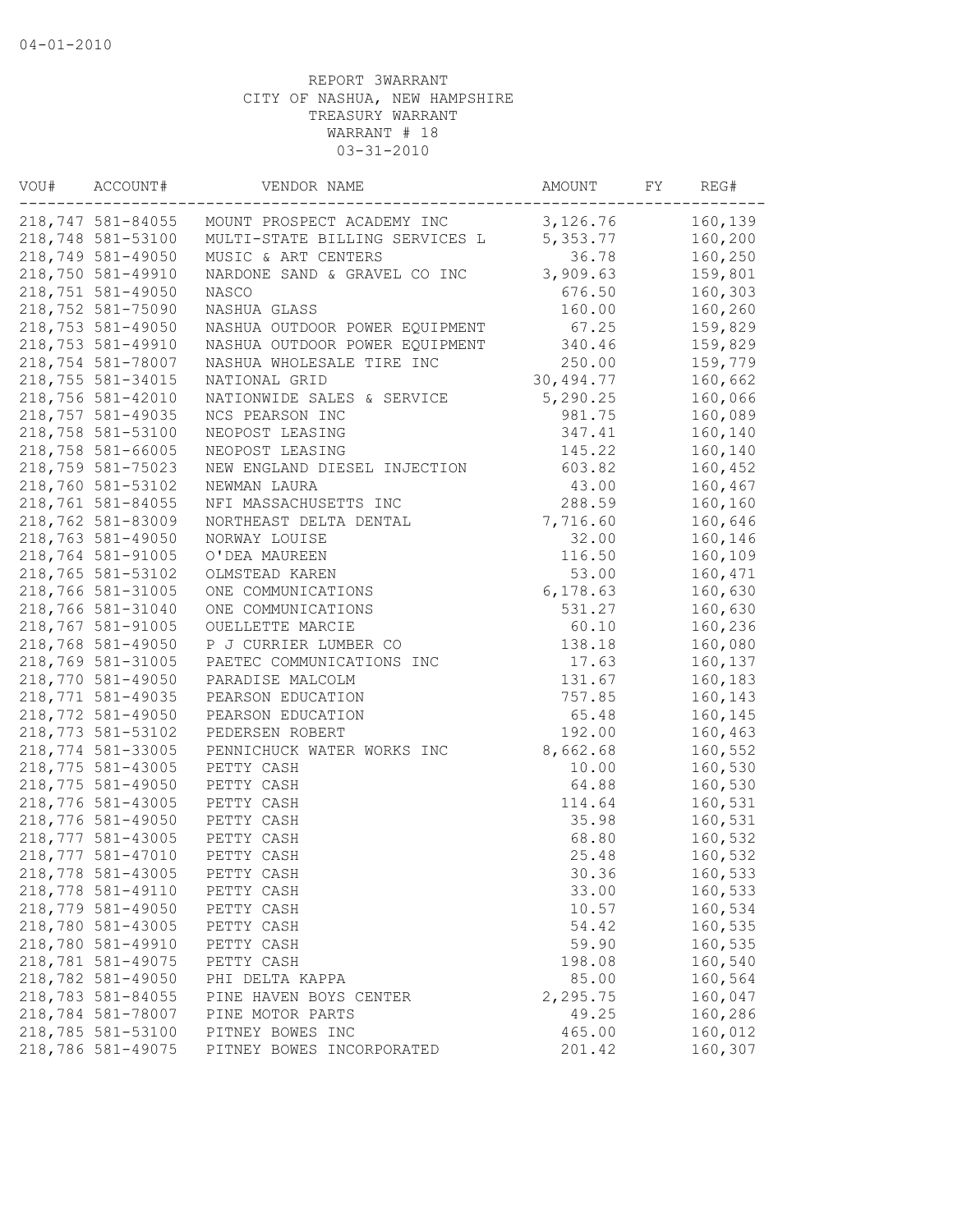| VOU# | ACCOUNT#          | VENDOR NAME                    | AMOUNT    | FY | REG#    |
|------|-------------------|--------------------------------|-----------|----|---------|
|      | 218,787 581-49050 | PITSCO INC                     | 1,297.03  |    | 159,637 |
|      | 218,788 581-91005 | PLACE PATRICIA                 | 91.40     |    | 160,058 |
|      | 218,789 581-94010 | PLOUFFE MARY E                 | 715.20    |    | 160,161 |
|      | 218,790 581-43005 | POSTMASTER                     | 185.00    |    | 160,635 |
|      | 218,791 581-54015 | PRESS HERALD/TELEGRAM          | 1,061.30  |    | 159,949 |
|      | 218,792 581-49050 | PRO ED                         | 271.70    |    | 160,148 |
|      | 218,793 581-84030 | PROTESTANT GUILD FOR HUMAN SVC | 6,656.46  |    | 160,247 |
|      | 218,794 581-53102 | PROULX KEN                     | 150.00    |    | 160,476 |
|      | 218,795 581-94010 | PROVOST HOLLY A                | 819.20    |    | 159,909 |
|      | 218,796 581-32005 | PSNH                           | 1,040.54  |    | 160,629 |
|      | 218,797 581-32005 | PUBLIC SERVICE OF NH           | 47,363.21 |    | 160,628 |
|      | 218,798 581-43005 | PUGLIANO JAMES                 | 5.54      |    | 160,144 |
|      | 218,799 581-49910 | R WHITE EQUIPMENT CENTER INC   | 59.00     |    | 160,287 |
|      | 218,800 581-84030 | REGIONAL SERVICES & EDUCATION  | 557.42    |    | 159,655 |
|      | 218,801 581-72010 | RICOH BUSINESS SYSTEMS         | 12,210.00 |    | 160,576 |
|      | 218,802 581-91005 | RYAN DAVID                     | 8.50      |    | 160,187 |
|      | 218,803 581-78007 | SANEL AUTO PARTS CO            | 170.98    |    | 159,821 |
|      | 218,804 581-49050 | SARGENT-WELCH                  | 331.87    |    | 159,708 |
|      | 218,805 581-49050 | SCHOLASTIC INCORPORATED        | 152.78    |    | 160,305 |
|      | 218,806 581-41015 | SCHOOL SPECIALTY INC           | 183.35    |    | 160,072 |
|      | 218,806 581-41045 | SCHOOL SPECIALTY INC           | 370.44    |    | 160,072 |
|      | 218,806 581-49050 | SCHOOL SPECIALTY INC           | 6,374.19  |    | 160,072 |
|      | 218,806 581-49050 | SCHOOL SPECIALTY INC           | 454.15    |    | 160,073 |
|      | 218,807 581-53102 | SCHRAM CINDY                   | 30.00     |    | 160,474 |
|      | 218,808 581-43005 | SCHROEDER ERIC                 | 11.08     |    | 160,180 |
|      | 218,809 581-49050 | SCHWARZ RENEE                  | 88.72     |    | 160,095 |
|      | 218,810 581-49075 | SHIFFLER EQUIPMENT SALES INC   | 27.26     |    | 160,046 |
|      | 218,811 581-91005 | SICILIA KATHRYN                | 112.63    |    | 160,191 |
|      | 218,812 581-42130 | SIEMENS INDUSTRY, INC          | 216.56    |    | 160,151 |
|      | 218,813 581-42110 | SIMPLEXGRINNELL                | 327.00    |    | 159,648 |
|      | 218,814 581-75180 | SKYLINE ROOFING INC            | 346.00    |    | 160,096 |
|      | 218,815 581-59130 | SMITH MIKE                     | 80.00     |    | 160,170 |
|      | 218,816 581-41015 | STAPLES BUSINESS ADVANTAGE     | 2,135.86  |    | 159,928 |
|      | 218,816 581-41045 | STAPLES BUSINESS ADVANTAGE     | 857.90    |    | 159,928 |
|      | 218,816 581-47010 | STAPLES BUSINESS ADVANTAGE     | 202.97    |    | 159,928 |
|      | 218,816 581-49050 | STAPLES BUSINESS ADVANTAGE     | 796.65    |    | 159,928 |
|      | 218,816 581-49075 | STAPLES BUSINESS ADVANTAGE     | 218.37    |    | 159,928 |
|      | 218,816 581-49110 | STAPLES BUSINESS ADVANTAGE     | 984.93    |    | 159,928 |
|      | 218,817 581-53100 | STATE OF NH CRIMINAL RECORDS   | 1,021.25  |    | 160,538 |
|      | 218,818 581-49050 | SUPER DUPER PUBLICATIONS       | 366.85    |    | 159,674 |
|      | 218,819 581-49050 | SUPERIOR SANDRA                | 68.25     |    | 160,277 |
|      | 218,820 581-91005 | SWINDELL LORNE                 | 43.50     |    | 160,088 |
|      | 218,821 581-74092 | TALAMAS                        | 358.10    |    | 160,192 |
|      | 218,822 581-53100 | TERMINIX                       | 578.00    |    | 160,163 |
|      | 218,823 581-41015 | TINTLE MARY-FRANCES            | 30.90     |    | 160,223 |
|      | 218,824 581-42120 | TOTAL AIR SUPPLY INC           | 280.63    |    | 159,919 |
|      | 218,825 581-49050 | TOWERS MOTOR PARTS CORP        | 92.55     |    | 159,958 |
|      | 218,825 581-78007 | TOWERS MOTOR PARTS CORP        | 592.64    |    | 159,958 |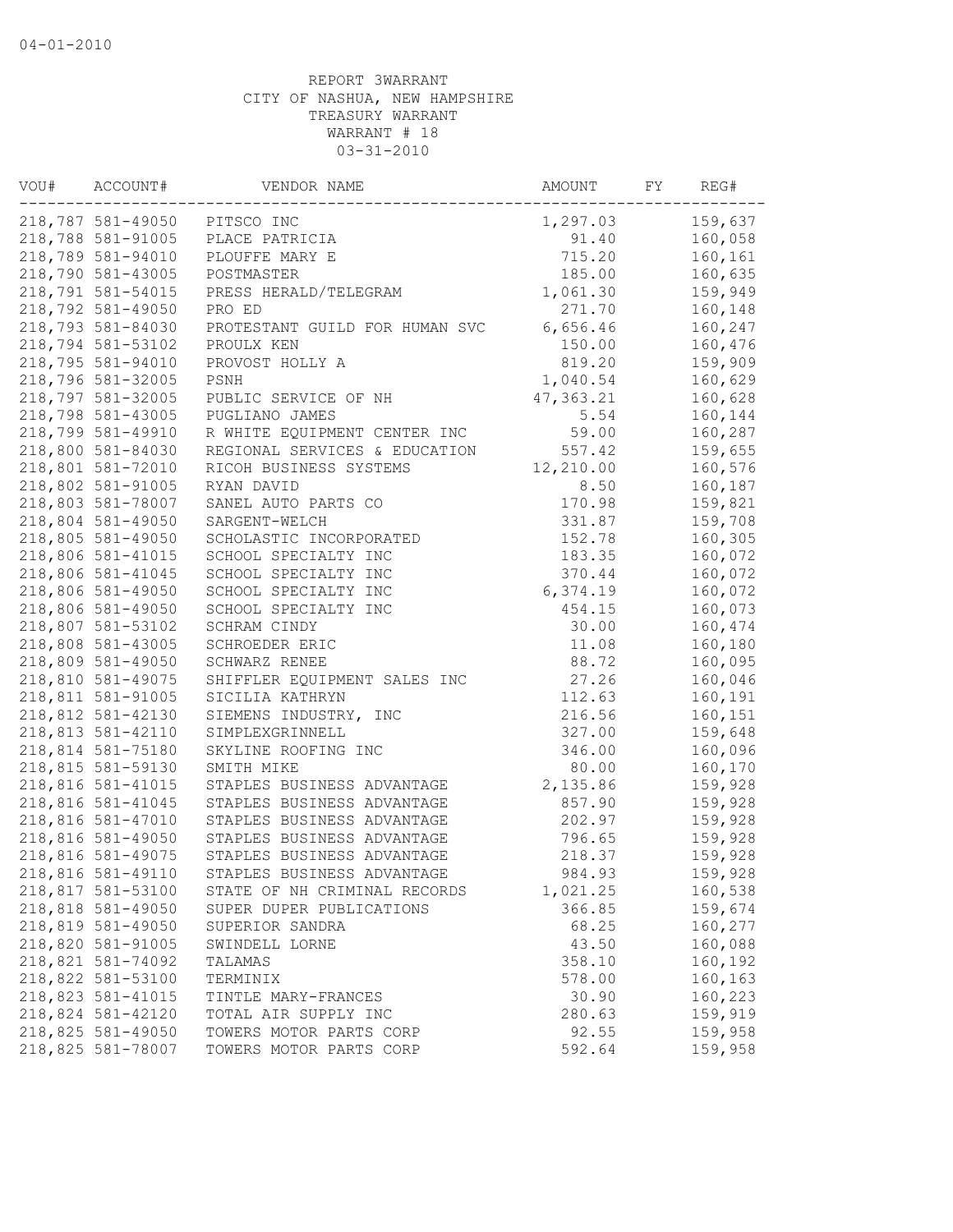| VOU#  | ACCOUNT#          | VENDOR NAME                    | AMOUNT       | FY | REG#        |
|-------|-------------------|--------------------------------|--------------|----|-------------|
|       | 218,826 581-42130 | TRANE US INC                   | 824.28       |    | 160,060     |
|       | 218,827 581-84055 | TREASURER STATE OF NH          | 3,150.00     |    | 160,067     |
|       | 218,828 581-75023 | TREASURER, STATE OF NH         | 153.34       |    | 160,542     |
|       | 218,829 581-75023 | TREASURER-STATE OF NEW HAMPSHI | 672.93       |    | 160,541     |
|       | 218,830 581-43005 | U S POSTAL SERVICE             | 310.40       |    | 160,539     |
|       | 218,831 581-43005 | U S POSTAL SERVICES            | 881.00       |    | 160,536     |
|       | 218,832 581-43005 | U S POSTAL SERVICES            | 113.00       |    | 160,537     |
|       | 218,833 581-43005 | UNITED PARCEL SERVICE          | 15.66        |    | 160,045     |
|       | 218,834 581-42120 | UNITED SUPPLY INC              | 4,515.16     |    | 160,127     |
|       | 218,835 581-83102 | UNUM LIFE INSURANCE CO OF AMER | 2,962.74     |    | 160,237     |
|       | 218,835 581-83103 | UNUM LIFE INSURANCE CO OF AMER | 3,806.68     |    | 160,237     |
|       | 218,836 581-49110 | VALLEY COMMUNICATIONS SYSTEM I | 179.00       |    | 160,107     |
|       | 218,837 581-91005 | VERLEY MICHELE                 | 67.00        |    | 160,231     |
|       | 218,838 581-49050 | VERMONT CERAMIC SUPPLY CO      | 547.47       |    | 160,051     |
|       | 218,839 581-84030 | VERMONT CTR FOR THE DEAF &     | 165.75       |    | 160,210     |
|       | 218,840 581-75180 | VIKING ROOFING, INC.           | 2,792.00     |    | 160,162     |
|       | 218,841 581-83004 | VISION SERVICE PLAN-NH         | 2,076.44     |    | 160,659     |
|       | 218,842 581-53102 | VOZELLA CLARK ROSEANN          | 68.00        |    | 160,472     |
|       | 218,843 581-49050 | WALMART COMMUNITY              | 385.45       |    | 160,018     |
|       | 218,843 581-49075 | WALMART COMMUNITY              | 58.91        |    | 160,018     |
|       | 218,844 581-41045 | WB MASON COMPANY INC           | 12,428.75    |    | 159,683     |
|       | 218,845 581-47010 | WILLIAM V. MACGILL & COMPANY   | 315.87       |    | 159,764     |
|       | 218,846 581-49035 | WILSON LANGUAGE TRAINING CORP  | 148.50       |    | 160,150     |
|       | 218,847 581-75023 | WINDOW REPAIR SYSTEMS INC      | 1,877.84     |    | 160,116     |
|       | 218,848 581-53102 | WITTE LISA                     | 22.00        |    | 160,470     |
|       | 218,849 581-53102 | WOTTON SARA                    | 20.00        |    | 160,479     |
|       | 218,850 581-53100 | X2 DEVELOPMENT                 | 400.00       |    | 160,181     |
| TOTAL | 581               | SCHOOL DEPARTMENT              |              |    | 773, 456.38 |
|       |                   |                                |              |    |             |
| 892   | 590-23517         | GIVEN MASONRY INC              | 25,000.00    |    | 160,433     |
| 893   | 590-23517         | HUFF & GAUTHIER INC            | 416.45       |    | 159,992     |
| 894   | 590-23531         | NASHUA MILLYARD ASSOCIATES, IN | 13,700.00    |    | 160,427     |
| 895   | 590-23532         | LIFEGUARD SYSTEMS INC          | 5,300.00     |    | 159,854     |
| TOTAL | 590               | PRIOR YEAR OBLIGATIONS         |              |    | 44, 416.45  |
|       |                   |                                |              |    |             |
| 896   | 592-85005         | FEDEX                          | 25.58        |    | 160,550     |
| 897   | 592-85005         | US BANK                        | 500.00       |    | 159,699     |
| 898   | 592-85010         | US BANK                        | 18,149.00    |    | 496         |
| 899   | 592-85010         | US BANK                        | 13,337.50    |    | 496         |
| 900   | 592-85015         | US BANK                        | 74,251.00    |    | 496         |
| 901   | 592-85015         | US BANK                        | 712,650.00   |    | 496         |
| 901   | 592-85020         | US BANK                        | 180,000.00   |    | 496         |
| 901   | 592-85025         | US BANK                        | 2,310,000.00 |    | 496         |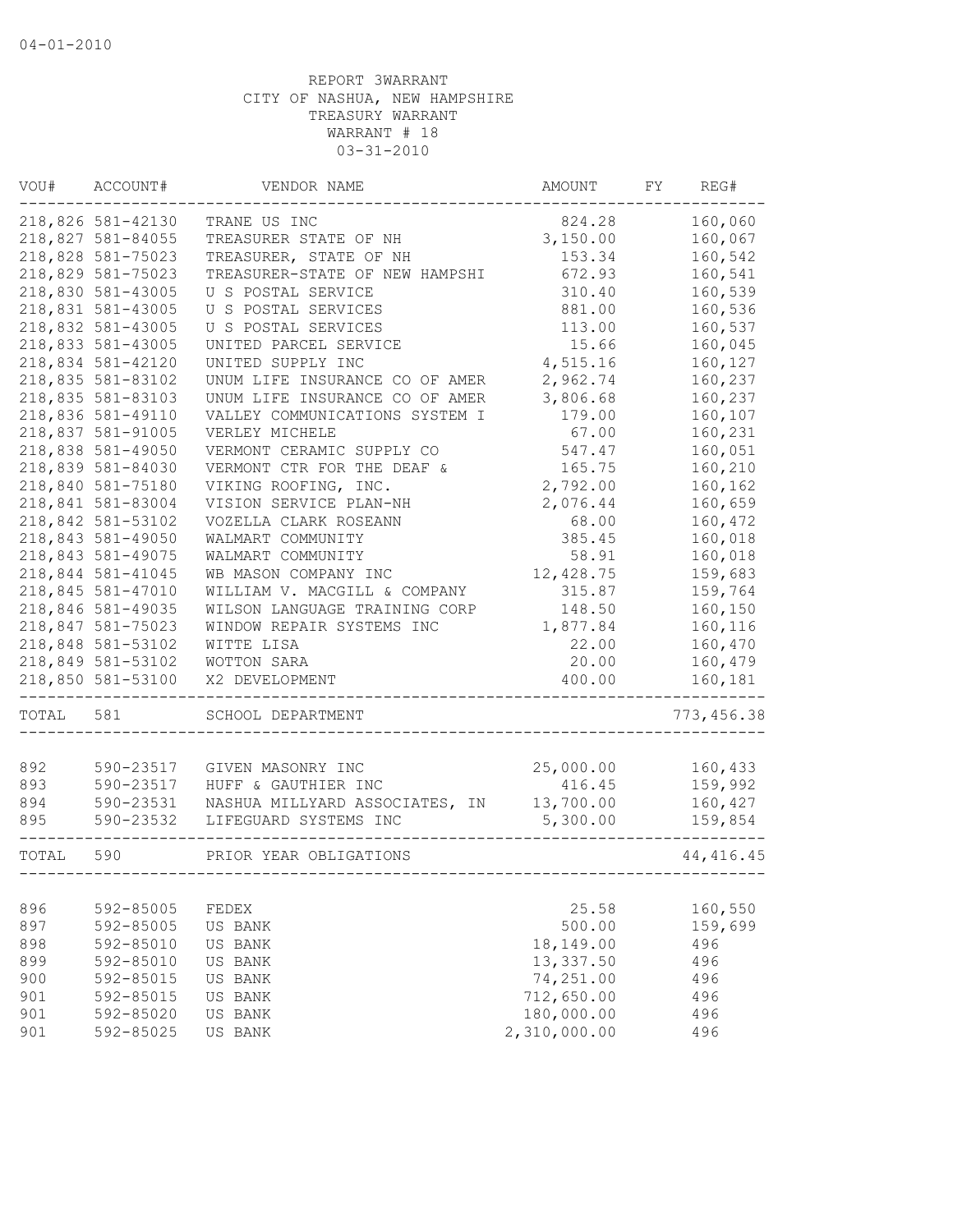|                                                             |                                                                                                                   | VOU# ACCOUNT# VENDOR NAME                                                                                                                                                                                         | AMOUNT FY REG#                                                                        |                                                                                                 |
|-------------------------------------------------------------|-------------------------------------------------------------------------------------------------------------------|-------------------------------------------------------------------------------------------------------------------------------------------------------------------------------------------------------------------|---------------------------------------------------------------------------------------|-------------------------------------------------------------------------------------------------|
|                                                             |                                                                                                                   | TOTAL 592 BONDED DEBT SERVICE                                                                                                                                                                                     |                                                                                       | 3,308,913.08                                                                                    |
| 902<br>903<br>904<br>905<br>906<br>907<br>908<br>909<br>910 | 595-22015<br>595-22015<br>595-22015<br>595-22015<br>595-22015<br>595-22020<br>595-22020<br>595-22020<br>595-22020 | BALLANTINE PENNY & BRIAN<br>COMEAU LIBBY<br>KIRKMAN RODNEY A<br>SCHMIDT ATLANT & JANICE<br>SHAFIYAN-RAD SAEED & SAMIRA NO<br>BALLANTINE PENNY & BRIAN<br>COMEAU LIBBY<br>KIRKMAN RODNEY A<br>LIBERTY WESTWOOD DEV | 23.95<br>119.71<br>76.64<br>8.75<br>12.50<br>314.15<br>1,400.49<br>949.46<br>4,680.76 | 160,389<br>160,386<br>160,384<br>160,391<br>160,393<br>160,389<br>160,386<br>160,384<br>159,849 |
|                                                             | TOTAL 595 OVERLAY                                                                                                 |                                                                                                                                                                                                                   |                                                                                       | 7,586.41                                                                                        |
| 911<br>912<br>913                                           | 599-64045<br>599-64045<br>599-64045<br>914 599-64045                                                              | PC MALL GOV INC<br>PROVANTAGE<br>TESSCO INC<br>TOSHIBA                                                                                                                                                            | 34.45<br>486.61<br>34.10<br>129.00                                                    | 160,076<br>159,998<br>160,245<br>160,401                                                        |
|                                                             |                                                                                                                   | TOTAL 599 "CERF" - EQUIPMENT PURCHASES                                                                                                                                                                            |                                                                                       | 684.16                                                                                          |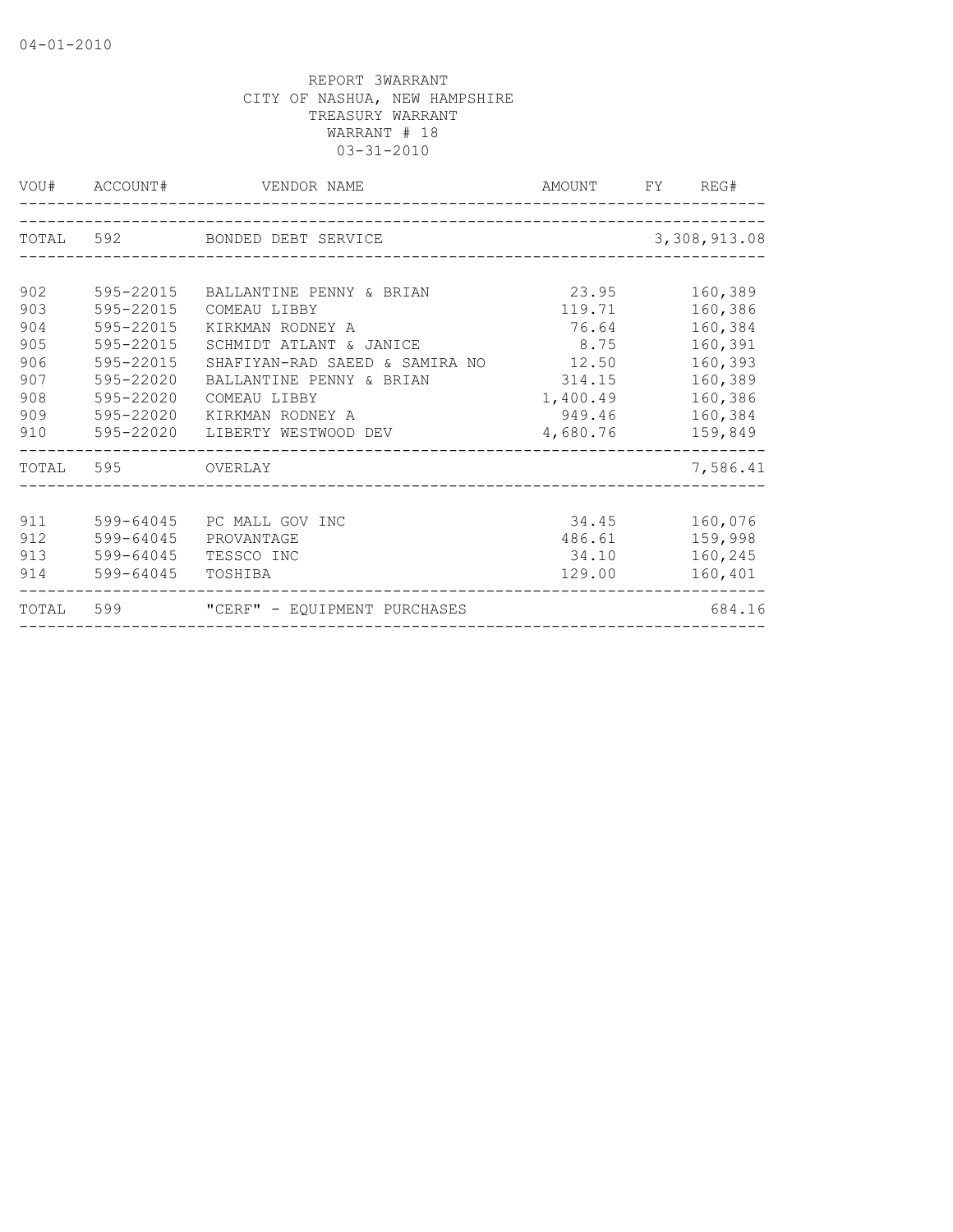| VOU#             | ACCOUNT# | VENDOR NAME                                             | AMOUNT   | FY. | REG#     |
|------------------|----------|---------------------------------------------------------|----------|-----|----------|
| 915              | 617-01   | THE JORDAN INSTITUTE                                    | 3,445.70 |     | 160,031  |
| TOTAL            | 617-01   | CAP IMP - BUILDING MAINT<br>GENERAL REPAIRS - CITY HALL |          |     | 3,445.70 |
| $218,851$ 681-12 |          | TURNER BUILDING SCIENCE LLC                             | 3,831.51 |     | 160,188  |
| TOTAL            | 681-12   | CAP IMP - SCHOOL<br>DEFERRED MAINTENANCE FY09           |          |     | 3,831.51 |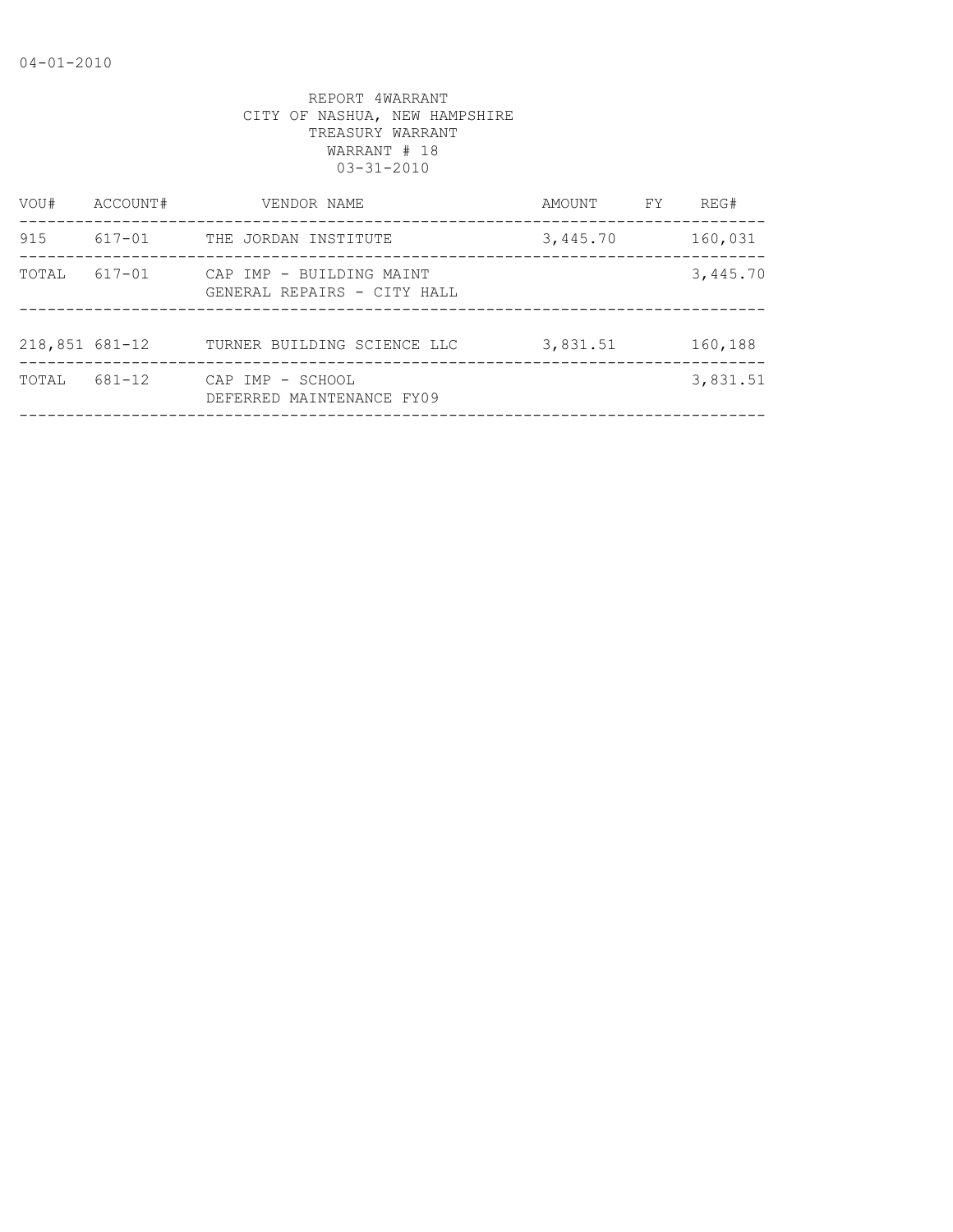| VOU#                            |                                                  | ACCOUNT# PROGRAM VENDOR NAME                                                                                   |                                            | AMOUNT FY REG#                                  |
|---------------------------------|--------------------------------------------------|----------------------------------------------------------------------------------------------------------------|--------------------------------------------|-------------------------------------------------|
| 916<br>917<br>918<br>919<br>920 | 722-41060<br>722-53025<br>722-53140<br>722-64045 | 3735 THE CAVAN GROUP INC<br>3735 CAREER CONNECTIONS<br>3735 DELL MARKETING LP<br>722-91025 3735 CITIZENS BANK  | 6,395.18<br>2,354.10<br>2,091.20<br>101.65 | 160,013<br>160,309<br>160,636<br>159,743<br>525 |
| TOTAL                           |                                                  |                                                                                                                |                                            |                                                 |
|                                 |                                                  | 921 753-01021 3740 FLEGAL LAW OFFICE PA                                                                        | 217,580.61 527                             |                                                 |
| TOTAL                           |                                                  | 753 CPF-STREET DEPT                                                                                            | 217,580.61                                 |                                                 |
| 922<br>922                      |                                                  | 792-71 3799 METHUEN CONSTRUCTION CORP INC<br>792-72         3799 METHUEN CONSTRUCTION CORP INC        1,612.32 | 546, 273. 18 499                           | 499                                             |
| TOTAL                           |                                                  |                                                                                                                | 547,885.50                                 |                                                 |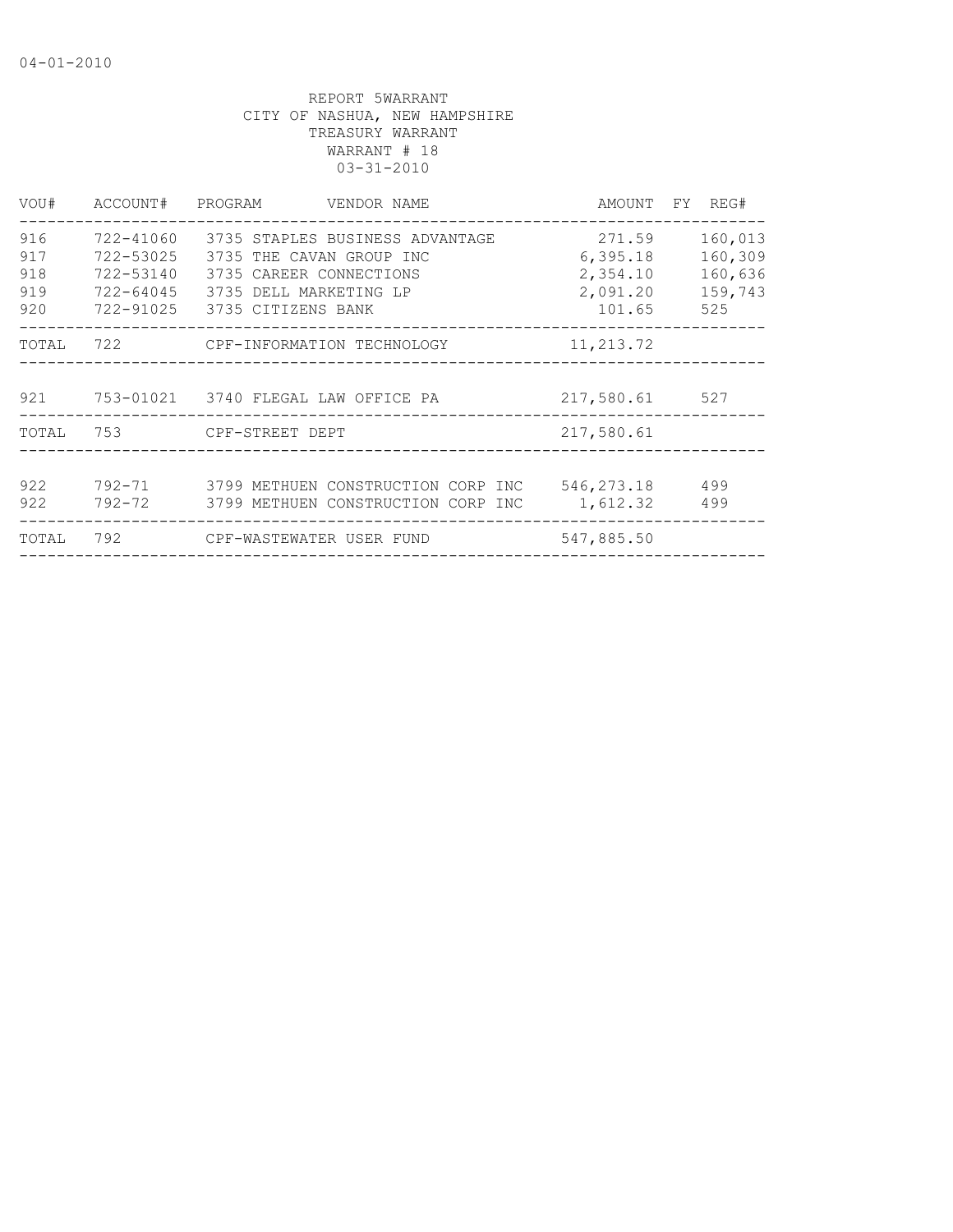| VOU# | ACCOUNT#  | VENDOR NAME                                                             | AMOUNT    | FY | REG#      |
|------|-----------|-------------------------------------------------------------------------|-----------|----|-----------|
| 923  |           | 801-151-01 111 COBURN WOODS ASSOC                                       | 406.97    |    | 160,371   |
| 924  | 801-31040 | PAETEC COMMUNICATIONS INC                                               | 7.26      |    | 160,549   |
| 925  | 801-31050 | NEXTEL COMMUNICATIONS                                                   | 99.06     |    | 160,556   |
| 926  | 801-32005 | PSNH                                                                    | 761.77    |    | 160,625   |
| 927  | 801-32005 | PUBLIC SERVICE OF NH                                                    | 798.92    |    | 160,628   |
| 928  | 801-33005 | PSNH                                                                    | 34.82     |    | 160,625   |
| 929  | 801-41015 | STAPLES BUSINESS ADVANTAGE                                              | 207.37    |    | 160,013   |
| 930  | 801-42000 | BANNER SYSTEMS OF MASSACHUSETT                                          | 336.55    |    | 160,255   |
| 931  | 801-42000 | NEW ENGLAND PAPER & SUPPLY                                              | 97.68     |    | 159,847   |
| 932  | 801-46030 | LEHIGH OUTFITTERS                                                       | 82.00     |    | 159,784   |
| 933  | 801-46045 | CCP INDUSTRIES INC                                                      | 121.21    |    | 159,827   |
| 934  | 801-48005 | SHATTUCK MALONE OIL CO                                                  | 1,249.64  |    | 160,546   |
| 934  | 801-48005 | SHATTUCK MALONE OIL CO                                                  | 1,437.10  |    | 160,546   |
| 934  | 801-48005 | SHATTUCK MALONE OIL CO                                                  | 437.37    |    | 160,546   |
| 935  | 801-49040 | BCM CONTROLS CORPORATION                                                | 2,370.42  |    | 159,865   |
| 936  | 801-53080 | ECS, INC                                                                | 4,250.75  |    | 159,997   |
| 937  | 801-53130 | COLUMBIA ANALYTICAL SERVICES I                                          | 925.00    |    | 159,859   |
| 938  | 801-59100 | ROUTHIER & SONS INC                                                     | 857.34    |    | 159,826   |
| 939  | 801-59100 | UNIVERSAL RECYCLING TECH LLC                                            | 5, 204.61 |    | 160,320   |
| 940  | 801-59178 | NEXTEL COMMUNICATIONS                                                   | $-298.32$ |    | 160,556   |
| 941  | 801-59239 | STAPLES BUSINESS ADVANTAGE                                              | 125.71    |    | 160,013   |
| 942  | 801-59245 | D & R TOWING INC                                                        | 375.00    |    | 160,265   |
| 943  | 801-75023 | BELLETETES INC                                                          | 58.26     |    | 159,811   |
| 944  | 801-75023 | HSBC BUSINESS SOLUTIONS                                                 | 464.34    |    | 160,428   |
| 945  | 801-77020 | EASTERN NE HYDRAULIS INC                                                | 1,290.00  |    | 160,006   |
| 947  | 801-78065 | MAYNARD & LESIEUR INCORPORATED                                          | 672.29    |    | 159,619   |
| 946  | 801-78065 | MAYNARD & LESIEUR INCORPORATED                                          | 2,589.01  |    | 160,284   |
| 948  | 801-78100 | CARPARTS OF NASHUA                                                      | 179.57    |    | 159,659   |
| 949  | 801-78100 | CHAPPELL TRACTOR SALES INC                                              | 607.98    |    | 159,693   |
| 950  | 801-78100 | CN WOOD CO INC                                                          | 1,378.42  |    | 160,158   |
| 951  | 801-78100 | DONOVAN EQUIPMENT CO INC                                                | 613.68    |    | 159,685   |
| 952  | 801-78100 | DONOVAN SPRING COMPANY INC                                              | 2,388.03  |    | 159,689   |
| 953  | 801-78100 | FREIGHTLINER OF NH INC                                                  | 1,170.99  |    | 159,972   |
| 954  | 801-78100 | LIBERTY INTN'L TRUCKS OF NH LL                                          | 53.50     |    | 160,280   |
| 954  | 801-78100 | LIBERTY INTN'L TRUCKS OF NH LL                                          | 1,200.00  |    | 160,280   |
| 955  | 801-78100 | MCDEVITT TRUCKS INC                                                     | 145.98    |    | 160,570   |
| 956  | 801-78100 | NAPA AUTO PARTS                                                         | 491.54    |    | 159,952   |
| 957  | 801-78100 | SANEL AUTO PARTS CO                                                     | 82.65     |    | 159,821   |
| 957  | 801-78100 | SANEL AUTO PARTS CO                                                     | 79.56     |    | 159,822   |
| 958  | 801-78100 | SOUTHWORTH-MILTON INC                                                   | 2,697.95  |    | 159,661   |
| 959  | 801-82005 | LIBERTY INTN'L TRUCKS OF NH LL                                          | 48.79     |    | 160,280   |
| 960  |           | 801-82025 NH RETIREMENT SYSTEM                                          | 172.12    |    | 505       |
| 960  | 801-82025 | NH RETIREMENT SYSTEM                                                    | 413.44    |    | 505       |
|      |           | TOTAL 801 SOLID WASTE DISPOSAL<br>------------------------------------- |           |    | 36,686.33 |
| 961  |           | 802-215-00 ABSOLUTE TITLE LLC                                           | 59.75     |    | 159,804   |
|      |           |                                                                         |           |    |           |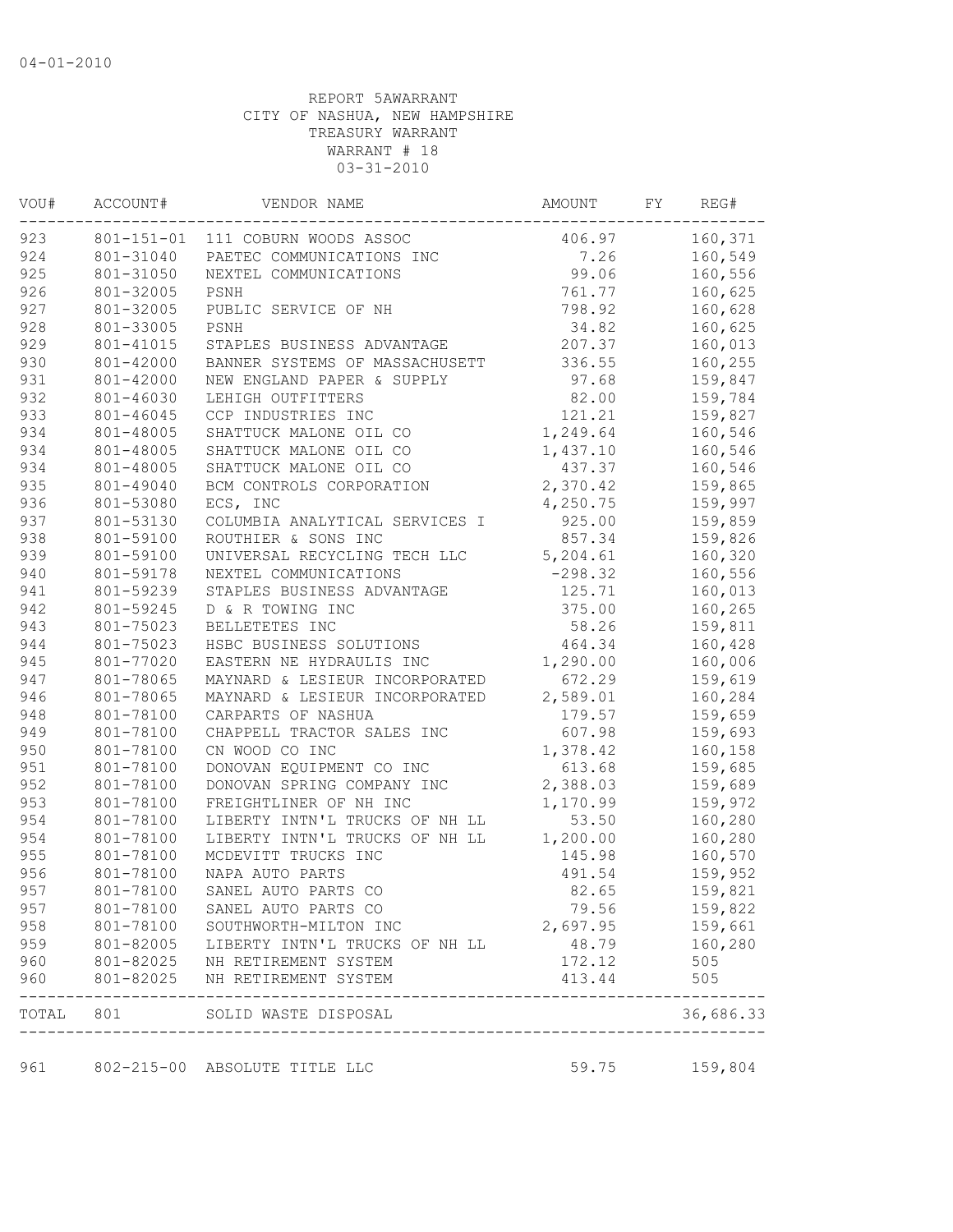| VOU#  | ACCOUNT#         | VENDOR NAME                              | AMOUNT    | FΥ | REG#    |
|-------|------------------|------------------------------------------|-----------|----|---------|
| 962   |                  | 802-215-00 ACCESS CLOSING TITLE SERVICES | 87.65     |    | 159,900 |
| 963   | $802 - 215 - 00$ | BROKER'S TITLE & CLOSING LLC             | 39.60     |    | 159,903 |
| 964   | $802 - 215 - 00$ | CAMPBELL THOMAS                          | 144.00    |    | 160,417 |
| 965   | $802 - 215 - 00$ | COLLIANDER FIELD & BROWN                 | 104.70    |    | 160,421 |
| 966   | $802 - 215 - 00$ | CWMBS-BANK OF NY                         | 66.53     |    | 160,416 |
| 967   | $802 - 215 - 00$ | DEPENASSE WENDY                          | 56.65     |    | 160,419 |
| 968   | $802 - 215 - 00$ | DETILLIO JOSEPHINE                       | 73.51     |    | 160,422 |
| 969   | $802 - 215 - 00$ | ETCHSTONE PROPERTIES                     | 21.00     |    | 160,424 |
| 970   | $802 - 215 - 00$ | FLEURY DONNA                             | 35.89     |    | 160,373 |
| 971   | $802 - 215 - 00$ | FORD CHARLOTTE                           | 13.33     |    | 160,429 |
| 972   | $802 - 215 - 00$ | FRASER MARK                              | 100.21    |    | 160,420 |
| 973   | $802 - 215 - 00$ | KANE JENNIFER                            | 72.41     |    | 160,418 |
| 974   | $802 - 215 - 00$ | MORLEY LEONARD JR ESQ                    | 44.41     |    | 160,423 |
| 975   | $802 - 215 - 00$ | PHENIX TITLE SERVICES                    | 15.38     |    | 159,860 |
| 976   | $802 - 215 - 00$ | RINEY TIMOTHY                            | 260.04    |    | 160,249 |
| 977   | $802 - 215 - 00$ | THE MASIELLO GROUP                       | 267.34    |    | 160,425 |
| 978   | 802-31005        | NEXTEL COMMUNICATIONS                    | 24.07     |    | 160,556 |
| 978   | 802-31005        | NEXTEL COMMUNICATIONS                    | 137.33    |    | 160,556 |
| 979   | 802-31040        | PAETEC COMMUNICATIONS INC                | 7.19      |    | 160,549 |
| 980   | 802-32005        | PSNH                                     | 842.69    |    | 160,625 |
| 980   | 802-32005        | PSNH                                     | 1,356.62  |    | 160,626 |
| 981   | 802-32005        | PUBLIC SERVICE OF NH                     | 53,062.19 |    | 160,628 |
| 982   | 802-33005        | PENNICHUCK WATER                         | 1,137.52  |    | 160,573 |
| 983   | 802-34015        | METROMEDIA ENERGY INC                    | 13,864.44 |    | 160,601 |
| 984   | 802-34015        | NATIONAL GRID                            | 3,715.63  |    | 160,596 |
| 985   | 802-43005        | CITY OF NASHUA PETTY CASH                | 56.52     |    | 160,543 |
| 986   | 802-45101        | CIBA CORPORATION                         | 11,736.00 |    | 159,715 |
| 987   | 802-45103        | JCI JONES CHEMICALS INC                  | 6,837.54  |    | 160,318 |
| 988   | 802-45105        | HOLLAND COMPANY INC                      | 11,884.32 |    | 159,748 |
| 989   | 802-45106        | KEMIRA WATER SOLUTIONS INC               | 10,523.25 |    | 159,852 |
| 990   | 802-45175        | ARCSOURCE INC                            | 264.20    |    | 159,824 |
| 991   | 802-46045        | UNIFIRST CORPORATION                     | 96.50     |    | 159,976 |
| 991   | 802-46045        | UNIFIRST CORPORATION                     | 461.16    |    | 159,976 |
| 992   | 802-48005        | SHATTUCK MALONE OIL CO                   | 3,464.63  |    | 160,546 |
| 992   | 802-48005        | SHATTUCK MALONE OIL CO                   | 3,464.64  |    | 160,546 |
| 993   | 802-49070        | CITY OF NASHUA PETTY CASH                | 5.78      |    | 160,543 |
| 994   | 802-49070        | HACH COMPANY                             | 119.45    |    | 159,961 |
| 995   | 802-49070        | IDEXX DISTRIBUTION INC                   | 809.05    |    | 159,869 |
| 996   | 802-49070        | VWR INTERNATIONAL INC                    | 1,109.71  |    | 160,015 |
| 997   | 802-49070        | WILKEM SCIENTIFIC LTD                    | 720.00    |    | 159,650 |
| 998   | 802-49075        | <b>CUES</b>                              | 102.12    |    | 159,772 |
| 999   | 802-49339        | CITY OF NASHUA/PETTY CASH                | 40.00     |    | 159,630 |
| 1,000 | 802-53030        | EASTERN ANALYTICAL INC                   | 65.00     |    | 159,817 |
| 1,001 | 802-53030        | Q C SERVICES INC                         | 831.92    |    | 159,848 |
| 1,002 | 802-59100        | ANSWERING SERVICES OF NH LLC             | 70.00     |    | 159,872 |
| 1,003 | 802-59100        | NOREL SERVICE COMPANY                    | 535.00    |    | 160,248 |
| 1,004 | 802-59105        | GREENLEAF WILLIAM                        | 510.00    |    | 159,887 |
| 1,005 | 802-59220        | PRINTGRAPHICS OF MAINE                   | 747.47    |    | 159,727 |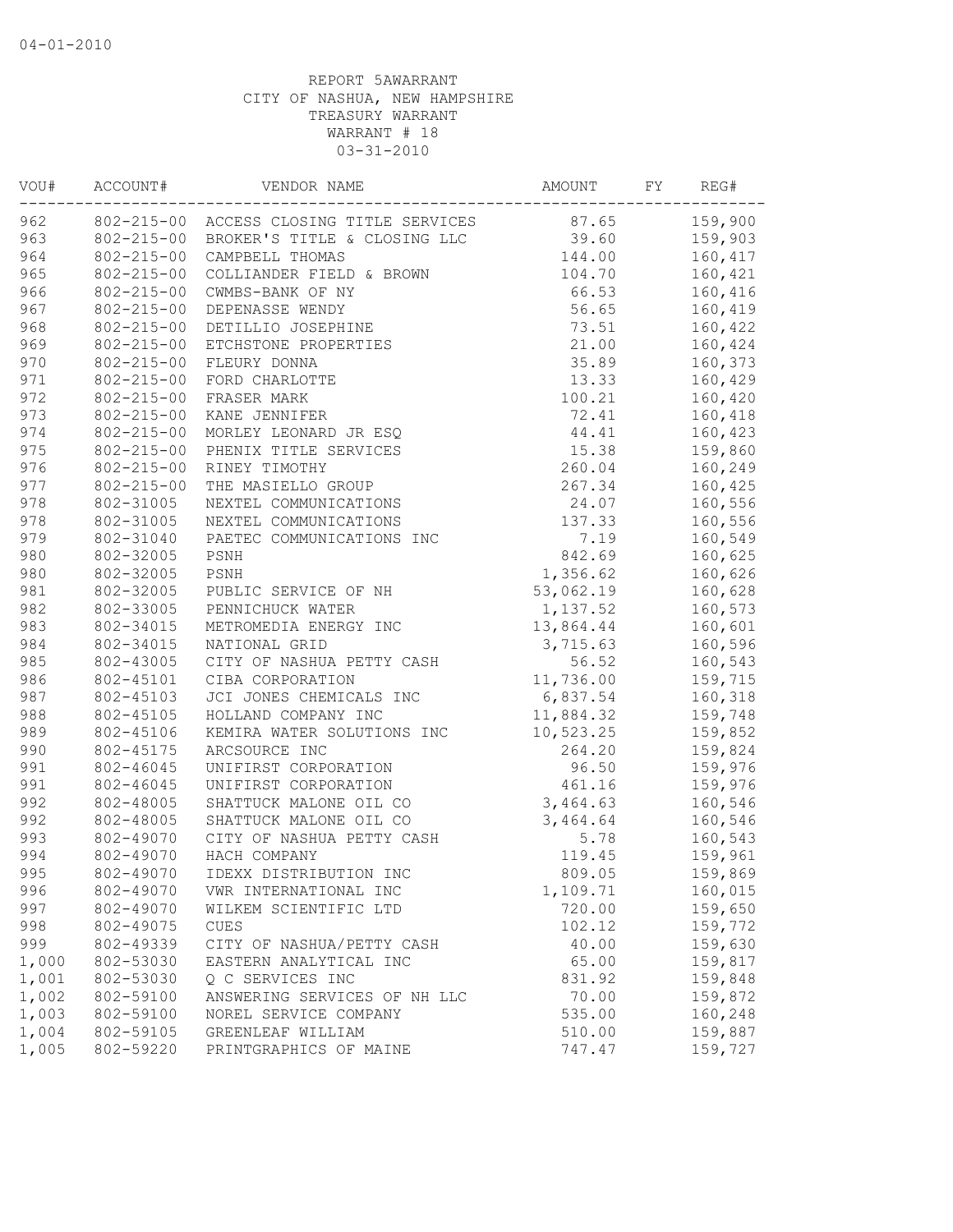| 1,006<br>802-59225<br>25,169.36<br>RESOURCE MANAGEMENT INC<br>802-59230<br>BELLETETES INC<br>39.94 | 159,645 |
|----------------------------------------------------------------------------------------------------|---------|
| 1,007                                                                                              |         |
|                                                                                                    | 159,811 |
| 1,008<br>802-59230<br>2,174.82<br>BROX INDUSTRIES INC                                              | 159,691 |
| 1,009<br>802-59230<br>E J PRESCOTT INC<br>129.85                                                   | 159,731 |
| 1,010<br>901.68<br>802-59230<br>MCGILL HOSE & COUPLING INC                                         | 160,382 |
| 2,320.23<br>1,011<br>802-59230<br>VELLANO BROS INC                                                 | 159,823 |
| 125.71<br>1,012<br>802-59239<br>STAPLES BUSINESS ADVANTAGE                                         | 160,014 |
| 1,013<br>802-59239<br>UNITED SYSTEMS OF ARKANSAS INC<br>430.43                                     | 159,734 |
| 1,014<br>802-59265<br>CITIZENS BANK<br>2,921.22                                                    | 503     |
| 1,015<br>802-59265<br>689.68<br>CITIZENS BANK                                                      | 504     |
| 1,016<br>802-59320<br>CARPARTS OF NASHUA<br>349.95                                                 | 159,659 |
| CARPARTS OF NASHUA<br>1,016<br>802-59320<br>427.50                                                 | 159,659 |
| CN WOOD CO INC<br>84.71<br>1,017<br>802-59320                                                      | 160,158 |
| DICK RAYMOND INC<br>1,018<br>802-59320<br>74.95                                                    | 160,297 |
| 1,019<br>802-59320<br>MAC MULKIN CHEVROLET INC<br>52.02                                            | 160,267 |
| 1,020<br>802-59320<br>MAYNARD & LESIEUR INCORPORATED<br>1,184.82                                   | 160,284 |
| 1,021<br>NAPA AUTO PARTS<br>374.25<br>802-59320                                                    | 159,952 |
| 1,021<br>802-59320<br>NAPA AUTO PARTS<br>10.40                                                     | 159,952 |
| 1,022<br>ERC WIPING PRODUCTS INC<br>166.50<br>802-64192                                            | 159,654 |
| 1,023<br>F W WEBB COMPANY<br>78.06<br>802-64192                                                    | 159,729 |
| 185.63<br>1,024<br>802-64192<br>GRAINGER                                                           | 159,746 |
| 1,025<br>802-64192<br>HOME DEPOT CREDIT SERVICES<br>62.76                                          | 160,565 |
| 1,026<br>149.90<br>802-64192<br>IRWIN MARINE                                                       | 160,009 |
| 1,027<br>17.78<br>802-64192<br>M & M ELECTRICAL SUPPLY CO INC                                      | 160,258 |
| 1,028<br>802-64192<br>722.41<br>OMEGA INDUSTRIAL SUPPLY INC                                        | 159,889 |
| 1,029<br>328.72<br>802-64192<br>PINE MOTOR PARTS                                                   | 160,286 |
| 1,030<br>20.95<br>802-64192<br>UNITED SUPPLY COMPANY INC                                           | 160,300 |
| 1,031<br>850.00<br>802-77045<br>M & B MACHINING AND WELDING                                        | 160,281 |
| 1,032<br>MCMASTER-CARR SUPPLY CO<br>427.29<br>802-77045                                            | 159,802 |
| 1,033<br>7.60<br>802-77050<br>PINE MOTOR PARTS                                                     | 160,286 |
| 1,034<br>8.74<br>802-77062<br>FASTENAL COMPANY                                                     | 159,888 |
| 1,035<br>179.27<br>802-77062<br>M & M ELECTRICAL SUPPLY CO INC                                     | 160,258 |
| 1,036<br>M & B MACHINING AND WELDING<br>732.00<br>802-77063                                        | 160,281 |
| 1,037<br>802-77063<br>M & M ELECTRICAL SUPPLY CO INC<br>46.18                                      | 160,258 |
| 1,038<br>802-77065<br>743.69<br>EASTERN BEARINGS INC                                               | 159,767 |
| 1,039<br>802-77067<br>GRAINGER<br>177.84                                                           | 159,746 |
| 1,039<br>802-77068<br>GRAINGER                                                                     | 159,746 |
| 1,040<br>802-77068<br>117.26<br>UNITED SUPPLY COMPANY INC                                          | 160,300 |
| 1,041<br>802-77069<br>BEARINGS SPECIALTY CO INC<br>100.51                                          | 159,982 |
| 1,042<br>802-77069<br>24.01<br>FASTENAL COMPANY                                                    | 159,888 |
| 1,043<br>802-77069<br>40.32<br>HOME DEPOT CREDIT SERVICES                                          | 160,565 |
| 1,044<br>802-77069<br>M & M ELECTRICAL SUPPLY CO INC<br>258.95                                     | 160,258 |
| 1,045<br>88.52<br>802-77069<br>UNITED SUPPLY COMPANY INC                                           | 160,300 |
| 1,046<br>802-77070<br>1,293.50<br>G H PHILBRICK SONS INC                                           | 159,846 |
| 1,047<br>802-77070<br>20.75<br>PINE MOTOR PARTS                                                    | 160,286 |
| 1,048<br>802-77070<br>WINDWARD PETROLEUM<br>1,573.27                                               | 159,716 |
| 1,049<br>802-77071<br>FASTENAL COMPANY<br>863.47                                                   | 159,888 |
| 1,050<br>802-77072<br>M & M ELECTRICAL SUPPLY CO INC<br>175.84                                     | 160,258 |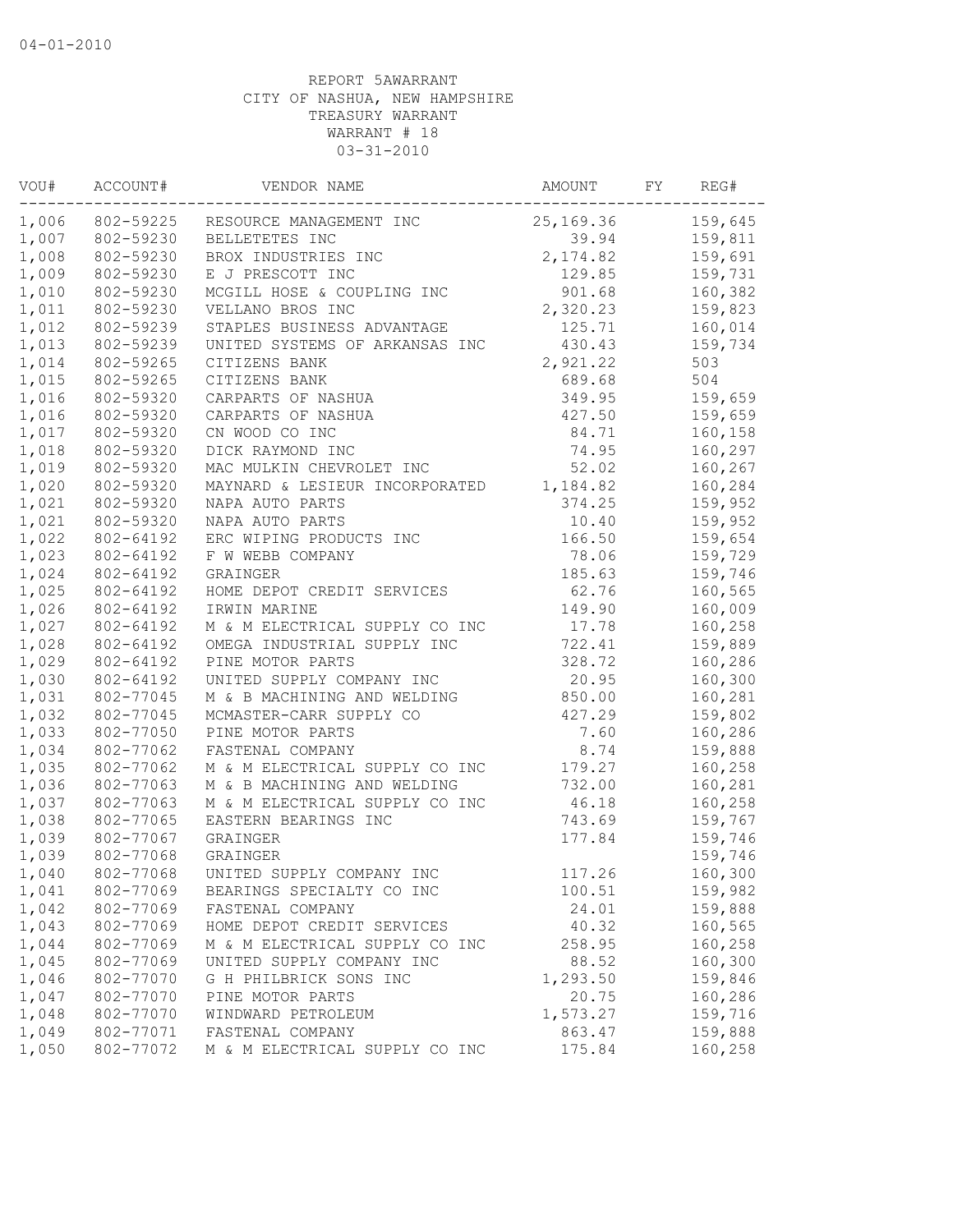| VOU#  | ACCOUNT#  | VENDOR NAME                    | AMOUNT   | FY. | REG#         |
|-------|-----------|--------------------------------|----------|-----|--------------|
| 1,051 | 802-77075 | HOME DEPOT CREDIT SERVICES     | 37.32    |     | 160,565      |
| 1,052 | 802-77075 | M & M ELECTRICAL SUPPLY CO INC | 87.48    |     | 160,258      |
| 1,053 | 802-77075 | MCMASTER-CARR SUPPLY CO        | 554.51   |     | 159,802      |
| 1,054 | 802-77075 | UNITED SUPPLY COMPANY INC      | 54.15    |     | 160,300      |
| 1,055 | 802-82025 | NH RETIREMENT SYSTEM           | 223.60   |     | 505          |
| 1,055 | 802-82025 | NH RETIREMENT SYSTEM           | 697.78   |     | 505          |
| 1,056 | 802-91010 | DOOKRAN STEPHEN                | 11.00    |     | 159,956      |
| 1,057 | 802-94005 | CONTI KATHLEEN                 | 83.01    |     | 159,620      |
| 1,058 | 802-94005 | HABERMAN RICHARD W             | 35.00    |     | 160,403      |
| 1,059 | 802-94005 | NEIWPCC-TRAINING               | 300.00   |     | 160,586      |
| 1,060 | 802-94005 | NHWPCA                         | 30.00    |     | 160,591      |
| 1,060 | 802-94005 | NHWPCA                         | 120.00   |     | 160,591      |
| 1,061 | 802-94005 | UNH TECHNOLOGY TRANSFER CTR    | 25.00    |     | 160,557      |
| 1,062 | 802-95005 | ASCE                           | 110.00   |     | 160,554      |
| 1,063 | 802-95005 | NACWA                          | 6,761.00 |     | 160,587      |
| 1,064 | 802-95075 | NEWEA                          | 70.00    |     | 160,632      |
| TOTAL | 802       | SEWERAGE DISPOSAL SYSTEM       |          |     | 186, 187. 43 |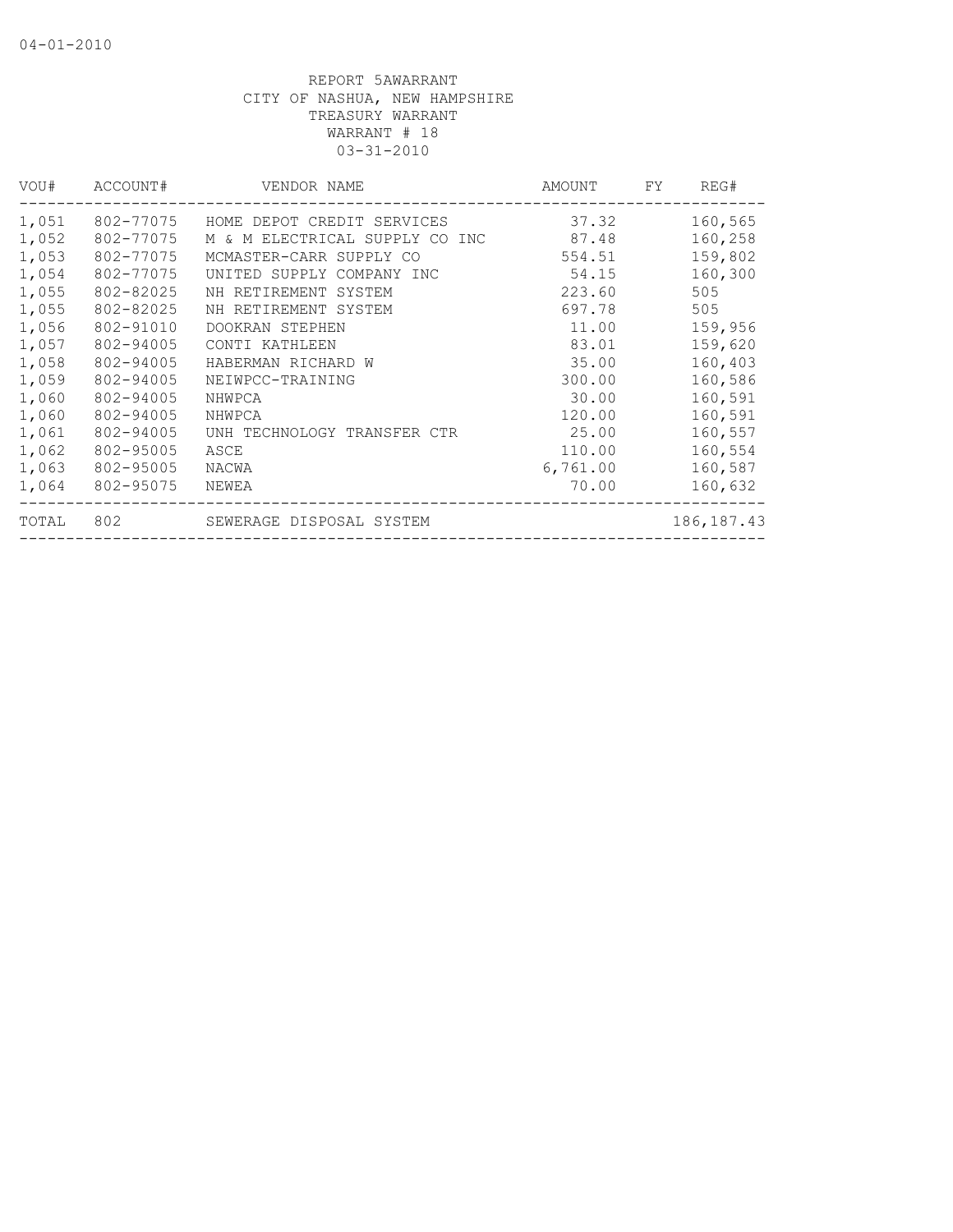| VOU#           | ACCOUNT#                       | VENDOR NAME                                              | AMOUNT             | FY | REG#               |
|----------------|--------------------------------|----------------------------------------------------------|--------------------|----|--------------------|
| 1,065          | 941-01340                      | HUDSON TROPHY COMPANY                                    | 125.00             |    | 159,828            |
| 1,066          | 941-49075                      | LISTER CHRIS                                             | 72.00              |    | 159,917            |
| 1,067          | 941-98029                      | BOARD OF HEALTH/PETTY CASH                               | 94.20              |    | 160,544            |
| TOTAL          | 941                            | HEALTH & COMM SVCS TRUST FUND                            |                    |    | 291.20             |
| 1,068          |                                | 951-05068 STAPLES BUSINESS ADVANTAGE                     | 20.36              |    | 160,014            |
| TOTAL          | 951                            | PWD & ENG TRUST FUND                                     |                    |    | 20.36              |
|                |                                |                                                          |                    |    |                    |
| 1,069          | 952-05058                      | ASAP FIRE & SAFETY                                       | 161.95             |    | 159,750            |
| 1,070          | $952 - 05058$                  | ASAP SPRINKLER, LLC                                      | 747.50             |    | 160,039            |
| 1,071<br>1,072 | $952 - 05058$<br>$952 - 05058$ | CVS FLAGS.COM<br>HARRIS TROPHY                           | 959.00             |    | 160,415<br>159,778 |
| 1,073          | $952 - 05058$                  | SAM'S CLUB DIRECT                                        | 5,273.50<br>197.54 |    | 160,583            |
| 1,074          | 952-59020                      | CITY OF NASHUA PETTY CASH                                | 59.96              |    | 160,545            |
| 1,075          | 952-59020                      | JEANNOTTE'S MARKET                                       | 68.49              |    | 159,738            |
| 1,076          | 952-75021                      | BELLETETES INC                                           | 48.55              |    | 159,811            |
| 1,077          | 952-75021                      | M & M ELECTRICAL SUPPLY CO INC                           | 106.20             |    | 160,258            |
| TOTAL          | 952                            | PARK & RECREATION TRUST FUND                             |                    |    | 7,622.69           |
|                |                                |                                                          |                    |    |                    |
| 1,078<br>1,079 | 961-05069                      | 961-05069 BEDARD JERRY<br>GAGNON'S ELECTRICAL SERVICE IN | 5,505.00<br>125.00 |    | 160,395<br>159,922 |
| TOTAL          | 961                            | EDGEWOOD CEMETERY TRUST FUND                             |                    |    | 5,630.00           |
| 1,080          | 963-34005                      | MCLAUGHLIN OIL COMPANY                                   | 325.83             |    | 159,739            |
| TOTAL          | 963                            | WOODLAWN CEMETERY TRUST FUND                             |                    |    | 325.83             |
|                |                                |                                                          |                    |    |                    |
| 1,081          | 975-32005                      | PSNH                                                     | 59.49              |    | 160,626            |
| 1,082          | 975-33005                      | PENNICHUCK WATER                                         | 18.18              |    | 160,573            |
| 1,083          | 975-34015                      | METROMEDIA ENERGY INC                                    | 755.99             |    | 160,601            |
| 1,084          | 975-45050                      | BAKER & TAYLOR                                           | 824.10             |    | 159,720            |
| 1,084          | 975-45050                      | BAKER & TAYLOR                                           | 2,022.57           |    | 159,721            |
| 1,084          | 975-45050                      | BAKER & TAYLOR                                           | 1,161.02           |    | 159,722            |
| 1,084          | $975 - 45050$                  | BAKER & TAYLOR                                           | 1,633.61           |    | 159,723            |
| 1,084          | 975-45050                      | BAKER & TAYLOR                                           | 224.75             |    | 159,724            |
| 1,085          | $975 - 45050$                  | BAKER & TAYLOR ENTERTAINMENT                             | 13.31              |    | 159,710            |
| 1,086          | $975 - 45050$                  | INGRAM LIBRARY SERVICES                                  | 860.47             |    | 160,000            |
| 1,087          | 975-45085                      | MICROMARKETING LLC                                       | 388.24             |    | 159,806            |
| 1,088          | 975-45085                      | RECORDED BOOKS LLC                                       | 1,068.36           |    | 159,980            |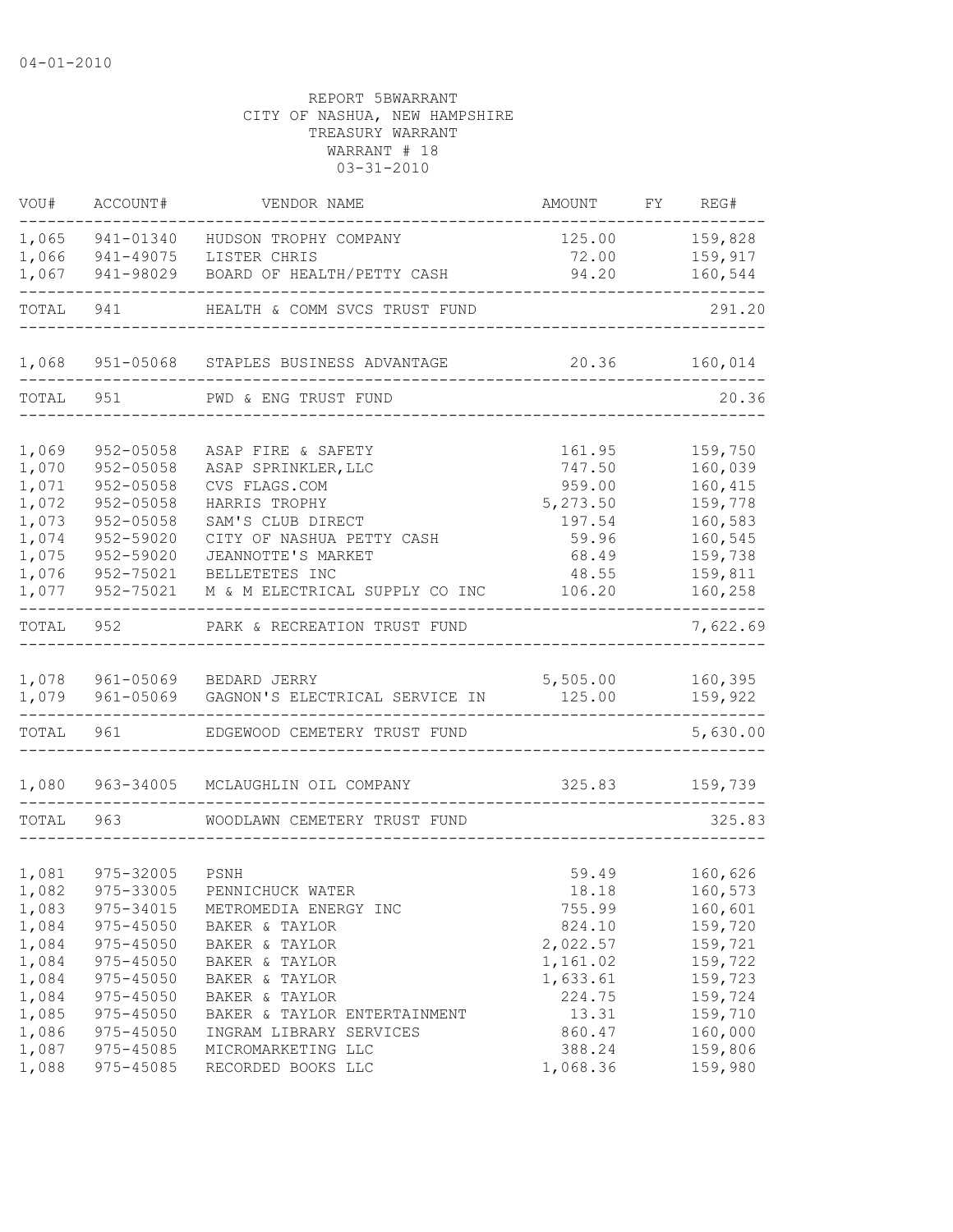| VOU#   | ACCOUNT#  | VENDOR NAME          | AMOUNT   | FY | REG#      |
|--------|-----------|----------------------|----------|----|-----------|
| 1,089  | 975-45903 | GALE GROUP INC       | 3,179.00 |    | 160,574   |
| TOTAL  | 975       | LIBRARY TRUST FUND   |          |    | 12,209.09 |
|        |           |                      |          |    |           |
| 218,85 | 981-64192 | SCHOOL SPECIALTY INC | 195.28   |    | 160,073   |
| TOTAL  | 981       | SCHOOL TRUST FUND    |          |    | 195.28    |
|        |           |                      |          |    |           |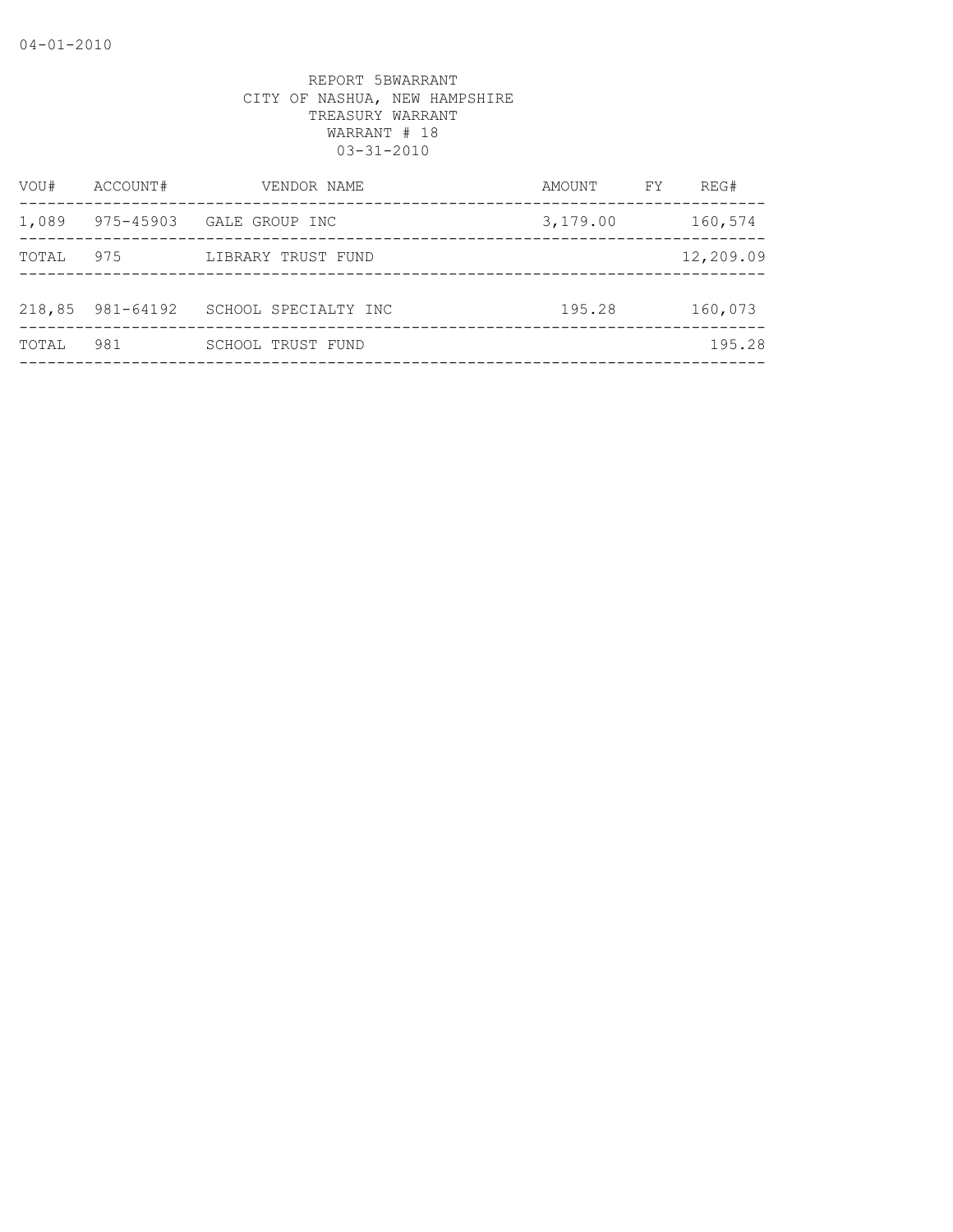|           | ACCOUNT# PAYROLL WEEK ENDING |  |  | AMOUNT |
|-----------|------------------------------|--|--|--------|
|           |                              |  |  |        |
| TOTAL 951 |                              |  |  |        |
|           |                              |  |  |        |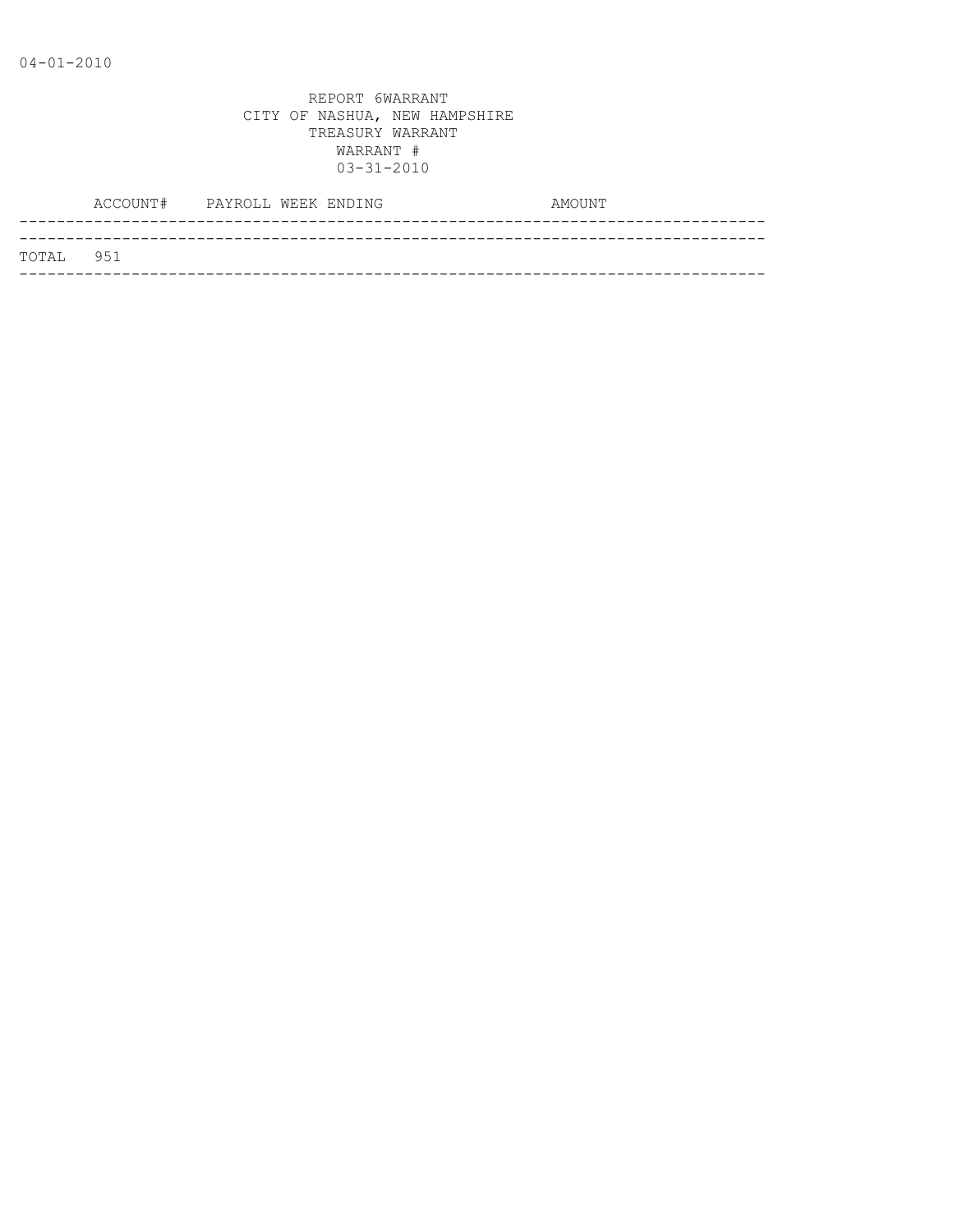|           |           | ACCOUNT# PAYROLL WEEK ENDING | AMOUNT   |            |
|-----------|-----------|------------------------------|----------|------------|
|           |           | 305-11125  13-MAR-2010       | 929.81   |            |
|           |           | 305-11125 20-MAR-2010        | 929.81   |            |
|           |           | 305-11125 27-MAR-2010        | 929.81   |            |
|           |           | 305-11239  13-MAR-2010       | 1,044.26 |            |
|           |           | 305-11239 20-MAR-2010        | 1,044.26 |            |
|           |           | 305-11239 27-MAR-2010        | 1,044.26 |            |
| TOTAL 305 |           |                              |          | 5,922.21   |
|           |           |                              |          |            |
|           |           | 308-11130  13-MAR-2010       | 833.86   |            |
|           |           | 308-11130 20-MAR-2010        | 833.85   |            |
|           | 308-11130 | 27-MAR-2010                  | 833.86   |            |
|           | 308-11418 | 13-MAR-2010                  | 477.92   |            |
|           | 308-11418 | 20-MAR-2010                  | 477.92   |            |
|           | 308-11418 | 27-MAR-2010                  | 477.92   |            |
|           | 308-11441 | 13-MAR-2010                  | 1,404.69 |            |
|           | 308-11441 | 20-MAR-2010                  | 1,404.69 |            |
|           | 308-11441 | 27-MAR-2010                  | 1,404.69 |            |
|           | 308-11446 | 13-MAR-2010                  | 838.07   |            |
|           | 308-11446 | 20-MAR-2010                  | 838.07   |            |
|           | 308-11446 | 27-MAR-2010                  | 838.07   |            |
|           | 308-11540 | 13-MAR-2010                  | 1,047.51 |            |
|           | 308-11540 | 20-MAR-2010                  | 1,047.51 |            |
|           | 308-11540 | 27-MAR-2010                  | 1,047.51 |            |
|           | 308-11578 | 13-MAR-2010                  | 964.37   |            |
|           | 308-11578 | 20-MAR-2010                  | 964.36   |            |
|           | 308-11578 | 27-MAR-2010                  | 964.37   |            |
|           | 308-11589 | 13-MAR-2010                  | 1,044.26 |            |
|           | 308-11589 | 20-MAR-2010                  | 1,044.26 |            |
|           | 308-11589 | 27-MAR-2010                  | 1,044.26 |            |
|           | 308-11608 | 13-MAR-2010                  | 952.10   |            |
|           | 308-11608 | 20-MAR-2010                  | 952.10   |            |
|           | 308-11608 | 27-MAR-2010                  | 952.10   |            |
|           | 308-83051 | 13-MAR-2010                  | 1,659.87 |            |
|           | 308-83051 | 20-MAR-2010                  | 2,138.92 |            |
|           | 308-83051 | 27-MAR-2010                  | 2,215.04 |            |
|           |           | 308-83052  13-MAR-2010       | 1,662.61 |            |
|           | 308-83052 | 20-MAR-2010                  | 1,897.83 |            |
|           | 308-83052 | 27-MAR-2010                  | 2,592.44 |            |
|           | 308-83102 | 13-MAR-2010                  | 2,474.16 |            |
|           | 308-83102 | 20-MAR-2010                  | 2,474.16 |            |
|           | 308-83102 | 27-MAR-2010                  | 2,474.16 |            |
| TOTAL     | 308       | SRF - INSURANCE              |          | 42, 277.51 |

3097-11162 13-MAR-2010 627.00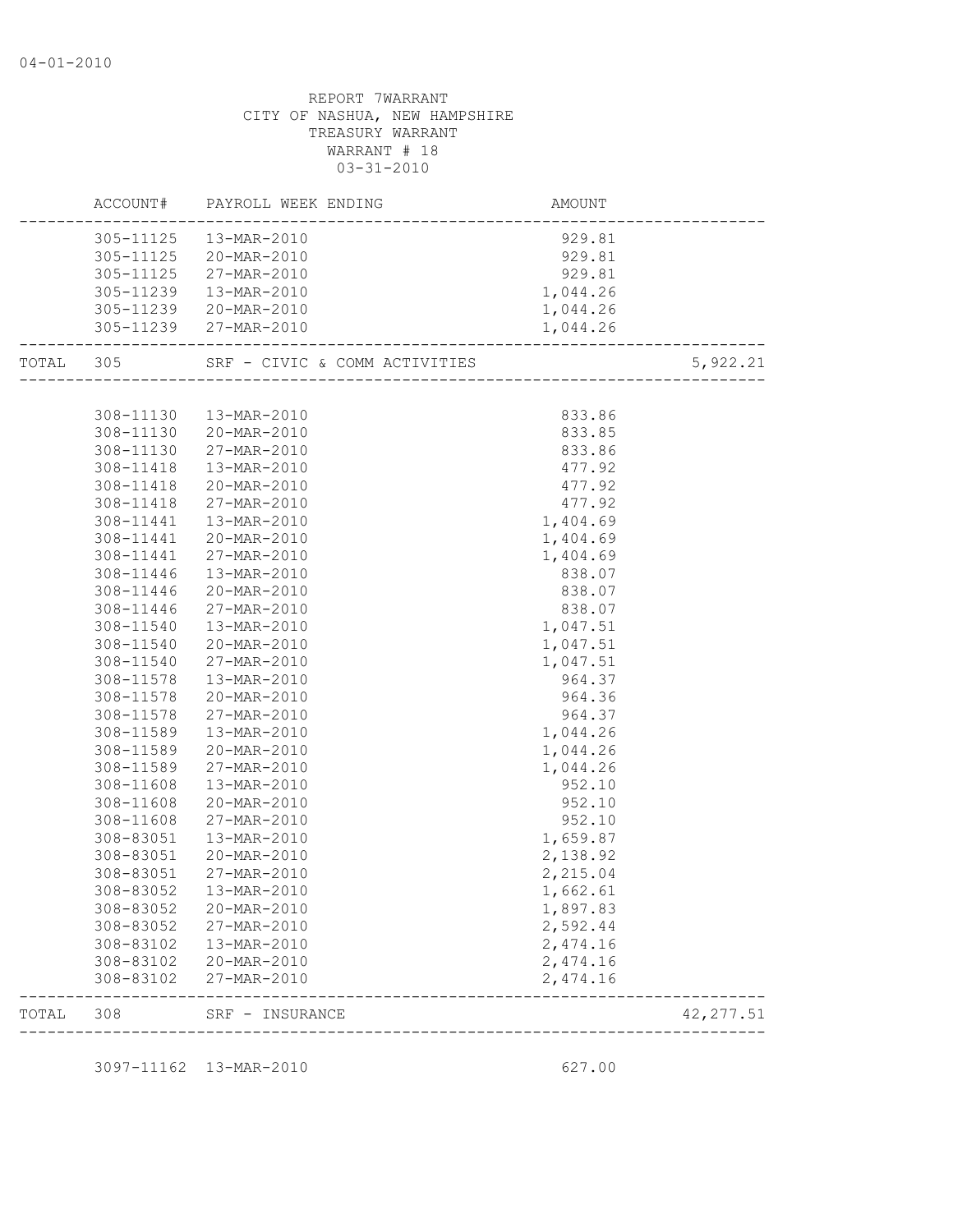|           | ACCOUNT#   | PAYROLL WEEK ENDING            | AMOUNT     |             |
|-----------|------------|--------------------------------|------------|-------------|
|           | 3097-11162 | 20-MAR-2010                    | 627.00     |             |
|           | 3097-11162 | 27-MAR-2010                    | 627.00     |             |
|           | 3097-11408 | 13-MAR-2010                    | 671.30     |             |
|           | 3097-11408 | 20-MAR-2010                    | 555.85     |             |
|           | 3097-11408 | 27-MAR-2010                    | 645.18     |             |
|           | 3097-12112 | 13-MAR-2010                    | 612.53     |             |
|           | 3097-12112 | 20-MAR-2010                    | 591.53     |             |
|           | 3097-12112 | 27-MAR-2010                    | 612.53     |             |
|           | 3097-12830 | 13-MAR-2010                    | 32.90      |             |
|           | 3097-12830 | 20-MAR-2010                    | 93.53      |             |
|           | 3097-12830 | 27-MAR-2010                    | 20.08      |             |
|           | 3097-19138 | 20-MAR-2010                    | 3,011.20   |             |
|           | 3097-19139 | 20-MAR-2010                    | 12,807.65  |             |
|           | 3097-19140 | 13-MAR-2010                    | 8,975.26   |             |
|           | 3097-19140 | 20-MAR-2010                    | 8,972.95   |             |
|           | 3097-19140 | 27-MAR-2010                    | 8,972.95   |             |
|           | 3097-19540 | 13-MAR-2010                    | 23,060.85  |             |
|           | 3097-19540 | 20-MAR-2010                    | 21,897.85  |             |
|           | 3097-19540 | 27-MAR-2010                    | 22, 427.35 |             |
|           | 3097-19544 | 13-MAR-2010                    | 717.76     |             |
|           | 3097-19544 | 20-MAR-2010                    | 691.18     |             |
|           | 3097-19544 | 27-MAR-2010                    | 700.04     |             |
|           | 3097-19545 | 13-MAR-2010                    | 1,439.51   |             |
|           | 3097-19545 | 20-MAR-2010                    | 1,421.21   |             |
|           | 3097-19545 | 27-MAR-2010                    | 2,343.44   |             |
| TOTAL     | 309        | SRF - FOOD SERVICES            |            | 123, 155.63 |
|           |            |                                |            |             |
|           |            | 3098-13004 13-MAR-2010         | 372.77     |             |
|           |            | 3098-13004 20-MAR-2010         | 855.31     |             |
|           |            | 3098-13004 27-MAR-2010         | 445.39     |             |
| TOTAL     | 309        | FRESH FRUIT & VEGETABLE GRANT  |            | 1,673.47    |
|           |            | 3100-12201 13-MAR-2010         | 345.00     |             |
| TOTAL     | 310        | TITLE I MT PLEASNT FOLLOWCHILD |            | 345.00      |
|           |            |                                |            |             |
|           |            | 3117-12006 13-MAR-2010         | 675.00     |             |
|           |            | 3117-12006 20-MAR-2010         | 3,150.00   |             |
|           |            | 3117-12006 27-MAR-2010         | 865.72     |             |
| TOTAL 311 |            | DRIVER'S EDUCATION             |            | 4,690.72    |
|           |            |                                |            |             |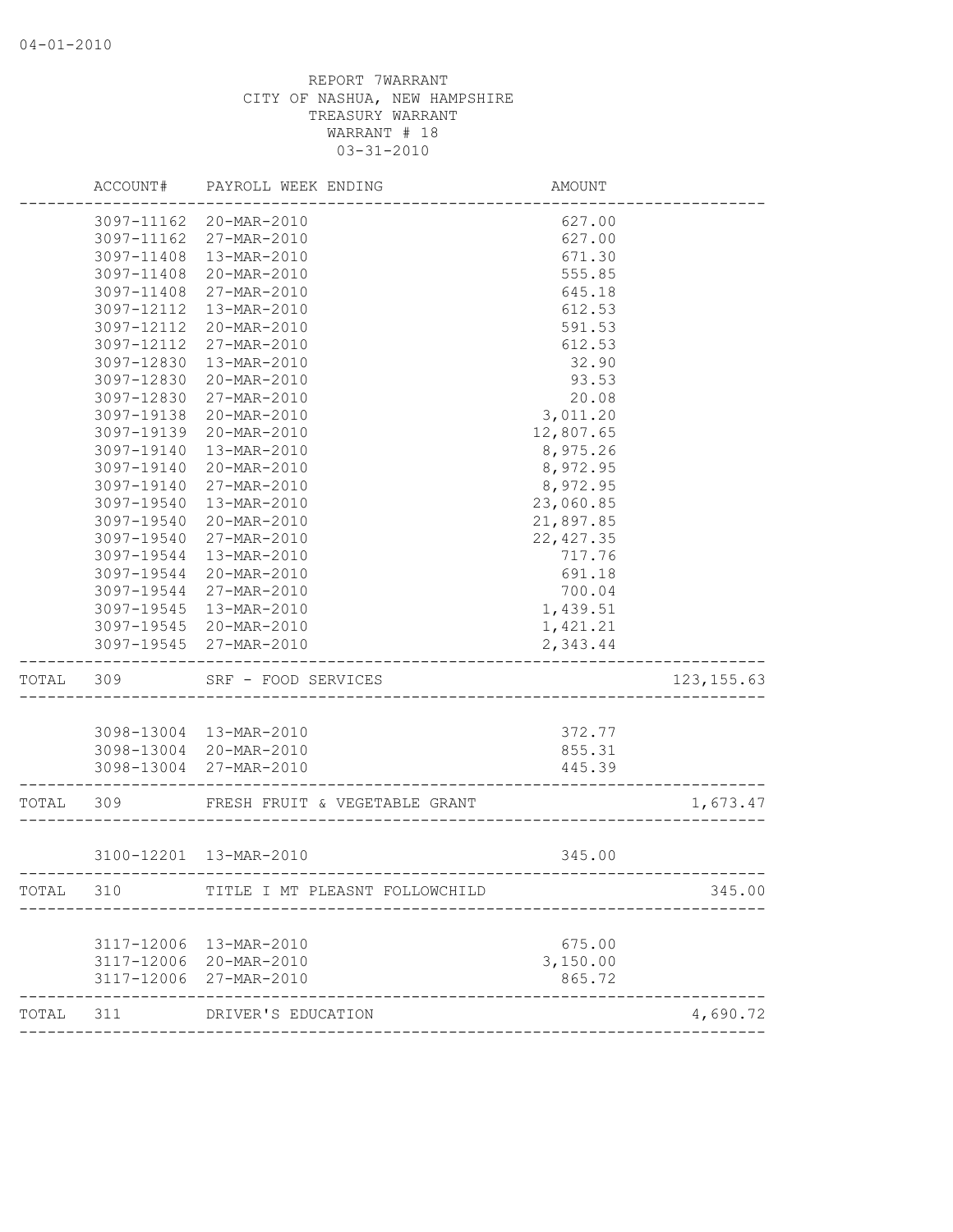|       |            | ACCOUNT# PAYROLL WEEK ENDING                         | <b>AMOUNT</b> |           |
|-------|------------|------------------------------------------------------|---------------|-----------|
|       |            | 3118-13133 13-MAR-2010                               | 241.68        |           |
|       |            | TOTAL 311 SUMMER SCHOOL                              |               | 241.68    |
|       |            |                                                      |               |           |
|       |            | 312-11165  13-MAR-2010                               | 739.70        |           |
|       |            | 312-11165 20-MAR-2010                                | 739.71        |           |
|       |            | 312-11165 27-MAR-2010                                | 739.69        |           |
|       |            | 312-11167  13-MAR-2010                               | 282.70        |           |
|       |            | 312-11167 20-MAR-2010                                | 282.69        |           |
|       |            | 312-11167 27-MAR-2010                                | 282.69        |           |
|       |            | 312-11191  13-MAR-2010                               | 807.83        |           |
|       | 312-11191  | 20-MAR-2010                                          | 807.83        |           |
|       | 312-11191  | 27-MAR-2010                                          | 807.83        |           |
|       | 312-11445  | 27-MAR-2010                                          | 105.27        |           |
|       | 312-11547  | 13-MAR-2010                                          | 2,170.10      |           |
|       | 312-11547  | 20-MAR-2010                                          | 2,170.11      |           |
|       | 312-11547  | 27-MAR-2010                                          | 2,170.11      |           |
|       | 312-12116  | 13-MAR-2010                                          | 614.87        |           |
|       | 312-12116  | 20-MAR-2010                                          | 614.87        |           |
|       |            | 312-12116 27-MAR-2010                                | 614.87        |           |
|       |            | 312-13004  13-MAR-2010                               | 429.13        |           |
|       |            | 312-13004 20-MAR-2010                                | 693.32        |           |
|       |            | 312-13004 27-MAR-2010                                | 732.78        |           |
|       |            | TOTAL 312 SRF - FINANCIAL SERVICES                   |               | 15,806.10 |
|       |            |                                                      |               |           |
|       |            | 3122-12006 13-MAR-2010                               | 125.00        |           |
|       |            | 3122-12006 20-MAR-2010                               | 850.00        |           |
|       |            | 3122-12006 27-MAR-2010                               | 125.00        |           |
|       |            | TOTAL 312 ADULT ED/CONTINUING ED                     |               | 1,100.00  |
|       |            |                                                      |               |           |
|       |            | 3130-13133 13-MAR-2010                               | 350.00        |           |
|       |            | 3130-13133 20-MAR-2010                               | 387.50        |           |
|       |            | 3130-13133 27-MAR-2010                               | 1,100.00      |           |
| TOTAL |            | 313 FIFTH BLOCK OJDDP<br>--------------------------- |               | 1,837.50  |
|       |            |                                                      |               |           |
|       |            | 3230-11870 20-MAR-2010                               | 550.00        |           |
|       | 3230-12006 | 13-MAR-2010                                          | 300.00        |           |
|       | 3230-12006 | 20-MAR-2010                                          | 300.00        |           |
|       | 3230-12006 | 27-MAR-2010                                          | 300.00        |           |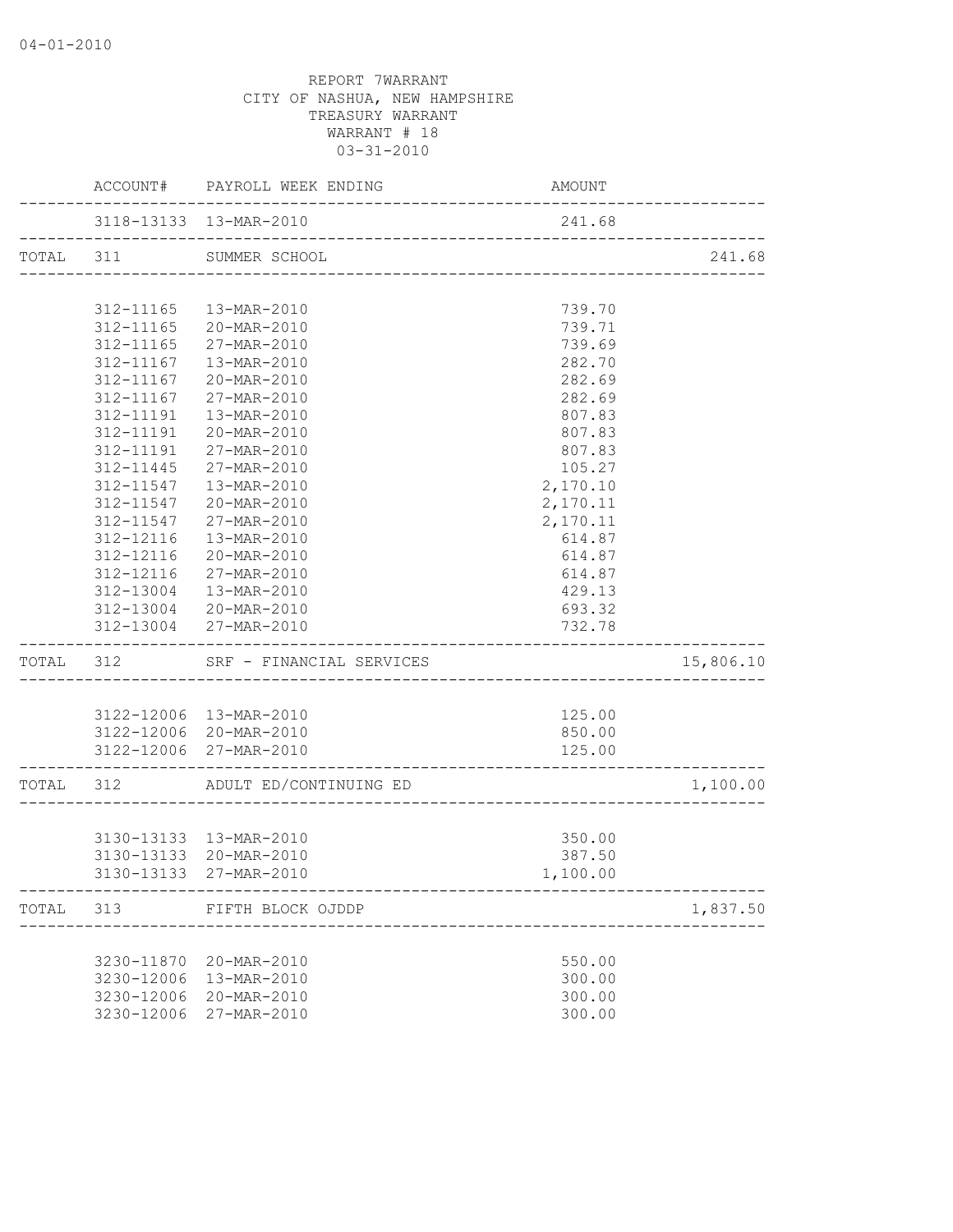|           |                        | ACCOUNT# PAYROLL WEEK ENDING                                         | AMOUNT                         |            |
|-----------|------------------------|----------------------------------------------------------------------|--------------------------------|------------|
|           |                        | TOTAL 323 ADULT BASIC ED HS ALTERNATIVE                              |                                | 1,450.00   |
|           |                        |                                                                      |                                |            |
|           |                        | 3245-11860 20-MAR-2010                                               | 1,373.08                       |            |
|           |                        | TOTAL 324 YOUTH SAFE HAVEN-PAL                                       |                                | 1,373.08   |
|           |                        | 3260-11726 20-MAR-2010<br>-2010<br>--------------------------------- | 1,915.12                       |            |
|           |                        | TOTAL 326 NH ALTERNATE ASSESS COACH<br>----------------              |                                | 1,915.12   |
|           |                        |                                                                      |                                |            |
|           |                        | 331-11250  13-MAR-2010                                               | 699.94                         |            |
|           |                        | 331-11250 20-MAR-2010                                                | 699.94                         |            |
|           | 331-11250              | 27-MAR-2010                                                          | 699.94                         |            |
|           | 331-11558              | 13-MAR-2010                                                          | 1,208.52                       |            |
|           | 331-11558              | 20-MAR-2010                                                          | 1,208.52                       |            |
|           | 331-11558              | 27-MAR-2010                                                          | 1,208.52                       |            |
|           | 331-12115              | 13-MAR-2010                                                          | 570.25                         |            |
|           | 331-12115              | 20-MAR-2010                                                          | 570.25                         |            |
|           | 331-12115              | 27-MAR-2010                                                          | 570.25                         |            |
|           | 331-13005              | 20-MAR-2010                                                          | 165.41                         |            |
|           | 331-13005              | 27-MAR-2010                                                          | 406.63                         |            |
|           | 331-13038              | 13-MAR-2010                                                          | 553.57                         |            |
|           | 331-13038              | 20-MAR-2010                                                          | 595.67                         |            |
|           | 331-13044              | 13-MAR-2010                                                          | 5,267.50                       |            |
|           | 331-13044              | 20-MAR-2010                                                          | 3,198.58                       |            |
|           | 331-13044              | 27-MAR-2010                                                          | 3,523.82                       |            |
|           | 331-15002              | 20-MAR-2010                                                          | 241.70                         |            |
|           |                        | 331-18036  13-MAR-2010                                               | 7,151.29                       |            |
|           |                        | 331-18036 20-MAR-2010                                                | 7,087.53<br>8,703.60           |            |
|           |                        | 331-18036 27-MAR-2010                                                | -------------------            |            |
| TOTAL 331 |                        | SRF - POLICE DEPARTMENT                                              | ------------------------------ | 44, 331.43 |
|           |                        |                                                                      |                                |            |
|           | 332-13004<br>332-13004 | 13-MAR-2010<br>20-MAR-2010                                           | 104.17<br>108.32               |            |
|           | 332-13004              | 27-MAR-2010                                                          | 108.32                         |            |
|           | 332-18084              | 13-MAR-2010                                                          |                                |            |
|           | 332-18084              | 20-MAR-2010                                                          | 1,349.58                       |            |
|           | 332-18084              | 27-MAR-2010                                                          | 189.56                         |            |
| TOTAL 332 |                        | SRF - FIRE DEPARTMENT                                                |                                | 1,859.95   |
|           |                        |                                                                      |                                |            |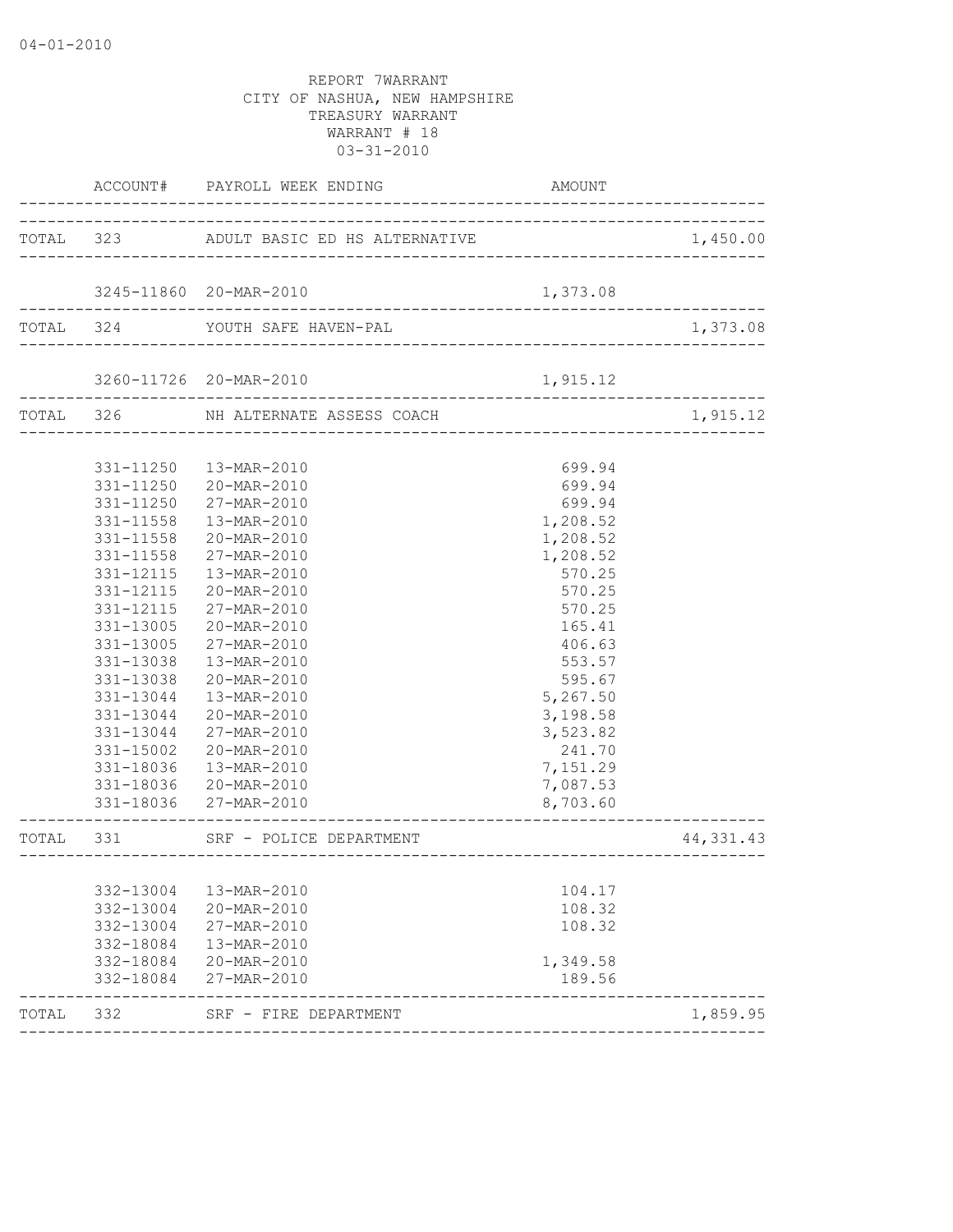|                                     | ACCOUNT# PAYROLL WEEK ENDING                 | AMOUNT   |           |
|-------------------------------------|----------------------------------------------|----------|-----------|
|                                     | 3330-12201 20-MAR-2010                       | 124.00   |           |
|                                     | 3330-12201 27-MAR-2010                       | 186.00   |           |
|                                     | TOTAL 333 ARRA TITLE I SINI MT PLEASANT      |          | 310.00    |
|                                     |                                              |          |           |
| ----------------------              | 3360-13133 20-MAR-2010                       | 500.00   |           |
|                                     | TOTAL 336 TITLE I SINI DR.CRISP              |          | 500.00    |
|                                     |                                              |          |           |
|                                     | 341-11024  13-MAR-2010                       | 380.86   |           |
|                                     | 341-11024 20-MAR-2010                        | 380.86   |           |
|                                     | 341-11024 27-MAR-2010                        | 380.86   |           |
|                                     | 341-11235  13-MAR-2010                       | 1,167.80 |           |
|                                     | 341-11235 20-MAR-2010                        | 1,167.80 |           |
|                                     | 341-11235 27-MAR-2010                        | 1,167.80 |           |
| 341-11484                           | 13-MAR-2010                                  | 960.00   |           |
| 341-11484                           | 20-MAR-2010                                  | 720.00   |           |
| 341-11484                           | 27-MAR-2010                                  | 720.00   |           |
| 341-11563                           | 13-MAR-2010                                  | 966.24   |           |
| 341-11563                           | 20-MAR-2010                                  | 966.24   |           |
| 341-11563                           |                                              | 966.24   |           |
|                                     | 27-MAR-2010                                  |          |           |
| 341-12037                           | 13-MAR-2010                                  | 107.27   |           |
| 341-12037                           | 20-MAR-2010                                  | 107.27   |           |
|                                     | 341-12037 27-MAR-2010                        | 107.27   |           |
|                                     | 341-12101  13-MAR-2010                       | 171.67   |           |
|                                     | 341-12101 20-MAR-2010                        | 171.67   |           |
|                                     | 341-12101 27-MAR-2010                        | 171.67   |           |
|                                     | 341-31050 20-MAR-2010                        | 80.00    |           |
| . _ _ _ _ _ _ _ _ _ _ _ _ _ _ _ _ _ | 341-31050 27-MAR-2010                        | $-80.00$ |           |
|                                     | TOTAL 341 SRF - COMMUNITY SERVICES 10,781.52 |          | 10,781.52 |
|                                     |                                              |          |           |
|                                     | 342-11499  13-MAR-2010                       | 1,064.00 |           |
|                                     | 342-11499 20-MAR-2010                        | 1,064.00 |           |
|                                     | 342-11499 27-MAR-2010                        | 1,064.00 |           |
| 342-11584                           | 13-MAR-2010                                  | 616.76   |           |
| 342-11584                           | 20-MAR-2010                                  | 616.77   |           |
| 342-11584                           | 27-MAR-2010                                  | 616.77   |           |
| 342-12000                           | 13-MAR-2010                                  | 685.86   |           |
| 342-12000                           | 20-MAR-2010                                  | 654.03   |           |
| 342-12000                           | 27-MAR-2010                                  | 654.03   |           |
| 342-12081                           | 27-MAR-2010                                  | 48.80    |           |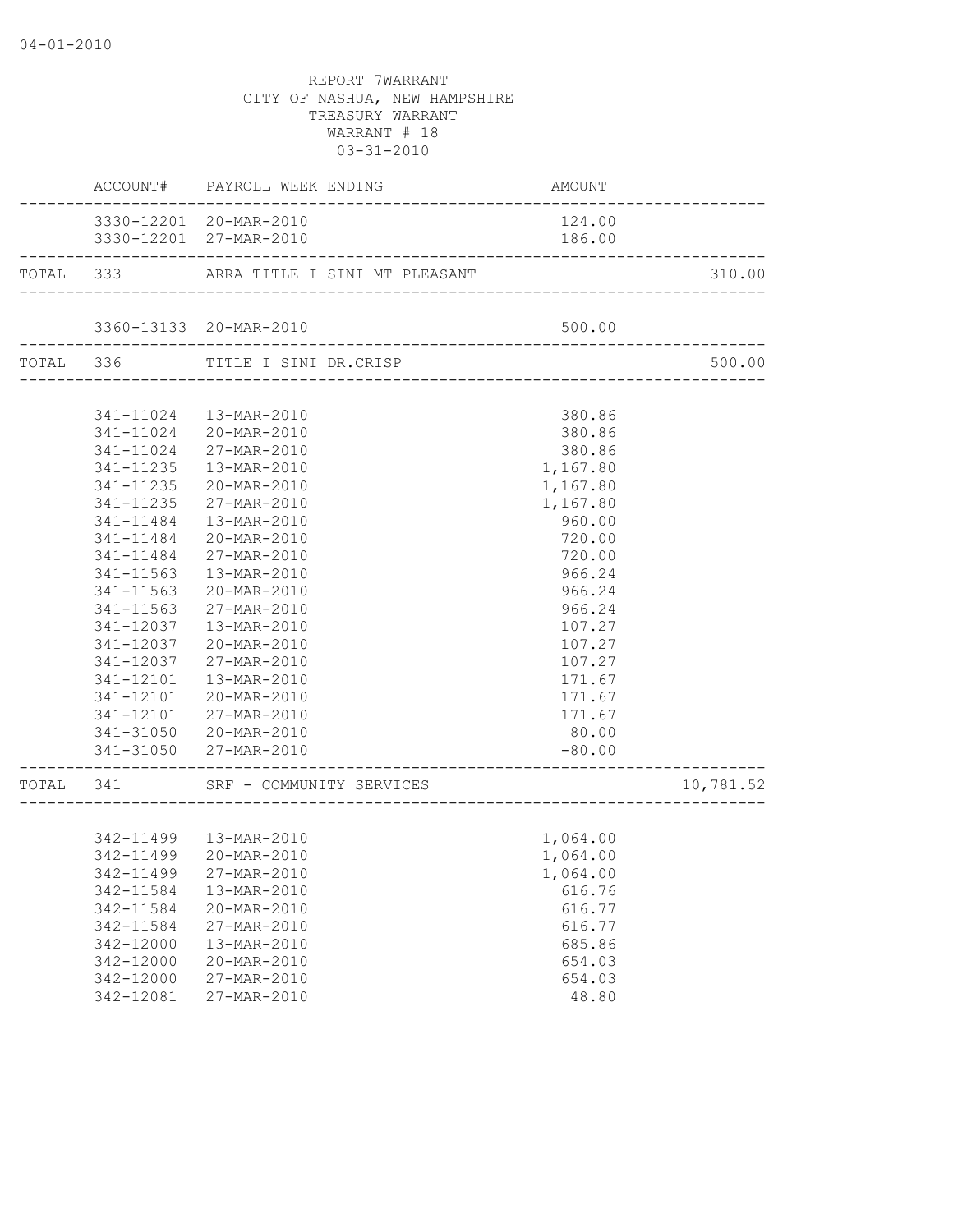| TOTAL 342  |                                                                           |                                                                                                                                                                                                                                                                                                                                                                                                                                                                                                                                                                                                                                                                                                                                                       | 7,085.02                                                                                                                                                                                             |
|------------|---------------------------------------------------------------------------|-------------------------------------------------------------------------------------------------------------------------------------------------------------------------------------------------------------------------------------------------------------------------------------------------------------------------------------------------------------------------------------------------------------------------------------------------------------------------------------------------------------------------------------------------------------------------------------------------------------------------------------------------------------------------------------------------------------------------------------------------------|------------------------------------------------------------------------------------------------------------------------------------------------------------------------------------------------------|
|            |                                                                           |                                                                                                                                                                                                                                                                                                                                                                                                                                                                                                                                                                                                                                                                                                                                                       |                                                                                                                                                                                                      |
|            |                                                                           |                                                                                                                                                                                                                                                                                                                                                                                                                                                                                                                                                                                                                                                                                                                                                       |                                                                                                                                                                                                      |
|            |                                                                           |                                                                                                                                                                                                                                                                                                                                                                                                                                                                                                                                                                                                                                                                                                                                                       |                                                                                                                                                                                                      |
|            |                                                                           | 4,679.92                                                                                                                                                                                                                                                                                                                                                                                                                                                                                                                                                                                                                                                                                                                                              |                                                                                                                                                                                                      |
|            |                                                                           | 50.00                                                                                                                                                                                                                                                                                                                                                                                                                                                                                                                                                                                                                                                                                                                                                 |                                                                                                                                                                                                      |
|            |                                                                           | 4,562.50                                                                                                                                                                                                                                                                                                                                                                                                                                                                                                                                                                                                                                                                                                                                              |                                                                                                                                                                                                      |
|            |                                                                           | 50.00                                                                                                                                                                                                                                                                                                                                                                                                                                                                                                                                                                                                                                                                                                                                                 |                                                                                                                                                                                                      |
| TOTAL 344  |                                                                           |                                                                                                                                                                                                                                                                                                                                                                                                                                                                                                                                                                                                                                                                                                                                                       | 19, 141.83                                                                                                                                                                                           |
|            |                                                                           |                                                                                                                                                                                                                                                                                                                                                                                                                                                                                                                                                                                                                                                                                                                                                       |                                                                                                                                                                                                      |
|            |                                                                           |                                                                                                                                                                                                                                                                                                                                                                                                                                                                                                                                                                                                                                                                                                                                                       |                                                                                                                                                                                                      |
|            |                                                                           |                                                                                                                                                                                                                                                                                                                                                                                                                                                                                                                                                                                                                                                                                                                                                       |                                                                                                                                                                                                      |
|            |                                                                           |                                                                                                                                                                                                                                                                                                                                                                                                                                                                                                                                                                                                                                                                                                                                                       |                                                                                                                                                                                                      |
|            |                                                                           |                                                                                                                                                                                                                                                                                                                                                                                                                                                                                                                                                                                                                                                                                                                                                       |                                                                                                                                                                                                      |
|            |                                                                           |                                                                                                                                                                                                                                                                                                                                                                                                                                                                                                                                                                                                                                                                                                                                                       | 10,040.12                                                                                                                                                                                            |
|            |                                                                           |                                                                                                                                                                                                                                                                                                                                                                                                                                                                                                                                                                                                                                                                                                                                                       |                                                                                                                                                                                                      |
|            |                                                                           |                                                                                                                                                                                                                                                                                                                                                                                                                                                                                                                                                                                                                                                                                                                                                       |                                                                                                                                                                                                      |
|            |                                                                           |                                                                                                                                                                                                                                                                                                                                                                                                                                                                                                                                                                                                                                                                                                                                                       |                                                                                                                                                                                                      |
|            |                                                                           |                                                                                                                                                                                                                                                                                                                                                                                                                                                                                                                                                                                                                                                                                                                                                       |                                                                                                                                                                                                      |
|            |                                                                           | 1,166.88                                                                                                                                                                                                                                                                                                                                                                                                                                                                                                                                                                                                                                                                                                                                              |                                                                                                                                                                                                      |
|            |                                                                           |                                                                                                                                                                                                                                                                                                                                                                                                                                                                                                                                                                                                                                                                                                                                                       | 9,404.28                                                                                                                                                                                             |
|            |                                                                           |                                                                                                                                                                                                                                                                                                                                                                                                                                                                                                                                                                                                                                                                                                                                                       |                                                                                                                                                                                                      |
|            |                                                                           |                                                                                                                                                                                                                                                                                                                                                                                                                                                                                                                                                                                                                                                                                                                                                       |                                                                                                                                                                                                      |
|            |                                                                           |                                                                                                                                                                                                                                                                                                                                                                                                                                                                                                                                                                                                                                                                                                                                                       |                                                                                                                                                                                                      |
|            |                                                                           |                                                                                                                                                                                                                                                                                                                                                                                                                                                                                                                                                                                                                                                                                                                                                       |                                                                                                                                                                                                      |
|            |                                                                           |                                                                                                                                                                                                                                                                                                                                                                                                                                                                                                                                                                                                                                                                                                                                                       |                                                                                                                                                                                                      |
|            |                                                                           |                                                                                                                                                                                                                                                                                                                                                                                                                                                                                                                                                                                                                                                                                                                                                       |                                                                                                                                                                                                      |
|            |                                                                           |                                                                                                                                                                                                                                                                                                                                                                                                                                                                                                                                                                                                                                                                                                                                                       |                                                                                                                                                                                                      |
| TOTAL 346  |                                                                           |                                                                                                                                                                                                                                                                                                                                                                                                                                                                                                                                                                                                                                                                                                                                                       | 14,950.94                                                                                                                                                                                            |
|            |                                                                           |                                                                                                                                                                                                                                                                                                                                                                                                                                                                                                                                                                                                                                                                                                                                                       |                                                                                                                                                                                                      |
|            |                                                                           |                                                                                                                                                                                                                                                                                                                                                                                                                                                                                                                                                                                                                                                                                                                                                       |                                                                                                                                                                                                      |
|            |                                                                           |                                                                                                                                                                                                                                                                                                                                                                                                                                                                                                                                                                                                                                                                                                                                                       |                                                                                                                                                                                                      |
| 3500-12201 | 20-MAR-2010                                                               | 62.00                                                                                                                                                                                                                                                                                                                                                                                                                                                                                                                                                                                                                                                                                                                                                 |                                                                                                                                                                                                      |
|            |                                                                           |                                                                                                                                                                                                                                                                                                                                                                                                                                                                                                                                                                                                                                                                                                                                                       | 26,033.47                                                                                                                                                                                            |
|            | 3468-11162<br>3468-19230<br>3500-11726<br>3500-11805<br>3500-12201<br>350 | SRF - COMMUNITY HEALTH<br>3440-12006 13-MAR-2010<br>3440-12006 20-MAR-2010<br>3440-12006 27-MAR-2010<br>3440-12078 13-MAR-2010<br>3440-12078 20-MAR-2010<br>3440-12078 27-MAR-2010<br>AFTER SCHOOL PROGRAM<br>3450-11162  13-MAR-2010<br>3450-11162 20-MAR-2010<br>3450-11162 27-MAR-2010<br>3450-11860 20-MAR-2010<br>TOTAL 345 21 ST CENTURY ELEM.AFTER SCHL<br>3460-11860 20-MAR-2010<br>3460-12006 13-MAR-2010<br>3460-12006 20-MAR-2010<br>3460-12006 27-MAR-2010<br>TOTAL 346 21 ST CENTURY AFTER SCH MIDDLE<br>3468-11162  13-MAR-2010<br>20-MAR-2010<br>3468-11162 27-MAR-2010<br>3468-11870 20-MAR-2010<br>13-MAR-2010<br>3468-19230 20-MAR-2010<br>SMALLER LEARNING COMMUNITY<br>20-MAR-2010<br>20-MAR-2010<br>13-MAR-2010<br>TITLE IIA HQT | 4,811.73<br>4,987.68<br>657.75<br>657.75<br>657.75<br>8,066.87<br>3,302.40<br>1,275.25<br>3,659.75<br>627.00<br>627.00<br>627.00<br>4,461.44<br>62.50<br>8,546.00<br>24,409.20<br>1,438.27<br>124.00 |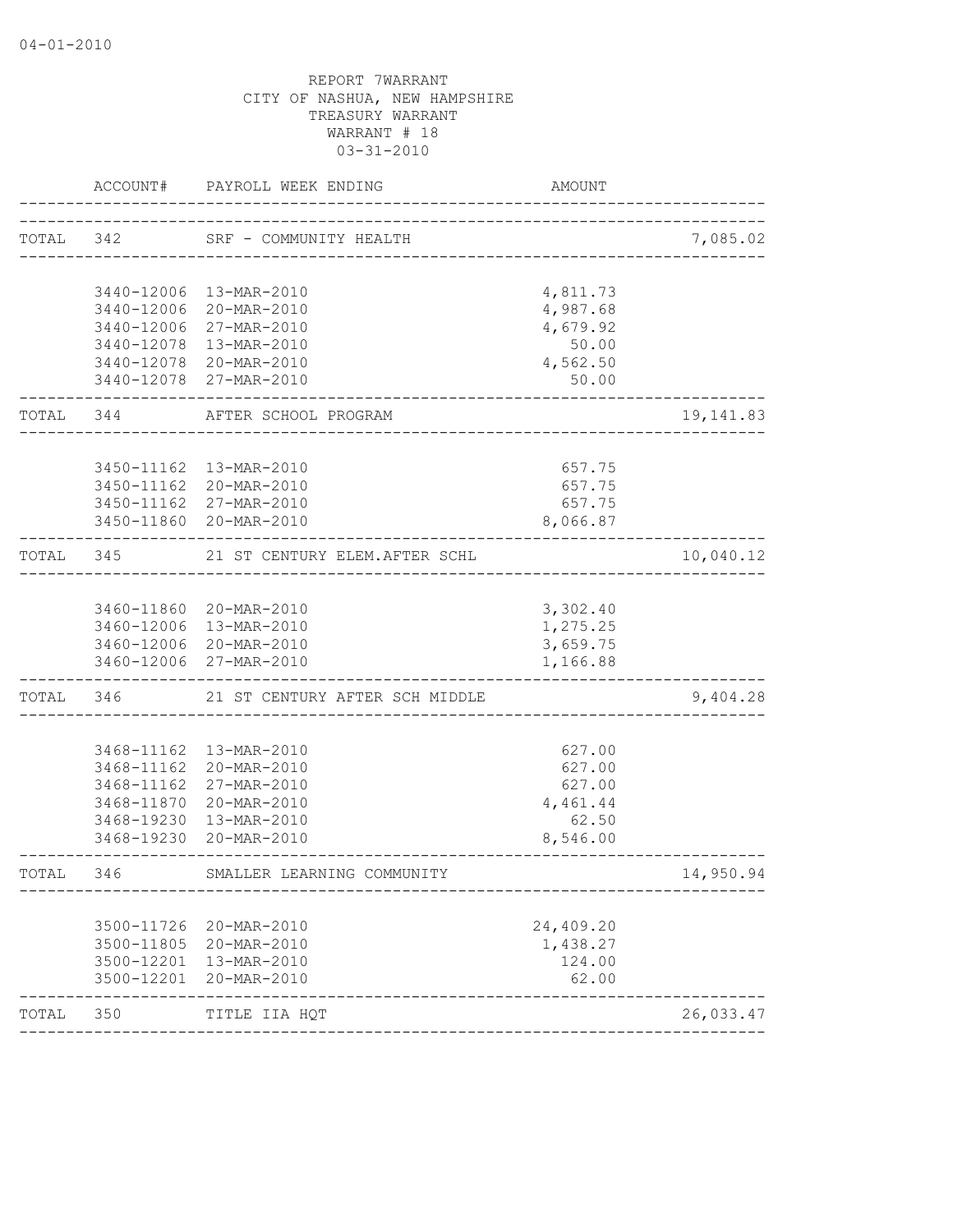|           |                        | ACCOUNT# PAYROLL WEEK ENDING           | AMOUNT                                   |           |
|-----------|------------------------|----------------------------------------|------------------------------------------|-----------|
|           |                        | 352-11562  13-MAR-2010                 | 410.15                                   |           |
|           |                        | 352-11562 20-MAR-2010                  | 410.15                                   |           |
|           |                        | 352-11562 27-MAR-2010                  | 410.15<br>------------------------------ |           |
| TOTAL 352 |                        | SRF - PARKS AND RECREATION             |                                          | 1,230.45  |
|           |                        |                                        |                                          |           |
|           |                        | 3530-11870 20-MAR-2010                 | 700.00                                   |           |
|           |                        | 3530-11870 27-MAR-2010                 | 200.00                                   |           |
|           |                        | 3530-12006 13-MAR-2010                 | 1,050.00                                 |           |
|           |                        | 3530-12006 20-MAR-2010                 | 2,750.00                                 |           |
|           |                        | 3530-12006 27-MAR-2010                 | 1,050.00                                 |           |
|           |                        | 3530-13032 13-MAR-2010                 | 334.50                                   |           |
|           |                        | 3530-13032 20-MAR-2010                 | 312.30                                   |           |
|           |                        | 3530-13032 27-MAR-2010                 | 280.98<br>------------                   |           |
|           | TOTAL 353              | ADULT BASIC ED DIPLOMA PROGRAM         |                                          | 6,677.78  |
|           |                        |                                        |                                          |           |
|           |                        | 3600-11515 20-MAR-2010                 | 3,372.50                                 |           |
|           |                        | 3600-13133 20-MAR-2010                 | 7,075.00                                 |           |
|           |                        | 3600-13133 27-MAR-2010                 | $-100.00$                                |           |
|           |                        | TOTAL 360 DROP OUT PREVENTION/ADULT ED |                                          | 10,347.50 |
|           |                        |                                        |                                          |           |
|           |                        | 374-01126  13-MAR-2010                 | 936.79                                   |           |
|           |                        | 374-01126 20-MAR-2010                  | 1,191.79                                 |           |
|           |                        | 374-01126 27-MAR-2010                  | 936.79                                   |           |
|           |                        | 374-01210  13-MAR-2010                 | 537.15                                   |           |
|           |                        | 374-01210 20-MAR-2010                  | 537.15                                   |           |
|           | 374-01210              | 27-MAR-2010                            | 537.15                                   |           |
|           | $374 - 0705M$          | 20-MAR-2010                            | 390.00                                   |           |
|           | 374-0705P              | 13-MAR-2010                            | 1,349.86                                 |           |
|           | 374-0705P              | 20-MAR-2010                            | 1,349.86                                 |           |
|           | 374-0705P              | 27-MAR-2010                            | 1,328.86                                 |           |
|           | 374-07235              | 13-MAR-2010                            | 541.64                                   |           |
|           |                        | 374-07235 20-MAR-2010                  | 541.64                                   |           |
|           | 374-07235              | 27-MAR-2010                            | 541.64                                   |           |
|           | 374-0734P              | 13-MAR-2010                            | 1,022.61                                 |           |
|           | 374-0734P              | 20-MAR-2010                            | 1,022.61                                 |           |
|           | 374-0734P              | 27-MAR-2010                            | 1,118.80                                 |           |
|           | 374-0734R              | 13-MAR-2010                            | 120.24                                   |           |
|           | 374-0734R              | 20-MAR-2010                            | 120.24                                   |           |
|           | 374-0734R              | 27-MAR-2010                            | 120.24                                   |           |
|           | 374-09003<br>374-09003 | 13-MAR-2010<br>20-MAR-2010             | 537.16<br>537.16                         |           |
|           | 374-09003              | 27-MAR-2010                            | 537.16                                   |           |
|           |                        |                                        |                                          |           |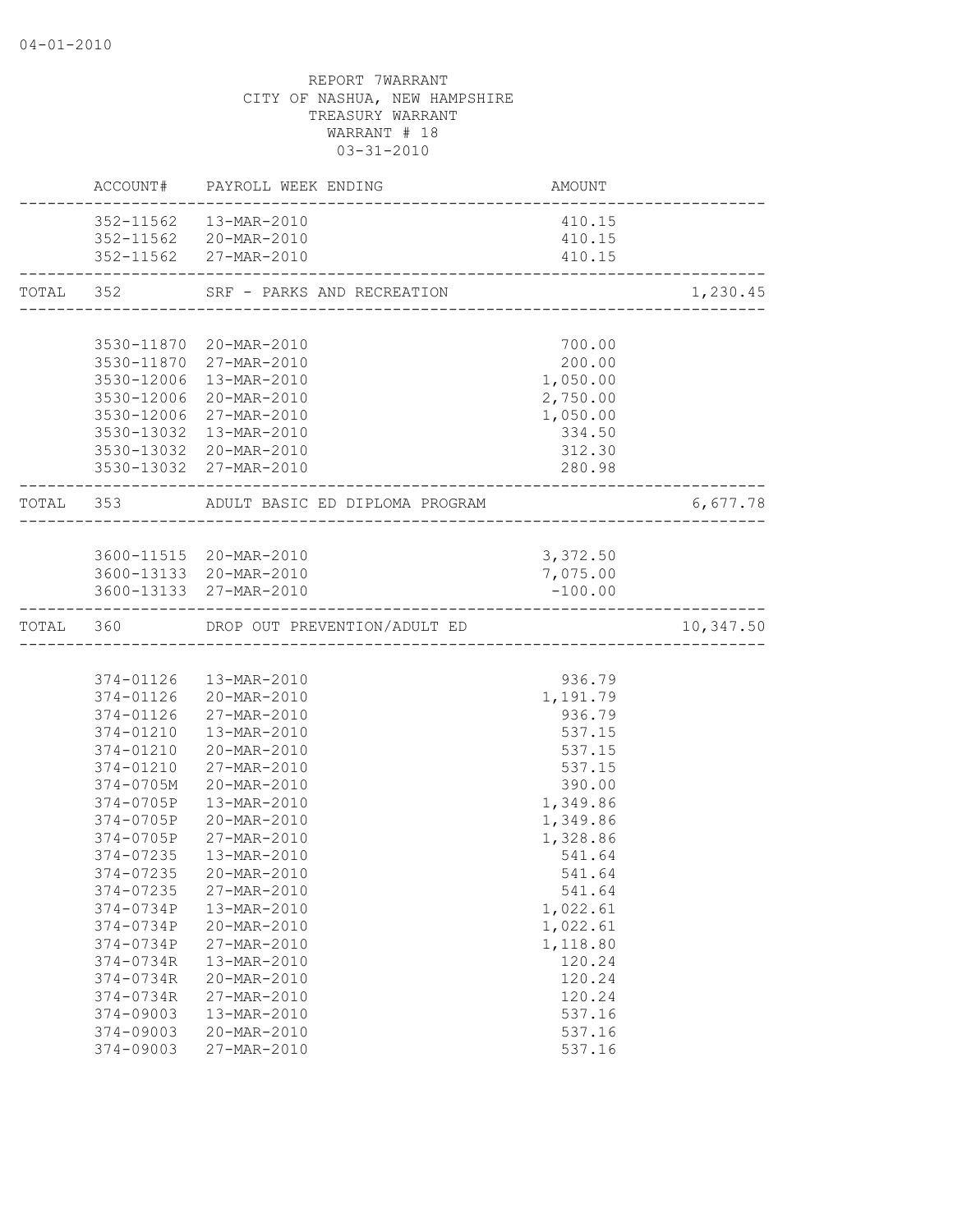|       | ACCOUNT#   | PAYROLL WEEK ENDING  | AMOUNT             |
|-------|------------|----------------------|--------------------|
|       | 374-11131  | 13-MAR-2010          | 644.96             |
|       | 374-11131  | 20-MAR-2010          | 644.96             |
|       | 374-11131  | 27-MAR-2010          | 644.96             |
|       | 374-11149  | 13-MAR-2010          | 1,839.01           |
|       | 374-11149  | 20-MAR-2010          | 1,839.00           |
|       | 374-11149  | 27-MAR-2010          | 1,839.00           |
|       | 374-11168  | 13-MAR-2010          | 952.10             |
|       | 374-11168  | 20-MAR-2010          | 952.10             |
|       | 374-11168  | 27-MAR-2010          | 952.10             |
|       | 374-11653  | 13-MAR-2010          | 240.49             |
|       | 374-11653  | 20-MAR-2010          | 240.49             |
|       | 374-11653  | 27-MAR-2010          | 144.29             |
|       | 374-11676  | 13-MAR-2010          | 902.76             |
|       | 374-11676  | 20-MAR-2010          | 902.76             |
|       | 374-11676  | 27-MAR-2010          | 902.76             |
|       | 374-11677  | 13-MAR-2010          | 761.50             |
|       | 374-11677  | 20-MAR-2010          | 761.50             |
|       | 374-11677  | 27-MAR-2010          | 761.50             |
|       | 374-11679  | 13-MAR-2010          | 902.42             |
|       | 374-11679  | 20-MAR-2010          | 902.42             |
|       | 374-11679  | 27-MAR-2010          | 902.42             |
|       | 374-11680  | 13-MAR-2010          | 814.27             |
|       | 374-11680  | 20-MAR-2010          | 814.26             |
|       | 374-11680  | 27-MAR-2010          | 814.27             |
|       | 374-11682  | 13-MAR-2010          | 795.54             |
|       | 374-11682  | 20-MAR-2010          | 476.96             |
|       | 374-11682  | 27-MAR-2010          | 1,210.29           |
|       | 374-11683  | 13-MAR-2010          | 1,711.99           |
|       | 374-11683  | 20-MAR-2010          | 1,711.98           |
|       | 374-11683  | 27-MAR-2010          | 1,711.98           |
|       | 374-11688  | 13-MAR-2010          | 604.92             |
|       | 374-11688  | 20-MAR-2010          | 604.92             |
|       | 374-11688  | 27-MAR-2010          | 604.92             |
|       | 374-11751  | 13-MAR-2010          | 1,293.12           |
|       | 374-11751  | 20-MAR-2010          | 1,293.12           |
|       | 374-11751  | 27-MAR-2010          |                    |
|       | 374-12188  | 13-MAR-2010          | 1,293.12<br>148.02 |
|       |            |                      |                    |
|       | 374-12188  | 20-MAR-2010          | 148.02             |
|       | 374-12188  | 27-MAR-2010          | 148.02             |
|       | 374-31050  | 20-MAR-2010          | 17.00              |
| TOTAL | 374        | SRF - URBAN PROGRAMS | 50,706.76          |
|       |            |                      |                    |
|       | 3750-11726 | 20-MAR-2010          | 6,643.39           |
|       | 3750-11870 | 13-MAR-2010          | 750.00             |
|       | 3750-11870 | 20-MAR-2010          | 750.00             |
|       | 3750-11870 | 27-MAR-2010          | 750.00             |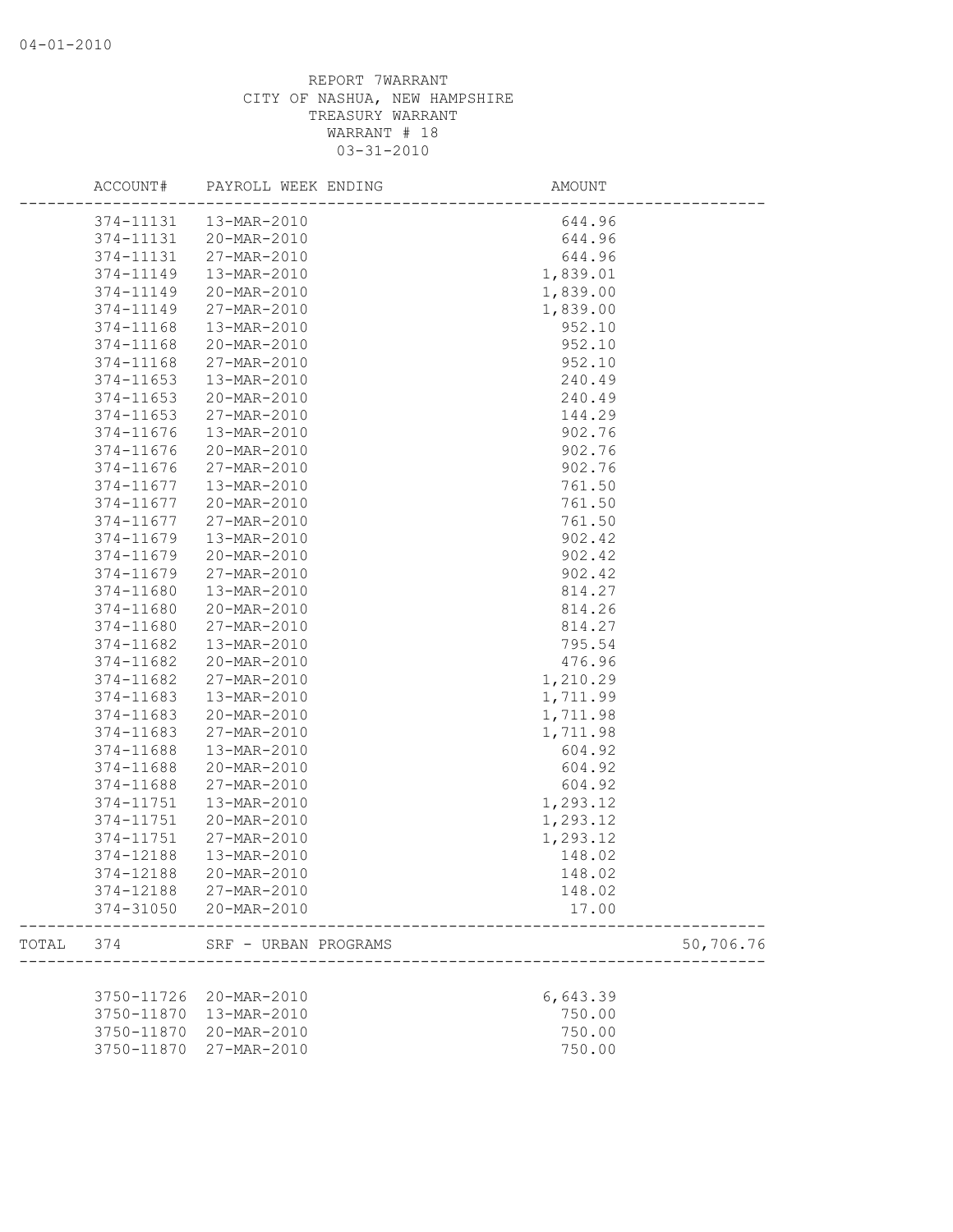| 3760-11802<br>3760-11870<br>3760-12111<br>3760-12111<br>3760-12111<br>3760-12126<br>3760-12126<br>3760-12126<br>3760-12135<br>3760-12198<br>3760-12201<br>3760-12201<br>3760-12201<br>3760-13133<br>3760-13133<br>3760-13133<br>3760-19000<br>3760-19000<br>3760-19000<br>TOTAL 376<br>3770-12078<br>3770-12078<br>3770-13133<br>3770-13133<br>3770-13133 | 20-MAR-2010<br>20-MAR-2010<br>13-MAR-2010<br>20-MAR-2010<br>27-MAR-2010<br>13-MAR-2010<br>20-MAR-2010<br>27-MAR-2010<br>13-MAR-2010<br>20-MAR-2010<br>13-MAR-2010<br>20-MAR-2010<br>27-MAR-2010<br>13-MAR-2010<br>20-MAR-2010<br>27-MAR-2010<br>13-MAR-2010<br>20-MAR-2010<br>27-MAR-2010<br>TITLE I<br>----------------------------------<br>3770-11515 27-MAR-2010<br>20-MAR-2010<br>27-MAR-2010<br>13-MAR-2010<br>20-MAR-2010<br>27-MAR-2010 | 2,011.53<br>2,843.02<br>6,030.37<br>5,852.66<br>6,090.31<br>598.33<br>598.33<br>598.33<br>41.76<br>51,921.96<br>1,184.62<br>725.40<br>809.10<br>12.50<br>1,150.00<br>45.48<br>1,429.79<br>4,970.23<br>1,914.27<br>150.00<br>2,210.01<br>2,028.75<br>2,060.01<br>2,025.00<br>231.25 | 96, 963.92 |
|-----------------------------------------------------------------------------------------------------------------------------------------------------------------------------------------------------------------------------------------------------------------------------------------------------------------------------------------------------------|-------------------------------------------------------------------------------------------------------------------------------------------------------------------------------------------------------------------------------------------------------------------------------------------------------------------------------------------------------------------------------------------------------------------------------------------------|------------------------------------------------------------------------------------------------------------------------------------------------------------------------------------------------------------------------------------------------------------------------------------|------------|
|                                                                                                                                                                                                                                                                                                                                                           |                                                                                                                                                                                                                                                                                                                                                                                                                                                 |                                                                                                                                                                                                                                                                                    |            |
|                                                                                                                                                                                                                                                                                                                                                           |                                                                                                                                                                                                                                                                                                                                                                                                                                                 |                                                                                                                                                                                                                                                                                    |            |
|                                                                                                                                                                                                                                                                                                                                                           |                                                                                                                                                                                                                                                                                                                                                                                                                                                 |                                                                                                                                                                                                                                                                                    |            |
|                                                                                                                                                                                                                                                                                                                                                           |                                                                                                                                                                                                                                                                                                                                                                                                                                                 |                                                                                                                                                                                                                                                                                    |            |
|                                                                                                                                                                                                                                                                                                                                                           |                                                                                                                                                                                                                                                                                                                                                                                                                                                 |                                                                                                                                                                                                                                                                                    |            |
|                                                                                                                                                                                                                                                                                                                                                           |                                                                                                                                                                                                                                                                                                                                                                                                                                                 |                                                                                                                                                                                                                                                                                    |            |
|                                                                                                                                                                                                                                                                                                                                                           |                                                                                                                                                                                                                                                                                                                                                                                                                                                 |                                                                                                                                                                                                                                                                                    |            |
|                                                                                                                                                                                                                                                                                                                                                           |                                                                                                                                                                                                                                                                                                                                                                                                                                                 |                                                                                                                                                                                                                                                                                    |            |
|                                                                                                                                                                                                                                                                                                                                                           |                                                                                                                                                                                                                                                                                                                                                                                                                                                 |                                                                                                                                                                                                                                                                                    |            |
|                                                                                                                                                                                                                                                                                                                                                           |                                                                                                                                                                                                                                                                                                                                                                                                                                                 |                                                                                                                                                                                                                                                                                    |            |
|                                                                                                                                                                                                                                                                                                                                                           |                                                                                                                                                                                                                                                                                                                                                                                                                                                 |                                                                                                                                                                                                                                                                                    |            |
|                                                                                                                                                                                                                                                                                                                                                           |                                                                                                                                                                                                                                                                                                                                                                                                                                                 |                                                                                                                                                                                                                                                                                    |            |
|                                                                                                                                                                                                                                                                                                                                                           |                                                                                                                                                                                                                                                                                                                                                                                                                                                 |                                                                                                                                                                                                                                                                                    |            |
|                                                                                                                                                                                                                                                                                                                                                           |                                                                                                                                                                                                                                                                                                                                                                                                                                                 |                                                                                                                                                                                                                                                                                    |            |
|                                                                                                                                                                                                                                                                                                                                                           |                                                                                                                                                                                                                                                                                                                                                                                                                                                 |                                                                                                                                                                                                                                                                                    |            |
|                                                                                                                                                                                                                                                                                                                                                           |                                                                                                                                                                                                                                                                                                                                                                                                                                                 |                                                                                                                                                                                                                                                                                    |            |
|                                                                                                                                                                                                                                                                                                                                                           |                                                                                                                                                                                                                                                                                                                                                                                                                                                 |                                                                                                                                                                                                                                                                                    |            |
|                                                                                                                                                                                                                                                                                                                                                           |                                                                                                                                                                                                                                                                                                                                                                                                                                                 |                                                                                                                                                                                                                                                                                    |            |
|                                                                                                                                                                                                                                                                                                                                                           |                                                                                                                                                                                                                                                                                                                                                                                                                                                 |                                                                                                                                                                                                                                                                                    |            |
|                                                                                                                                                                                                                                                                                                                                                           |                                                                                                                                                                                                                                                                                                                                                                                                                                                 |                                                                                                                                                                                                                                                                                    |            |
|                                                                                                                                                                                                                                                                                                                                                           |                                                                                                                                                                                                                                                                                                                                                                                                                                                 |                                                                                                                                                                                                                                                                                    |            |
|                                                                                                                                                                                                                                                                                                                                                           |                                                                                                                                                                                                                                                                                                                                                                                                                                                 |                                                                                                                                                                                                                                                                                    |            |
|                                                                                                                                                                                                                                                                                                                                                           |                                                                                                                                                                                                                                                                                                                                                                                                                                                 |                                                                                                                                                                                                                                                                                    |            |
|                                                                                                                                                                                                                                                                                                                                                           |                                                                                                                                                                                                                                                                                                                                                                                                                                                 |                                                                                                                                                                                                                                                                                    |            |
|                                                                                                                                                                                                                                                                                                                                                           |                                                                                                                                                                                                                                                                                                                                                                                                                                                 |                                                                                                                                                                                                                                                                                    |            |
|                                                                                                                                                                                                                                                                                                                                                           |                                                                                                                                                                                                                                                                                                                                                                                                                                                 |                                                                                                                                                                                                                                                                                    |            |
| 3760-11726                                                                                                                                                                                                                                                                                                                                                | 20-MAR-2010                                                                                                                                                                                                                                                                                                                                                                                                                                     | 8,135.93                                                                                                                                                                                                                                                                           |            |
| TOTAL 375                                                                                                                                                                                                                                                                                                                                                 | TITLE I ARRA GRANT                                                                                                                                                                                                                                                                                                                                                                                                                              |                                                                                                                                                                                                                                                                                    | 31,462.11  |
|                                                                                                                                                                                                                                                                                                                                                           | 3750-19000 20-MAR-2010                                                                                                                                                                                                                                                                                                                                                                                                                          | 1,750.00                                                                                                                                                                                                                                                                           |            |
|                                                                                                                                                                                                                                                                                                                                                           | 3750-13133 27-MAR-2010                                                                                                                                                                                                                                                                                                                                                                                                                          | 25.00                                                                                                                                                                                                                                                                              |            |
| 3750-13133                                                                                                                                                                                                                                                                                                                                                | 20-MAR-2010                                                                                                                                                                                                                                                                                                                                                                                                                                     | 3,062.50                                                                                                                                                                                                                                                                           |            |
| 3750-13133                                                                                                                                                                                                                                                                                                                                                | 13-MAR-2010                                                                                                                                                                                                                                                                                                                                                                                                                                     | 237.50                                                                                                                                                                                                                                                                             |            |
| 3750-12198                                                                                                                                                                                                                                                                                                                                                | 20-MAR-2010                                                                                                                                                                                                                                                                                                                                                                                                                                     | 12,431.66                                                                                                                                                                                                                                                                          |            |
| 3750-12135                                                                                                                                                                                                                                                                                                                                                |                                                                                                                                                                                                                                                                                                                                                                                                                                                 | 436.16                                                                                                                                                                                                                                                                             |            |
| 3750-12111                                                                                                                                                                                                                                                                                                                                                |                                                                                                                                                                                                                                                                                                                                                                                                                                                 | 1,560.00                                                                                                                                                                                                                                                                           |            |
| 3750-12111                                                                                                                                                                                                                                                                                                                                                |                                                                                                                                                                                                                                                                                                                                                                                                                                                 | 1,520.90                                                                                                                                                                                                                                                                           |            |
|                                                                                                                                                                                                                                                                                                                                                           |                                                                                                                                                                                                                                                                                                                                                                                                                                                 | 1,545.00                                                                                                                                                                                                                                                                           |            |
|                                                                                                                                                                                                                                                                                                                                                           |                                                                                                                                                                                                                                                                                                                                                                                                                                                 |                                                                                                                                                                                                                                                                                    |            |
|                                                                                                                                                                                                                                                                                                                                                           |                                                                                                                                                                                                                                                                                                                                                                                                                                                 | 3750-12111 13-MAR-2010<br>20-MAR-2010<br>27-MAR-2010<br>27-MAR-2010                                                                                                                                                                                                                |            |

3900-11726 20-MAR-2010 2,356.84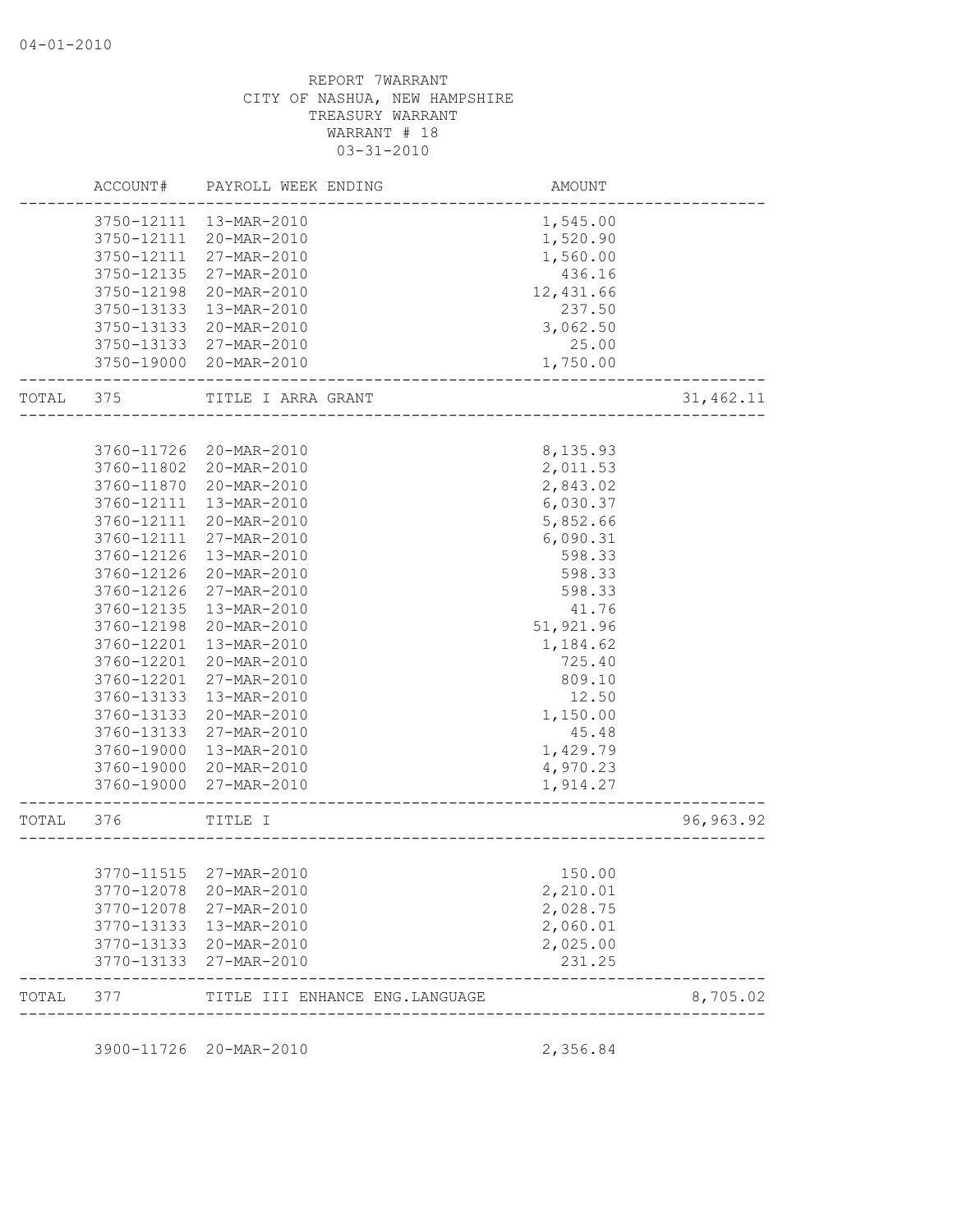|           | ACCOUNT#   | PAYROLL WEEK ENDING                                                                                                                                      | AMOUNT                                                                      |             |
|-----------|------------|----------------------------------------------------------------------------------------------------------------------------------------------------------|-----------------------------------------------------------------------------|-------------|
|           | 3900-12111 | 3900-12111 13-MAR-2010<br>20-MAR-2010<br>3900-12111 27-MAR-2010<br>3900-13133 20-MAR-2010                                                                | 418.17<br>418.16<br>418.16<br>150.00                                        |             |
|           |            | 3900-13133 27-MAR-2010<br>3900-19000 20-MAR-2010<br>3900-19230 20-MAR-2010                                                                               | 225.00<br>1,569.23<br>12,750.00                                             |             |
| TOTAL 390 |            | VOC ED SECONDARY PERKINS                                                                                                                                 |                                                                             | 18,305.56   |
|           |            | 3937-19000 20-MAR-2010<br>____________________________________                                                                                           | 825.20                                                                      |             |
| TOTAL     | 393        | DAY CARE                                                                                                                                                 |                                                                             | 825.20      |
|           |            | 3940-11579 20-MAR-2010<br>3940-11726 20-MAR-2010<br>3940-11803 20-MAR-2010<br>3940-12111 13-MAR-2010<br>3940-12111 20-MAR-2010<br>3940-12111 27-MAR-2010 | $-2, 212.80$<br>9,548.32<br>1,825.65<br>15,848.39<br>14,866.54<br>15,429.23 |             |
| TOTAL 394 |            | ARRA IDEA SPECIAL ED                                                                                                                                     | _____________________                                                       | 55, 305. 33 |
|           |            | 3950-11726 20-MAR-2010<br>3950-11805 20-MAR-2010<br>3950-12201 13-MAR-2010<br>3950-12201 20-MAR-2010<br>3950-12201 27-MAR-2010                           | 73, 322.15<br>$-6, 914.56$<br>186.00<br>272.80<br>186.00<br>______________  |             |
| TOTAL     | 395        | IDEA B SPECIAL EDUCATION                                                                                                                                 | <u>. Se se se se se se se se se s</u>                                       | 67,052.39   |
|           |            | 3960-11726 20-MAR-2010                                                                                                                                   | 2,279.03                                                                    |             |
| TOTAL     | 396        | SPECIAL EDUCATION PRE-SCHOOL                                                                                                                             | ------------------------------                                              | 2,279.03    |
|           |            |                                                                                                                                                          |                                                                             |             |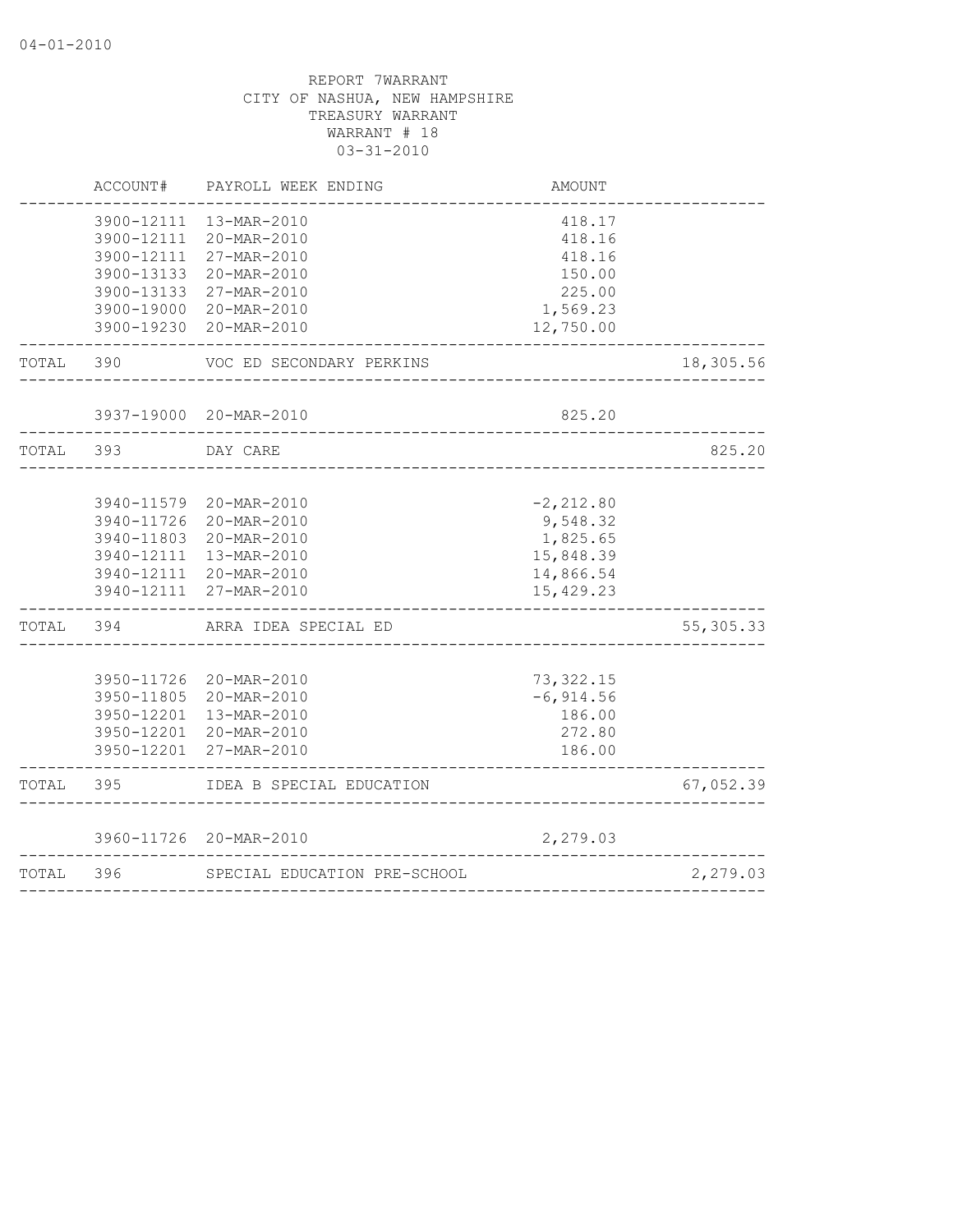|       | ACCOUNT#      | PAYROLL WEEK ENDING     | <b>AMOUNT</b>                          |           |
|-------|---------------|-------------------------|----------------------------------------|-----------|
|       | 501-11033     | 13-MAR-2010             | 1,004.33                               |           |
|       | 501-11033     | 20-MAR-2010             | 827.74                                 |           |
|       | 501-11033     | 27-MAR-2010             | 827.73                                 |           |
|       | 501-11445     | 27-MAR-2010             | 421.07                                 |           |
|       | 501-11463     | 13-MAR-2010             | 798.31                                 |           |
|       | 501-11463     | 20-MAR-2010             | 718.47                                 |           |
|       | 501-11463     | 27-MAR-2010             | 738.43                                 |           |
|       | 501-11470     | 13-MAR-2010             | 1,057.10                               |           |
|       | 501-11470     | 20-MAR-2010             | 852.14                                 |           |
|       | $501 - 11470$ | 27-MAR-2010             | 852.14                                 |           |
|       | $501 - 11471$ | 13-MAR-2010             | 1,990.00                               |           |
|       | 501-11471     | 20-MAR-2010             | 1,990.00                               |           |
|       | 501-11471     | 27-MAR-2010             | 1,990.00                               |           |
|       | 501-11611     | 13-MAR-2010             | 546.80                                 |           |
|       | 501-11611     | 20-MAR-2010             | 546.80                                 |           |
|       | 501-11611     | 27-MAR-2010             | 546.80                                 |           |
|       | 501-31050     | 20-MAR-2010             | 80.00                                  |           |
| TOTAL | 501           | MAYOR'S OFFICE          | ______________________________________ | 15,787.86 |
|       |               |                         |                                        |           |
|       | 502-11113     | 13-MAR-2010             | 1,571.35                               |           |
|       | 502-11113     | 20-MAR-2010             | 1,571.35                               |           |
|       | 502-11113     | 27-MAR-2010             | 1,571.35                               |           |
|       | 502-11195     | 13-MAR-2010             | 2,559.54                               |           |
|       | 502-11195     | 20-MAR-2010             | 2,059.24                               |           |
|       | 502-11195     | 27-MAR-2010             | 2,059.24                               |           |
|       | 502-11219     | 13-MAR-2010             | 1,819.33                               |           |
|       | 502-11219     | 20-MAR-2010             | 1,819.33                               |           |
|       | 502-11219     | 27-MAR-2010             | 1,819.33                               |           |
|       | 502-11518     | 13-MAR-2010             | 1,716.88                               |           |
|       | 502-11518     | 20-MAR-2010             | 1,716.88                               |           |
|       | 502-11518     | 27-MAR-2010             | 1,716.88                               |           |
| TOTAL | 502           | LEGAL DEPARTMENT        |                                        | 22,000.70 |
|       |               |                         |                                        |           |
|       |               | 503-11071   13-MAR-2010 | 1,240.67                               |           |
|       | 503-11071     | 20-MAR-2010             | 1,240.67                               |           |
|       | 503-11071     | 27-MAR-2010             | 1,240.67                               |           |
|       | 503-12092     | 13-MAR-2010             | 505.03                                 |           |
|       | 503-12092     | 20-MAR-2010             | 505.04                                 |           |
|       | 503-12092     | 27-MAR-2010             | 505.03                                 |           |
| TOTAL | 503           | BOARD OF ALDERMEN       |                                        | 5,237.11  |

507-82010 20-MAR-2010 381.59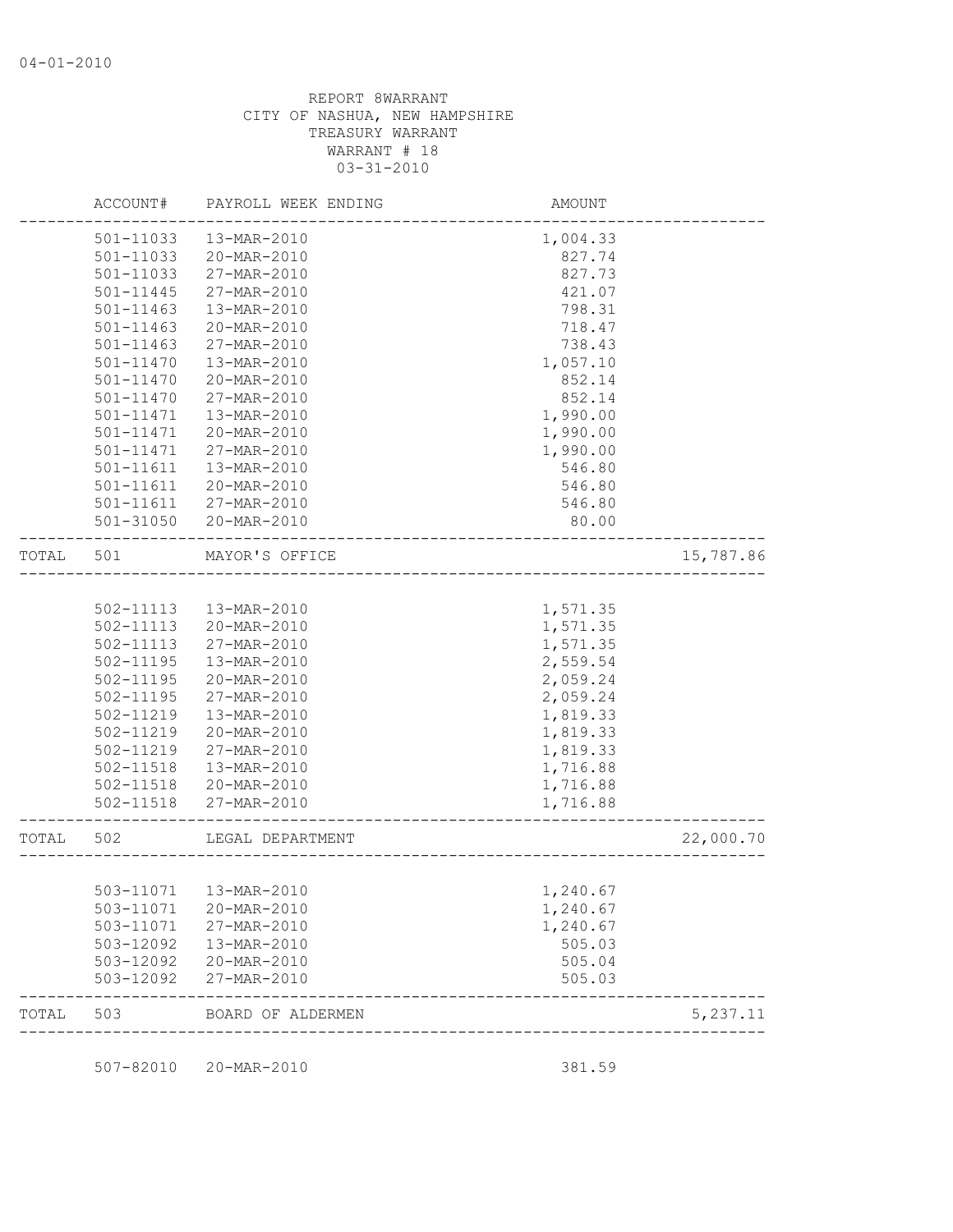| TOTAL 507 PENSIONS |                                                       |          | 381.59   |
|--------------------|-------------------------------------------------------|----------|----------|
|                    |                                                       |          |          |
|                    |                                                       |          |          |
|                    | 511-11247  13-MAR-2010                                | 666.36   |          |
|                    | 511-11247 20-MAR-2010                                 | 666.36   |          |
|                    | 511-11247 27-MAR-2010                                 | 666.36   |          |
|                    | 511-11248  13-MAR-2010                                | 1,351.05 |          |
|                    | 511-11248 20-MAR-2010                                 | 1,351.04 |          |
|                    | 511-11248 27-MAR-2010<br>---------------------------- | 1,351.04 |          |
|                    |                                                       |          | 6,052.21 |
|                    |                                                       |          |          |
|                    | 512-11005  13-MAR-2010                                | 902.42   |          |
|                    | 512-11005 20-MAR-2010                                 | 902.42   |          |
| 512-11005          | 27-MAR-2010                                           | 902.42   |          |
| 512-11050          | 13-MAR-2010                                           | 721.04   |          |
| 512-11050          | 20-MAR-2010                                           | 721.04   |          |
| 512-11050          | 27-MAR-2010                                           | 721.04   |          |
| 512-11064          | 13-MAR-2010                                           | 983.28   |          |
| 512-11064          | 20-MAR-2010                                           | 983.28   |          |
| 512-11064          | 27-MAR-2010                                           | 983.28   |          |
| 512-11073          | 13-MAR-2010                                           | 1,585.81 |          |
| 512-11073          | 20-MAR-2010                                           | 1,585.81 |          |
| 512-11073          | 27-MAR-2010                                           | 1,585.82 |          |
| 512-11134          | 13-MAR-2010                                           | 773.25   |          |
| 512-11134          | 20-MAR-2010                                           | 773.25   |          |
| 512-11134          | 27-MAR-2010                                           | 773.25   |          |
| 512-11165          | 13-MAR-2010                                           | 1,882.12 |          |
| 512-11165          | 20-MAR-2010                                           | 1,882.12 |          |
| 512-11165          | 27-MAR-2010                                           | 1,882.12 |          |
| 512-11167          | 13-MAR-2010                                           | 282.69   |          |
| 512-11167          | 20-MAR-2010                                           | 282.69   |          |
| 512-11167          | 27-MAR-2010                                           | 282.69   |          |
| 512-11173          | 13-MAR-2010                                           | 1,404.69 |          |
| 512-11173          | 20-MAR-2010                                           | 1,404.69 |          |
| 512-11173          | 27-MAR-2010                                           | 1,404.69 |          |
| 512-11177          | 13-MAR-2010                                           | 1,941.86 |          |
| 512-11177          | 20-MAR-2010                                           | 1,941.86 |          |
| 512-11177          | 27-MAR-2010                                           | 1,941.86 |          |
| 512-11222          | 13-MAR-2010                                           | 985.73   |          |
| 512-11222          | 20-MAR-2010                                           | 985.72   |          |
| 512-11222          | 27-MAR-2010                                           | 985.72   |          |
| 512-11224          | 13-MAR-2010                                           | 981.19   |          |
| 512-11224          | 20-MAR-2010                                           | 981.19   |          |
| 512-11224          | 27-MAR-2010                                           | 981.19   |          |
| 512-11232          | 13-MAR-2010                                           | 1,035.98 |          |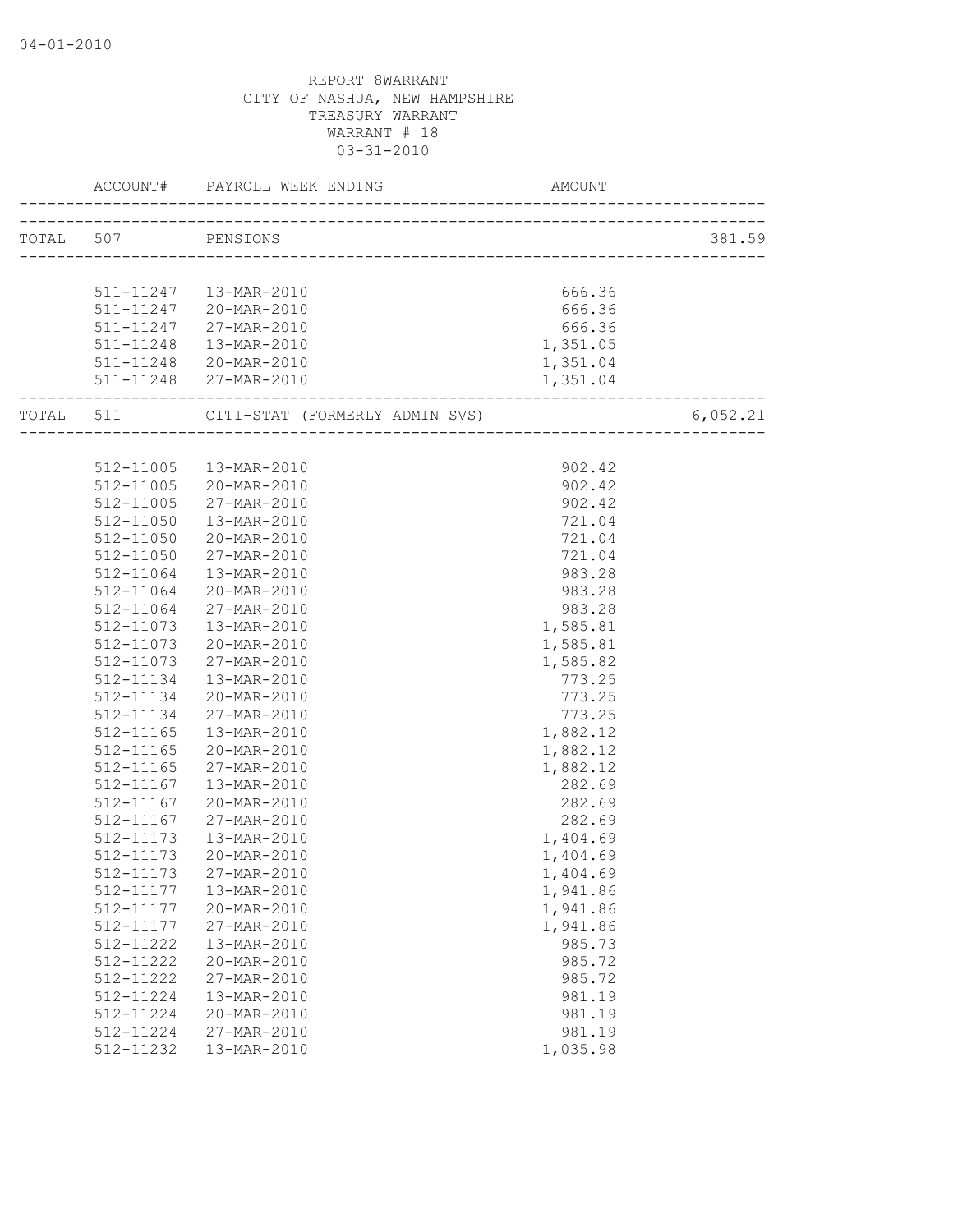|       | ACCOUNT#  | PAYROLL WEEK ENDING                     | AMOUNT                                |           |
|-------|-----------|-----------------------------------------|---------------------------------------|-----------|
|       | 512-11232 | 20-MAR-2010                             | 1,035.98                              |           |
|       | 512-11232 | 27-MAR-2010                             | 1,035.98                              |           |
|       | 512-11265 | 13-MAR-2010                             | 858.44                                |           |
|       | 512-11265 | 20-MAR-2010                             | 858.43                                |           |
|       | 512-11265 | 27-MAR-2010                             | 858.44                                |           |
|       | 512-11431 | 13-MAR-2010                             | 2,129.70                              |           |
|       | 512-11431 | 20-MAR-2010                             | 2,129.70                              |           |
|       | 512-11431 | 27-MAR-2010                             | 2,129.70                              |           |
|       | 512-11531 | 13-MAR-2010                             | 1,746.69                              |           |
|       | 512-11531 | 20-MAR-2010                             | 1,746.69                              |           |
|       | 512-11531 | 27-MAR-2010                             | 1,746.69                              |           |
|       | 512-11684 | 13-MAR-2010                             | 852.14                                |           |
|       | 512-11684 | 20-MAR-2010                             | 852.14                                |           |
|       | 512-11684 | 27-MAR-2010                             | 852.14                                |           |
|       | 512-11714 | 13-MAR-2010                             | 929.81                                |           |
|       | 512-11714 | 20-MAR-2010                             | 929.81                                |           |
|       | 512-11714 | 27-MAR-2010                             | 929.81                                |           |
|       | 512-11740 | 13-MAR-2010                             | 1,622.11                              |           |
|       | 512-11740 | 20-MAR-2010                             | 1,622.11                              |           |
|       | 512-11740 | 27-MAR-2010                             | 1,622.11                              |           |
|       | 512-12033 | 13-MAR-2010                             | 598.30                                |           |
|       | 512-12033 | 20-MAR-2010                             | 598.30                                |           |
|       | 512-12033 | 27-MAR-2010                             | 598.30                                |           |
|       | 512-12052 | 13-MAR-2010                             | 569.99                                |           |
|       | 512-12052 | 20-MAR-2010                             | 570.12                                |           |
|       | 512-12052 | 27-MAR-2010                             | 595.05                                |           |
|       | 512-12056 | 13-MAR-2010                             | 353.37                                |           |
|       | 512-12056 | 20-MAR-2010                             | 353.37                                |           |
|       | 512-12056 | 27-MAR-2010                             | 353.37                                |           |
|       | 512-12749 | 13-MAR-2010                             | 607.36                                |           |
|       | 512-12749 | 20-MAR-2010                             | 607.37                                |           |
|       | 512-12749 | 27-MAR-2010                             | 607.37                                |           |
|       | 512-13004 | 13-MAR-2010                             | 73.86                                 |           |
|       | 512-13004 | 20-MAR-2010                             | 116.28                                |           |
|       | 512-13004 | 27-MAR-2010                             | 163.82                                |           |
| TOTAL | 512       | FINANCIAL SERVICES<br>----------------- | ------------------------------------- | 71,623.06 |
|       |           |                                         |                                       |           |
|       | 513-11117 | 13-MAR-2010                             | 1,579.18                              |           |
|       | 513-11117 | 20-MAR-2010                             | 1,579.19                              |           |
|       | 513-11117 | 27-MAR-2010                             | 1,579.18                              |           |
|       | 513-11171 | 13-MAR-2010                             | 1,882.92                              |           |
|       | 513-11171 | 20-MAR-2010                             | 2,634.50                              |           |
|       | 513-11171 | 27-MAR-2010                             | 2,634.50                              |           |
|       | 513-11213 | $13 - \text{MAR} - 2010$                | 1,255.87                              |           |
|       | 513-11213 | $20 - \text{MAR} - 2010$                | 1,255.85                              |           |
|       | 513-11213 | 27-MAR-2010                             | 1,255.87                              |           |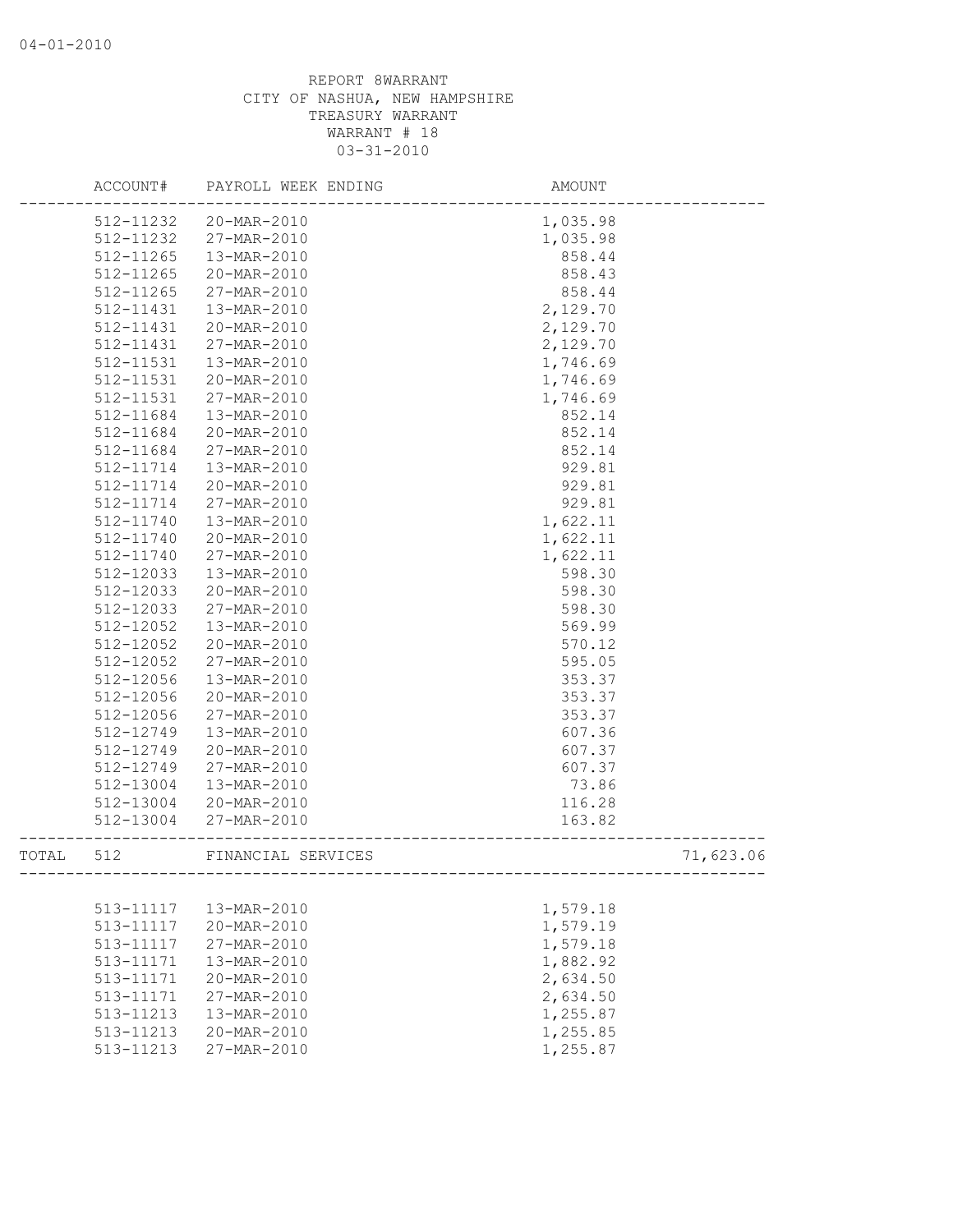|           |           | ACCOUNT# PAYROLL WEEK ENDING | AMOUNT                                      |           |
|-----------|-----------|------------------------------|---------------------------------------------|-----------|
|           | 513-11223 | 13-MAR-2010                  | 755.86                                      |           |
|           | 513-11223 | 20-MAR-2010                  | 755.86                                      |           |
|           | 513-11223 | 27-MAR-2010                  | 755.87                                      |           |
|           | 513-18018 | 20-MAR-2010                  | 131.25                                      |           |
|           |           | 513-18021 20-MAR-2010        | 156.25                                      |           |
|           |           | 513-18024 20-MAR-2010        | 131.25<br>--------------------------------- |           |
| TOTAL 513 |           | CITY CLERK'S OFFICE          |                                             | 18,343.40 |
|           |           |                              |                                             |           |
|           |           | 515-11031  13-MAR-2010       | 1,075.15                                    |           |
|           |           | 515-11031 20-MAR-2010        | 1,075.15                                    |           |
|           |           | 515-11031 27-MAR-2010        | 1,075.15                                    |           |
|           |           | 515-11350  13-MAR-2010       | 929.81                                      |           |
|           |           | 515-11350 20-MAR-2010        | 929.81                                      |           |
|           |           | 515-11350 27-MAR-2010        | 929.82                                      |           |
|           | 515-11446 | 13-MAR-2010                  | 279.36                                      |           |
|           | 515-11446 | 20-MAR-2010                  | 279.36                                      |           |
|           | 515-11446 | 27-MAR-2010                  | 279.36                                      |           |
|           | 515-11447 | 13-MAR-2010                  | 1,670.34                                    |           |
|           | 515-11447 | 20-MAR-2010                  | 1,670.34                                    |           |
|           | 515-11447 | 27-MAR-2010                  | 1,670.34                                    |           |
|           | 515-12001 | 13-MAR-2010                  | 592.27                                      |           |
|           |           | 515-12001 20-MAR-2010        | 592.26                                      |           |
|           |           | 515-12001 27-MAR-2010        | $-18, 360.35$                               |           |
|           |           | 515-12028 27-MAR-2010        | 18,952.62                                   |           |
| TOTAL 515 |           | HUMAN RESOURCES              | _________________________________           | 13,640.79 |
|           |           |                              |                                             |           |
|           |           | 516-11147  13-MAR-2010       | 620.14                                      |           |
|           |           | 516-11147 20-MAR-2010        | 620.14                                      |           |
|           |           | 516-11147 27-MAR-2010        | 620.14                                      |           |
|           |           | 516-11148  13-MAR-2010       | 961.94                                      |           |
|           |           | 516-11148 20-MAR-2010        | 961.94                                      |           |
|           | 516-11148 | 27-MAR-2010                  | 961.95                                      |           |
|           | 516-11459 | 13-MAR-2010                  | 1,240.67                                    |           |
|           |           | 516-11459 20-MAR-2010        | 1,240.67                                    |           |
|           | 516-11459 | 27-MAR-2010                  | 1,240.66                                    |           |
|           | 516-11573 | 13-MAR-2010                  | 917.02                                      |           |
|           |           | 516-11573 20-MAR-2010        | 917.02                                      |           |
|           |           | 516-11573 27-MAR-2010        | 917.02                                      |           |
|           |           | 516-13004  13-MAR-2010       | 46.51                                       |           |
| TOTAL     | 516       | PURCHASING DEPARTMENT        |                                             | 11,265.82 |
|           |           |                              |                                             |           |
|           |           | 517-11198  13-MAR-2010       | 1,102.39                                    |           |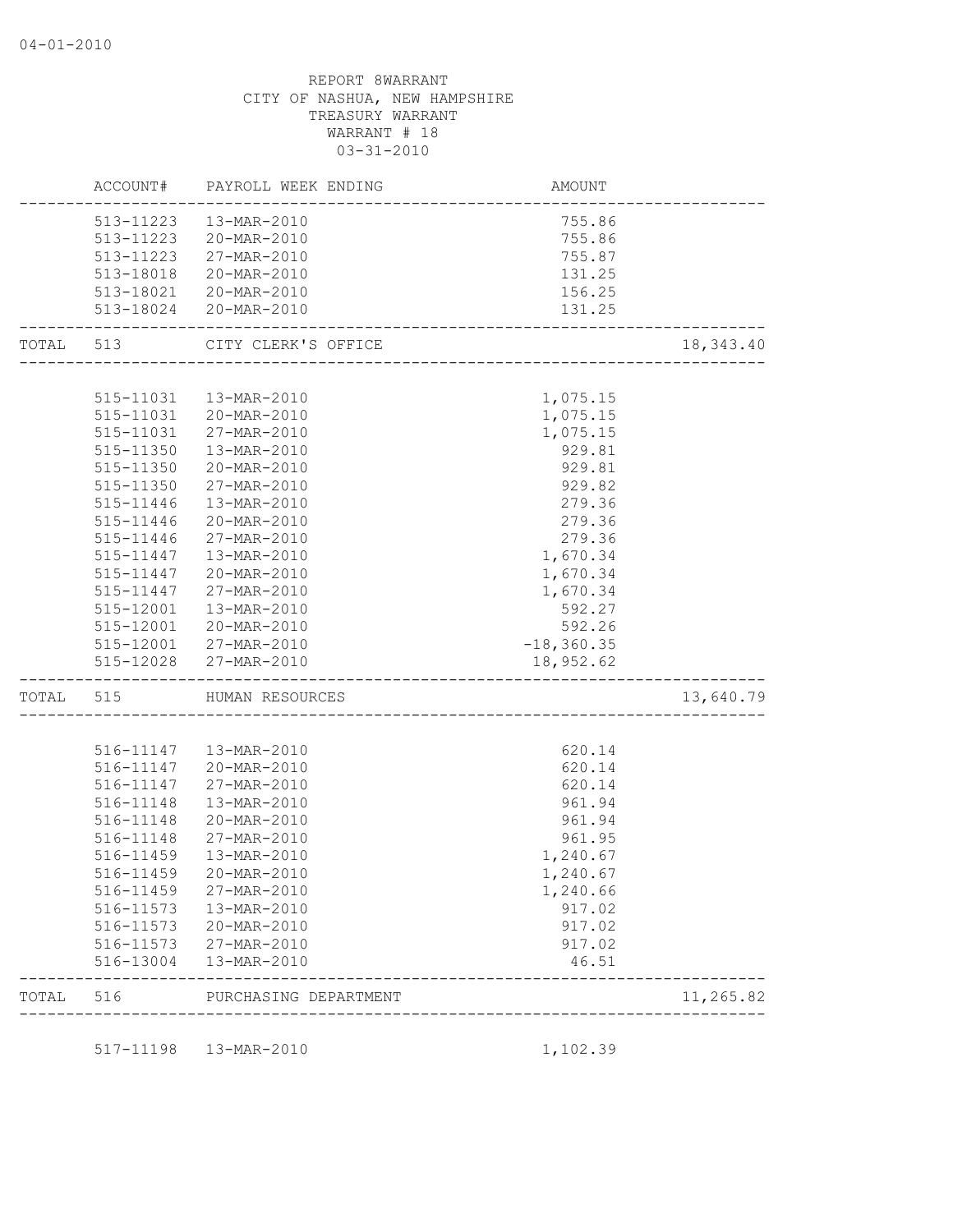|       | ACCOUNT#  | PAYROLL WEEK ENDING         | AMOUNT   |           |
|-------|-----------|-----------------------------|----------|-----------|
|       |           | 517-11198 20-MAR-2010       | 1,102.39 |           |
|       | 517-11198 | 27-MAR-2010                 | 1,102.39 |           |
|       | 517-11266 | 13-MAR-2010                 | 626.08   |           |
|       | 517-11266 | 20-MAR-2010                 | 626.08   |           |
|       | 517-11266 | 27-MAR-2010                 | 626.08   |           |
|       | 517-11420 | 13-MAR-2010                 | 722.90   |           |
|       | 517-11420 | 20-MAR-2010                 | 722.90   |           |
|       | 517-11420 | 27-MAR-2010                 | 722.90   |           |
|       | 517-12063 | 13-MAR-2010                 | 290.48   |           |
|       | 517-12063 | 20-MAR-2010                 | 290.48   |           |
|       |           | 517-12063 27-MAR-2010       | 290.48   |           |
|       |           | 517-13020 27-MAR-2010       | 81.33    |           |
| TOTAL | 517       | BUILDING MAINT - CITY ADMIN |          | 8,306.88  |
|       |           |                             |          |           |
|       |           | 519-11014  13-MAR-2010      | 1,095.79 |           |
|       | 519-11014 | 20-MAR-2010                 | 1,095.79 |           |
|       | 519-11014 | 27-MAR-2010                 | 1,095.79 |           |
|       | 519-11016 | 13-MAR-2010                 | 961.95   |           |
|       | 519-11016 | 20-MAR-2010                 | 961.94   |           |
|       | 519-11016 | 27-MAR-2010                 | 961.94   |           |
|       | 519-11017 | 13-MAR-2010                 | 803.69   |           |
|       | 519-11017 | 20-MAR-2010                 | 803.69   |           |
|       | 519-11017 | 27-MAR-2010                 | 803.69   |           |
|       | 519-11115 | 13-MAR-2010                 | 1,929.25 |           |
|       | 519-11115 | 20-MAR-2010                 | 1,929.24 |           |
|       | 519-11115 | 27-MAR-2010                 | 1,929.25 |           |
|       | 519-11146 | 13-MAR-2010                 | 837.27   |           |
|       | 519-11146 | 20-MAR-2010                 | 837.27   |           |
|       | 519-11146 | 27-MAR-2010                 | 837.26   |           |
|       | 519-11153 | 13-MAR-2010                 | 604.92   |           |
|       | 519-11153 | 20-MAR-2010                 | 604.92   |           |
|       | 519-11153 | 27-MAR-2010                 | 604.92   |           |
|       | 519-11154 | 13-MAR-2010                 | 634.65   |           |
|       | 519-11154 | 20-MAR-2010                 | 634.65   |           |
|       | 519-11154 | 27-MAR-2010                 | 634.65   |           |
|       | 519-11205 | 13-MAR-2010                 | 796.05   |           |
|       | 519-11205 | 20-MAR-2010                 | 796.04   |           |
|       | 519-11205 | 27-MAR-2010                 | 796.04   |           |
|       | 519-11241 | 13-MAR-2010                 | 1,367.59 |           |
|       | 519-11241 | 20-MAR-2010                 | 1,367.59 |           |
|       | 519-11241 | 27-MAR-2010                 | 1,367.59 |           |
|       | 519-18006 | 20-MAR-2010                 | 375.00   |           |
| TOTAL | 519       | ASSESSORS                   |          | 27,468.42 |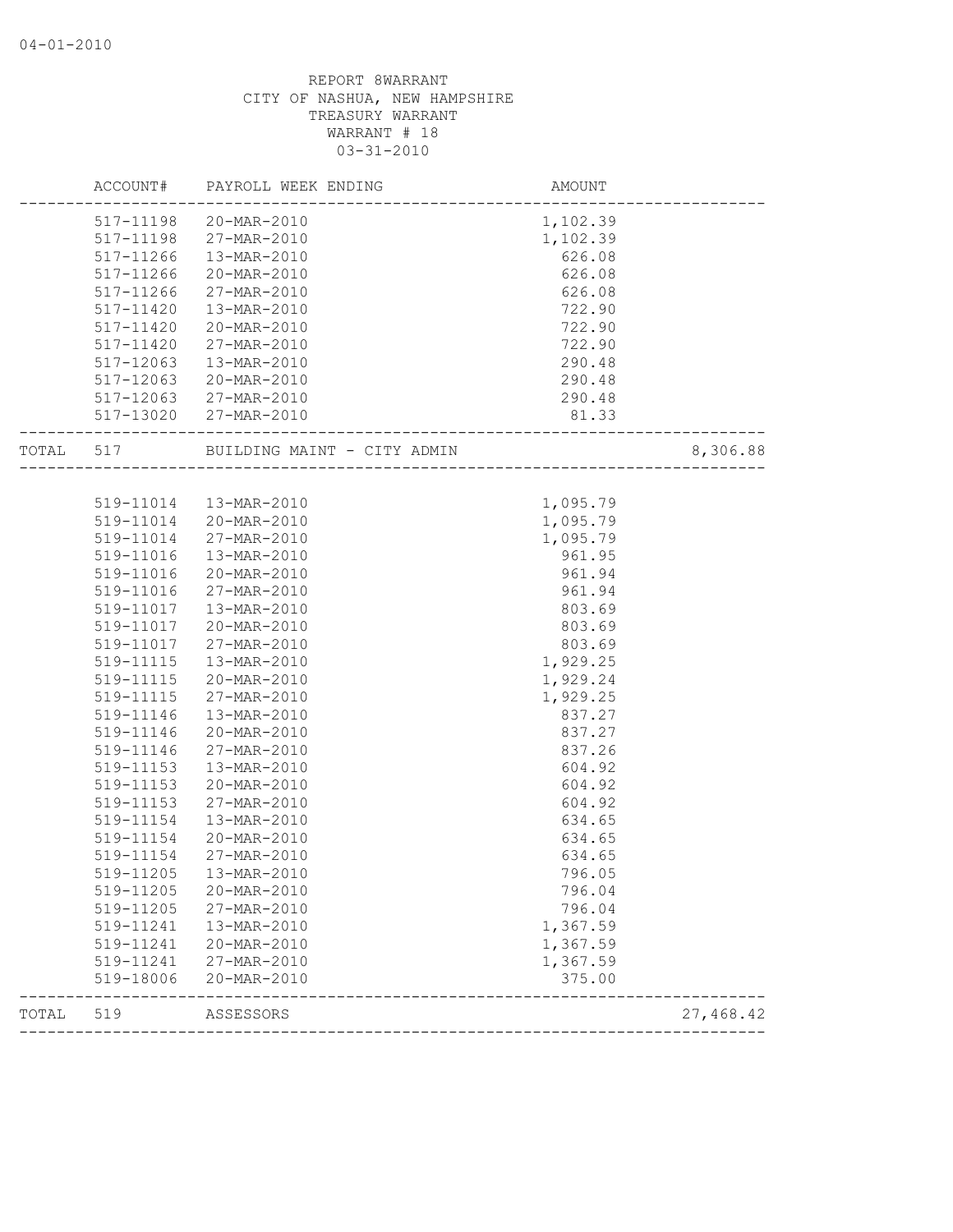|           |               | ACCOUNT# PAYROLL WEEK ENDING     | <b>AMOUNT</b>            |           |
|-----------|---------------|----------------------------------|--------------------------|-----------|
|           |               | 520-12077  13-MAR-2010           | 266.12                   |           |
|           |               | 520-12077 20-MAR-2010            | 266.12                   |           |
|           |               | 520-12077 27-MAR-2010            | 266.12                   |           |
| TOTAL 520 |               | HUNT BUILDING                    |                          | 798.36    |
|           |               |                                  |                          |           |
|           |               | 522-11127  13-MAR-2010           | 1,674.48                 |           |
|           |               | 522-11127 20-MAR-2010            | 1,674.48                 |           |
|           |               | 522-11127 27-MAR-2010            | 1,674.48                 |           |
|           | 522-11128     | 13-MAR-2010                      | 1,124.40                 |           |
|           |               | 522-11128 20-MAR-2010            | 1,124.40                 |           |
|           | 522-11128     | 27-MAR-2010                      | 1,124.40                 |           |
|           | 522-11286     | 13-MAR-2010                      | 591.62                   |           |
|           | 522-11286     | 20-MAR-2010                      | 591.61                   |           |
|           | 522-11286     | 27-MAR-2010                      | 591.61                   |           |
|           | 522-11356     | 13-MAR-2010                      | 952.10                   |           |
|           | 522-11356     | 20-MAR-2010                      | 952.10                   |           |
|           | 522-11356     | 27-MAR-2010                      | 952.10                   |           |
|           | $522 - 11429$ | 13-MAR-2010                      | 1,819.34                 |           |
|           | 522-11429     | 20-MAR-2010                      | 1,819.33                 |           |
|           | 522-11429     | 27-MAR-2010                      | 1,819.33                 |           |
|           | 522-11641     | 13-MAR-2010                      | 1,375.56                 |           |
|           | 522-11641     | 20-MAR-2010                      | 1,375.56                 |           |
|           | 522-11641     | 27-MAR-2010                      | 1,375.56                 |           |
|           | 522-11652     | 13-MAR-2010                      | 1,446.40                 |           |
|           | $522 - 11652$ | 20-MAR-2010                      | 1,446.40                 |           |
|           | $522 - 11652$ | 27-MAR-2010                      | 1,446.40                 |           |
|           | 522-11721     | 13-MAR-2010                      |                          |           |
|           |               |                                  | 1,518.76                 |           |
|           |               | 522-11721 20-MAR-2010            | 1,518.77                 |           |
|           | 522-11721     | 27-MAR-2010                      | 1,518.77                 |           |
|           | 522-11724     | 13-MAR-2010                      | 1,331.47                 |           |
|           | 522-11724     | 20-MAR-2010                      | 1,331.47                 |           |
|           | 522-11724     | 27-MAR-2010                      | 1,331.47                 |           |
|           | 522-11725     | 13-MAR-2010                      | 974.62                   |           |
|           | $522 - 11725$ | 20-MAR-2010                      | 974.62                   |           |
|           | 522-11725     | 27-MAR-2010                      | 974.62                   |           |
|           |               | 522-11729  13-MAR-2010           | 2,177.10                 |           |
|           |               | 522-11729 20-MAR-2010            | 2,177.10                 |           |
|           |               | 522-11729 27-MAR-2010            | 2,177.09                 |           |
|           |               | 522-31050 20-MAR-2010            | 97.00                    |           |
|           |               | TOTAL 522 INFORMATION TECHNOLOGY | ________________________ | 45,054.52 |
|           |               | 523-11332  13-MAR-2010           | 981.52                   |           |
|           |               | 523-11332 20-MAR-2010            | 981.52                   |           |
|           | 523-11332     | 27-MAR-2010                      | 981.52                   |           |
|           |               |                                  |                          |           |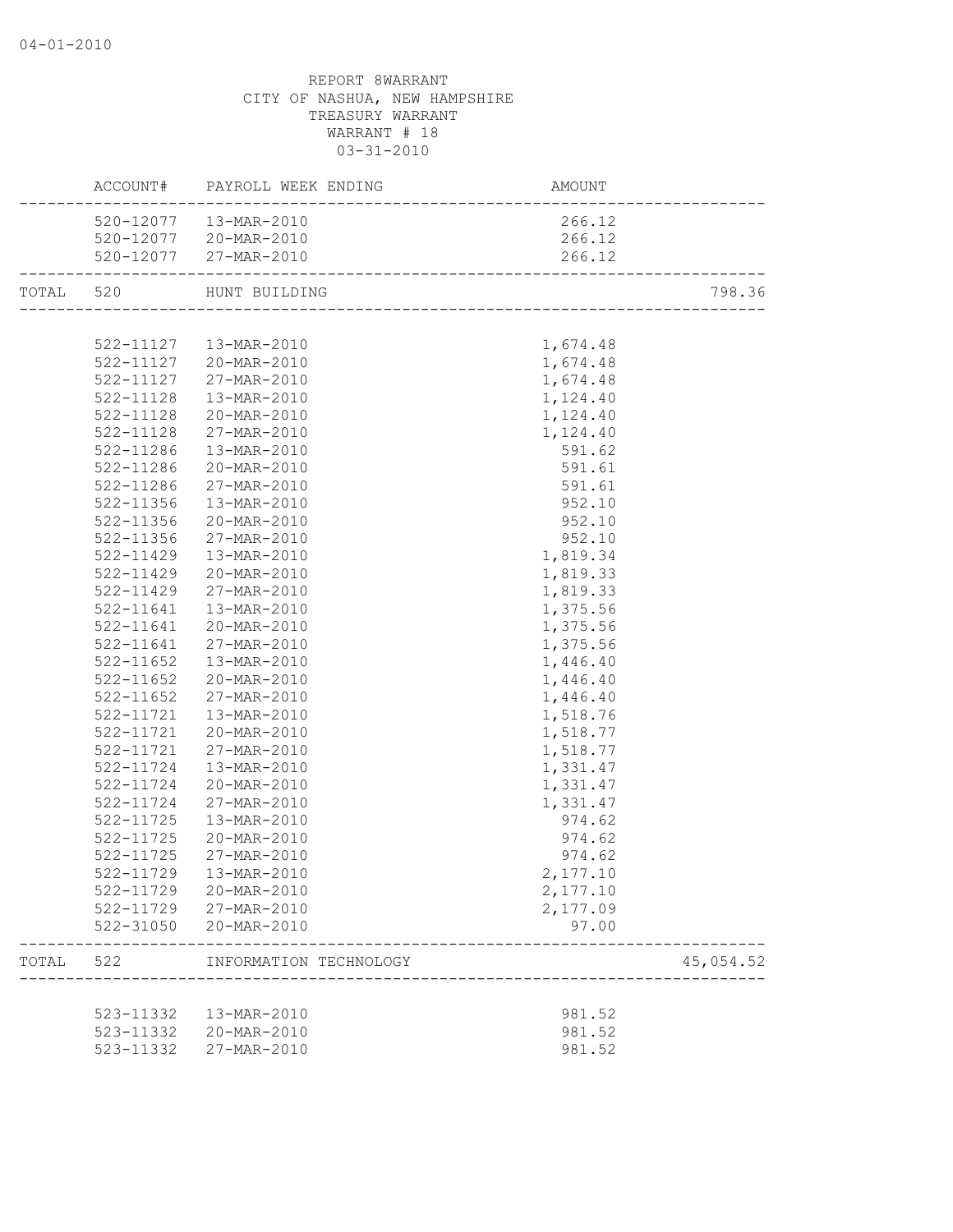|               |             | AMOUNT   |          |
|---------------|-------------|----------|----------|
| TOTAL 523 GIS |             |          | 2,944.56 |
|               |             |          |          |
| 531-11065     | 13-MAR-2010 | 1,110.43 |          |
| 531-11065     | 20-MAR-2010 | 1,110.43 |          |
| 531-11065     | 27-MAR-2010 | 1,110.43 |          |
| 531-11085     | 13-MAR-2010 | 899.54   |          |
| 531-11085     | 20-MAR-2010 | 899.54   |          |
| 531-11085     | 27-MAR-2010 | 899.53   |          |
| 531-11114     | 13-MAR-2010 | 2,297.83 |          |
| 531-11114     | 20-MAR-2010 | 2,297.83 |          |
| 531-11114     | 27-MAR-2010 | 2,297.83 |          |
| 531-11129     | 13-MAR-2010 | 1,931.19 |          |
| 531-11129     | 20-MAR-2010 | 1,931.20 |          |
| 531-11129     | 27-MAR-2010 | 1,931.19 |          |
| 531-11164     | 13-MAR-2010 | 1,149.90 |          |
| 531-11164     | 20-MAR-2010 | 1,149.90 |          |
| 531-11164     | 27-MAR-2010 | 1,149.90 |          |
| 531-11166     | 13-MAR-2010 | 2,515.45 |          |
| 531-11166     | 20-MAR-2010 | 2,515.44 |          |
| $531 - 11166$ | 27-MAR-2010 | 2,515.44 |          |
| 531-11170     | 13-MAR-2010 | 1,474.42 |          |
| 531-11170     | 20-MAR-2010 | 1,474.44 |          |
| 531-11170     | 27-MAR-2010 | 1,474.44 |          |
| 531-11201     | 13-MAR-2010 | 659.34   |          |
| 531-11201     | 20-MAR-2010 | 659.34   |          |
| 531-11201     | 27-MAR-2010 | 659.34   |          |
| 531-11203     | 13-MAR-2010 | 659.67   |          |
| 531-11203     | 20-MAR-2010 | 659.67   |          |
| 531-11203     | 27-MAR-2010 | 659.67   |          |
| 531-11226     | 13-MAR-2010 | 750.00   |          |
| 531-11226     | 20-MAR-2010 | 750.00   |          |
| 531-11226     | 27-MAR-2010 | 750.00   |          |
| 531-11242     | 13-MAR-2010 | 1,119.60 |          |
| 531-11242     | 20-MAR-2010 | 1,119.60 |          |
| 531-11242     | 27-MAR-2010 | 1,119.60 |          |
| 531-11245     | 13-MAR-2010 | 621.26   |          |
| 531-11245     | 20-MAR-2010 | 621.25   |          |
| $531 - 11245$ | 27-MAR-2010 | 621.25   |          |
| 531-11257     | 13-MAR-2010 | 2,673.80 |          |
| 531-11257     | 20-MAR-2010 | 2,673.80 |          |
| 531-11257     | 27-MAR-2010 | 2,673.80 |          |
| 531-11287     | 13-MAR-2010 | 846.15   |          |
| 531-11287     | 20-MAR-2010 | 846.15   |          |
| 531-11287     | 27-MAR-2010 | 676.92   |          |
| 531-11398     | 13-MAR-2010 | 624.40   |          |
| 531-11398     | 20-MAR-2010 | 624.40   |          |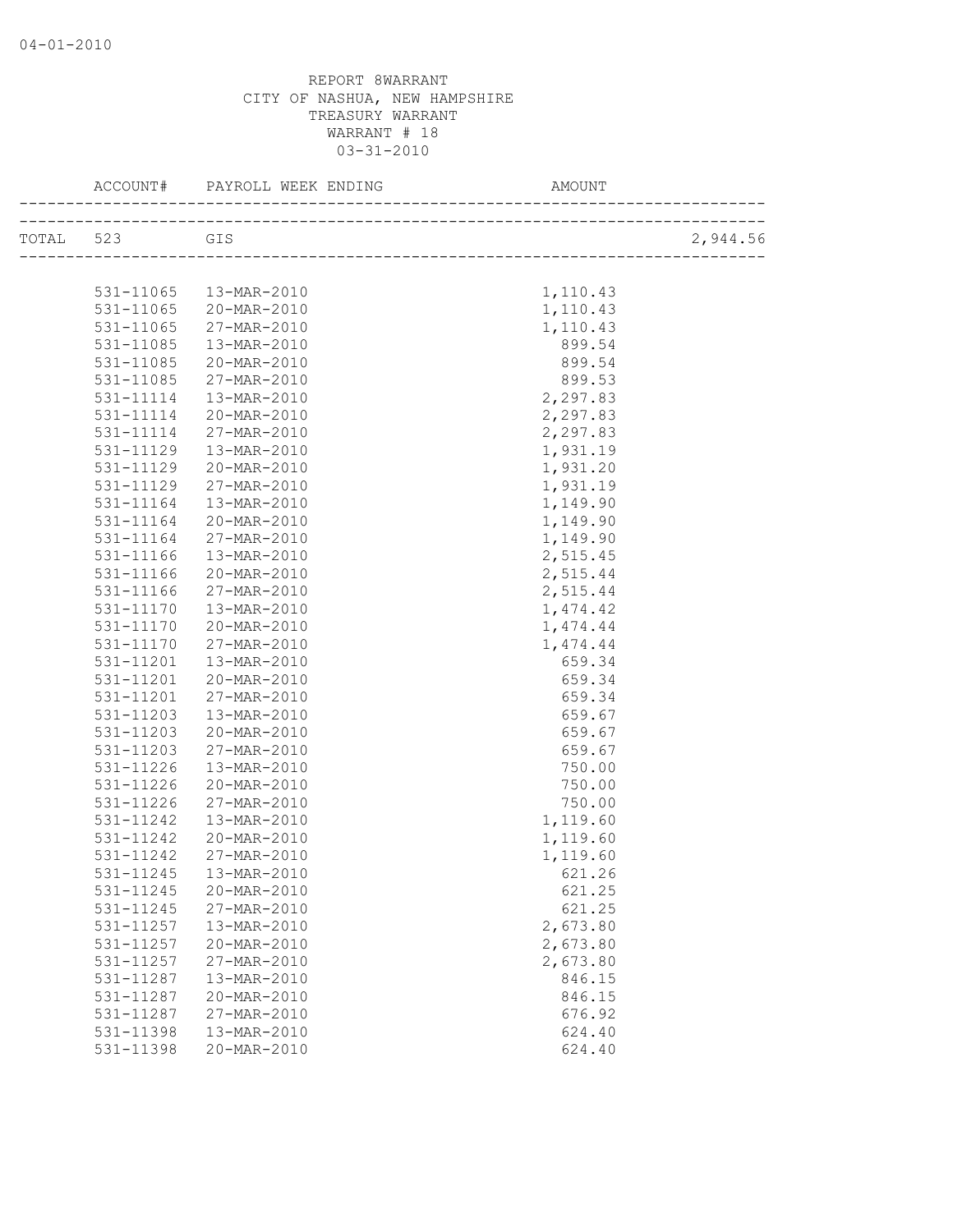| ACCOUNT#      | PAYROLL WEEK ENDING | AMOUNT      |
|---------------|---------------------|-------------|
| 531-11398     | 27-MAR-2010         | 624.41      |
| 531-11477     | 13-MAR-2010         | 1,337.73    |
| 531-11477     | 20-MAR-2010         | 1,337.73    |
| 531-11477     | 27-MAR-2010         | 1,337.73    |
| 531-11487     | 13-MAR-2010         | 1,366.19    |
| 531-11487     | 20-MAR-2010         | 1,366.19    |
| 531-11487     | 27-MAR-2010         | 1,366.19    |
| $531 - 11495$ | 13-MAR-2010         | 1,011.98    |
| 531-11495     | 20-MAR-2010         | 1,011.98    |
| 531-11495     | 27-MAR-2010         | 1,011.99    |
| 531-11498     | 13-MAR-2010         | 856.76      |
| 531-11498     | 20-MAR-2010         | 856.76      |
| 531-11498     | 27-MAR-2010         | 856.76      |
| 531-11516     | 13-MAR-2010         | 854.66      |
| 531-11516     | 20-MAR-2010         | 854.66      |
| 531-11516     | 27-MAR-2010         | 854.66      |
| 531-11534     | 13-MAR-2010         | 1,460.12    |
| 531-11534     | 20-MAR-2010         | 1,460.12    |
| 531-11534     | 27-MAR-2010         | 1,460.12    |
| $531 - 11535$ | 13-MAR-2010         | 13,054.58   |
| 531-11535     | 20-MAR-2010         | 13,054.58   |
| 531-11535     | 27-MAR-2010         | 13,054.58   |
| 531-11537     | 13-MAR-2010         | 14, 132. 10 |
| 531-11537     | 20-MAR-2010         | 14,132.10   |
| 531-11537     | 27-MAR-2010         | 14, 132. 11 |
| 531-11538     | 13-MAR-2010         | 899.54      |
| 531-11538     | 20-MAR-2010         | 899.54      |
| 531-11538     | 27-MAR-2010         | 899.54      |
| 531-11539     | 13-MAR-2010         | 1,533.61    |
| 531-11539     | 20-MAR-2010         | 1,533.61    |
| 531-11539     | 27-MAR-2010         | 1,533.61    |
| 531-11544     | 13-MAR-2010         | 4,164.50    |
| 531-11544     | 20-MAR-2010         | 4,164.50    |
| 531-11544     | 27-MAR-2010         | 4,164.50    |
| 531-11549     | 13-MAR-2010         | 8,042.93    |
| 531-11549     | 20-MAR-2010         | 8,042.93    |
| 531-11549     | 27-MAR-2010         | 8,042.93    |
| 531-11550     | 13-MAR-2010         | 1,868.00    |
| 531-11550     | 20-MAR-2010         | 1,868.00    |
| 531-11550     | 27-MAR-2010         | 1,868.00    |
| 531-11552     | 13-MAR-2010         | 22,872.57   |
| 531-11552     | 20-MAR-2010         | 23,784.41   |
| 531-11552     | 27-MAR-2010         | 16,361.53   |
| 531-11555     | 13-MAR-2010         | 23, 287.83  |
| 531-11555     | 20-MAR-2010         | 23,641.26   |
| $531 - 11555$ | 27-MAR-2010         | 29,752.57   |
| 531-11558     | 13-MAR-2010         | 71,924.54   |
| 531-11558     | 20-MAR-2010         | 71,924.56   |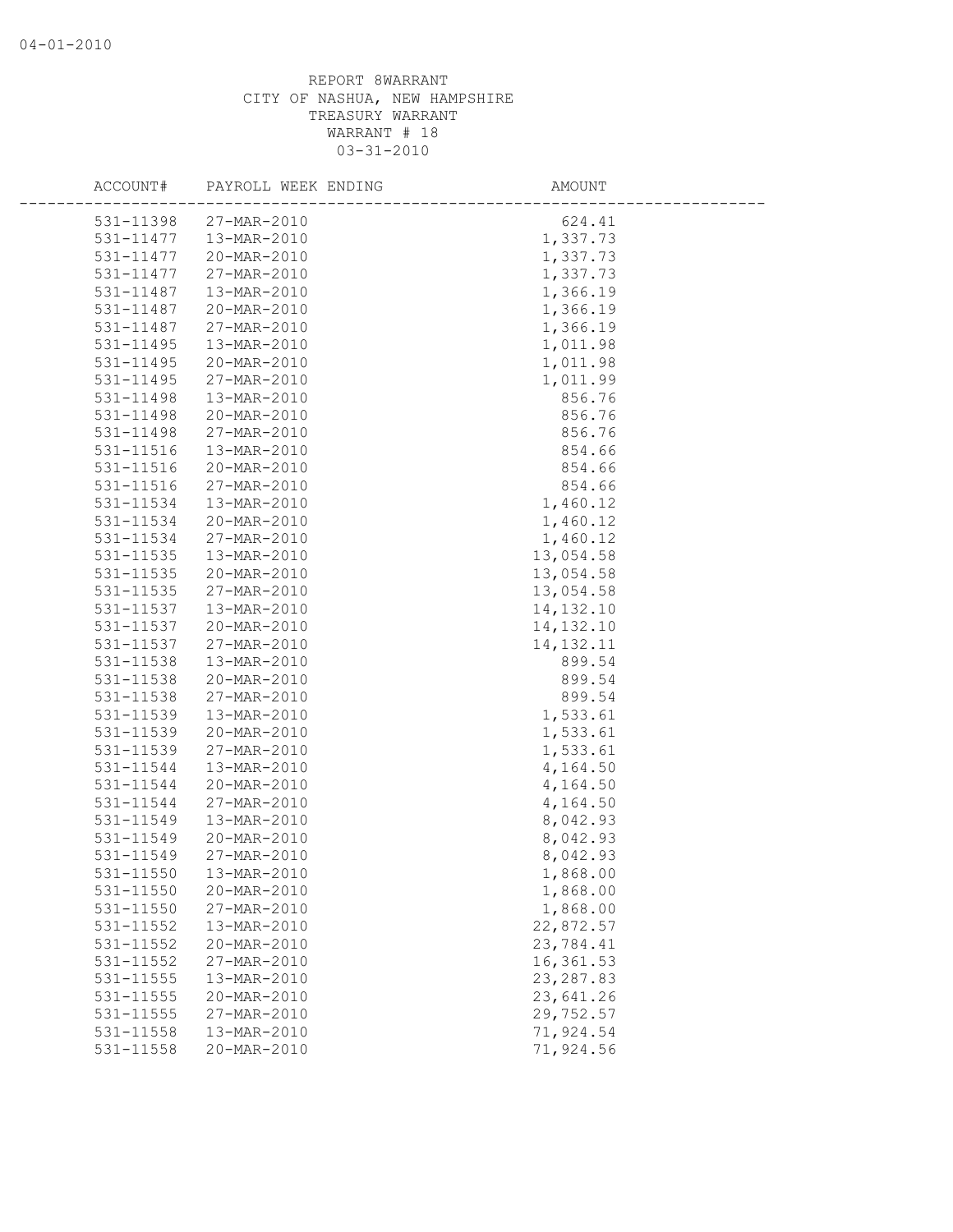| ACCOUNT#  | PAYROLL WEEK ENDING | AMOUNT     |
|-----------|---------------------|------------|
| 531-11558 | 27-MAR-2010         | 77,973.08  |
| 531-11561 | 13-MAR-2010         | 15,722.29  |
| 531-11561 | 20-MAR-2010         | 15,722.28  |
| 531-11561 | 27-MAR-2010         | 11,452.56  |
| 531-11567 | 13-MAR-2010         | 33, 353.40 |
| 531-11567 | 20-MAR-2010         | 33, 353.40 |
| 531-11567 | 27-MAR-2010         | 33, 353.40 |
| 531-11569 | 13-MAR-2010         | 1,184.40   |
| 531-11569 | 20-MAR-2010         | 1,184.40   |
| 531-11569 | 27-MAR-2010         | 1,184.40   |
| 531-11618 | 13-MAR-2010         | 2,829.74   |
| 531-11618 | 20-MAR-2010         | 2,829.75   |
| 531-11618 | 27-MAR-2010         | 2,829.75   |
| 531-11622 | 13-MAR-2010         | 2,976.99   |
| 531-11622 | 20-MAR-2010         | 2,976.98   |
| 531-11622 | 27-MAR-2010         | 2,976.99   |
| 531-11636 | 13-MAR-2010         | 469.58     |
| 531-11636 | 20-MAR-2010         | 988.60     |
| 531-11636 | 27-MAR-2010         | 988.60     |
| 531-11664 | 13-MAR-2010         | 1,142.62   |
| 531-11664 | 20-MAR-2010         | 1,142.61   |
| 531-11664 | 27-MAR-2010         | 1,142.61   |
| 531-11665 | 13-MAR-2010         | 782.02     |
| 531-11665 | 20-MAR-2010         | 782.01     |
| 531-11665 | 27-MAR-2010         | 782.02     |
| 531-11719 | 13-MAR-2010         | 926.12     |
| 531-11719 | 20-MAR-2010         | 926.12     |
| 531-11719 | 27-MAR-2010         | 926.12     |
| 531-11732 | 13-MAR-2010         | 6,490.60   |
| 531-11732 | 20-MAR-2010         | 6,490.60   |
| 531-11732 | 27-MAR-2010         | 6,490.61   |
| 531-12020 | 13-MAR-2010         | 951.68     |
| 531-12020 | 20-MAR-2010         | 951.68     |
| 531-12020 | 27-MAR-2010         | 951.68     |
| 531-12042 | 13-MAR-2010         | 2,627.85   |
| 531-12042 | 20-MAR-2010         | 1,465.33   |
| 531-12042 | 27-MAR-2010         | 727.20     |
| 531-12066 | 13-MAR-2010         | 684.12     |
| 531-12066 | 20-MAR-2010         | 684.12     |
| 531-12066 | 27-MAR-2010         | 684.11     |
| 531-12068 | 13-MAR-2010         | 752.56     |
| 531-12068 | 20-MAR-2010         | 752.56     |
| 531-12068 | 27-MAR-2010         | 752.56     |
| 531-12071 | 13-MAR-2010         | 258.96     |
| 531-12071 | 20-MAR-2010         | 258.97     |
| 531-12071 | 27-MAR-2010         | 258.97     |
| 531-12119 | 13-MAR-2010         | 1,130.25   |
| 531-12119 | 20-MAR-2010         | 1,130.25   |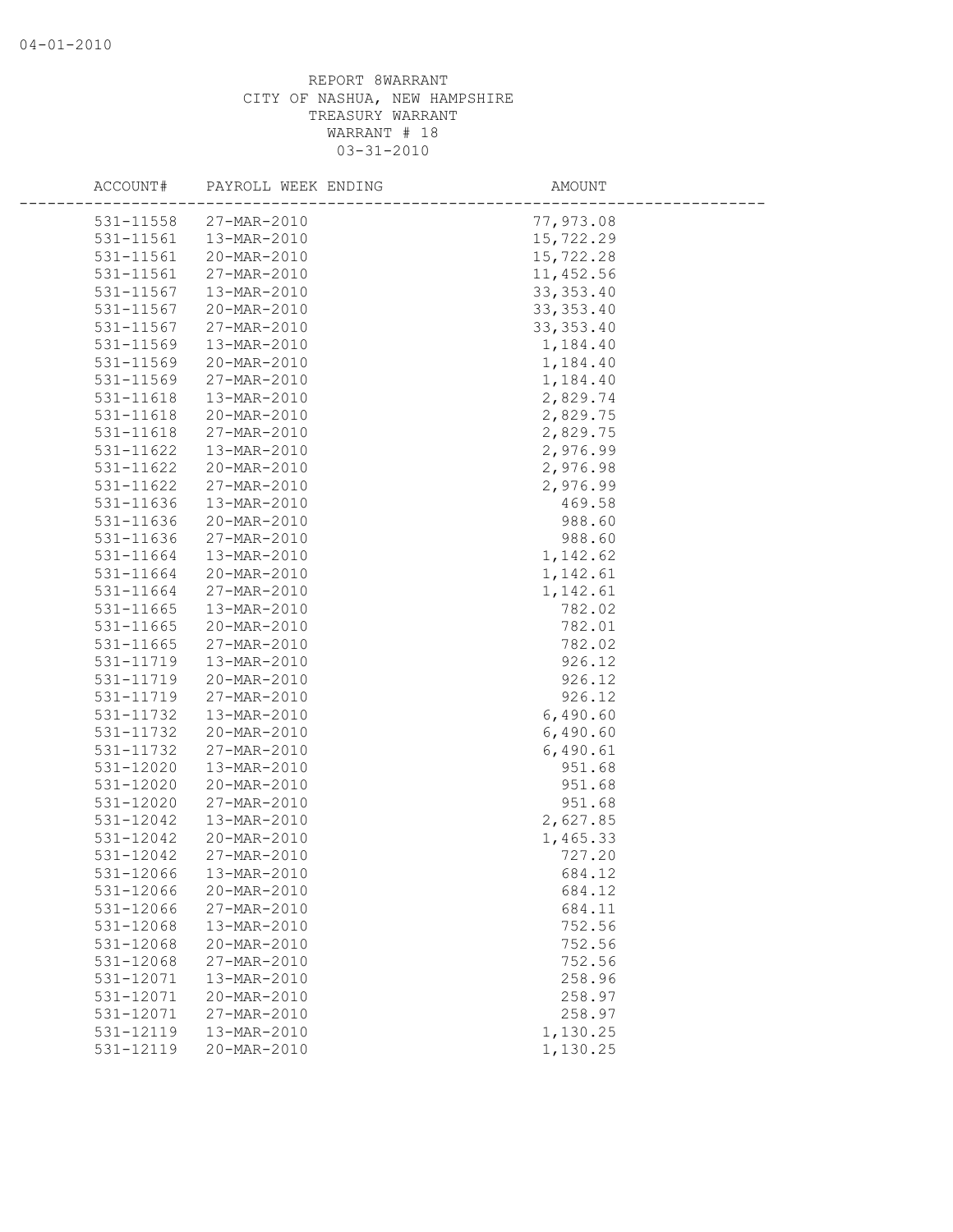|       | ACCOUNT#  | PAYROLL WEEK ENDING                                        | AMOUNT     |             |
|-------|-----------|------------------------------------------------------------|------------|-------------|
|       | 531-12119 | 27-MAR-2010                                                | 1,130.25   |             |
|       | 531-13004 | 13-MAR-2010                                                | 3,230.78   |             |
|       | 531-13004 | 20-MAR-2010                                                | 2,676.80   |             |
|       | 531-13004 | 27-MAR-2010                                                | 2,268.53   |             |
|       | 531-13038 | 13-MAR-2010                                                | 366.10     |             |
|       | 531-13040 | 13-MAR-2010                                                | 4,985.38   |             |
|       | 531-13040 | 20-MAR-2010                                                | 4,910.52   |             |
|       | 531-13040 | 27-MAR-2010                                                | 4,716.18   |             |
|       | 531-13044 | 13-MAR-2010                                                | 2,193.89   |             |
|       | 531-13044 | 20-MAR-2010                                                | 2,697.74   |             |
|       | 531-13044 | 27-MAR-2010                                                | 1,823.83   |             |
|       | 531-13047 | 13-MAR-2010                                                | 5,842.00   |             |
|       | 531-13047 | 20-MAR-2010                                                | 5, 154.99  |             |
|       | 531-13047 | 27-MAR-2010                                                | 4,765.07   |             |
|       | 531-13048 | 13-MAR-2010                                                | 5,583.93   |             |
|       | 531-13048 | 20-MAR-2010                                                | 7,280.37   |             |
|       | 531-13048 | 27-MAR-2010                                                | 5,106.31   |             |
|       | 531-15002 | 20-MAR-2010                                                | 38, 293.92 |             |
|       | 531-17003 | 20-MAR-2010                                                | 300.00     |             |
|       | 531-17003 | 27-MAR-2010                                                | 2,600.00   |             |
|       | 531-17006 | 13-MAR-2010                                                | 400.00     |             |
| TOTAL | 531       | POLICE DEPARTMENT<br>_____________________________________ |            | 886, 851.20 |
|       |           |                                                            |            |             |
|       | 532-11024 | 13-MAR-2010                                                | 2,060.40   |             |
|       | 532-11024 | 20-MAR-2010                                                | 2,060.40   |             |
|       | 532-11024 | 27-MAR-2010                                                | 2,060.39   |             |
|       | 532-11036 | 13-MAR-2010                                                | 1,873.48   |             |
|       | 532-11036 | 20-MAR-2010                                                | 1,873.48   |             |
|       | 532-11036 | 27-MAR-2010                                                | 1,873.48   |             |
|       | 532-11063 | 13-MAR-2010                                                | 1,343.44   |             |
|       | 532-11063 | 20-MAR-2010                                                | 1,343.44   |             |
|       | 532-11063 | 27-MAR-2010                                                | 1,343.44   |             |
|       | 532-11066 | 13-MAR-2010                                                | 1,330.14   |             |
|       | 532-11066 | 20-MAR-2010                                                | 1,330.14   |             |
|       | 532-11066 | 27-MAR-2010                                                | 1,330.14   |             |
|       | 532-11069 | 13-MAR-2010                                                | 2,700.58   |             |
|       | 532-11069 | 20-MAR-2010                                                | 2,700.58   |             |
|       | 532-11069 | 27-MAR-2010                                                | 2,700.58   |             |
|       | 532-11111 | 13-MAR-2010                                                | 2,183.76   |             |
|       | 532-11111 | 20-MAR-2010                                                | 2,183.76   |             |
|       | 532-11111 | 27-MAR-2010                                                | 2,183.76   |             |
|       | 532-11207 | 13-MAR-2010                                                | 6,697.95   |             |
|       | 532-11207 | 20-MAR-2010                                                | 6,697.95   |             |
|       | 532-11207 | 27-MAR-2010                                                | 6,697.95   |             |
|       | 532-11281 | 13-MAR-2010                                                | 981.65     |             |
|       | 532-11281 | 20-MAR-2010                                                | 981.65     |             |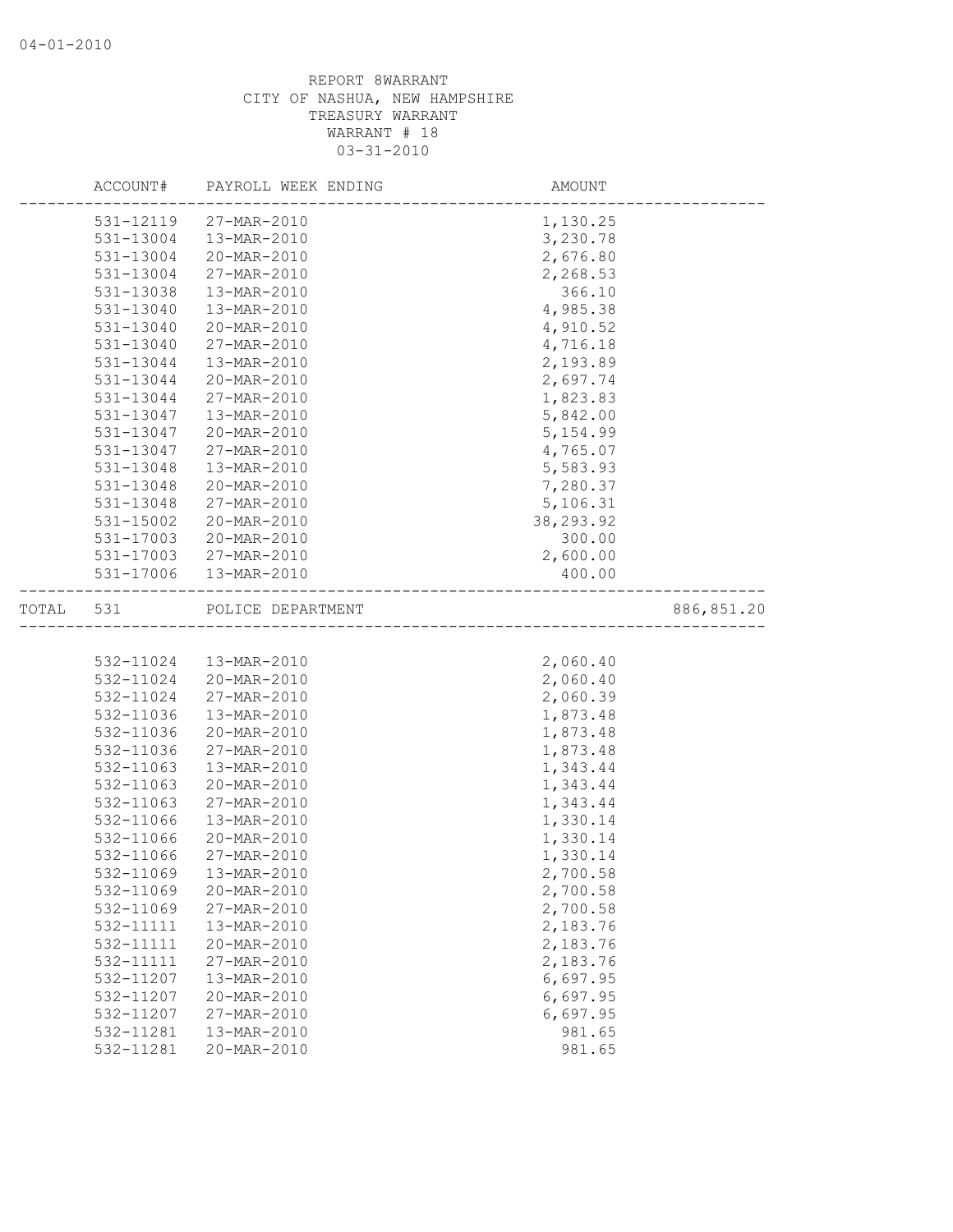| ACCOUNT#  | PAYROLL WEEK ENDING | AMOUNT     |
|-----------|---------------------|------------|
| 532-11281 | 27-MAR-2010         | 981.65     |
| 532-11285 | 13-MAR-2010         | 8,222.79   |
| 532-11285 | 20-MAR-2010         | 8,222.77   |
| 532-11285 | 27-MAR-2010         | 8,222.77   |
| 532-11291 | 13-MAR-2010         | 6,198.23   |
| 532-11291 | 20-MAR-2010         | 6,075.59   |
| 532-11291 | 27-MAR-2010         | 5,833.79   |
| 532-11298 | 13-MAR-2010         | 1,361.22   |
| 532-11298 | 20-MAR-2010         | 1,361.22   |
| 532-11298 | 27-MAR-2010         | 1,361.22   |
| 532-11300 | 13-MAR-2010         | 36,931.05  |
| 532-11300 | 20-MAR-2010         | 36,878.84  |
| 532-11300 | 27-MAR-2010         | 36,878.84  |
| 532-11303 | 13-MAR-2010         | 1,203.00   |
| 532-11303 | 20-MAR-2010         | 1,203.00   |
| 532-11303 | 27-MAR-2010         | 1,203.00   |
| 532-11305 | 13-MAR-2010         | 4,800.06   |
| 532-11305 | 20-MAR-2010         | 4,800.07   |
| 532-11305 | 27-MAR-2010         | 4,800.07   |
| 532-11309 | 13-MAR-2010         | 108,518.92 |
| 532-11309 | 20-MAR-2010         | 108,518.94 |
| 532-11309 | 27-MAR-2010         | 138,649.50 |
| 532-11660 | 13-MAR-2010         | 1,513.38   |
| 532-11660 | 20-MAR-2010         | 1,513.39   |
| 532-11660 | 27-MAR-2010         | 1,513.38   |
| 532-11663 | 13-MAR-2010         | 1,483.58   |
| 532-11663 | 20-MAR-2010         | 1,483.58   |
| 532-11663 | 27-MAR-2010         | 1,483.58   |
| 532-11666 | 13-MAR-2010         | 1,498.40   |
| 532-11666 | 20-MAR-2010         | 1,498.40   |
| 532-11666 | 27-MAR-2010         | 1,498.40   |
| 532-11669 | 13-MAR-2010         | 1,498.40   |
| 532-11669 | 20-MAR-2010         | 1,498.40   |
| 532-11669 | 27-MAR-2010         | 1,498.40   |
| 532-12070 | 13-MAR-2010         | 10,198.58  |
| 532-12070 | 20-MAR-2010         | 18,613.09  |
| 532-12070 | 27-MAR-2010         | 14,093.36  |
| 532-13004 | 20-MAR-2010         | 133.10     |
| 532-13004 | 27-MAR-2010         | 38.03      |
| 532-13018 | 13-MAR-2010         | 3,036.19   |
| 532-13018 | 20-MAR-2010         | 3,669.63   |
| 532-13018 | 27-MAR-2010         | 3,058.14   |
| 532-13024 | 27-MAR-2010         | 456.86     |
| 532-13050 | 13-MAR-2010         | 3,374.15   |
| 532-13050 | 20-MAR-2010         | 6,472.27   |
| 532-13050 | 27-MAR-2010         | 4,359.34   |
| 532-19231 | 13-MAR-2010         | 1,410.36   |
| 532-19231 | 20-MAR-2010         | 1,410.36   |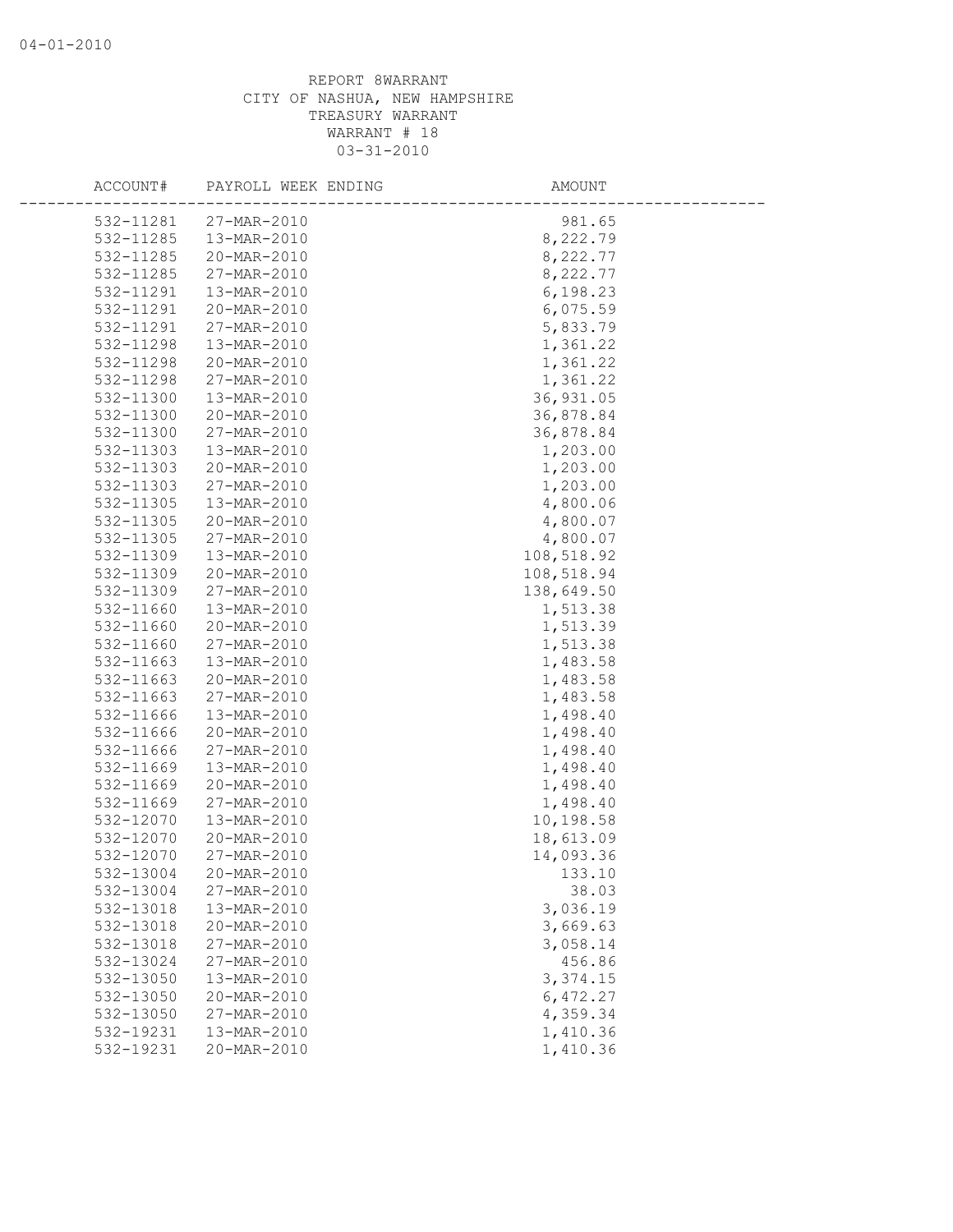|       | ACCOUNT#               | PAYROLL WEEK ENDING                            | AMOUNT               |            |
|-------|------------------------|------------------------------------------------|----------------------|------------|
|       | 532-19231              | 27-MAR-2010                                    | 1,410.36             |            |
|       | 532-19232              | 13-MAR-2010                                    | 2,057.70             |            |
|       | 532-19232              | 20-MAR-2010                                    | 2,057.70             |            |
|       | 532-19232              | 27-MAR-2010                                    | 2,057.70             |            |
|       | 532-19233              | 13-MAR-2010                                    | 3,069.58             |            |
|       | 532-19233              | 20-MAR-2010                                    | 3,069.58             |            |
|       | 532-19233              | 27-MAR-2010                                    | 3,069.58             |            |
|       | 532-19234              | 13-MAR-2010                                    | 1,935.71             |            |
|       | 532-19234              | 20-MAR-2010                                    | 1,935.71             |            |
|       |                        | 532-19234 27-MAR-2010                          | 1,935.71             |            |
| TOTAL | 532                    | FIRE DEPARTMENT                                |                      | 699,663.16 |
|       |                        |                                                |                      |            |
|       | 535-19230<br>535-19230 | 13-MAR-2010                                    | 96.15                |            |
|       | 535-19230              | 20-MAR-2010<br>27-MAR-2010                     | 96.15<br>96.15       |            |
|       | 535-31050              | 20-MAR-2010                                    | 80.00                |            |
|       |                        |                                                |                      |            |
| TOTAL | 535                    | EMERGENCY MANAGEMENT                           |                      | 368.45     |
|       |                        |                                                |                      |            |
|       | 536-11200              | 13-MAR-2010                                    | 1,414.23             |            |
|       | 536-11200              | 20-MAR-2010                                    | 1,414.23             |            |
|       | 536-11200              | 27-MAR-2010                                    | 1, 414.24            |            |
|       | 536-12137              | 13-MAR-2010                                    | 1,200.12             |            |
|       |                        | 536-12137 20-MAR-2010<br>536-12137 27-MAR-2010 | 1,200.12<br>1,200.12 |            |
|       |                        |                                                |                      |            |
| TOTAL | 536                    | CITYWIDE COMMUNICATIONS                        |                      | 7,843.06   |
|       |                        |                                                |                      |            |
|       | 541-11024              | 13-MAR-2010                                    | 253.91               |            |
|       | 541-11024              | 20-MAR-2010                                    | 253.91               |            |
|       | 541-11024              | 27-MAR-2010                                    | 253.91               |            |
|       | 541-11104              | 13-MAR-2010                                    | 1,014.26             |            |
|       | 541-11104              | 20-MAR-2010                                    | 1,014.26             |            |
|       | 541-11104              | 27-MAR-2010                                    | 1,014.26             |            |
|       | 541-11240              | 13-MAR-2010                                    | 1,503.02             |            |
|       | 541-11240              | 20-MAR-2010                                    | 1,503.02             |            |
|       | 541-11240              | 27-MAR-2010                                    | 1,503.02             |            |
|       | 541-31050              | 20-MAR-2010                                    | 80.00                |            |
| TOTAL | 541                    | COMMUNITY SERVICES DIVISION                    |                      | 8,393.57   |
|       | 542-11024              | 13-MAR-2010                                    | 634.77               |            |
|       | 542-11024              | 20-MAR-2010                                    | 634.77               |            |
|       |                        |                                                |                      |            |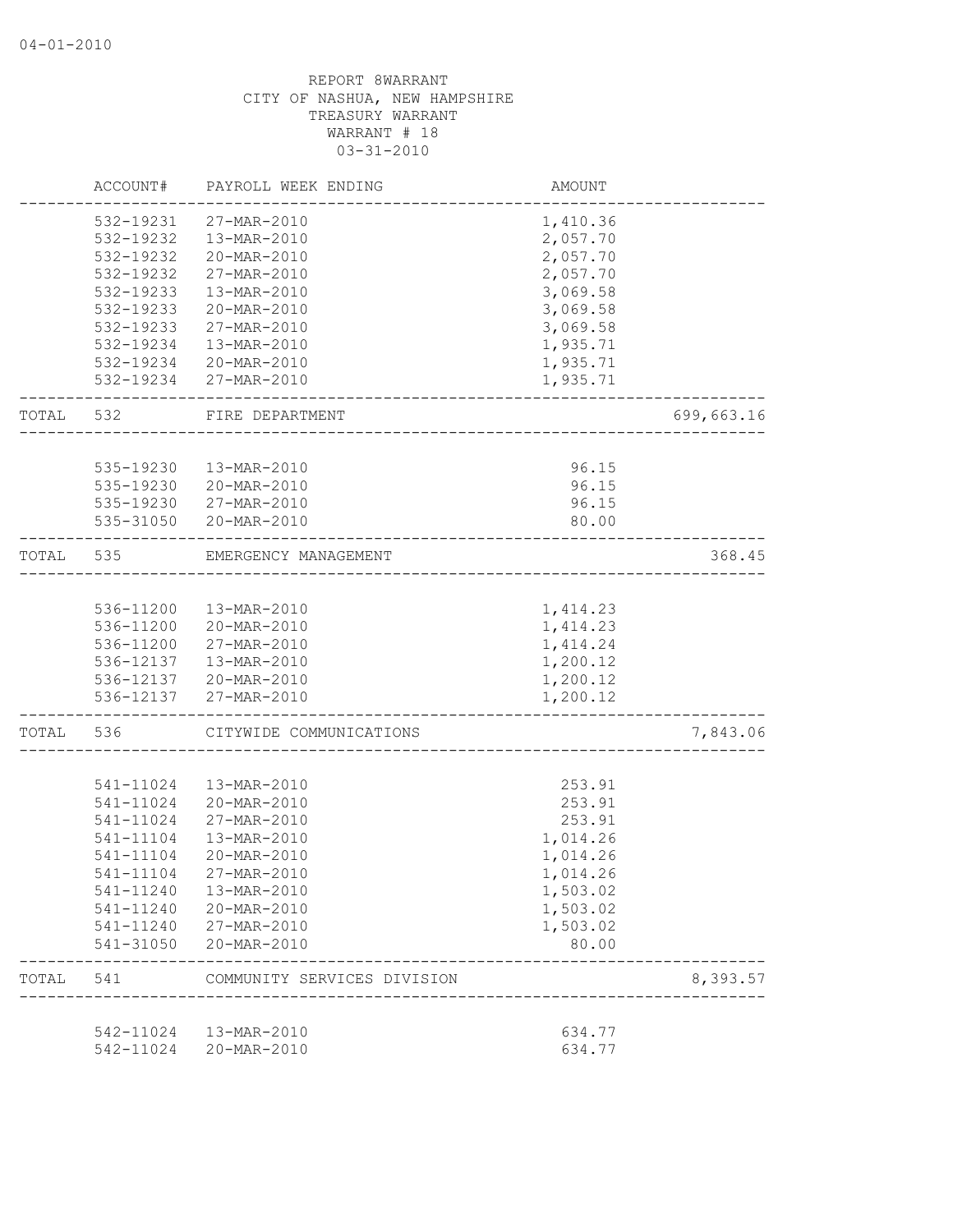|       | ACCOUNT#  | PAYROLL WEEK ENDING        | AMOUNT                        |           |
|-------|-----------|----------------------------|-------------------------------|-----------|
|       | 542-11024 | 27-MAR-2010                | 634.77                        |           |
|       | 542-11426 | 13-MAR-2010                | 1,336.92                      |           |
|       | 542-11426 | 20-MAR-2010                | 1,364.20                      |           |
|       | 542-11426 | 27-MAR-2010                | 1,364.20                      |           |
|       | 542-11584 | 13-MAR-2010                | 3,600.68                      |           |
|       | 542-11584 | 20-MAR-2010                | 3,600.68                      |           |
|       | 542-11584 | 27-MAR-2010                | 4,553.64                      |           |
|       | 542-12044 | 20-MAR-2010                | 57.50                         |           |
|       | 542-12109 | 13-MAR-2010                | 160.00                        |           |
|       | 542-12109 | 20-MAR-2010                | 144.00                        |           |
|       | 542-12109 | 27-MAR-2010                | 128.00                        |           |
|       | 542-12582 | 13-MAR-2010                | 606.03                        |           |
|       | 542-12582 | 20-MAR-2010                | 606.03                        |           |
|       | 542-12582 | 27-MAR-2010                | 606.03                        |           |
| TOTAL | 542       | COMMUNITY HEALTH           |                               | 20,032.22 |
|       |           |                            |                               |           |
|       |           |                            |                               |           |
|       | 543-11380 | 13-MAR-2010                | 952.97                        |           |
|       | 543-11380 | 20-MAR-2010                | 952.96                        |           |
|       | 543-11380 | 27-MAR-2010                | 952.96                        |           |
|       | 543-11438 | 13-MAR-2010                | 1,286.72                      |           |
|       | 543-11438 | 20-MAR-2010                | 1,286.72                      |           |
|       | 543-11438 | 27-MAR-2010                | 1,286.71                      |           |
|       | 543-11602 | 13-MAR-2010                | 883.76                        |           |
|       | 543-11602 | 20-MAR-2010                | 883.76                        |           |
|       | 543-11602 | 27-MAR-2010                | 883.76                        |           |
|       | 543-11604 | 13-MAR-2010                | 1,528.64                      |           |
|       | 543-11604 | 20-MAR-2010                | 1,528.63                      |           |
|       | 543-11604 | 27-MAR-2010                | 1,528.64                      |           |
|       | 543-11605 | 13-MAR-2010                | 956.86                        |           |
|       | 543-11605 | 20-MAR-2010                | 956.86                        |           |
|       | 543-11605 | 27-MAR-2010                | 956.86                        |           |
|       | 543-31050 | 20-MAR-2010                | 114.00                        |           |
| TOTAL | 543       | ENVIRONMENTAL HEALTH DEPT. |                               | 16,940.81 |
|       |           |                            | _____________________________ |           |
|       | 544-11008 | 13-MAR-2010                | 744.55                        |           |
|       | 544-11008 | 20-MAR-2010                | 744.55                        |           |
|       | 544-11008 | 27-MAR-2010                | 744.55                        |           |
|       | 544-11099 | 13-MAR-2010                | 2,108.82                      |           |
|       | 544-11099 | 20-MAR-2010                | 2,108.80                      |           |
|       | 544-11099 | 27-MAR-2010                | 2,726.04                      |           |
|       | 544-11112 | 13-MAR-2010                | 852.14                        |           |
|       | 544-11112 | 20-MAR-2010                | 852.13                        |           |
|       | 544-11112 | 27-MAR-2010                | 852.13                        |           |
|       | 544-11367 | 13-MAR-2010                | 833.87                        |           |
|       |           |                            |                               |           |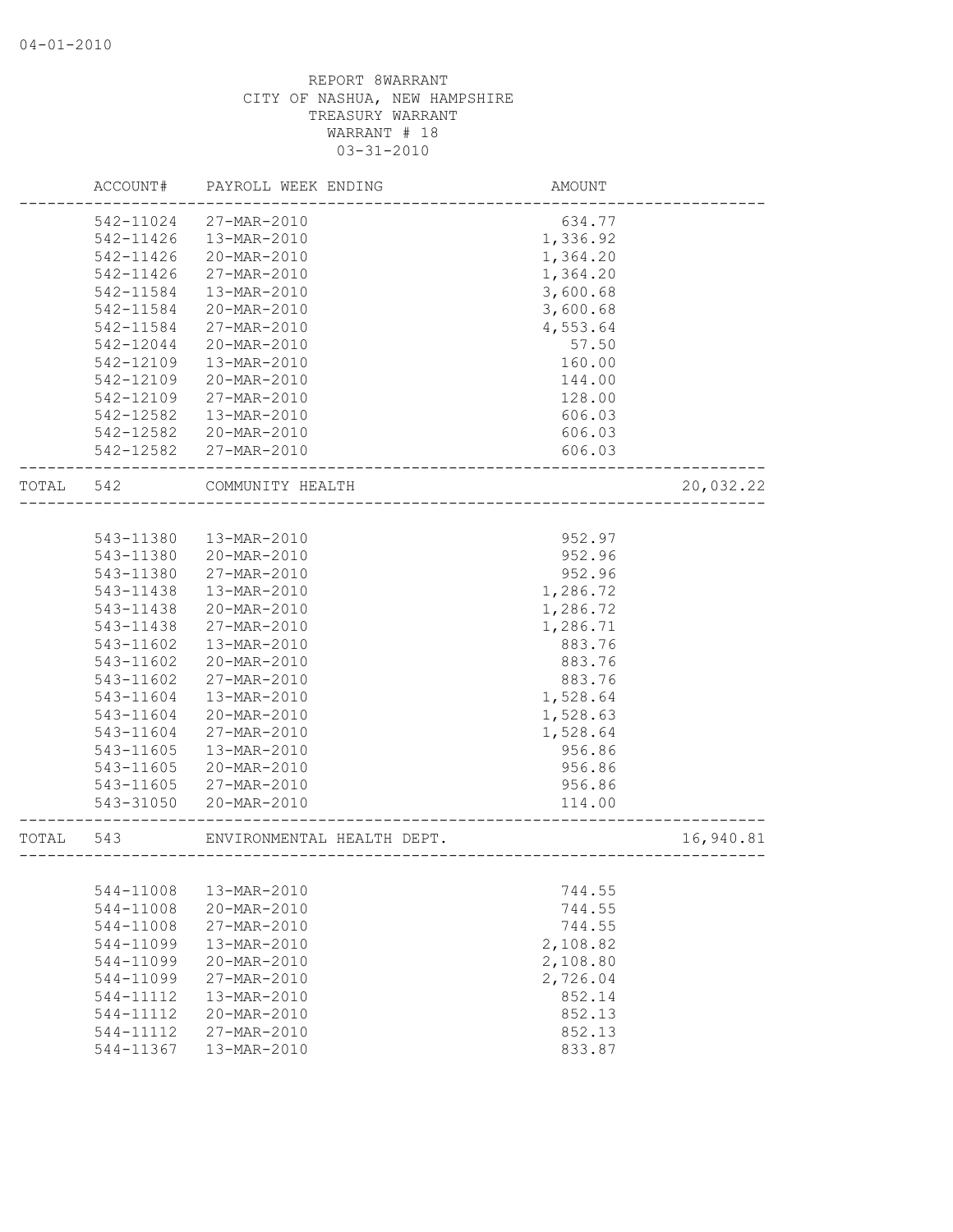|               | ACCOUNT# PAYROLL WEEK ENDING | AMOUNT                         |           |
|---------------|------------------------------|--------------------------------|-----------|
|               | 544-11367 20-MAR-2010        | 833.86                         |           |
|               | 544-11367 27-MAR-2010        | 833.86                         |           |
| 544-11777     | 13-MAR-2010                  | 1,289.91                       |           |
| 544-11777     | 20-MAR-2010                  | 1,289.91                       |           |
| 544-11777     | 27-MAR-2010                  | 1,289.91                       |           |
| 544-12101     | 13-MAR-2010                  | 515.08                         |           |
| 544-12101     | 20-MAR-2010                  | 515.08                         |           |
|               | 544-12101 27-MAR-2010        | 515.08                         |           |
|               | 544-31050 20-MAR-2010        | 80.00                          |           |
|               |                              |                                |           |
| TOTAL 544     | WELFARE ADMINISTRATION       | 10N<br>----------------------- | 19,730.27 |
|               |                              |                                |           |
| 551-11024     | 13-MAR-2010                  | 637.15                         |           |
| 551-11024     | 20-MAR-2010                  | 637.15                         |           |
| 551-11024     | 27-MAR-2010                  | 637.15                         |           |
| 551-11028     | 13-MAR-2010                  | 544.44                         |           |
| 551-11028     | 20-MAR-2010                  | 544.44                         |           |
| 551-11028     | 27-MAR-2010                  | 544.44                         |           |
| 551-11057     | 13-MAR-2010                  | 899.04                         |           |
| 551-11057     | 20-MAR-2010                  | 899.04                         |           |
| 551-11057     | 27-MAR-2010                  | 899.04                         |           |
| 551-11094     | 13-MAR-2010                  | 306.25                         |           |
| 551-11094     | 20-MAR-2010                  | 306.26                         |           |
| 551-11094     | 27-MAR-2010                  | 306.26                         |           |
| 551-11097     | 13-MAR-2010                  | 1,076.08                       |           |
| 551-11097     | 20-MAR-2010                  | 1,076.08                       |           |
| 551-11097     | 27-MAR-2010                  | 1,076.08                       |           |
| 551-11211     | 13-MAR-2010                  | 613.89                         |           |
| 551-11211     | 20-MAR-2010                  | 613.89                         |           |
| 551-11211     | 27-MAR-2010                  | 613.89                         |           |
| 551-11212     | 13-MAR-2010                  | 1,450.00                       |           |
| 551-11212     | 20-MAR-2010                  | 1,450.00                       |           |
| 551-11212     | 27-MAR-2010                  | 1,450.00                       |           |
| 551-11249     | 13-MAR-2010                  | 1,320.01                       |           |
| 551-11249     | 20-MAR-2010                  | 1,320.01                       |           |
| 551-11249     | 27-MAR-2010                  | 1,320.01                       |           |
|               | 551-11273<br>13-MAR-2010     | 1,687.49                       |           |
| 551-11273     | 20-MAR-2010                  | 1,687.48                       |           |
| 551-11273     | 27-MAR-2010                  | 1,687.49                       |           |
| 551-11435     | 13-MAR-2010                  | 909.67                         |           |
| 551-11435     | 20-MAR-2010                  | 909.67                         |           |
| 551-11435     | 27-MAR-2010                  | 909.67                         |           |
| $551 - 11462$ | 13-MAR-2010                  | 1,034.29                       |           |
| 551-11462     | 20-MAR-2010                  | 1,034.29                       |           |
| 551-11462     | 27-MAR-2010                  | 1,034.29                       |           |
| 551-11638     | 13-MAR-2010                  | 1,177.19                       |           |
| 551-11638     | 20-MAR-2010                  | 1,177.18                       |           |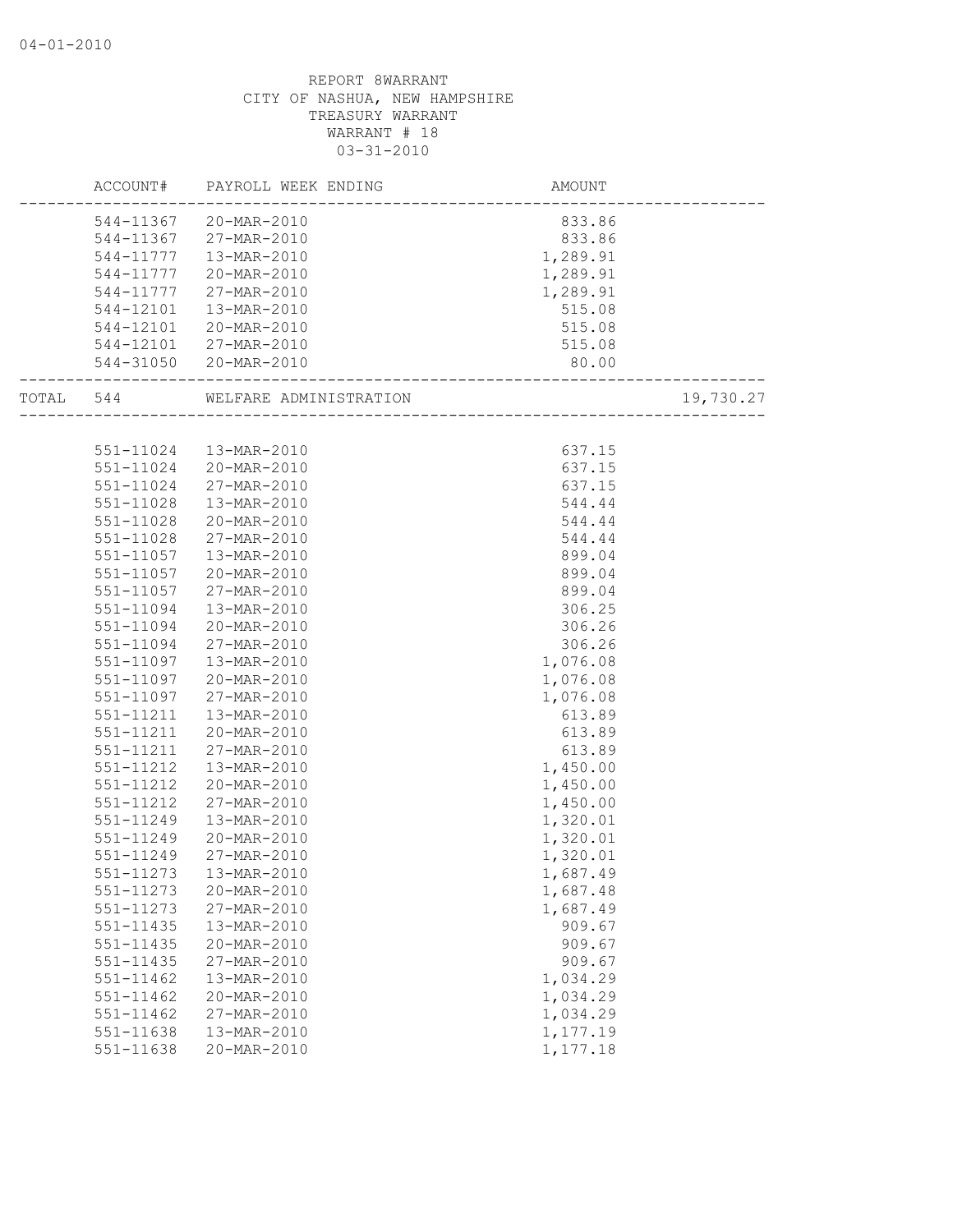|               | ACCOUNT# PAYROLL WEEK ENDING |                               |           |
|---------------|------------------------------|-------------------------------|-----------|
|               | 551-11638 27-MAR-2010        | 1,177.18                      |           |
|               | 551-13004 20-MAR-2010        | 67.42                         |           |
|               | 551-13004 27-MAR-2010        | $07.42$<br>222.20<br>2,000.00 |           |
|               | 551-18015 20-MAR-2010        |                               |           |
|               | 551-91010 20-MAR-2010        | 1,990.00                      |           |
|               |                              |                               | 39,246.11 |
|               |                              |                               |           |
|               | 552-11024  13-MAR-2010       | 686.23                        |           |
|               | 552-11024 20-MAR-2010        | 686.23                        |           |
|               | 552-11024 27-MAR-2010        | 686.23                        |           |
|               | 552-11077  13-MAR-2010       | 1,293.11                      |           |
|               | 552-11077 20-MAR-2010        | 1,293.11                      |           |
|               | 552-11077 27-MAR-2010        | 1,293.11                      |           |
|               | 552-11087  13-MAR-2010       | 858.40                        |           |
|               | 552-11087 20-MAR-2010        | 842.88                        |           |
| 552-11087     | 27-MAR-2010                  | 850.64                        |           |
| 552-11143     | 13-MAR-2010                  | 858.40                        |           |
| 552-11143     | 20-MAR-2010                  | 858.40                        |           |
| 552-11143     | 27-MAR-2010                  | 858.40                        |           |
| 552-11324     | 13-MAR-2010                  | 4,137.16                      |           |
|               | 552-11324 20-MAR-2010        | 4,137.16                      |           |
| 552-11324     | 27-MAR-2010                  | 4,137.16                      |           |
| 552-11339     | 13-MAR-2010                  | 2,944.00                      |           |
| 552-11339     | 20-MAR-2010                  | 2,944.00                      |           |
| 552-11339     | 27-MAR-2010                  | 2,944.00                      |           |
| 552-11342     | 13-MAR-2010                  | 772.80                        |           |
| 552-11342     | 20-MAR-2010                  | 772.80                        |           |
| 552-11342     | 27-MAR-2010                  | 772.80                        |           |
| 552-11343     | 13-MAR-2010                  | 2,590.80                      |           |
| 552-11343     | 20-MAR-2010                  | 2,590.80                      |           |
| 552-11343     | 27-MAR-2010                  | 2,590.80                      |           |
| 552-11407     | 13-MAR-2010                  | 5,168.96                      |           |
|               | 552-11407 20-MAR-2010        | 4,802.48                      |           |
|               | 552-11407 27-MAR-2010        | 4,456.00                      |           |
| 552-11492     | 13-MAR-2010                  | 817.60                        |           |
|               | 552-11492 20-MAR-2010        | 817.60                        |           |
| 552-11492     | 27-MAR-2010                  | 817.60                        |           |
| 552-11562     | 13-MAR-2010                  | 410.16                        |           |
| $552 - 11562$ | 20-MAR-2010                  | 410.16                        |           |
| 552-11562     | 27-MAR-2010                  | 410.16                        |           |
| 552-11580     | 13-MAR-2010                  | 985.56                        |           |
| 552-11580     | 20-MAR-2010                  | 985.56                        |           |
| 552-11580     | 27-MAR-2010                  | 985.56                        |           |
| 552-11672     | 13-MAR-2010                  | 1,446.40                      |           |
| 552-11672     | 20-MAR-2010                  | 1,446.40                      |           |
| 552-11672     | 27-MAR-2010                  | 1,446.40                      |           |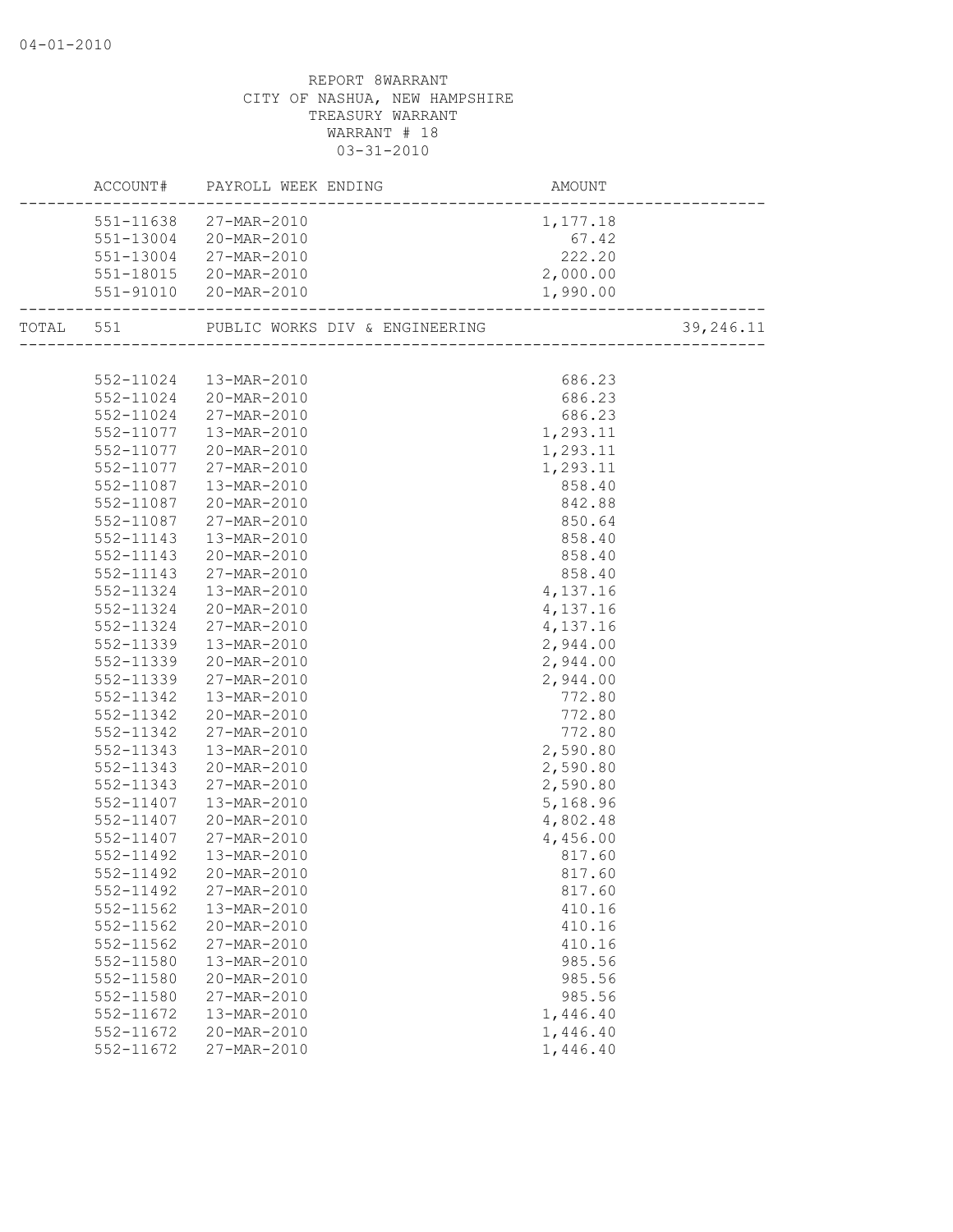|       | ACCOUNT#  | PAYROLL WEEK ENDING    | <b>AMOUNT</b>                   |           |
|-------|-----------|------------------------|---------------------------------|-----------|
|       |           | 552-11750  13-MAR-2010 | 785.60                          |           |
|       | 552-11750 | 20-MAR-2010            | 785.60                          |           |
|       | 552-11750 | 27-MAR-2010            | 785.60                          |           |
|       | 552-13004 | 13-MAR-2010            | 573.95                          |           |
|       | 552-13004 | 20-MAR-2010            | 662.80                          |           |
|       | 552-13004 | 27-MAR-2010            | 471.52                          |           |
|       | 552-13067 | 13-MAR-2010            | 1,959.97                        |           |
|       | 552-13067 | 20-MAR-2010            | 583.68                          |           |
|       |           | 552-31050 20-MAR-2010  | 34.00                           |           |
|       |           | 552-59050  13-MAR-2010 | 50.00<br>______________________ |           |
| TOTAL | 552       | PARKS AND RECREATION   |                                 | 74,498.74 |
|       |           |                        |                                 |           |
|       |           | 553-11024  13-MAR-2010 | 309.64                          |           |
|       | 553-11024 | 20-MAR-2010            | 325.76                          |           |
|       | 553-11024 | 27-MAR-2010            | 301.27                          |           |
|       | 553-11078 | 13-MAR-2010            | 1,529.24                        |           |
|       | 553-11078 | 20-MAR-2010            | 1,529.24                        |           |
|       | 553-11078 | 27-MAR-2010            | 1,529.24                        |           |
|       | 553-11098 | 13-MAR-2010            | 1,014.00                        |           |
|       | 553-11098 | 20-MAR-2010            | 1,014.00                        |           |
|       | 553-11098 | 27-MAR-2010            | 1,014.00                        |           |
|       | 553-11169 | 13-MAR-2010            | 1,046.23                        |           |
|       | 553-11169 | 20-MAR-2010            | 1,046.23                        |           |
|       | 553-11169 | 27-MAR-2010            | 1,046.23                        |           |
|       | 553-11192 | 13-MAR-2010            | 957.92                          |           |
|       | 553-11192 | 20-MAR-2010            | 957.92                          |           |
|       | 553-11192 | 27-MAR-2010            | 957.92                          |           |
|       | 553-11279 | 13-MAR-2010            | 6,000.80                        |           |
|       | 553-11279 | 20-MAR-2010            | 6,000.81                        |           |
|       | 553-11279 | 27-MAR-2010            | 6,000.80                        |           |
|       | 553-11327 | 13-MAR-2010            | 4,021.27                        |           |
|       | 553-11327 | 20-MAR-2010            | 6,962.92                        |           |
|       | 553-11327 | 27-MAR-2010            | 4,137.15                        |           |
|       | 553-11375 | 13-MAR-2010            | 818.80                          |           |
|       | 553-11375 | 20-MAR-2010            | 818.80                          |           |
|       | 553-11375 | 27-MAR-2010            | 835.12                          |           |
|       | 553-11465 | 13-MAR-2010            | 3,270.40                        |           |
|       | 553-11465 | 20-MAR-2010            | 3,270.40                        |           |
|       | 553-11465 | 27-MAR-2010            | 3,270.40                        |           |
|       | 553-11474 | 13-MAR-2010            | 3,729.20                        |           |
|       | 553-11474 | 20-MAR-2010            | 3,729.20                        |           |
|       | 553-11474 | 27-MAR-2010            | 3,729.20                        |           |
|       | 553-11475 | 13-MAR-2010            | 2,834.41                        |           |
|       | 553-11475 | 20-MAR-2010            | 2,834.41                        |           |
|       | 553-11475 | 27-MAR-2010            | 2,834.40                        |           |
|       | 553-11630 | 13-MAR-2010            | 1,575.20                        |           |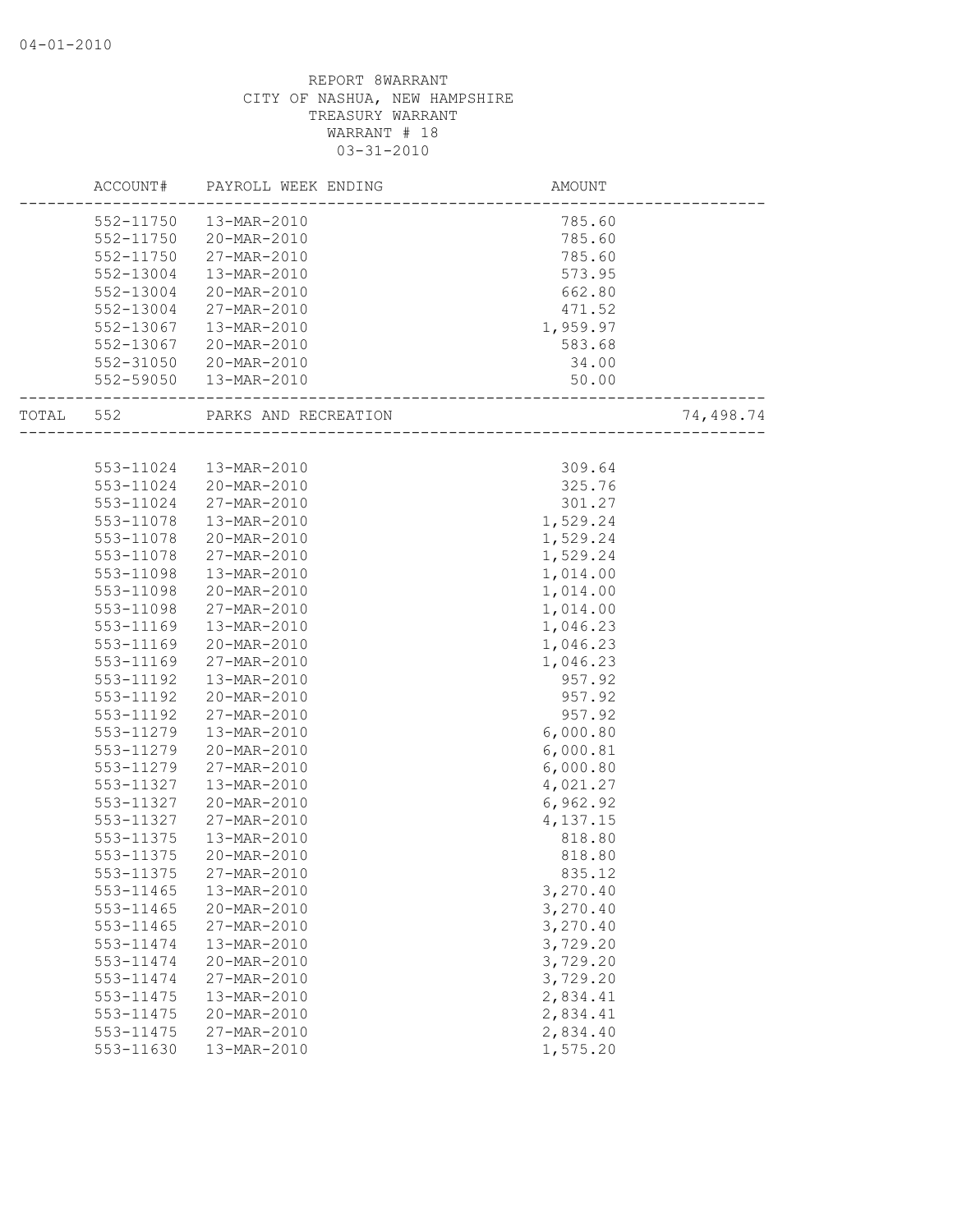|       | ACCOUNT#  | PAYROLL WEEK ENDING | AMOUNT                 |             |
|-------|-----------|---------------------|------------------------|-------------|
|       | 553-11630 | 20-MAR-2010         | 1,575.20               |             |
|       | 553-11630 | 27-MAR-2010         | 1,575.20               |             |
|       | 553-11631 | 13-MAR-2010         | 799.60                 |             |
|       | 553-11631 | 20-MAR-2010         | 799.60                 |             |
|       | 553-11631 | 27-MAR-2010         | 799.60                 |             |
|       | 553-11648 | 13-MAR-2010         | 840.31                 |             |
|       | 553-11648 | 20-MAR-2010         | 840.31                 |             |
|       | 553-11648 | 27-MAR-2010         | 840.31                 |             |
|       | 553-11678 | 13-MAR-2010         | 1,442.84               |             |
|       | 553-11678 | 20-MAR-2010         | 1,442.84               |             |
|       | 553-11678 | 27-MAR-2010         | 1,442.84               |             |
|       | 553-11759 | 13-MAR-2010         | 14,984.08              |             |
|       | 553-11759 | 20-MAR-2010         | 14,980.96              |             |
|       | 553-11759 | 27-MAR-2010         | 15,011.14              |             |
|       | 553-11771 | 13-MAR-2010         | 1,851.20               |             |
|       | 553-11771 | 20-MAR-2010         | 1,851.20               |             |
|       | 553-11771 | 27-MAR-2010         | 1,851.21               |             |
|       | 553-12085 | 13-MAR-2010         | 480.00                 |             |
|       | 553-12085 | 20-MAR-2010         | 444.00                 |             |
|       | 553-12085 | 27-MAR-2010         | 426.00                 |             |
|       | 553-13004 | 13-MAR-2010         | 2,010.56               |             |
|       | 553-13004 | 20-MAR-2010         | 3,530.25               |             |
|       | 553-13004 | 27-MAR-2010         | 2,464.73               |             |
|       | 553-13009 | 13-MAR-2010         | $-95.99$               |             |
|       | 553-13901 | 13-MAR-2010         | 11,504.11              |             |
|       | 553-13901 | 20-MAR-2010         | 11,384.47              |             |
|       | 553-13901 | 27-MAR-2010         | 11,817.80              |             |
|       |           |                     |                        |             |
| TOTAL | 553       | STREET DEPARTMENT   | ______________________ | 188, 146.90 |
|       |           |                     |                        |             |
|       | 555-11024 | 13-MAR-2010         | 309.64                 |             |
|       | 555-11024 | 20-MAR-2010         | 325.76                 |             |
|       | 555-11024 | $27 - MAR - 2010$   | 301.28                 |             |
|       | 555-11058 | 13-MAR-2010         | 985.56                 |             |
|       | 555-11058 | 20-MAR-2010         | 985.56                 |             |
|       | 555-11058 | 27-MAR-2010         | 985.56                 |             |
|       |           |                     | 1,489.36               |             |
|       | 555-11461 | 20-MAR-2010         | 1,489.36               |             |
|       | 555-11461 | 27-MAR-2010         | 1,489.36               |             |
|       | 555-11505 | 13-MAR-2010         | 1,184.60               |             |
|       | 555-11505 | 20-MAR-2010         | 1,184.60               |             |
|       | 555-11505 | 27-MAR-2010         | 1,184.60               |             |
|       | 555-11639 | 13-MAR-2010         | 817.60                 |             |
|       | 555-11639 | 20-MAR-2010         | 817.60                 |             |
|       | 555-11639 | 27-MAR-2010         | 817.60                 |             |
|       | 555-11640 | 13-MAR-2010         | 772.80                 |             |
|       | 555-11640 | 20-MAR-2010         | 772.80                 |             |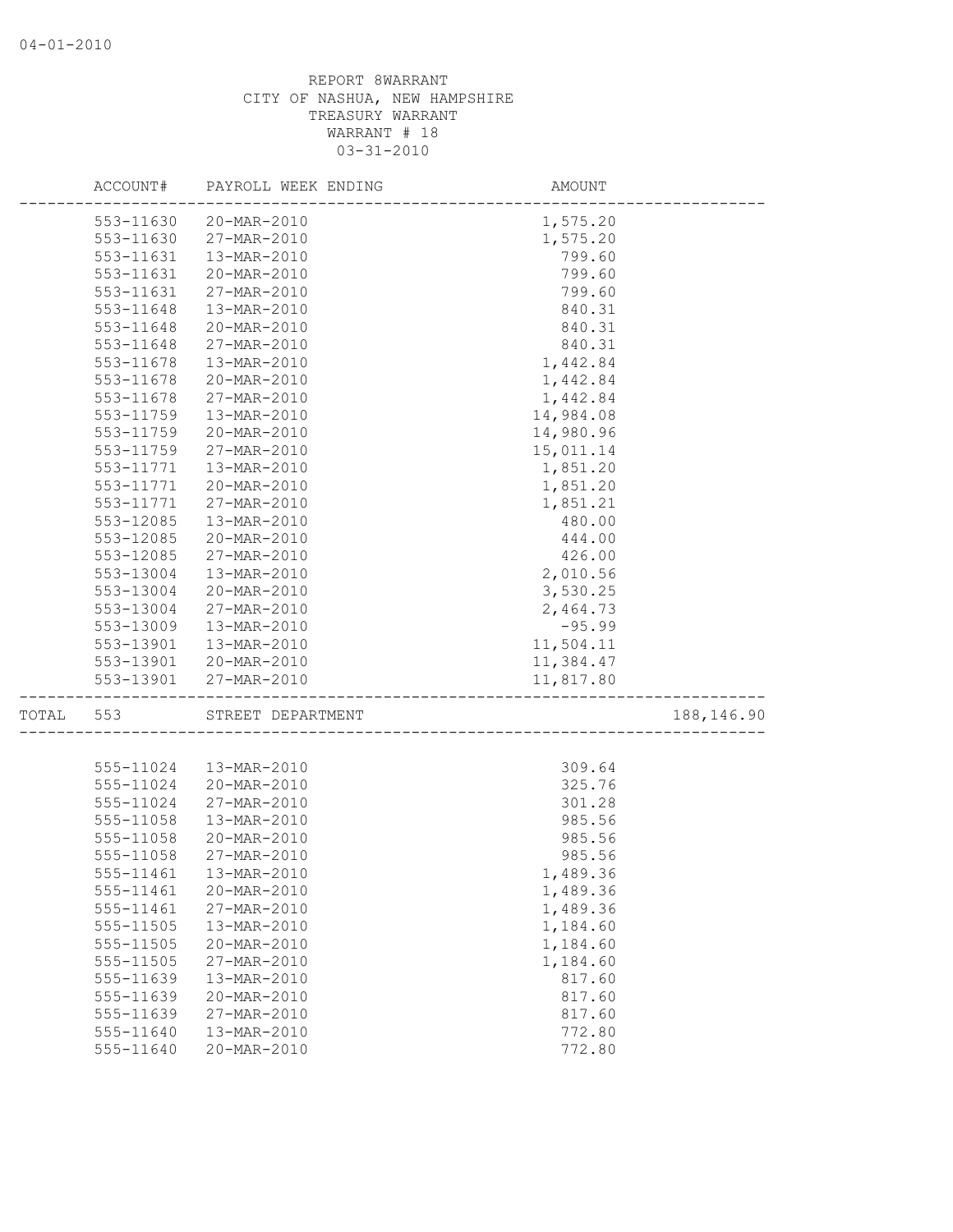|       | ACCOUNT#      | PAYROLL WEEK ENDING    | <b>AMOUNT</b> |           |
|-------|---------------|------------------------|---------------|-----------|
|       | 555-11640     | 27-MAR-2010            | 772.80        |           |
|       | 555-11738     | 13-MAR-2010            | 1,941.60      |           |
|       | 555-11738     | 20-MAR-2010            | 1,941.60      |           |
|       | 555-11738     | 27-MAR-2010            | 1,941.60      |           |
|       | 555-11745     | 13-MAR-2010            | 810.80        |           |
|       | 555-11745     | 20-MAR-2010            | 810.80        |           |
|       | 555-11745     | 27-MAR-2010            | 810.80        |           |
|       | 555-11746     | 13-MAR-2010            | 1,139.74      |           |
|       | 555-11746     | 20-MAR-2010            | 1,139.75      |           |
|       | 555-11746     | 27-MAR-2010            | 1,139.75      |           |
|       | 555-13004     | 20-MAR-2010            | 436.88        |           |
|       | 555-13004     | 27-MAR-2010            | 408.30        |           |
|       | 555-13068     | 13-MAR-2010            | 254.84        |           |
|       | 555-13068     | 20-MAR-2010            | 254.84        |           |
|       |               | 555-13068 27-MAR-2010  | 254.84        |           |
| TOTAL | 555           | TRAFFIC DEPARTMENT     |               | 29,972.58 |
|       |               |                        |               |           |
|       | 557-11008     | 13-MAR-2010            | 318.57        |           |
|       | 557-11024     | 20-MAR-2010            | 637.15        |           |
|       | 557-11024     | 27-MAR-2010            | 637.15        |           |
|       | 557-11161     | 13-MAR-2010            | 1,236.16      |           |
|       | 557-11161     | 20-MAR-2010            | 1,236.16      |           |
|       | 557-11161     | 27-MAR-2010            | 1,236.16      |           |
|       | 557-11751     | 13-MAR-2010            | 96.14         |           |
|       | 557-11751     | 20-MAR-2010            | 96.14         |           |
|       | 557-11751     | 27-MAR-2010            | 96.14         |           |
|       |               | 557-13004 27-MAR-2010  | $-3,441.92$   |           |
|       | 557-13009     | 27-MAR-2010            | 3, 441.92     |           |
| TOTAL | 557           | PARKING LOTS           |               | 5,589.77  |
|       |               |                        |               |           |
|       | 561-11345     | 13-MAR-2010            | 1,204.95      |           |
|       | 561-11345     | 20-MAR-2010            | 1,204.95      |           |
|       | 561-11345     | 27-MAR-2010            | 1,204.95      |           |
|       |               | 561-11651  13-MAR-2010 | 860.38        |           |
|       | 561-11651     | 20-MAR-2010            | 860.38        |           |
|       | 561-11651     | 27-MAR-2010            | 860.38        |           |
|       | 561-11658     | 13-MAR-2010            | 1,044.70      |           |
|       | 561-11658     | 20-MAR-2010            | 1,044.70      |           |
|       | $561 - 11658$ | 27-MAR-2010            | 1,044.70      |           |
|       | 561-91010     | 20-MAR-2010            | 100.00        |           |
| TOTAL | 561           | EDGEWOOD CEMETERY      |               | 9,430.09  |
|       |               |                        |               |           |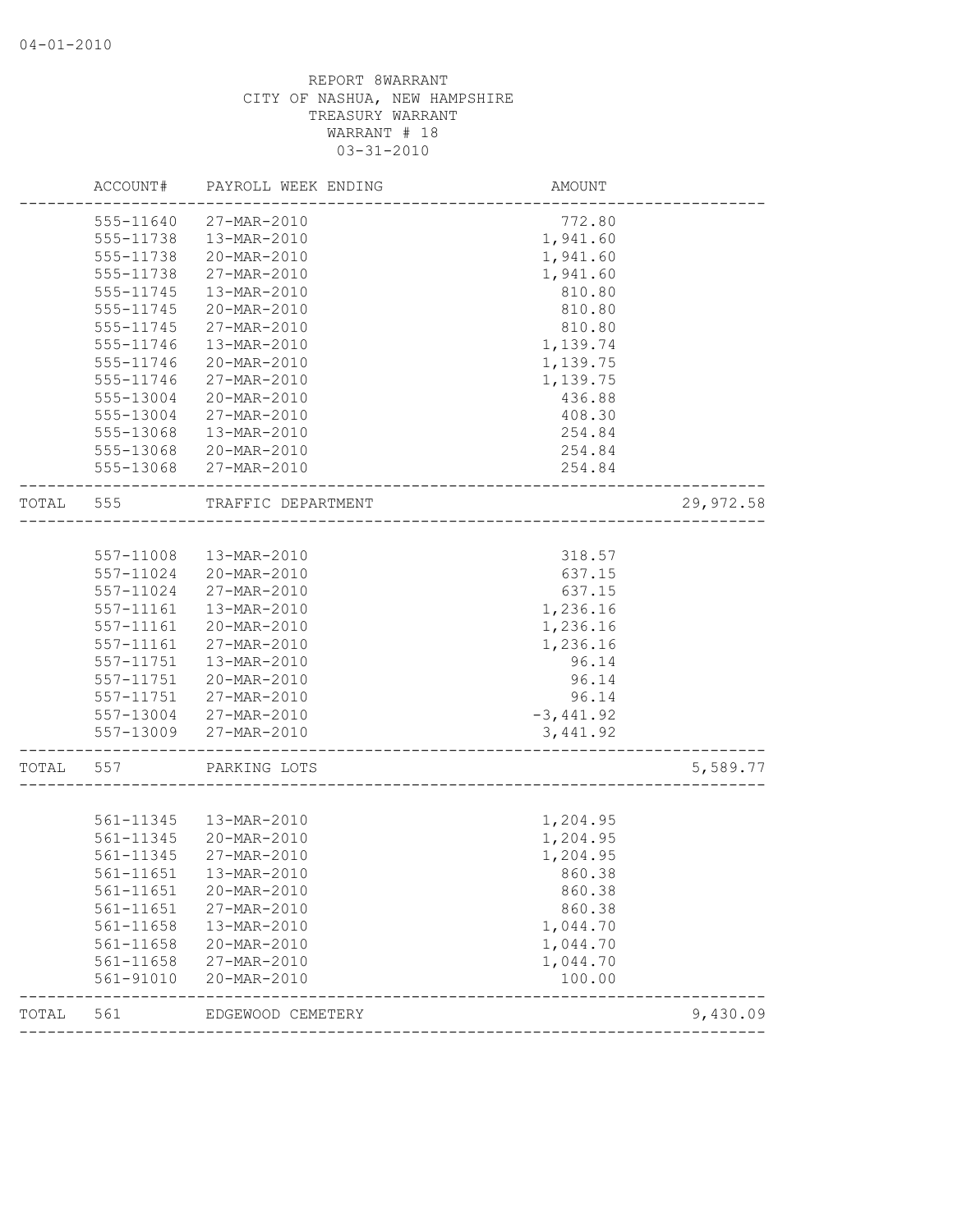|           | ACCOUNT# PAYROLL WEEK ENDING                            | <b>AMOUNT</b>                           |                               |
|-----------|---------------------------------------------------------|-----------------------------------------|-------------------------------|
|           | 562-19236 20-MAR-2010<br>______________________________ | 1,592.00                                | . _ _ _ _ _ _ _ _ _ _ _ _ _ _ |
|           | TOTAL 562 SUBURBAN CEMETERIES                           | ------------------------------------    | 1,592.00                      |
|           |                                                         |                                         |                               |
|           | 563-11345  13-MAR-2010                                  | 1,159.58                                |                               |
|           | 563-11345 20-MAR-2010                                   | 1,159.58                                |                               |
| 563-11345 | 27-MAR-2010                                             | 1,159.58                                |                               |
| 563-11651 | 13-MAR-2010                                             | 766.04                                  |                               |
|           | 563-11651 20-MAR-2010                                   | 766.05                                  |                               |
|           | 563-11651 27-MAR-2010                                   | 766.04                                  |                               |
|           | 563-11657  13-MAR-2010                                  | 957.28                                  |                               |
|           | 563-11657 20-MAR-2010                                   | 957.28                                  |                               |
|           | 563-11657 27-MAR-2010                                   | 957.28                                  |                               |
| TOTAL 563 | WOODLAWN CEMETERY<br>_________________________          |                                         | 8,648.71                      |
|           |                                                         |                                         |                               |
|           | 571-11174  13-MAR-2010                                  | 669.50                                  |                               |
|           | 571-11174 20-MAR-2010                                   | 669.50                                  |                               |
|           | 571-11174 27-MAR-2010                                   | 669.51                                  |                               |
|           | 571-11237  13-MAR-2010                                  | 1,999.68                                |                               |
|           | 571-11237 20-MAR-2010                                   | 1,999.68                                |                               |
|           | 571-11237 27-MAR-2010                                   | 1,999.68                                |                               |
| 571-12045 | $13 - \text{MAR} - 2010$                                | 328.34                                  |                               |
|           | 571-12045 20-MAR-2010                                   | 340.07                                  |                               |
|           | 571-12045 27-MAR-2010                                   | 293.16<br>----------------------------- |                               |
|           | TOTAL 571 COMMUNITY DEVELOPMENT                         |                                         | 8,969.12                      |
|           |                                                         |                                         |                               |
|           | 572-11024  13-MAR-2010                                  | 653.12                                  |                               |
|           | 572-11024 20-MAR-2010                                   | 653.12                                  |                               |
| 572-11024 | 27-MAR-2010                                             | 653.12                                  |                               |
| 572-11215 | 13-MAR-2010                                             | 3,635.97                                |                               |
| 572-11215 | 20-MAR-2010                                             | 3,635.96                                |                               |
| 572-11215 | 27-MAR-2010                                             | 3,635.96                                |                               |
|           | 572-11238  13-MAR-2010                                  | 861.65                                  |                               |
| 572-11238 | 20-MAR-2010                                             | 861.65                                  |                               |
| 572-11238 | 27-MAR-2010                                             | 861.65                                  |                               |
| 572-11450 | 13-MAR-2010                                             | 1,720.02                                |                               |
| 572-11450 | 20-MAR-2010                                             | 1,720.02                                |                               |
| 572-11450 | 27-MAR-2010                                             | 1,720.02                                |                               |
| 572-11522 | 13-MAR-2010                                             | 837.27                                  |                               |
| 572-11522 | 20-MAR-2010                                             | 837.27                                  |                               |
| 572-11522 | 27-MAR-2010                                             | 837.27                                  |                               |
| 572-11525 | 13-MAR-2010                                             | 1,032.64                                |                               |
| 572-11525 | 20-MAR-2010                                             | 1,032.64                                |                               |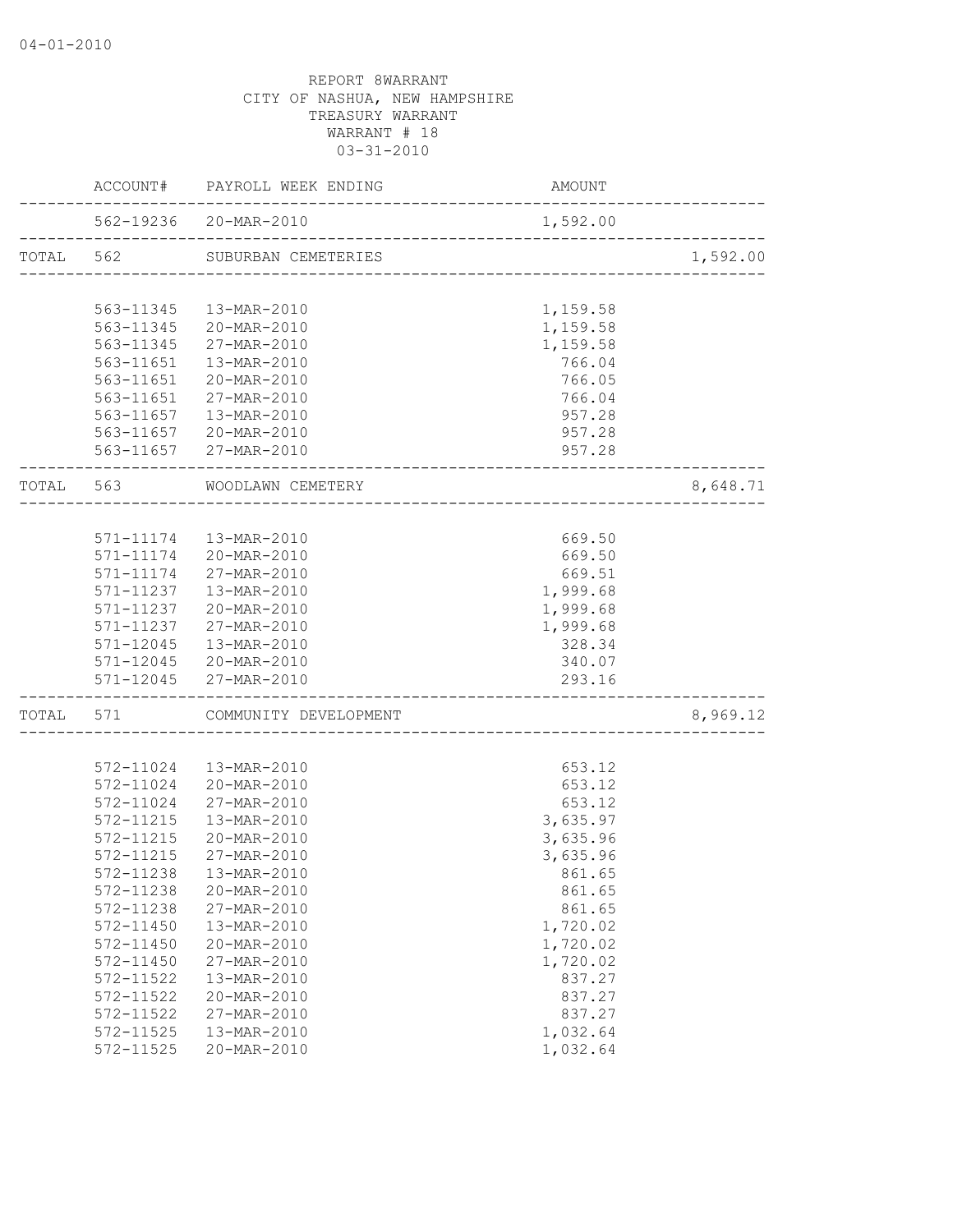|           |           | ACCOUNT# PAYROLL WEEK ENDING   | <b>AMOUNT</b>            |           |
|-----------|-----------|--------------------------------|--------------------------|-----------|
|           |           | 572-11525 27-MAR-2010          | 1,032.64                 |           |
|           |           | 572-58005 27-MAR-2010          | 200.00                   |           |
|           |           | 572-98046 20-MAR-2010          | 100.00                   |           |
| TOTAL 572 |           | PLANNING DEPARTMENT            | ------------------------ | 26,521.99 |
|           |           |                                |                          |           |
|           |           | 573-11444  13-MAR-2010         | 1,618.06                 |           |
|           |           | 573-11444 20-MAR-2010          | 2,820.79                 |           |
|           |           | 573-11444 27-MAR-2010          | 1,666.17                 |           |
|           |           | 573-12029  13-MAR-2010         | 355.51                   |           |
|           |           | 573-12029 20-MAR-2010          | 355.51                   |           |
|           |           | 573-12029 27-MAR-2010          | 355.51                   |           |
|           |           | TOTAL 573 ECONOMIC DEVELOPMENT | ----------------------   | 7,171.55  |
|           |           |                                |                          |           |
|           |           | 575-11032  13-MAR-2010         | 717.23                   |           |
|           |           | 575-11032 20-MAR-2010          | 717.24                   |           |
|           |           | 575-11032 27-MAR-2010          | 717.23                   |           |
|           |           | 575-11042  13-MAR-2010         | 1,418.58                 |           |
|           | 575-11042 | 20-MAR-2010                    | 1,418.58                 |           |
|           | 575-11042 | 27-MAR-2010                    | 1,418.58                 |           |
|           | 575-11062 | 13-MAR-2010                    | 627.75                   |           |
|           | 575-11062 | 20-MAR-2010                    | 627.75                   |           |
|           | 575-11062 | 27-MAR-2010                    | 627.75                   |           |
|           | 575-11189 | 13-MAR-2010                    | 1,102.42                 |           |
|           | 575-11189 | 20-MAR-2010                    | 1,102.42                 |           |
|           | 575-11189 | 27-MAR-2010                    | 1,102.42                 |           |
|           | 575-11246 | 13-MAR-2010                    | 1,677.04                 |           |
|           | 575-11246 | 20-MAR-2010                    | 1,677.04                 |           |
|           | 575-11246 | 27-MAR-2010                    | 1,677.04                 |           |
|           | 575-11365 | 13-MAR-2010                    | 562.88                   |           |
|           | 575-11365 | 20-MAR-2010                    | 562.88                   |           |
|           | 575-11365 | 27-MAR-2010                    | 562.88                   |           |
|           | 575-11387 | 13-MAR-2010                    | 6,854.43                 |           |
|           | 575-11387 | 20-MAR-2010                    | 6,854.43                 |           |
|           | 575-11387 | 27-MAR-2010                    | 6,854.42                 |           |
|           | 575-11393 | 13-MAR-2010                    | 3,648.26                 |           |
|           | 575-11393 | 20-MAR-2010                    | 3,648.24                 |           |
|           | 575-11393 | 27-MAR-2010                    | 3,648.23                 |           |
|           | 575-11400 | 13-MAR-2010                    | 7,541.37                 |           |
|           | 575-11400 | 20-MAR-2010                    | 7,541.36                 |           |
|           | 575-11400 | 27-MAR-2010                    | 7,541.35                 |           |
|           | 575-11401 | 13-MAR-2010                    | 3,999.44                 |           |
|           | 575-11401 | 20-MAR-2010                    | 3,999.45                 |           |
|           | 575-11401 | 27-MAR-2010                    | 3,999.44                 |           |
|           | 575-11403 | 13-MAR-2010                    | 786.82                   |           |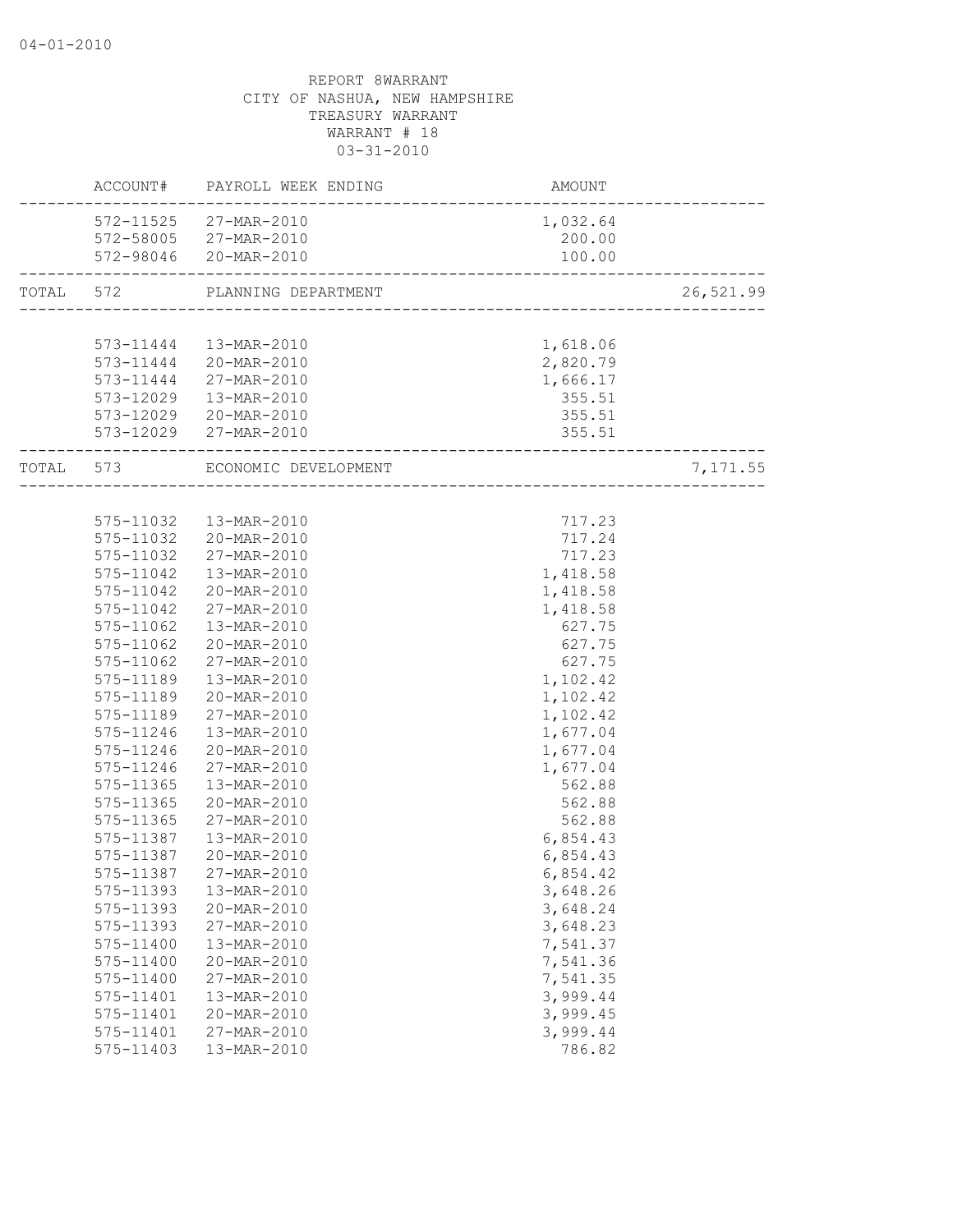|       | ACCOUNT#  | PAYROLL WEEK ENDING   | AMOUNT   |            |
|-------|-----------|-----------------------|----------|------------|
|       | 575-11403 | 20-MAR-2010           | 786.81   |            |
|       | 575-11403 | 27-MAR-2010           | 786.82   |            |
|       | 575-11404 | 13-MAR-2010           | 779.92   |            |
|       | 575-11404 | 20-MAR-2010           | 779.92   |            |
|       | 575-11404 | 27-MAR-2010           | 779.92   |            |
|       | 575-12073 | 13-MAR-2010           | 382.25   |            |
|       | 575-12073 | 20-MAR-2010           | 389.90   |            |
|       | 575-12073 | 27-MAR-2010           | 382.25   |            |
|       | 575-12090 | 13-MAR-2010           | 1,140.26 |            |
|       | 575-12090 | 20-MAR-2010           | 1,140.26 |            |
|       | 575-12090 | 27-MAR-2010           | 1,140.26 |            |
|       | 575-12114 | 13-MAR-2010           | 1,627.69 |            |
|       | 575-12114 | 20-MAR-2010           | 1,513.07 |            |
|       | 575-12114 | 27-MAR-2010           | 1,334.25 |            |
|       | 575-13004 | 13-MAR-2010           | 99.55    |            |
|       | 575-13004 | 20-MAR-2010           | 33.02    |            |
|       | 575-13004 | 27-MAR-2010           | 149.32   |            |
|       | 575-13035 | 13-MAR-2010           | 704.77   |            |
|       | 575-13035 | 20-MAR-2010           | 1,091.56 |            |
|       |           | 575-13035 27-MAR-2010 | 754.55   |            |
| TOTAL | 575       | PUBLIC LIBRARIES      |          | 101,031.30 |
|       |           |                       |          |            |
|       | 576-11059 | 13-MAR-2010           | 1,289.91 |            |
|       | 576-11059 | 20-MAR-2010           | 1,289.91 |            |
|       | 576-11059 | 27-MAR-2010           | 1,289.91 |            |
|       | 576-11221 | 13-MAR-2010           | 1,065.23 |            |
|       | 576-11221 | 20-MAR-2010           | 1,065.24 |            |
|       | 576-11221 | 27-MAR-2010           | 1,065.23 |            |
|       | 576-11315 | 13-MAR-2010           | 1,102.45 |            |
|       | 576-11315 | 20-MAR-2010           | 1,329.79 |            |
|       | 576-11315 | 27-MAR-2010           | 1,329.78 |            |
|       | 576-11361 | 13-MAR-2010           | 4,005.16 |            |
|       | 576-11361 | 20-MAR-2010           | 3,778.89 |            |
|       | 576-11361 | 27-MAR-2010           | 2,999.55 |            |
|       | 576-11362 | 13-MAR-2010           | 1,087.23 |            |
|       | 576-11362 | 20-MAR-2010           | 1,087.23 |            |
|       | 576-11362 | 27-MAR-2010           | 1,087.24 |            |
|       |           | 576-31050 20-MAR-2010 | 17.00    |            |
|       | 576-91010 | 20-MAR-2010           | 1,140.00 |            |
| TOTAL | 576       | BUILDING DEPARTMENT   |          | 26,029.75  |
|       |           |                       |          |            |
|       | 577-11067 | 13-MAR-2010           | 1,181.68 |            |
|       | 577-11067 | 20-MAR-2010           | 1,181.68 |            |
|       | 577-11067 | 27-MAR-2010           | 1,181.68 |            |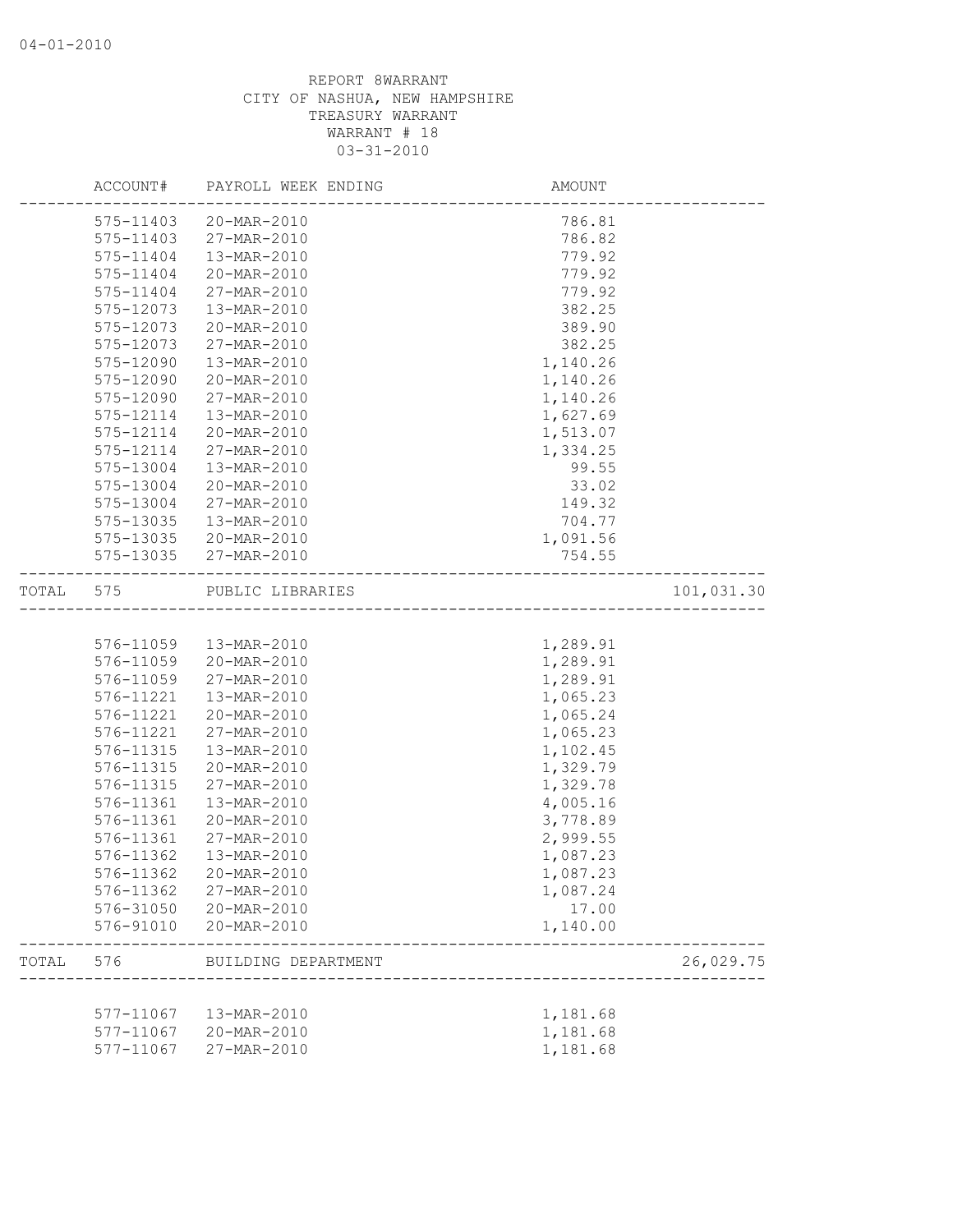|       |           | ACCOUNT# PAYROLL WEEK ENDING | AMOUNT       |          |
|-------|-----------|------------------------------|--------------|----------|
|       | 577-11183 | 13-MAR-2010                  | 1,871.04     |          |
|       | 577-11183 | 20-MAR-2010                  | 1,871.04     |          |
|       |           | 577-11183 27-MAR-2010        | 1,871.04     |          |
|       |           | 577-91010 20-MAR-2010        | 255.00       |          |
| TOTAL |           | 577 CODE ENFORCEMENT         |              | 9,413.16 |
|       |           |                              |              |          |
|       |           | 581-11012 20-MAR-2010        | 4,305.54     |          |
|       | 581-11075 | 20-MAR-2010                  | 4,312.64     |          |
|       | 581-11081 | 20-MAR-2010                  | 2,550.00     |          |
|       | 581-11162 | 13-MAR-2010                  | 53,099.95    |          |
|       | 581-11162 | 20-MAR-2010                  | 53, 297.85   |          |
|       | 581-11162 | 27-MAR-2010                  | 53,020.15    |          |
|       | 581-11204 | 13-MAR-2010                  | 11,218.40    |          |
|       | 581-11204 | 20-MAR-2010                  | 11,218.40    |          |
|       | 581-11204 | 27-MAR-2010                  | 11,218.40    |          |
|       | 581-11348 | 20-MAR-2010                  | 85,884.87    |          |
|       | 581-11366 | 13-MAR-2010                  | 57,249.39    |          |
|       | 581-11366 | 20-MAR-2010                  | 57, 474.25   |          |
|       | 581-11366 | 27-MAR-2010                  | 56,639.68    |          |
|       | 581-11396 | 20-MAR-2010                  | 39,980.66    |          |
|       | 581-11402 | 13-MAR-2010                  | 3,376.20     |          |
|       | 581-11402 | 20-MAR-2010                  | 3,376.20     |          |
|       | 581-11402 | 27-MAR-2010                  | 3,376.20     |          |
|       | 581-11408 | 13-MAR-2010                  | 17,751.45    |          |
|       | 581-11408 | 20-MAR-2010                  | 17,763.20    |          |
|       | 581-11408 | 27-MAR-2010                  | 17,773.21    |          |
|       | 581-11486 | 20-MAR-2010                  | 44, 135.73   |          |
|       | 581-11515 | 20-MAR-2010                  | 2,910.48     |          |
|       | 581-11570 | 20-MAR-2010                  | 61,660.48    |          |
|       | 581-11572 | 20-MAR-2010                  | 61,089.42    |          |
|       | 581-11579 | 20-MAR-2010                  | 43,017.97    |          |
|       | 581-11628 | 13-MAR-2010                  | 1,406.40     |          |
|       | 581-11628 | 20-MAR-2010                  | 1,406.40     |          |
|       | 581-11628 | 27-MAR-2010                  | 1,406.40     |          |
|       | 581-11675 | 20-MAR-2010                  | 5,343.75     |          |
|       |           | 581-11709 20-MAR-2010        | 2,957.14     |          |
|       | 581-11711 | 20-MAR-2010                  | 2,705.80     |          |
|       | 581-11726 | 20-MAR-2010                  | 1,638,149.80 |          |
|       | 581-11800 | 20-MAR-2010                  | 42,952.29    |          |
|       | 581-11801 | 13-MAR-2010                  | 281.20       |          |
|       | 581-11801 | 20-MAR-2010                  | 15,309.23    |          |
|       | 581-11801 | 27-MAR-2010                  | 562.40       |          |
|       | 581-11802 | 20-MAR-2010                  | 13,219.99    |          |
|       | 581-11803 | 13-MAR-2010                  | 712.93       |          |
|       | 581-11803 | 20-MAR-2010                  | 16,007.86    |          |
|       | 581-11803 | 27-MAR-2010                  | 712.93       |          |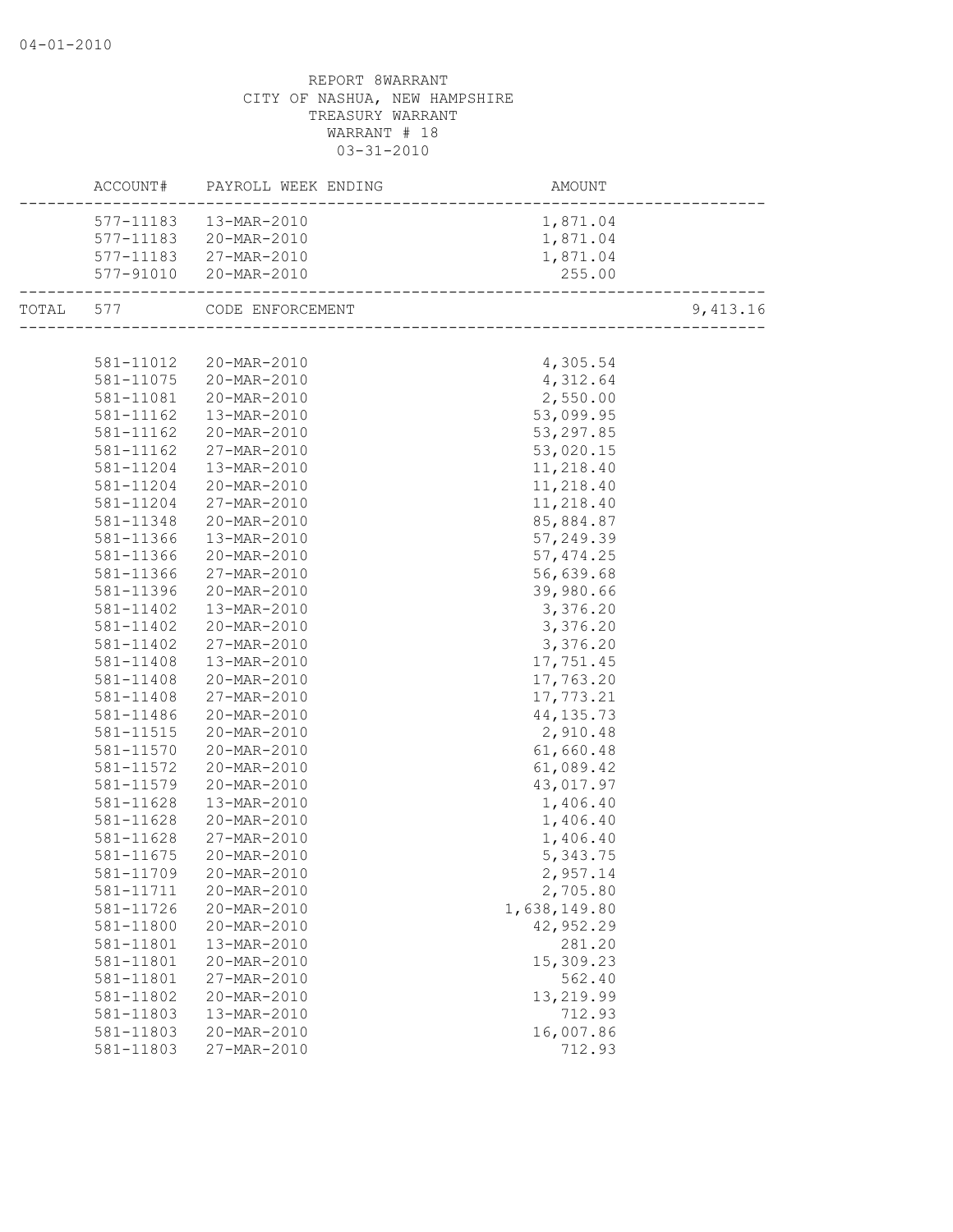| ACCOUNT#               | PAYROLL WEEK ENDING        | AMOUNT               |
|------------------------|----------------------------|----------------------|
|                        | 20-MAR-2010                |                      |
| 581-11805<br>581-11812 | 20-MAR-2010                | 36,713.07            |
|                        | 20-MAR-2010                | 2,609.96<br>3,799.07 |
| 581-11816              |                            |                      |
| 581-11830              | 20-MAR-2010                | 3,989.67             |
| 581-11850              | 13-MAR-2010                | 2,798.61             |
| 581-11850              | 20-MAR-2010                | 2,798.61             |
| 581-11850              | 27-MAR-2010                | 2,798.59             |
| 581-11860              | 20-MAR-2010                | 6,920.46             |
| 581-12021<br>581-12021 | 13-MAR-2010<br>20-MAR-2010 | 1,522.00             |
| 581-12021              | 27-MAR-2010                | 6,184.11             |
| 581-12060              | 13-MAR-2010                | 2,933.03             |
| 581-12060              | 20-MAR-2010                | 2,916.37             |
| 581-12060              | 27-MAR-2010                | 2,817.33             |
| 581-12078              | 13-MAR-2010                | 150.50               |
| 581-12078              | 20-MAR-2010                | 1,448.49             |
| 581-12078              | 27-MAR-2010                | 159.03               |
| 581-12081              | 20-MAR-2010                | 2,401.05             |
| 581-12084              | 13-MAR-2010                | 1,575.00             |
| 581-12084              | 20-MAR-2010                | 1,925.00             |
| 581-12084              | 27-MAR-2010                | 2,250.00             |
| 581-12111              | 13-MAR-2010                | 138,751.67           |
| 581-12111              | 20-MAR-2010                | 137,084.72           |
| 581-12111              | 27-MAR-2010                | 138,806.54           |
| 581-12112              | 13-MAR-2010                | 10,352.01            |
| 581-12112              | 20-MAR-2010                | 10,024.42            |
| 581-12112              | 27-MAR-2010                | 10,120.05            |
| 581-12126              | 13-MAR-2010                | 7,077.69             |
| 581-12126              | 20-MAR-2010                | 7,326.80             |
| 581-12126              | 27-MAR-2010                | 6,612.20             |
| 581-12135              | 13-MAR-2010                | 3,638.67             |
| 581-12135              | 20-MAR-2010                | 4,437.42             |
| 581-12135              | 27-MAR-2010                | 4,421.88             |
| 581-12136              | 13-MAR-2010                | 1,043.10             |
| 581-12136              | 20-MAR-2010                | 1,288.12             |
| 581-12136              | 27-MAR-2010                | 1,182.41             |
| 581-12138              | 13-MAR-2010                | 527.12               |
| 581-12138              | 20-MAR-2010                | 278.55               |
| 581-12141              | 13-MAR-2010                | 100.00               |
| 581-12141              | 20-MAR-2010                | 1,394.10             |
| 581-12153              | 13-MAR-2010                | 30.00                |
| 581-12198              | 20-MAR-2010                | 26,395.04            |
| 581-12200              | 20-MAR-2010                | 2,726.10             |
| 581-12200              | 27-MAR-2010                | 1,223.78             |
| 581-12201              | 13-MAR-2010                | 22, 427.23           |
| 581-12201              | 20-MAR-2010                | 23,831.41            |
| 581-12201              | 27-MAR-2010                | 22, 418.78           |
| 581-13004              | 13-MAR-2010                | 110.00               |
|                        |                            |                      |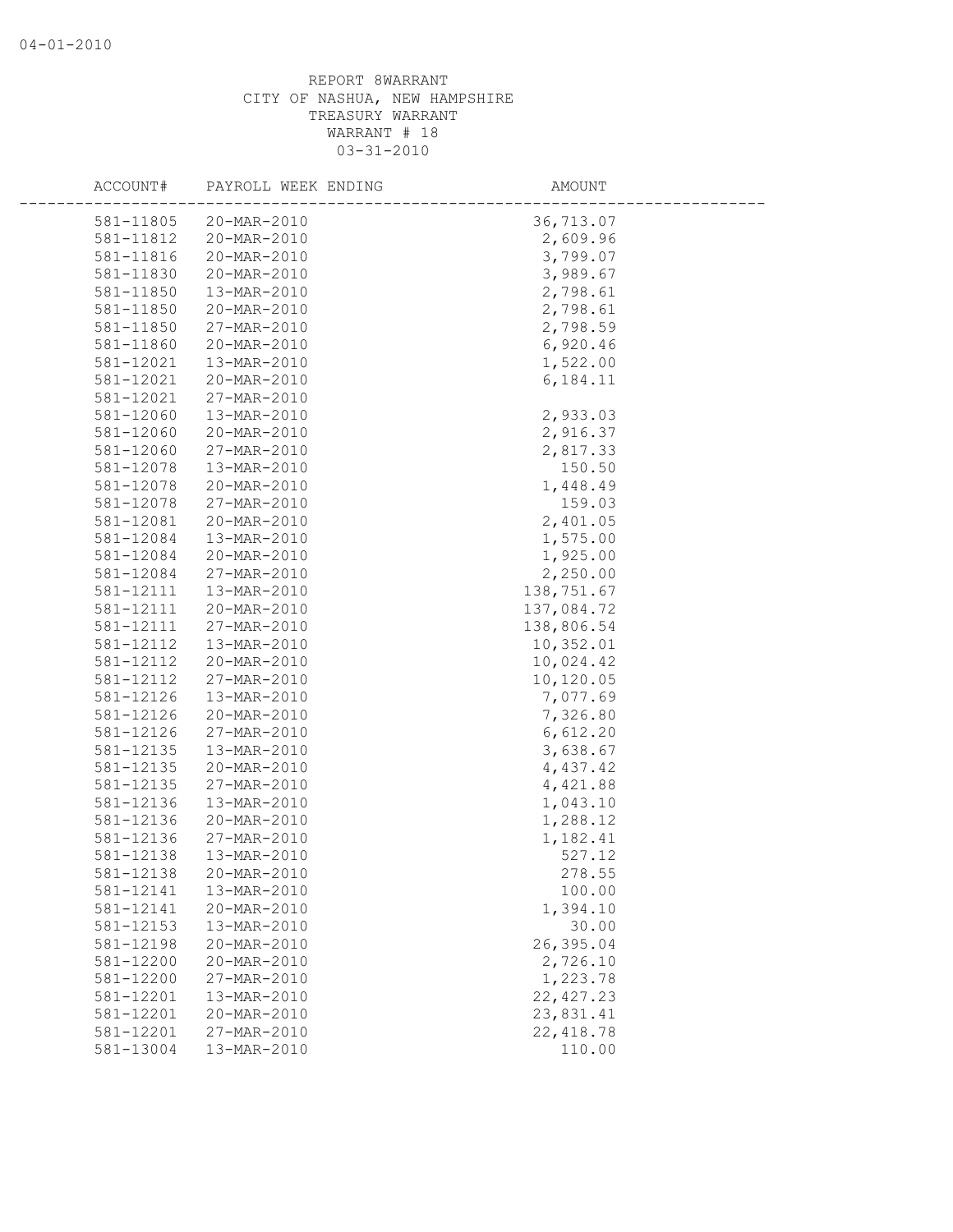|       |           | ACCOUNT# PAYROLL WEEK ENDING | AMOUNT   |                |
|-------|-----------|------------------------------|----------|----------------|
|       | 581-13004 | 20-MAR-2010                  | 94.30    |                |
|       | 581-13004 | 27-MAR-2010                  | 71.88    |                |
|       | 581-13021 | 13-MAR-2010                  | 215.66   |                |
|       | 581-13021 | 20-MAR-2010                  | 377.28   |                |
|       | 581-13021 | 27-MAR-2010                  | 394.95   |                |
|       | 581-13032 | 13-MAR-2010                  | 323.46   |                |
|       | 581-13032 | 20-MAR-2010                  | 431.28   |                |
|       | 581-13032 | 27-MAR-2010                  | 628.15   |                |
|       | 581-13120 | 13-MAR-2010                  | 2,029.10 |                |
|       | 581-13120 | 20-MAR-2010                  | 4,972.51 |                |
|       | 581-13120 | 27-MAR-2010                  | 2,515.71 |                |
|       | 581-13133 | 20-MAR-2010                  | 700.00   |                |
|       | 581-13137 | 13-MAR-2010                  | 245.00   |                |
|       | 581-13137 | 20-MAR-2010                  | 262.50   |                |
|       | 581-13137 | 27-MAR-2010                  | 280.00   |                |
|       | 581-18008 | 20-MAR-2010                  | 9,000.00 |                |
|       | 581-19000 | 20-MAR-2010                  | 7,708.59 |                |
|       | 581-19230 | 20-MAR-2010                  | 308.41   |                |
|       | 581-19240 | 20-MAR-2010                  | 293.43   |                |
| TOTAL | 581       | SCHOOL DEPARTMENT            |          | 3, 224, 027.21 |
|       |           |                              |          |                |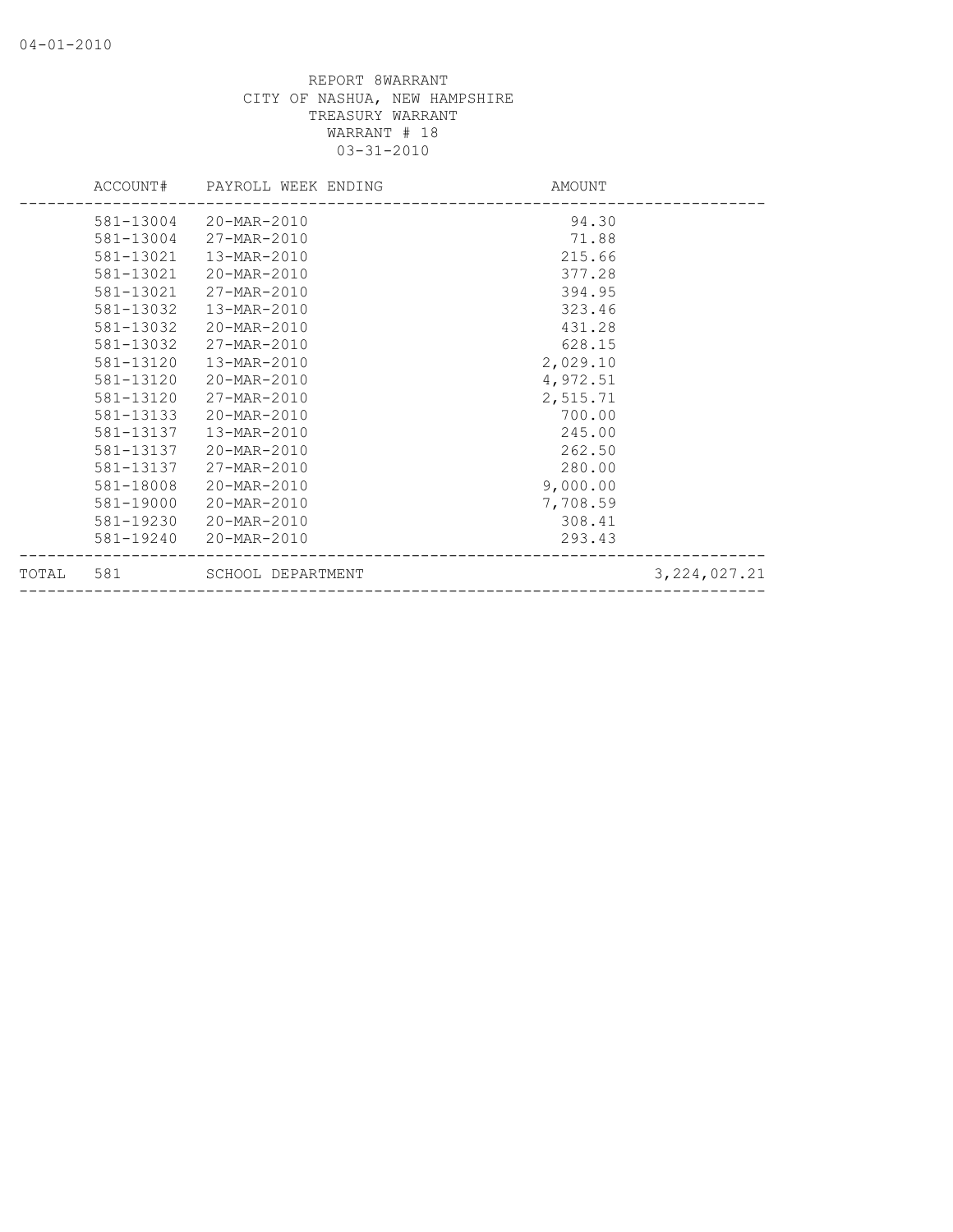|            | ACCOUNT# | PAYROLL WEEK ENDING   | AMOUNT  |
|------------|----------|-----------------------|---------|
|            |          | 751-11638 13-MAR-2010 | $-.01$  |
| ТОТАІ. 751 |          | CPF-PWD & ENGINEERING | $-0.01$ |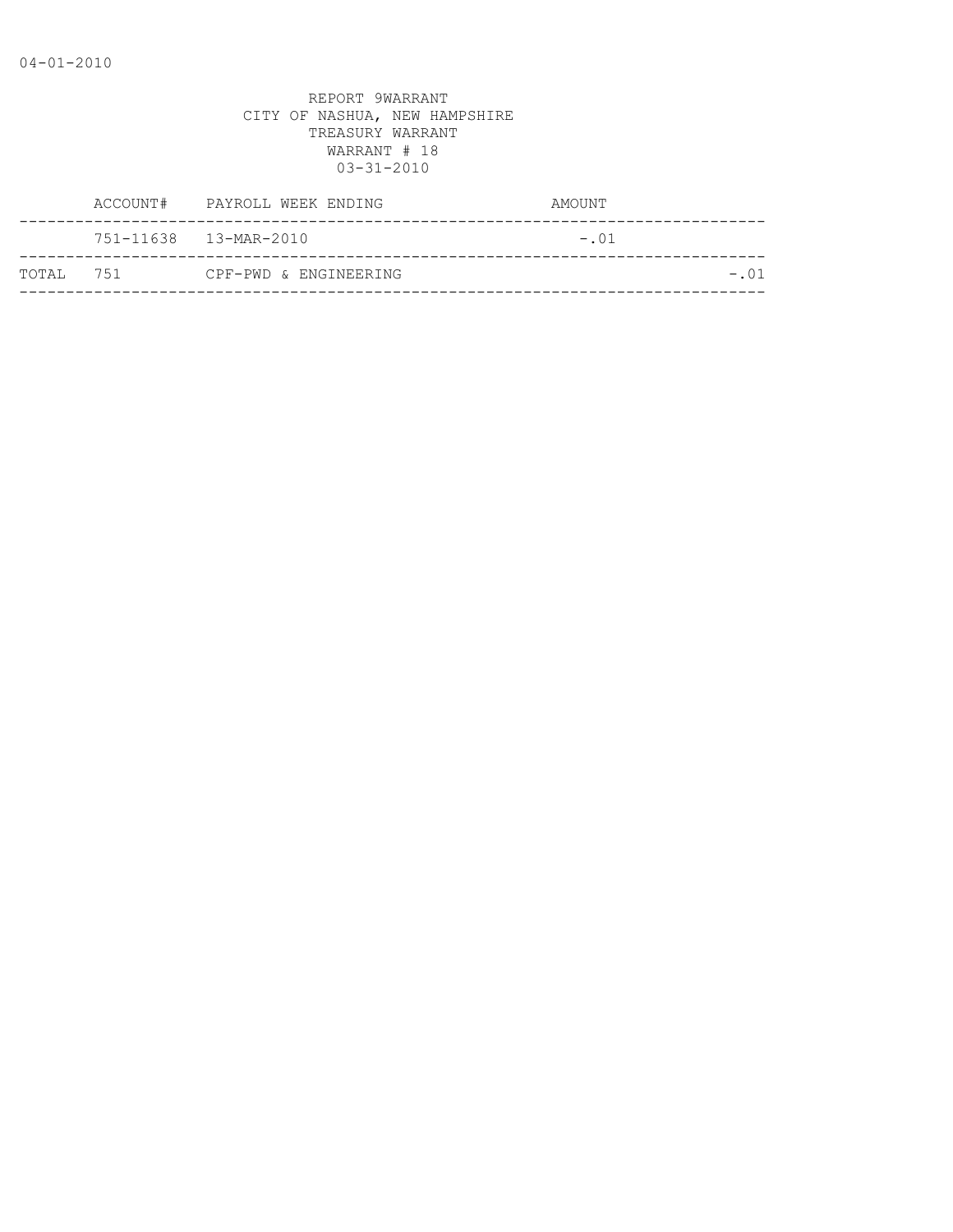| ACCOUNT#  | PAYROLL WEEK ENDING | AMOUNT   |  |
|-----------|---------------------|----------|--|
| 801-11008 | 13-MAR-2010         | 592.13   |  |
| 801-11008 | 20-MAR-2010         | 592.13   |  |
| 801-11008 | 27-MAR-2010         | 592.14   |  |
| 801-11024 | 13-MAR-2010         | 446.01   |  |
| 801-11024 | 20-MAR-2010         | 637.15   |  |
| 801-11024 | 27-MAR-2010         | 637.15   |  |
| 801-11028 | 13-MAR-2010         | 60.49    |  |
| 801-11028 | 20-MAR-2010         | 60.49    |  |
| 801-11028 | 27-MAR-2010         | 60.49    |  |
| 801-11064 | 13-MAR-2010         | 140.47   |  |
| 801-11064 | 20-MAR-2010         | 140.47   |  |
| 801-11064 | 27-MAR-2010         | 140.47   |  |
| 801-11094 | 13-MAR-2010         | 102.08   |  |
| 801-11094 | 20-MAR-2010         | 102.09   |  |
| 801-11094 | 27-MAR-2010         | 102.09   |  |
| 801-11188 | 13-MAR-2010         | 367.14   |  |
| 801-11188 | 20-MAR-2010         | 367.14   |  |
| 801-11188 | 27-MAR-2010         | 367.14   |  |
| 801-11190 | 13-MAR-2010         | 409.48   |  |
| 801-11190 | 20-MAR-2010         | 409.48   |  |
| 801-11190 | 27-MAR-2010         | 409.48   |  |
| 801-11193 | 13-MAR-2010         | 1,000.83 |  |
| 801-11193 | 20-MAR-2010         | 1,000.83 |  |
| 801-11193 | 27-MAR-2010         | 1,000.83 |  |
| 801-11211 | 13-MAR-2010         | 68.21    |  |
| 801-11211 | 20-MAR-2010         | 68.21    |  |
| 801-11211 | 27-MAR-2010         | 68.21    |  |
| 801-11222 | 13-MAR-2010         | 211.23   |  |
| 801-11222 | 20-MAR-2010         | 211.23   |  |
| 801-11222 | 27-MAR-2010         | 211.23   |  |
| 801-11249 | 13-MAR-2010         | 188.57   |  |
| 801-11249 | 20-MAR-2010         | 188.57   |  |
| 801-11249 | 27-MAR-2010         | 188.57   |  |
| 801-11271 | 13-MAR-2010         | 1,150.52 |  |
| 801-11271 | 20-MAR-2010         | 1,150.52 |  |
| 801-11271 | 27-MAR-2010         | 1,150.52 |  |
| 801-11276 | 13-MAR-2010         | 4,390.00 |  |
| 801-11276 | 20-MAR-2010         | 4,390.00 |  |
| 801-11276 | 27-MAR-2010         | 4,390.00 |  |
| 801-11431 | 13-MAR-2010         | 187.91   |  |
| 801-11431 | 20-MAR-2010         | 187.91   |  |
| 801-11431 | 27-MAR-2010         | 187.91   |  |
| 801-11435 | 13-MAR-2010         | 272.90   |  |
| 801-11435 | 20-MAR-2010         | 272.90   |  |
| 801-11435 | 27-MAR-2010         | 272.90   |  |
| 801-11595 | 13-MAR-2010         | 5,755.60 |  |
| 801-11595 | 13-MAR-2010         | 4,224.48 |  |
| 801-11595 | 20-MAR-2010         | 5,682.00 |  |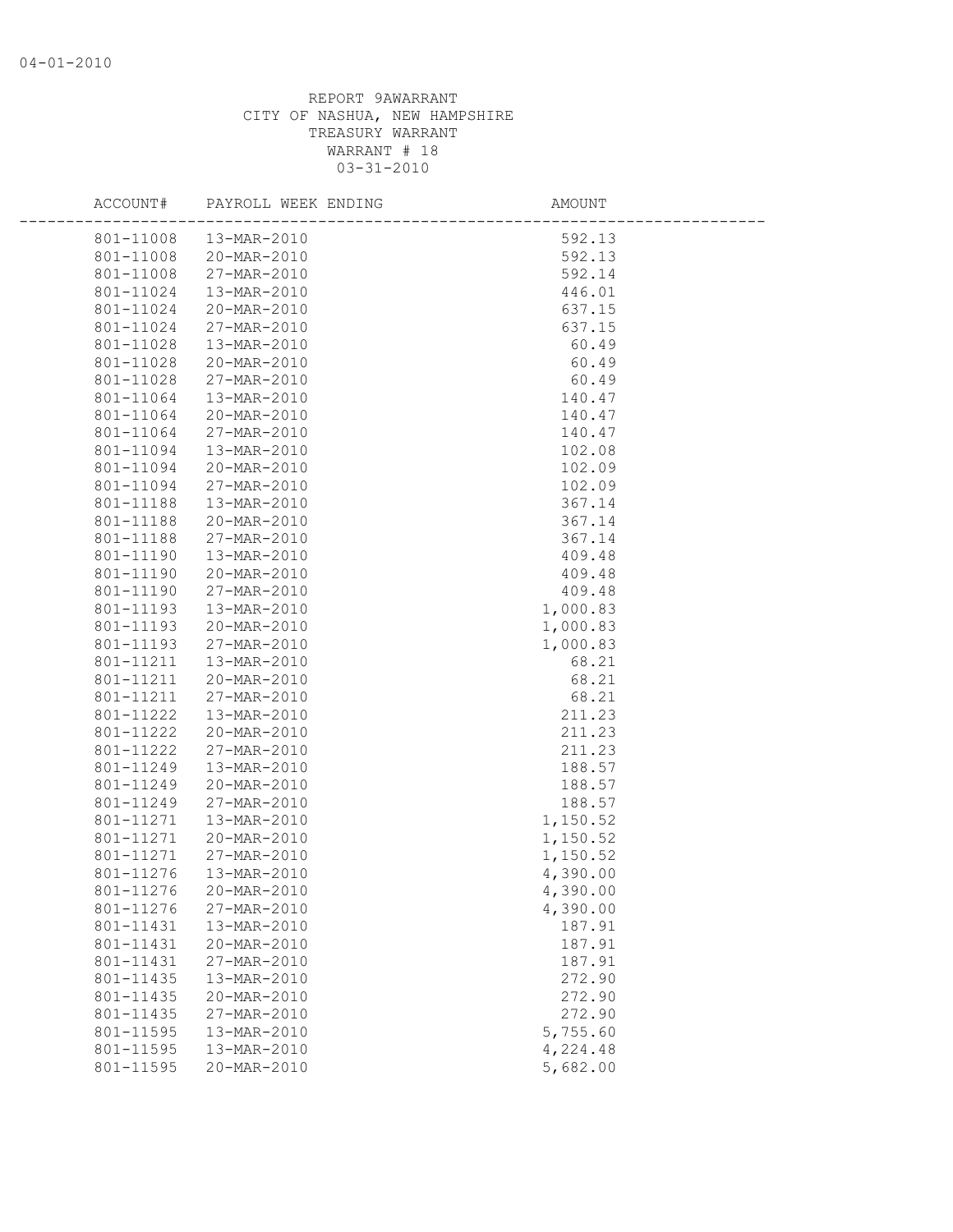|       | ACCOUNT#  | PAYROLL WEEK ENDING      | <b>AMOUNT</b>                   |           |
|-------|-----------|--------------------------|---------------------------------|-----------|
|       | 801-11595 | 20-MAR-2010              | 4,062.00                        |           |
|       | 801-11595 | 27-MAR-2010              | 5,732.80                        |           |
|       | 801-11595 | 27-MAR-2010              | 4,062.00                        |           |
|       | 801-11596 | 13-MAR-2010              | 3,433.60                        |           |
|       | 801-11596 | 20-MAR-2010              | 3,433.60                        |           |
|       | 801-11596 | 27-MAR-2010              | 3,433.60                        |           |
|       | 801-11598 | 13-MAR-2010              | 850.40                          |           |
|       | 801-11598 | 20-MAR-2010              | 850.40                          |           |
|       | 801-11598 | 27-MAR-2010              | 850.40                          |           |
|       | 801-11599 | 13-MAR-2010              | 1,088.52                        |           |
|       | 801-11599 | 13-MAR-2010              | 1,088.52                        |           |
|       | 801-11599 | 20-MAR-2010              | 1,088.52                        |           |
|       | 801-11599 | 20-MAR-2010              | 1,088.52                        |           |
|       | 801-11599 | 27-MAR-2010              | 1,088.52                        |           |
|       | 801-11599 | 27-MAR-2010              | 1,088.52                        |           |
|       | 801-11606 | 13-MAR-2010              | 708.23                          |           |
|       | 801-11606 | 20-MAR-2010              | 708.23                          |           |
|       | 801-11606 | 27-MAR-2010              | 708.24                          |           |
|       | 801-11647 | 13-MAR-2010              | 1,401.23                        |           |
|       | 801-11647 | 20-MAR-2010              | 1,401.23                        |           |
|       | 801-11647 | 27-MAR-2010              | 1,401.23                        |           |
|       | 801-13004 | 13-MAR-2010              | 2,981.54                        |           |
|       | 801-13004 | 13-MAR-2010              | 699.80                          |           |
|       | 801-13004 | 13-MAR-2010              | 277.87                          |           |
|       | 801-13004 | 20-MAR-2010              | 1,200.96                        |           |
|       | 801-13004 | 20-MAR-2010              | 876.48                          |           |
|       | 801-13004 | 20-MAR-2010              | 123.88                          |           |
|       | 801-13004 | 27-MAR-2010              | 1,298.43                        |           |
|       | 801-13004 | 27-MAR-2010              | 684.11                          |           |
|       | 801-15002 | 13-MAR-2010              | $-162.48$                       |           |
|       | 801-17002 | 13-MAR-2010              | 500.00                          |           |
|       | 801-31050 | 20-MAR-2010              | 17.00<br>______________________ |           |
| TOTAL | 801       | SOLID WASTE DISPOSAL     |                                 | 92,874.20 |
|       |           |                          |                                 |           |
|       | 802-11024 | 13-MAR-2010              | 151.52                          |           |
|       |           | 802-11024  13-MAR-2010   | 606.08                          |           |
|       | 802-11024 | 20-MAR-2010              | 151.52                          |           |
|       | 802-11024 | 20-MAR-2010              | 606.08                          |           |
|       | 802-11024 | 27-MAR-2010              | 151.52                          |           |
|       | 802-11024 | 27-MAR-2010              | 606.08                          |           |
|       | 802-11028 | 13-MAR-2010              | 411.35                          |           |
|       | 802-11028 | 13-MAR-2010              | 193.58                          |           |
|       | 802-11028 | $20 - \text{MAR} - 2010$ | 411.35                          |           |
|       | 802-11028 | 20-MAR-2010              | 193.58                          |           |
|       | 802-11028 | 27-MAR-2010              | 411.35                          |           |
|       | 802-11028 | 27-MAR-2010              | 193.58                          |           |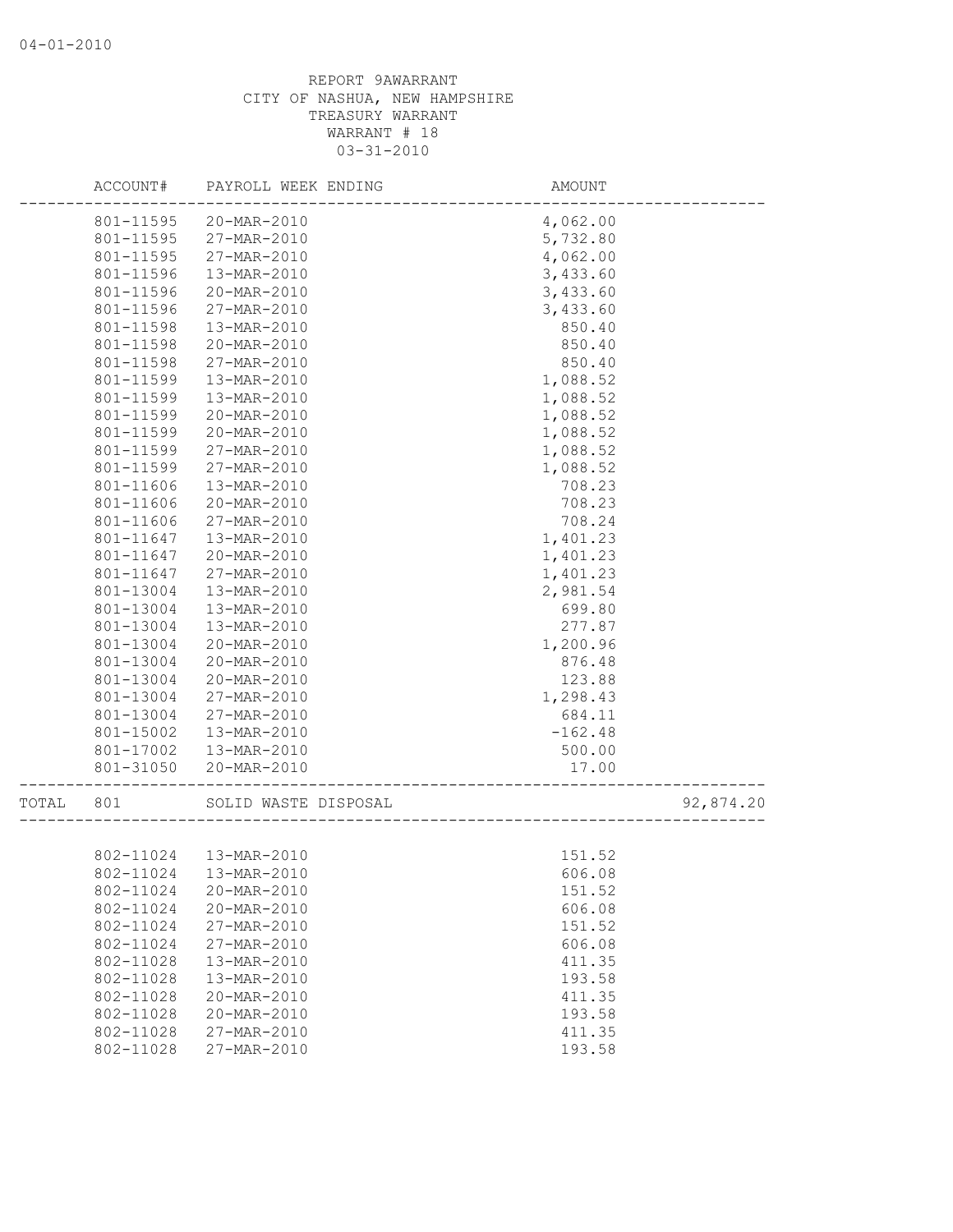| ACCOUNT#  | PAYROLL WEEK ENDING | AMOUNT   |  |
|-----------|---------------------|----------|--|
| 802-11064 | 13-MAR-2010         | 140.47   |  |
| 802-11064 | 13-MAR-2010         | 140.47   |  |
| 802-11064 | 20-MAR-2010         | 140.47   |  |
| 802-11064 | 20-MAR-2010         | 140.47   |  |
| 802-11064 | 27-MAR-2010         | 140.47   |  |
| 802-11064 | 27-MAR-2010         | 140.47   |  |
| 802-11091 | 13-MAR-2010         | 1,106.97 |  |
| 802-11091 | 20-MAR-2010         | 1,106.96 |  |
| 802-11091 | 27-MAR-2010         | 1,106.97 |  |
| 802-11092 | 13-MAR-2010         | 801.68   |  |
| 802-11092 | 20-MAR-2010         | 810.24   |  |
| 802-11092 | 27-MAR-2010         | 801.60   |  |
| 802-11094 | 13-MAR-2010         | 306.26   |  |
| 802-11094 | 13-MAR-2010         | 306.25   |  |
| 802-11094 | 20-MAR-2010         | 306.24   |  |
| 802-11094 | 20-MAR-2010         | 306.26   |  |
| 802-11094 | 27-MAR-2010         | 306.24   |  |
| 802-11094 | 27-MAR-2010         | 306.26   |  |
| 802-11096 | 13-MAR-2010         | 937.21   |  |
| 802-11096 | 20-MAR-2010         | 937.21   |  |
| 802-11096 | 27-MAR-2010         | 937.22   |  |
| 802-11102 | 13-MAR-2010         | 906.86   |  |
| 802-11102 | 20-MAR-2010         | 906.86   |  |
| 802-11102 | 27-MAR-2010         | 906.86   |  |
| 802-11105 | 13-MAR-2010         | 1,048.55 |  |
| 802-11105 | 20-MAR-2010         | 1,048.55 |  |
| 802-11105 | 27-MAR-2010         | 1,012.38 |  |
| 802-11124 | 13-MAR-2010         | 739.10   |  |
| 802-11124 | 20-MAR-2010         | 739.10   |  |
| 802-11124 | 27-MAR-2010         | 739.10   |  |
| 802-11155 | 13-MAR-2010         | 1,033.81 |  |
| 802-11155 | 20-MAR-2010         | 1,039.21 |  |
| 802-11155 | 27-MAR-2010         | 1,039.21 |  |
| 802-11157 | 13-MAR-2010         | 2,589.04 |  |
| 802-11157 | 20-MAR-2010         | 2,589.05 |  |
| 802-11157 | 27-MAR-2010         | 2,616.72 |  |
| 802-11158 | 13-MAR-2010         | 1,842.40 |  |
| 802-11158 | 20-MAR-2010         | 1,842.40 |  |
| 802-11158 | 27-MAR-2010         | 1,847.52 |  |
| 802-11188 | 13-MAR-2010         | 367.15   |  |
| 802-11188 | 20-MAR-2010         | 367.15   |  |
| 802-11188 | 27-MAR-2010         | 367.15   |  |
| 802-11190 | 13-MAR-2010         | 409.48   |  |
| 802-11190 | 20-MAR-2010         | 409.48   |  |
| 802-11190 | 27-MAR-2010         | 409.48   |  |
| 802-11211 | 13-MAR-2010         | 272.84   |  |
| 802-11211 | 13-MAR-2010         | 409.26   |  |
| 802-11211 | 20-MAR-2010         | 272.84   |  |
|           |                     |          |  |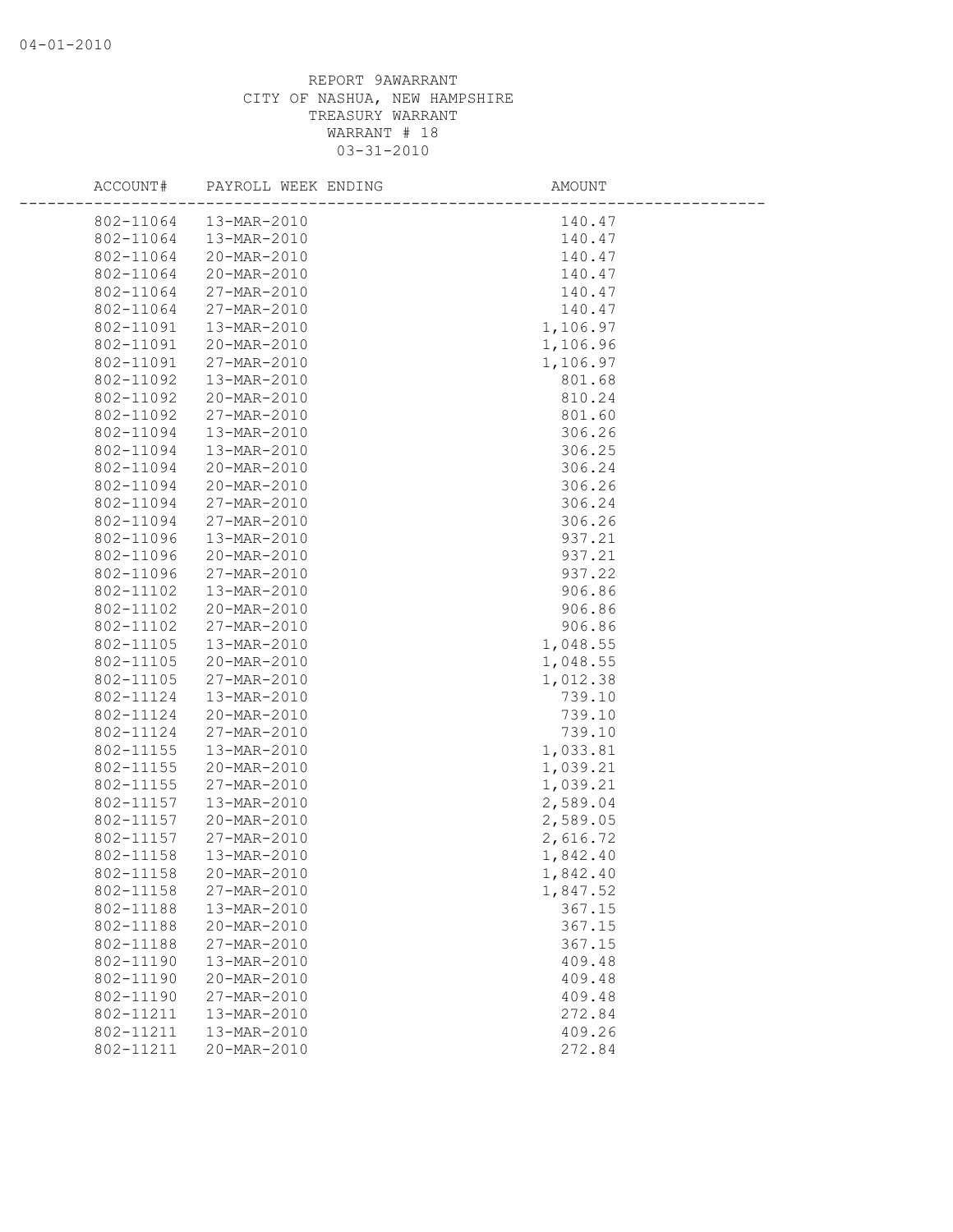| ACCOUNT#  | PAYROLL WEEK ENDING | AMOUNT    |
|-----------|---------------------|-----------|
| 802-11211 | 20-MAR-2010         | 409.26    |
| 802-11211 | 27-MAR-2010         | 272.84    |
| 802-11211 | 27-MAR-2010         | 409.26    |
| 802-11222 | 13-MAR-2010         | 211.23    |
| 802-11222 | 20-MAR-2010         | 211.23    |
| 802-11222 | 27-MAR-2010         | 211.23    |
| 802-11249 | 13-MAR-2010         | 188.57    |
| 802-11249 | 13-MAR-2010         | 188.57    |
| 802-11249 | 20-MAR-2010         | 188.57    |
| 802-11249 | 20-MAR-2010         | 188.57    |
| 802-11249 | 27-MAR-2010         | 188.57    |
| 802-11249 | 27-MAR-2010         | 188.57    |
| 802-11260 | 13-MAR-2010         | 1,945.60  |
| 802-11260 | 20-MAR-2010         | 1,945.60  |
| 802-11260 | 27-MAR-2010         | 1,945.60  |
| 802-11270 | 13-MAR-2010         | 1,087.23  |
| 802-11270 | 20-MAR-2010         | 1,087.23  |
| 802-11270 | 27-MAR-2010         | 1,087.23  |
| 802-11333 | 13-MAR-2010         | 1,067.17  |
| 802-11333 | 20-MAR-2010         | 1,067.17  |
| 802-11333 | 27-MAR-2010         | 1,067.17  |
| 802-11431 | 13-MAR-2010         | 187.91    |
| 802-11431 | 20-MAR-2010         | 187.91    |
| 802-11431 | 27-MAR-2010         | 187.91    |
| 802-11435 | 13-MAR-2010         | 454.83    |
| 802-11435 | 13-MAR-2010         | 181.93    |
| 802-11435 | 20-MAR-2010         | 454.83    |
| 802-11435 | 20-MAR-2010         | 181.93    |
| 802-11435 | 27-MAR-2010         | 454.84    |
| 802-11435 | 27-MAR-2010         | 181.93    |
| 802-11480 | 13-MAR-2010         | 1,867.20  |
| 802-11480 | 20-MAR-2010         | 1,867.21  |
| 802-11480 | 27-MAR-2010         | 1,867.20  |
| 802-11507 | 13-MAR-2010         |           |
| 802-11507 | 20-MAR-2010         | 164.16    |
| 802-11507 | 27-MAR-2010         |           |
| 802-11513 | 13-MAR-2010         | 6, 595.91 |
| 802-11513 | 20-MAR-2010         | 6,570.40  |
| 802-11513 | 27-MAR-2010         | 6,570.40  |
| 802-11514 | 13-MAR-2010         | 2,929.20  |
| 802-11514 | 20-MAR-2010         | 2,929.20  |
| 802-11514 | 27-MAR-2010         | 2,929.20  |
| 802-11681 | 13-MAR-2010         | 305.96    |
| 802-11681 | 13-MAR-2010         | 1,223.86  |
| 802-11681 | 20-MAR-2010         | 305.96    |
| 802-11681 | 20-MAR-2010         | 1,223.86  |
| 802-11681 | 27-MAR-2010         | 305.96    |
| 802-11681 | 27-MAR-2010         | 1,223.86  |
|           |                     |           |